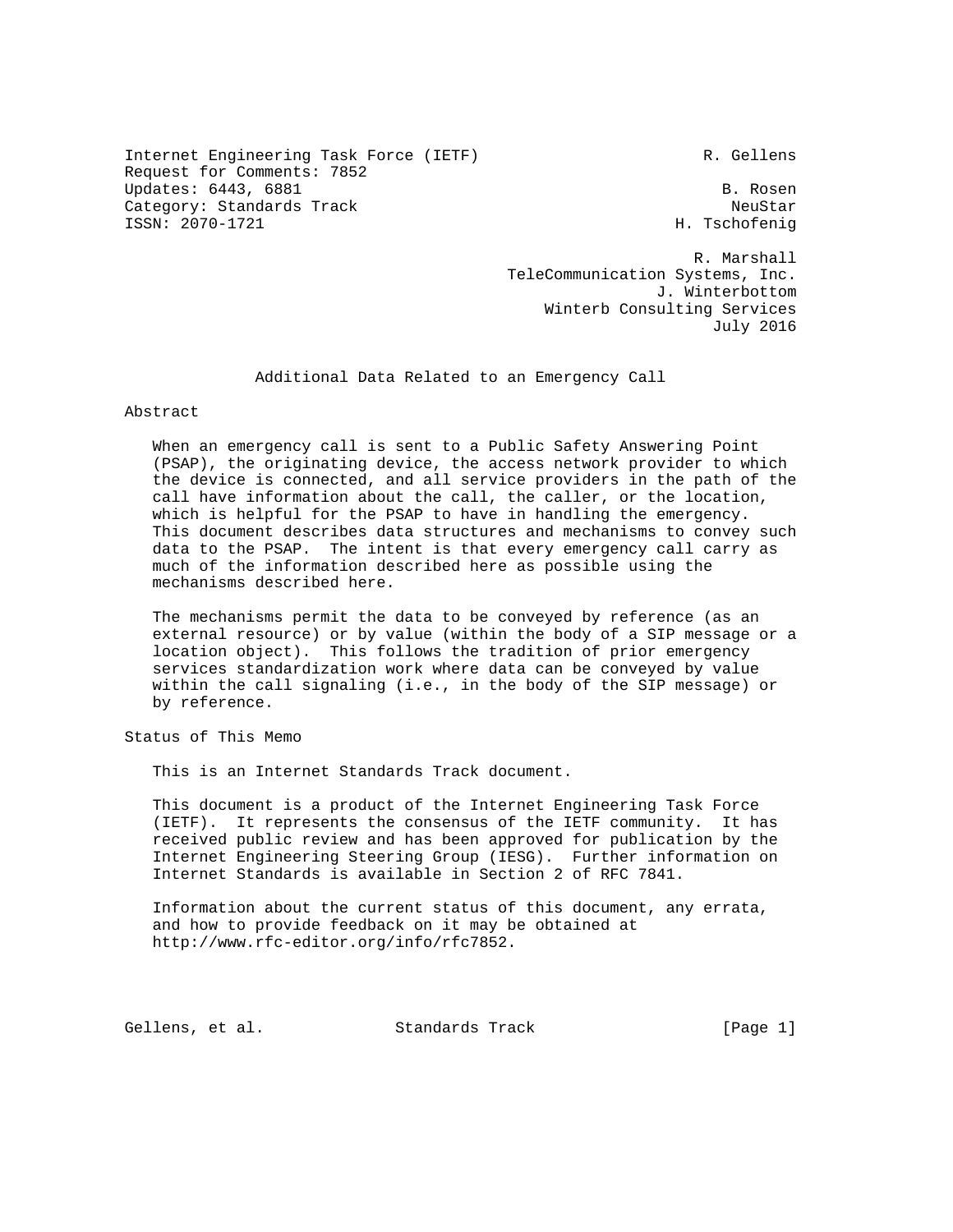# Copyright Notice

 Copyright (c) 2016 IETF Trust and the persons identified as the document authors. All rights reserved.

 This document is subject to BCP 78 and the IETF Trust's Legal Provisions Relating to IETF Documents (http://trustee.ietf.org/license-info) in effect on the date of publication of this document. Please review these documents carefully, as they describe your rights and restrictions with respect to this document. Code Components extracted from this document must include Simplified BSD License text as described in Section 4.e of the Trust Legal Provisions and are provided without warranty as

described in the Simplified BSD License.

Table of Contents

| 1.                                                               | 4  |
|------------------------------------------------------------------|----|
| 2.                                                               | 6  |
| 3.                                                               | 7  |
| $4$ .                                                            | 7  |
| Data Provider Information.<br>4.1.                               | 9  |
| Data Provider String<br>4.1.1.                                   | 9  |
| 4.1.2.                                                           | 9  |
| Data Provider ID Series<br>4.1.3.                                | 10 |
| Type of Data Provider<br>4.1.4.                                  | 11 |
| Data Provider Contact URI<br>4.1.5.                              | 12 |
| Data Provider Language(s) Supported<br>4.1.6.                    | 13 |
| 4.1.7. xCard of Data Provider                                    | 14 |
| 4.1.8. Subcontractor Principal                                   | 14 |
| 4.1.9.<br>Subcontractor Priority                                 | 15 |
| 4.1.10. ProviderInfo Example                                     | 15 |
| 4.2.                                                             | 18 |
| Service Environment<br>4.2.1.                                    | 18 |
| 4.2.2.                                                           | 19 |
| 4.2.3. Service Mobility Environment                              | 21 |
| EmergencyCallData.ServiceInfo Example<br>4.2.4.                  | 22 |
|                                                                  | 22 |
| Device Classification<br>4.3.1.                                  | 22 |
| 4, 3, 2.<br>Device Manufacturer                                  | 23 |
| 4.3.3.                                                           | 24 |
| Unique Device Identifier<br>4.3.4.                               | 24 |
| Device/Service-Specific Additional Data Structure<br>4.3.5.      | 25 |
| Device/Service-Specific Additional Data Structure Type<br>4.3.6. | 26 |
| EmergencyCallData.DeviceInfo Example<br>4.3.7.                   | 27 |
| Owner/Subscriber Information<br>4.4.                             | 27 |
| Subscriber Data Privacy Indicator<br>4.4.1.                      | 27 |
| xCard for Subscriber's Data<br>4.4.2.                            | 28 |

Gellens, et al. Standards Track [Page 2]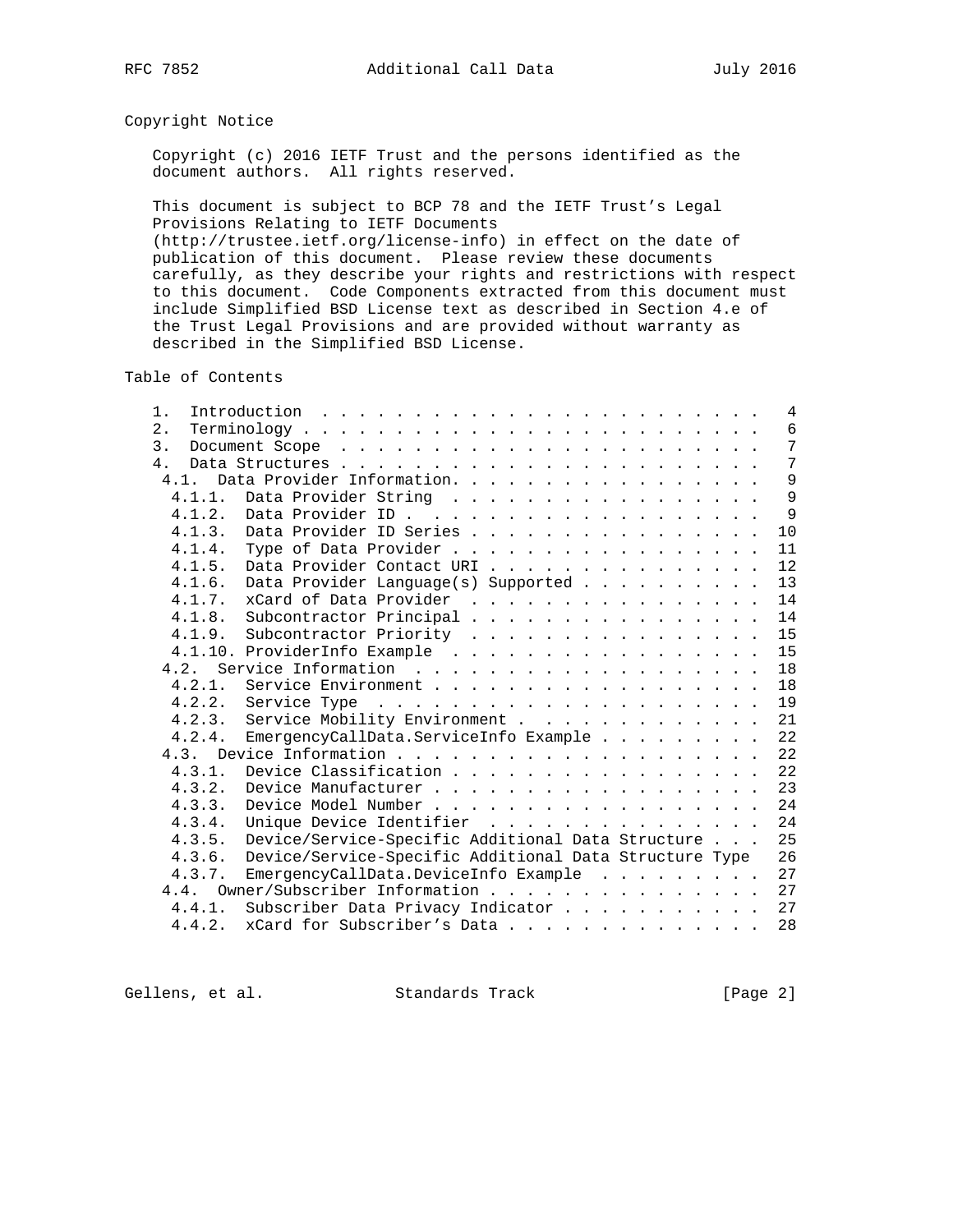| 4.4.3. EmergencyCallData.SubscriberInfo Example                                                                                                                                                                                           | 29 |
|-------------------------------------------------------------------------------------------------------------------------------------------------------------------------------------------------------------------------------------------|----|
| 4.5. Comment<br>the contract of the contract of the contract of the contract of the contract of the contract of the contract of                                                                                                           | 31 |
| 4.5.1.                                                                                                                                                                                                                                    | 31 |
| EmergencyCallData.Comment Example<br>4.5.2.                                                                                                                                                                                               | 32 |
| 5. Issues with Getting New Types of Data into Use                                                                                                                                                                                         | 32 |
| 5.1.<br>Choosing between Defining a New Type of Block or a New                                                                                                                                                                            |    |
| Type of Device/Service-Specific Additional Data                                                                                                                                                                                           | 33 |
| б.                                                                                                                                                                                                                                        | 33 |
| Transmitting Blocks Using Call-Info<br>6.1.                                                                                                                                                                                               | 36 |
| 6.2.                                                                                                                                                                                                                                      |    |
| Transmitting Blocks by Reference Using the <provided-by></provided-by>                                                                                                                                                                    |    |
|                                                                                                                                                                                                                                           | 37 |
| Transmitting Blocks by Value Using the <provided-by><br/>6.3.</provided-by>                                                                                                                                                               |    |
| and the contract of the contract of the contract of the contract of the contract of the contract of the contract of the contract of the contract of the contract of the contract of the contract of the contract of the contra<br>Element | 38 |
| The Content-Disposition Parameter<br>6.4.                                                                                                                                                                                                 | 39 |
| 7.                                                                                                                                                                                                                                        | 41 |
| 8.                                                                                                                                                                                                                                        | 53 |
| EmergencyCallData. ProviderInfo XML Schema<br>8.1.                                                                                                                                                                                        | 54 |
| 8.2.<br>EmergencyCallData.ServiceInfo XML Schema                                                                                                                                                                                          | 56 |
| 8.3.<br>EmergencyCallData.DeviceInfo XML Schema                                                                                                                                                                                           | 57 |
| 8.4.<br>EmergencyCallData.SubscriberInfo XML Schema                                                                                                                                                                                       | 59 |
| 8.5.<br>EmergencyCallData.Comment XML Schema                                                                                                                                                                                              | 60 |
| 8.6.<br>provided-by XML Schema                                                                                                                                                                                                            | 61 |
|                                                                                                                                                                                                                                           | 62 |
|                                                                                                                                                                                                                                           |    |
|                                                                                                                                                                                                                                           | 64 |
|                                                                                                                                                                                                                                           | 67 |
| Emergency Call Additional Data Registry<br>11.1.                                                                                                                                                                                          | 67 |
| 11.1.1.<br>Provider ID Series Registry                                                                                                                                                                                                    | 67 |
| 11.1.2.<br>Service Environment Registry                                                                                                                                                                                                   | 68 |
| 11.1.3.<br>Service Type Registry                                                                                                                                                                                                          | 68 |
| 11.1.4.<br>Service Mobility Registry                                                                                                                                                                                                      | 68 |
| 11.1.5.<br>Type of Provider Registry                                                                                                                                                                                                      | 69 |
| Device Classification Registry<br>11.1.6.                                                                                                                                                                                                 | 69 |
| 11.1.7.<br>Device ID Type Registry                                                                                                                                                                                                        | 69 |
| Device/Service Data Type Registry<br>11.1.8.                                                                                                                                                                                              | 70 |
| 11.1.9.<br>Emergency Call Data Types Registry                                                                                                                                                                                             | 70 |
| 11.2.<br>'EmergencyCallData' Purpose Parameter Value                                                                                                                                                                                      | 72 |
| URN Sub-Namespace Registration for <provided-by><br/>11.3.</provided-by>                                                                                                                                                                  |    |
|                                                                                                                                                                                                                                           | 72 |
|                                                                                                                                                                                                                                           | 72 |
| 11.4.                                                                                                                                                                                                                                     |    |
| 11.4.1.<br>MIME Content-Type Registration for                                                                                                                                                                                             |    |
| 'application/EmergencyCallData.ProviderInfo+xml'                                                                                                                                                                                          | 72 |
| MIME Content-Type Registration for<br>11.4.2.                                                                                                                                                                                             |    |
| 'application/EmergencyCallData.ServiceInfo+xml'                                                                                                                                                                                           | 73 |
| MIME Content-Type Registration for<br>11.4.3.                                                                                                                                                                                             |    |
| 'application/EmergencyCallData.DeviceInfo+xml'                                                                                                                                                                                            | 74 |
| MIME Content-Type Registration for<br>11.4.4.                                                                                                                                                                                             |    |
| 'application/EmergencyCallData.SubscriberInfo+xml'                                                                                                                                                                                        | 75 |

Gellens, et al. Standards Track [Page 3]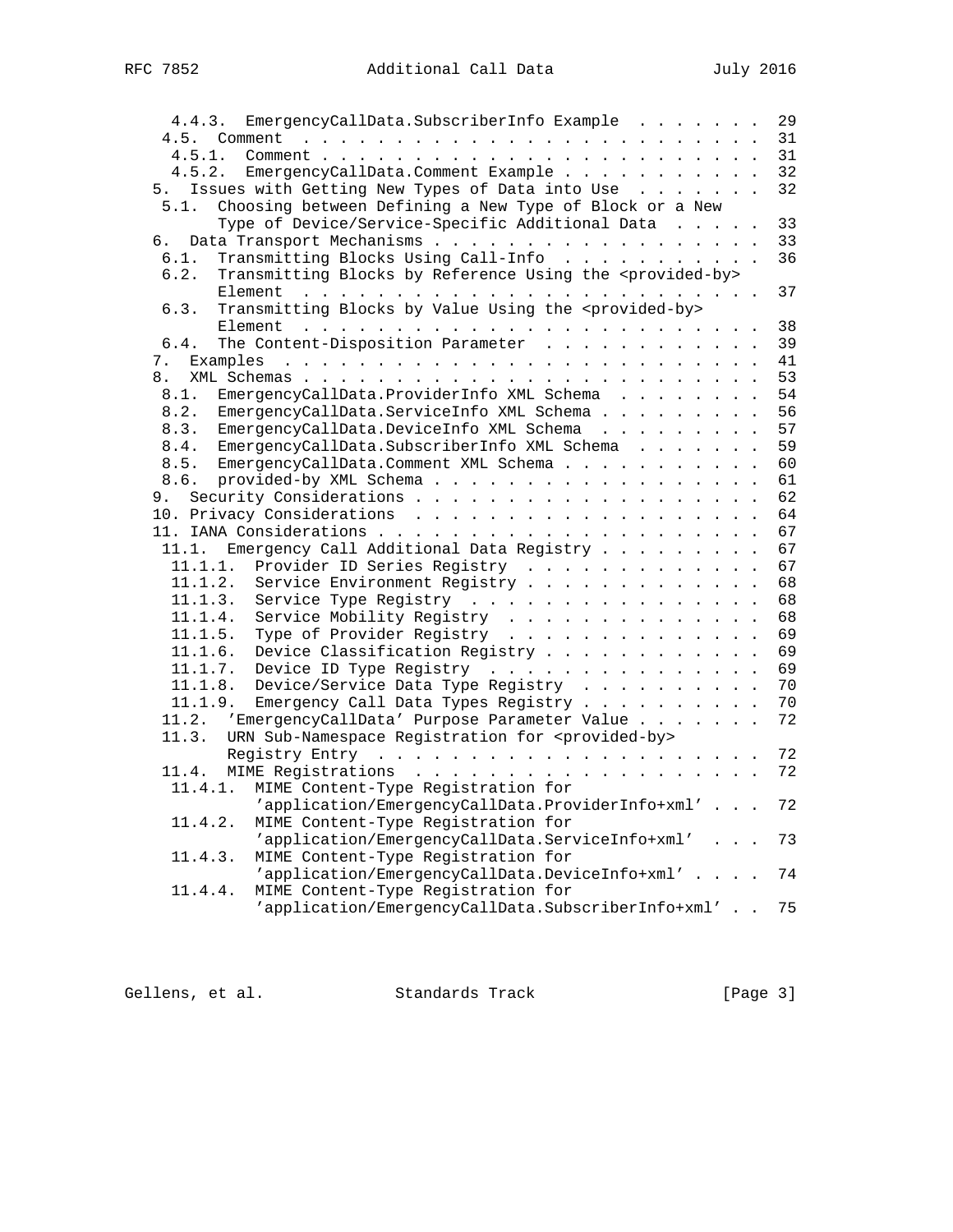| 11.4.5. | MIME Content-Type Registration for                         |    |
|---------|------------------------------------------------------------|----|
|         | 'application/EmergencyCallData.Comment+xml'                | 76 |
|         | 11.5. URN Sub-Namespace Registration                       | 78 |
| 11.5.1. | Registration for                                           |    |
|         | $urn: \text{ietf:params:xml:ms: EmergencyCallData$         | 78 |
| 11.5.2. | Registration for                                           |    |
|         | urn:ietf:params:xml:ns:EmergencyCallData:ProviderInfo . 78 |    |
| 11.5.3. | Registration for                                           |    |
|         | urn:ietf:params:xml:ns:EmergencyCallData:ServiceInfo . 79  |    |
| 11.5.4. | Registration for                                           |    |
|         | urn:ietf:params:xml:ns:EmergencyCallData:DeviceInfo 80     |    |
| 11.5.5. | Registration for                                           |    |
|         | urn:ietf:params:xml:ns:EmergencyCallData:SubscriberInfo 81 |    |
| 11.5.6. | Registration for                                           |    |
|         | urn:ietf:params:xml:ns:EmergencyCallData:Comment           | 81 |
|         | 11.6. Schema Registrations                                 | 82 |
|         | 11.7. vCard Parameter Value Registration                   | 83 |
|         |                                                            |    |
|         | 12.1. Normative References 84                              |    |
|         | 12.2. Informative References 85                            |    |
|         | Appendix A. XML Schema for vCard/xCard 89                  |    |
|         | Appendix B. XML Validation 111                             |    |
|         |                                                            |    |
|         | Authors' Addresses                                         |    |
|         |                                                            |    |

### 1. Introduction

 When an IP-based emergency call is initiated, a rich set of data from multiple data sources is conveyed to the Public Safety Answering Point (PSAP). This data includes information about the calling party identity, the multimedia capabilities of the device, the request for emergency services, location information, and metadata about the sources of the data. In addition, the device, the access network provider, and any service provider in the call path has even more information that is useful for a PSAP when handling an emergency.

 This document extends the basic set of data communicated with an emergency call based on the Session Initiation Protocol (SIP), as described in RFC 6443 [RFC6443] and RFC 6881 [RFC6881], in order to carry additional data that is useful to an entity or call taker handling the call. This data is "additional" to the basic information found in the emergency call signaling used. The intent is that every emergency call carry as much of the information described here as possible using the mechanisms described here.

Gellens, et al. Standards Track [Page 4]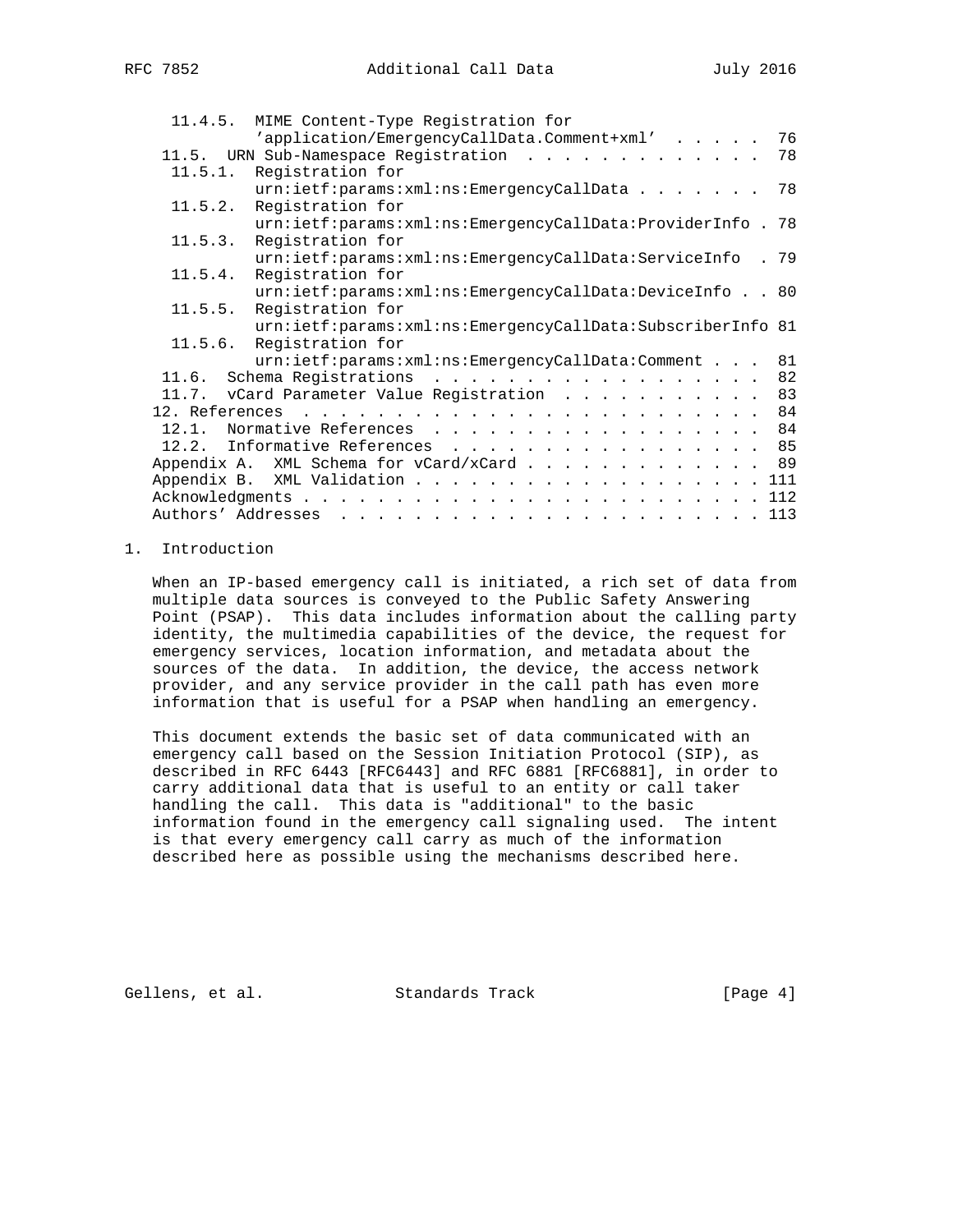This document defines three categories of this additional data that can be transmitted with an emergency call:

- Data Associated with a Location: Primary location data is conveyed in the Presence Information Data Format Location Object (PIDF-LO) data structure as defined in RFC 4119 [RFC4119] and extended by RFC 5139 [RFC5139] and RFC 6848 [RFC6848] (for civic location information), RFC 5491 [RFC5491] and RFC 5962 [RFC5962] (for geodetic location information), and RFC 7035 [RFC7035] (for relative location). This primary location data identifies the location or estimated location of the caller. However, there might exist additional, secondary data that is specific to the location, such as floor plans, tenant and building owner contact data, heating, ventilation, and air conditioning (HVAC) status, etc. Such secondary location data is not included in the location data structure but can be transmitted using the mechanisms defined in this document. Although this document does not define any structures for such data, future documents can do so following the procedures defined here.
- Data Associated with a Call: While some information is carried in the call setup procedure itself (as part of the SIP headers as well as in the body of the SIP message), there is additional data known by the device making the call, the access network to which the device is connected, and service providers along the path of the call. This information includes service provider contact information, subscriber identity and contact information, the type of service the service provider and the access network provide, what type of device is being used, etc. Some data is broadly applicable, while other data is dependent on the type of device or service. For example, a medical monitoring device might have sensor data. The data structures defined in this document (Data Provider Information, Device Information, and Owner/Subscriber Information) all fall into the category of "Data Associated with a Call". Note that the owner/subscriber information includes the subscriber's vCard, which might contain personal information such as birthday, anniversary, etc., but the data block itself is still considered to be about the call, not the caller.
- Data Associated with a Caller: This is personal data about a caller, such as medical information and emergency contact data. Although this document does not define any structures within this category, future documents can do so following the procedures defined here.

 While this document defines data structures only within the category of Data Associated with a Call, by establishing the overall framework of Additional Data, along with general mechanisms for transport of such data, extension points, and procedures for future extensions, it

Gellens, et al. Standards Track [Page 5]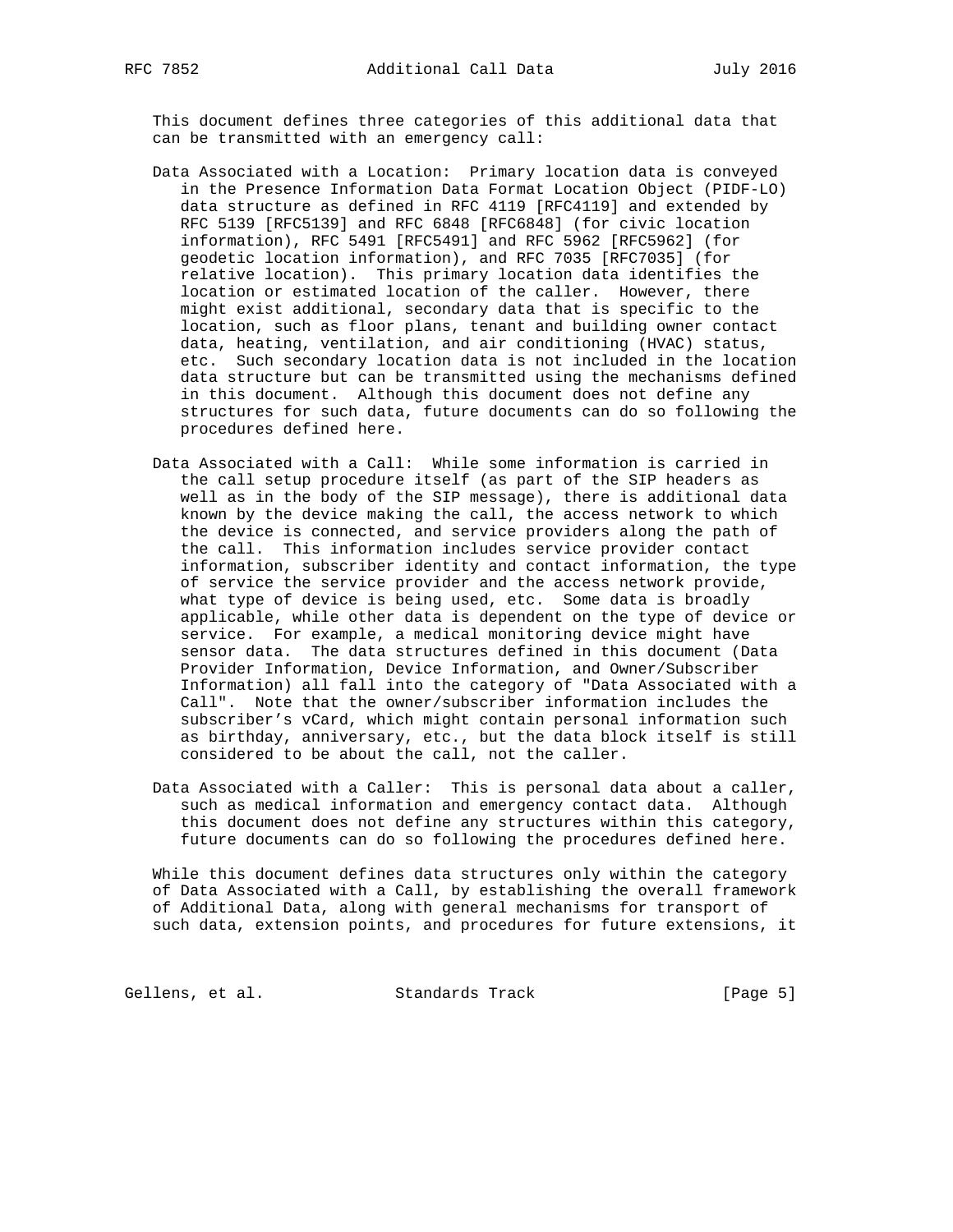minimizes the work needed to carry data in the other categories. Other specifications can make use of the facilities provided here.

 For interoperability, there needs to be a common way for the information conveyed to a PSAP to be encoded and identified. Identification allows emergency services authorities to know during call processing which types of data are present and to determine if they wish to access it. A common encoding allows the data to be successfully accessed.

 This document defines an extensible set of data structures, and mechanisms to transmit this data either by value or by reference, either in the SIP call signaling or in the PIDF-LO. The data structures are usable by other communication systems and transports as well. The data structures are defined in Section 4, and the transport mechanisms (using SIP and HTTPS) are defined in Section 6.

 Each data structure described in this document is encoded as a "block" of information. Each block is an XML structure with an associated Multipurpose Internet Mail Extensions (MIME) media type for identification within transport such as SIP and HTTPS. The set of blocks is extensible. Registries are defined to identify the block types that can be used and to allow blocks to be included in emergency call signaling.

 Much of the information supplied by service providers and devices is private and confidential. Service providers and devices generally go to lengths to protect this information; disclosing it in the context of an emergency call is a trade-off to protect the greater interest of the customer in an emergency.

2. Terminology

 The key words "MUST", "MUST NOT", "REQUIRED", "SHALL", "SHALL NOT", "SHOULD", "SHOULD NOT", "RECOMMENDED", "MAY", and "OPTIONAL" in this document are to be interpreted as described in RFC 2119 [RFC2119].

 This document also uses terminology from [RFC5012]. We use the term "service provider" to refer to an Application Service Provider (ASP). A Voice Service Provider (VSP) is a special type of ASP. With the term "Access Network Provider", we refer to the Internet Access Provider (IAP) and the Internet Service Provider (ISP) without further distinguishing these two entities, since the difference between the two is not relevant for this document. Note that the roles of an ASP and access network provider might be provided by a single company. An Emergency Services Provider is an entity directly involved in providing emergency services. This includes PSAPs,

Gellens, et al. Standards Track [Page 6]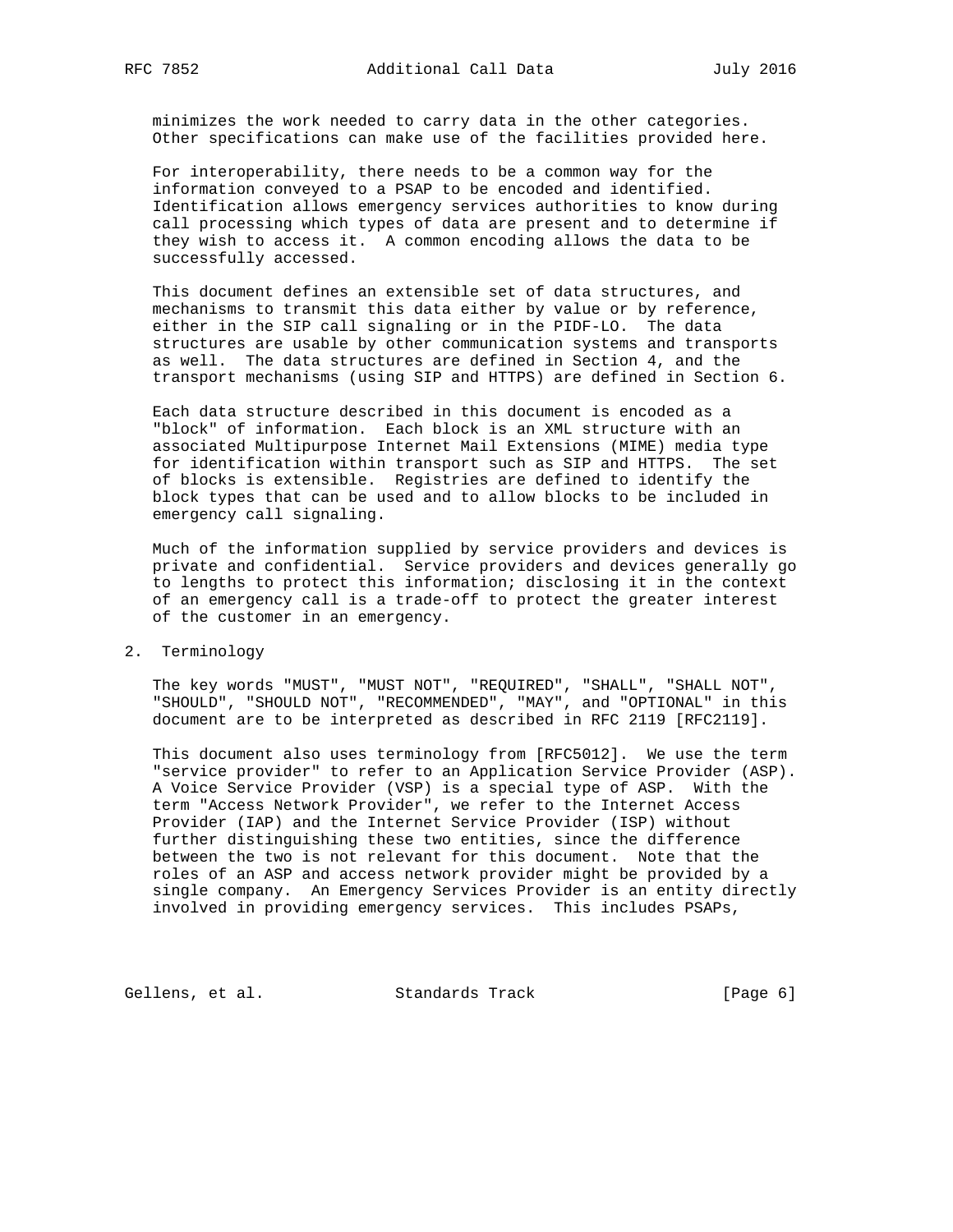dispatch, police, fire, emergency medical, other responders, and other similar agencies.

- Within each data block definition (see Section 4), the values for the 'Use:' label are specified as one of the following:
- 'Required': means it MUST be present in the data structure.
- 'Conditional': means it MUST be present if the specified condition(s) is met. It MAY be present if the condition(s) is not met.

'Optional': means it MAY be present.

 vCard [RFC6350] is a data format for representing and exchanging a variety of information about individuals and other entities. For applications that use XML, the format defined in vCard is not immediately applicable. For this reason, an XML-based encoding of the information elements defined in the vCard specification has been defined, and the name of that specification is xCard [RFC6351]. Since the term vCard is more familiar to most readers, we use the terms xCard and vCard interchangeably.

3. Document Scope

 The scope of this document is explicitly limited to emergency calls. The data structures defined here are not appropriate to be conveyed in non-emergency calls because they carry sensitive and private data. However, in certain private-use situations between a specialized service provider (such as a vehicle telematics service provider) and dedicated equipment (such as in a vehicle) where the endpoints have a preexisting relationship and privacy issues are addressed within the relationship, the mechanisms and data structures defined here can be used with communications within the limited context of the preexisting relationship.

4. Data Structures

 This section defines the following five data structures, each as a data block. For each block, we define the MIME media type and the XML encoding. The five data structures are:

- 'Data Provider': This block supplies name and contact information for the entity that created the data. Section 4.1 provides the details.
- 'Service Information': This block supplies information about the service. The description can be found in Section 4.2.

Gellens, et al. Standards Track [Page 7]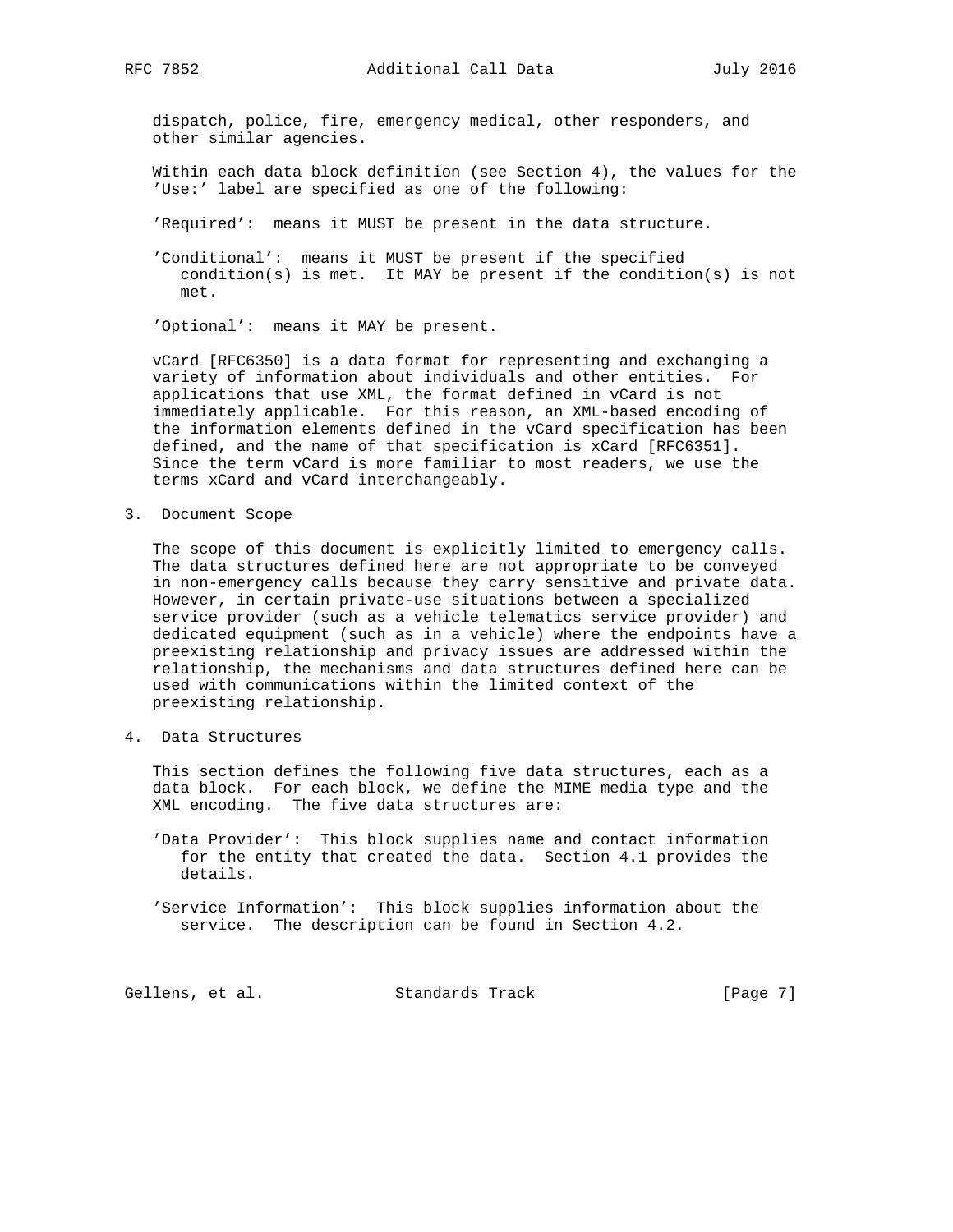- 'Device Information': This block supplies information about the device placing the call. Device information can be found in Section 4.3.
- 'Owner/Subscriber': This block supplies information about the owner of the device or about the subscriber. Details can be found in Section 4.4.
- 'Comment': This block provides a way to supply free form human readable text to the PSAP or emergency responders. This simple structure is defined in Section 4.5.

 Each block contains a mandatory <DataProviderReference> element. The purpose of the <DataProviderReference> element is to associate all blocks added by the same data provider as a unit. The <DataProviderReference> element associates the data provider block to each of the other blocks added as a unit. Consequently, when a data provider adds additional data to an emergency call (such as device information), it MUST add information about itself (via the data provider block), and the blocks added contain the same value in the <DataProviderReference> element. All blocks added by a single entity at the same time MUST have the same <DataProviderReference> value. (In certain situations, the same provider might process a call more than once, likely in different roles, and in such cases, each time it processes the call, it adds a new set of blocks with a new <DataProviderReference> value.) The value of the <DataProviderReference> element has the same syntax and properties (specifically, world-uniqueness) as the value of the 'Message-ID' message body header field specified in RFC 5322 [RFC5322] except that the <DataProviderReference> element is not enclosed in brackets (the '<' and '>' symbols are omitted). In other words, the value of a <DataProviderReference> element is syntactically a msg-id as specified in RFC 5322 [RFC5322].

 Each block is added to the "Additional Data Blocks" registry created in Section 11.1.9 and categorized as providing data about the caller. New blocks added to the registry in the future MUST also be categorized per the description of the three categories in Section 1. See Sections 5 and 5.1 for additional considerations when adding new blocks or types of data.

 Note that the xCard format is reused in some of the data structures to provide contact information. In an xCard, there is no way to specify a 'main' telephone number (that is, a primary or main contact number, typically of an enterprise, as opposed to a direct-dial number of an individual). These numbers are useful to emergency responders who are called to a large enterprise. This document adds a new parameter value called 'main-number' to the 'TYPE' parameter of

Gellens, et al. Standards Track [Page 8]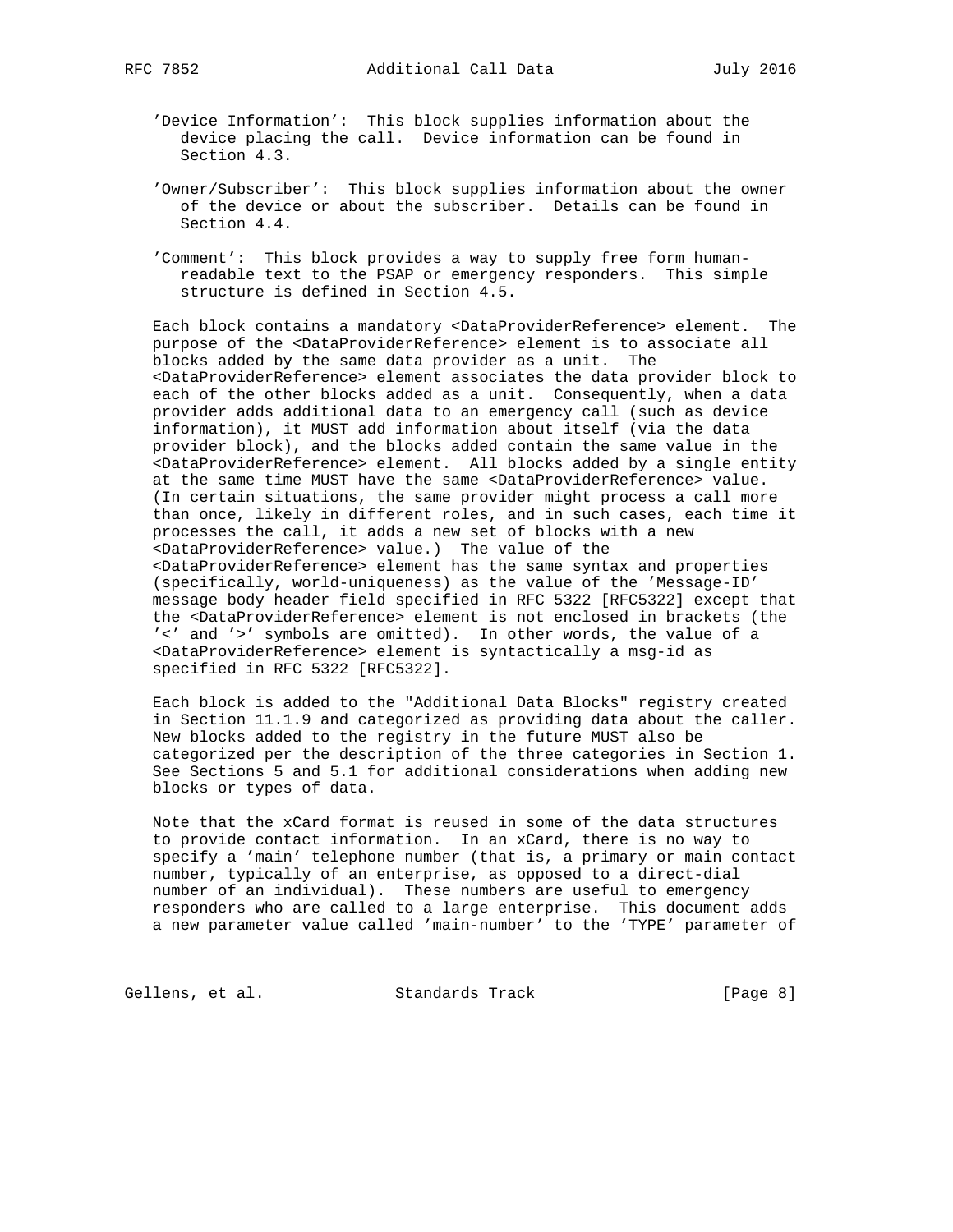the 'tel' property. It can be used in any xCard in an emergency call additional data block.

4.1. Data Provider Information

 This block is intended to be supplied by any service provider in the path of the call, or the access network provider, and the device. It includes identification and contact information. This block MUST be supplied by any entity that provides any other block; it SHOULD be supplied by every service provider in the call path and by the access network provider if those entities do not add any other blocks. Devices SHOULD use this block to provide identifying information. The MIME media type is 'application/ EmergencyCallData.ProviderInfo+xml'. An access network provider SHOULD provide this block either by value or by reference in the <provided-by> element of a PIDF-LO.

4.1.1. Data Provider String

Data Element: Data Provider String

- Use: Conditional. Optional for blocks supplied by the originating device; mandatory otherwise.
- XML Element: <DataProviderString>
- Description: This is a plaintext string suitable for displaying the name of the service provider that supplied the data structure. If the device creates the structure, it SHOULD use the value of the contact header field in the SIP INVITE.
- Reason for Need: Inform the call taker of the identity of the entity providing the data.
- How Used by Call Taker: Allows the call taker to interpret the data in this structure. The source of the information often influences how the information is used, believed, or verified.
- 4.1.2. Data Provider ID

Data Element: Data Provider ID

 Use: Conditional. Optional for blocks supplied by the originating device; mandatory otherwise. This data MUST be provided by all entities other than the originating device in order to uniquely identify the service provider or access provider.

XML Element: <ProviderID>

Gellens, et al. Standards Track [Page 9]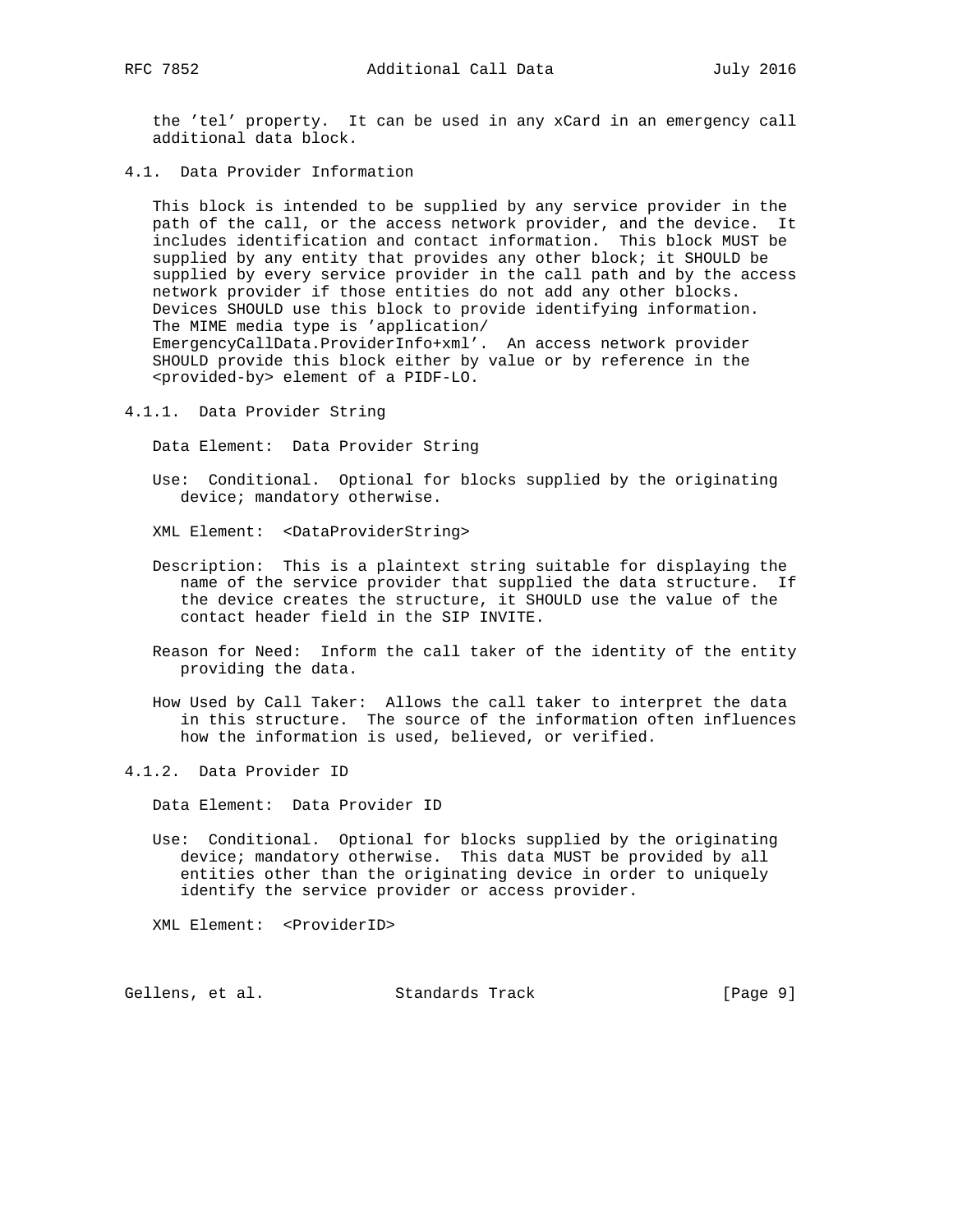- Description: A jurisdiction-specific code for, or the fully qualified domain name of, the access network provider or service provider shown in the <DataProvidedBy> element that created the structure. NOTE: The value SHOULD be assigned by an organization appropriate for the jurisdiction. In the United States, if the provider is registered with NENA, the provider's NENA Company ID MUST appear here. Additional information can be found at the National Emergency Number Association (NENA) Company Identifier Program <http://www.nena.org/?page=cid2014> or the NENA Company ID <http://www.nena.org/?page=CompanyID>. The NENA Company ID MUST be in the form of a URI in the following format: urn:nena:companyid:<NENA Company ID>. If the organization does not have an identifier registered with a jurisdiction-specific emergency services registrar (such as NENA), then the value MAY be the fully qualified domain name of the service provider or access provider. The device MAY use its IP address or fully qualified domain name (and set the 'Data Provider ID Series' element to 'domain').
	- Reason for Need: Inform the call taker of the identity of the entity providing the data.
	- How Used by Call Taker: Where jurisdictions have lists of providers, the Data Provider ID provides useful information about the data source. The Data Provider ID uniquely identifies the source of the data, which might be needed especially during unusual circumstances and for routine logging.
- 4.1.3. Data Provider ID Series

Data Element: Data Provider ID Series

 Use: Conditional. Optional for blocks supplied by the originating device; mandatory otherwise.

XML Element: <ProviderIDSeries>

- Description: Identifies the issuer of the <ProviderID>. The "Provider ID Series" registry created in Section 11.1.1 initially contains the entries shown in Figure 1.
- Reason for Need: Identifies how to interpret the Data Provider ID. The combination of ProviderIDSeries and ProviderID MUST be globally unique.
- How Used by Call Taker: Determines which provider ID registry to consult for more information.

Gellens, et al. Standards Track [Page 10]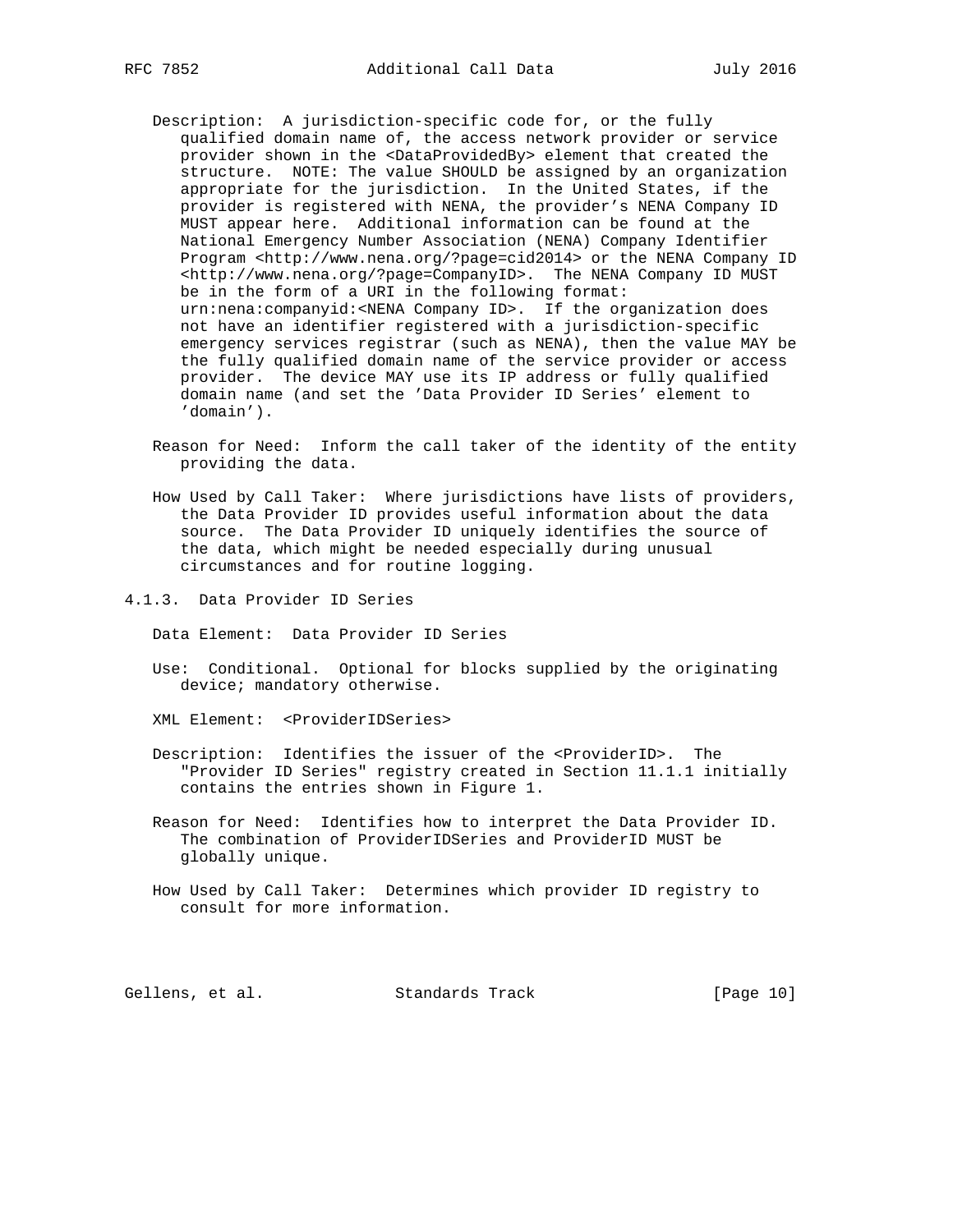| Name   | Source                                       | URL                 |
|--------|----------------------------------------------|---------------------|
| NF.NA  | National Emergency<br>Number Association     | http://www.nena.org |
| F.F.NA | European Emergency<br>Number Association     | http://www.eena.org |
| domain | (The ID is a fully<br>qualified domain name) | (not applicable)    |

Figure 1: Provider ID Series Registry

#### 4.1.4. Type of Data Provider

Data Element: Type of Data Provider

Use: Required

XML Element: <TypeOfProvider>

 Description: Identifies the type of data provider supplying the data. The registry containing all valid values is created in Section 11.1.5, and the initial set of values is shown in Figure 2.

Reason for Need: Identifies the category of data provider.

 How Used by Call Taker: This information can be helpful when deciding whom to contact when further information is needed.

Gellens, et al. Standards Track [Page 11]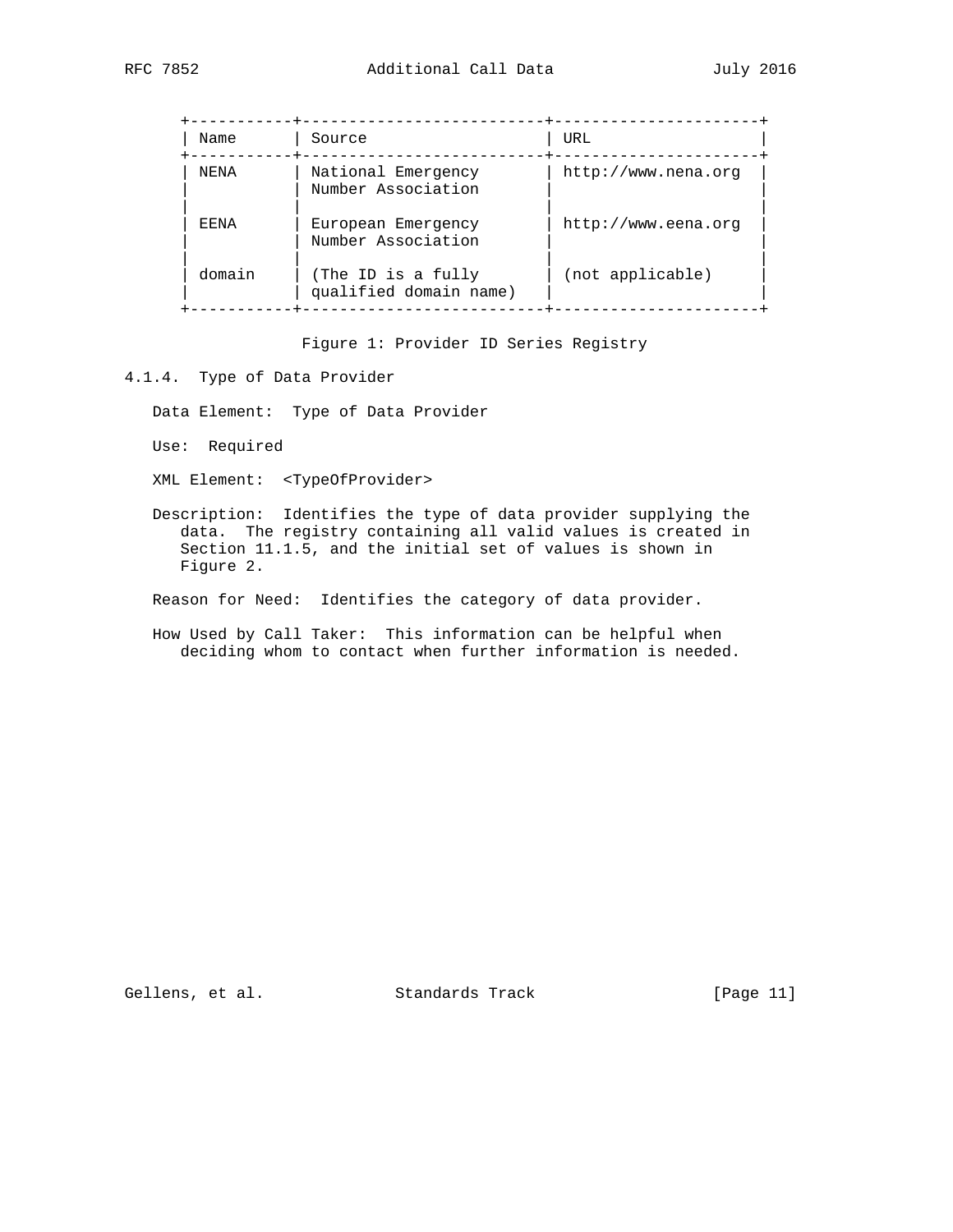| Token                          | Description                                                                                     |
|--------------------------------|-------------------------------------------------------------------------------------------------|
| Client                         | Originating client/device                                                                       |
| Access Network Provider        | Access network service provider                                                                 |
| Telecom Provider               | Telecom service provider (including<br>native and over-the-top VoIP<br>services)                |
| Telematics Provider            | A sensor-based service provider,<br>especially vehicle based                                    |
| Language Translation Provider  | A spoken language translation<br>service                                                        |
| Emergency Service Provider     | An emergency service provider<br>conveying information to another<br>emergency service provider |
| Emergency Modality Translation | An emergency-call-specific<br>modality translation service,<br>e.g., for sign language          |
| Relay Provider                 | An interpretation service, e.g.,<br>video relay for sign language<br>interpretation             |
| Other                          | Any other type of service provider                                                              |

Figure 2: Type of Data Provider Registry

4.1.5. Data Provider Contact URI

Data Element: Data Provider Contact URI

Use: Required

XML Element: <ContactURI>

 Description: When provided by a service provider or an access network provider, this information is expected to be a URI to a 24/7 support organization tasked to provide PSAP support for this emergency call. When provided by a device, this MUST be the contact information of the user or owner of the device. (Ideally, this is the contact information of the device user, but when the

Gellens, et al. Standards Track [Page 12]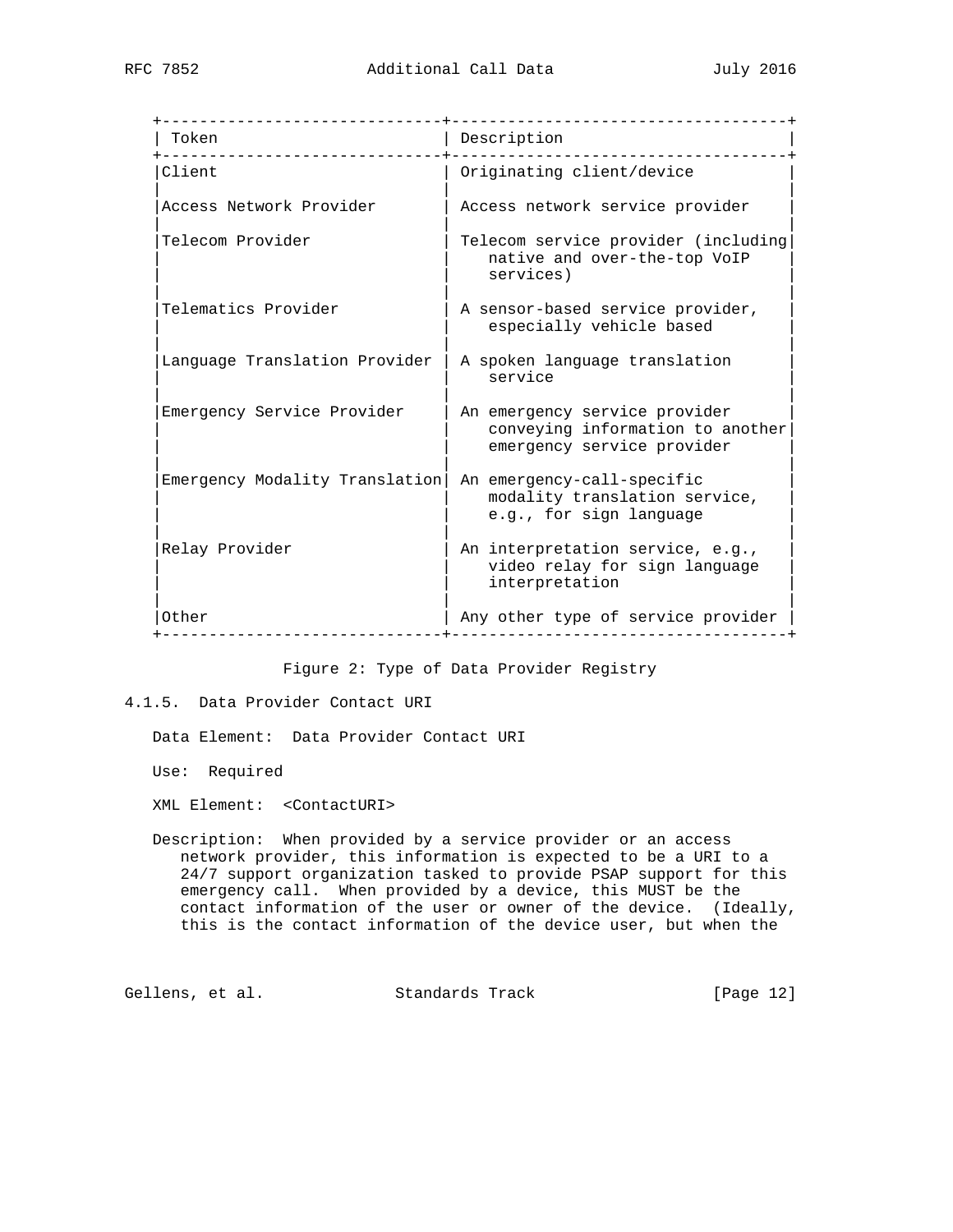owner and user are separate (e.g., the device owner is an organization), this MAY be the contact information of the owner.) The Data Provider Contact URI SHOULD be a tel URI [RFC3966] in E.164 format and fully specified with a country code. If a tel URI is not available, a generic SIP URI is acceptable. Note that this contact information is not used by PSAPs for callbacks (a call from a PSAP directly related to a recently terminated emergency call, placed by the PSAP using a SIP Priority header field set to 'psap-callback', as described in [RFC7090]).

 Reason for Need: Additional data providers might need to be contacted in error cases or other unusual circumstances.

 How Used by Call Taker: To contact the supplier of the additional data for assistance in handling the call.

- 4.1.6. Data Provider Language(s) Supported
	- Data Element: Data Provider Language(s) supported
	- Use: Required

XML Element: <Language>

 Description: This field encodes the language used by the entity at the Data Provider Contact URI. The content of this field consists of a single token from the Language Subtag Registry, which can be found at [LanguageSubtagRegistry], and is defined in [RFC5646]. Multiple instances of this element MAY occur, but the order is significant and the preferred language SHOULD appear first. The content MUST reflect the languages supported at the contact URI.

 (Note that this field informs the PSAP of the language(s) used by the data provider. If the PSAP needs to contact the data provider, it can be helpful to know in advance the language(s) used by the data provider. If the PSAP uses a communication protocol to reach the data provider, that protocol might have language facilities of its own (such as the 'language' media feature tag, defined in RFC 3840 [RFC3840], and the more extensive language negotiation mechanism proposed in [HUMAN-LANG]), and if so, those are independent of this field.)

 Reason for Need: This information indicates if the emergency service authority can directly communicate with the service provider or if an interpreter will be needed.

Gellens, et al. Standards Track [Page 13]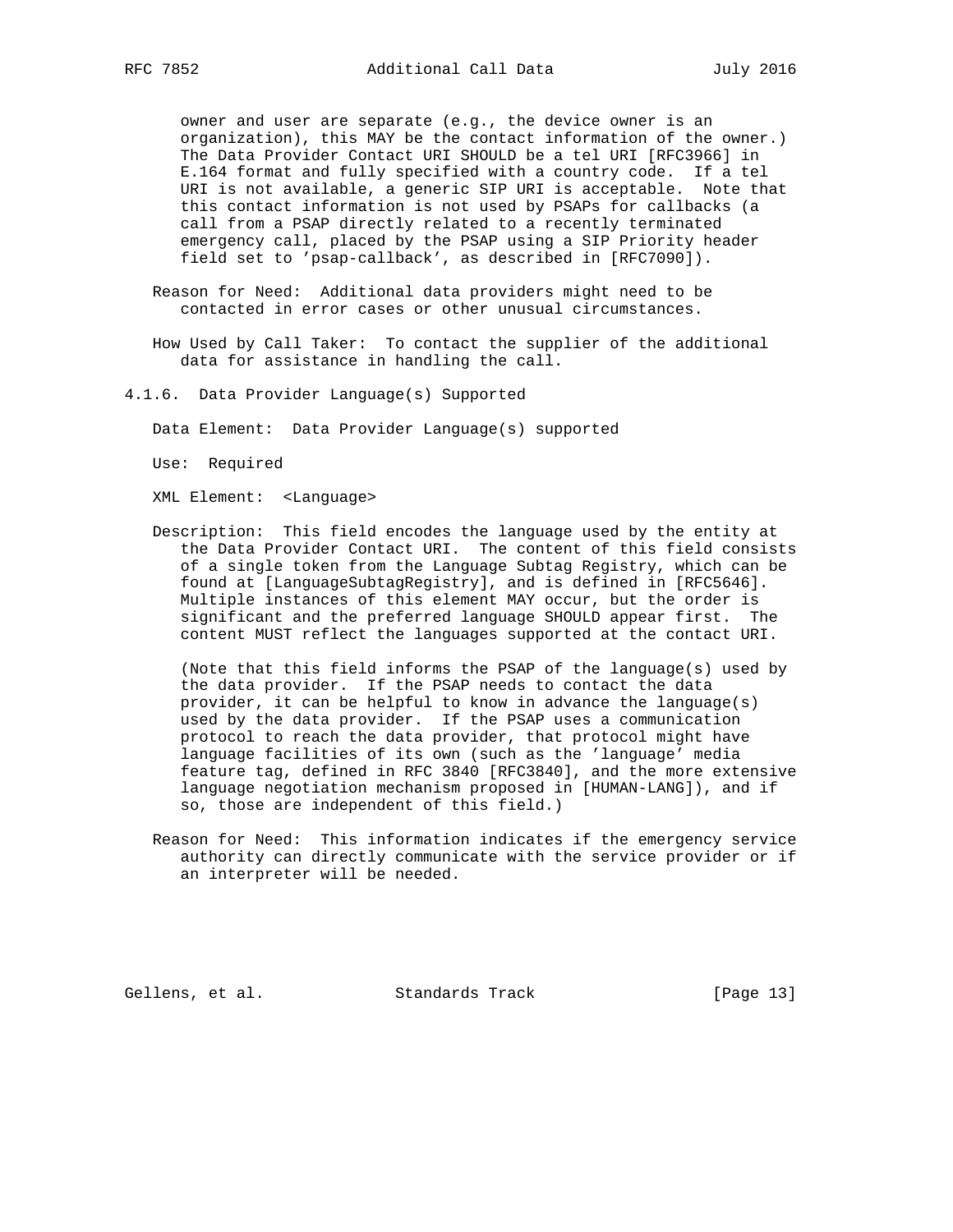- How Used by Call Taker: If the call taker cannot speak any language supported by the service provider, a translation service will need to be added to the conversation. Alternatively, other persons at the PSAP, besides the call taker, might be consulted for help (depending on the urgency and the type of interaction).
- 4.1.7. xCard of Data Provider

Data Element: xCard of Data Provider

Use: Optional

XML Element: <DataProviderContact>

- Description: Per [RFC6351], the xCard structure is represented within a <vcard> element. Although multiple <vcard> elements can be contained in a structure, only one <vcard> element SHOULD be provided. If more than one appears, the first SHOULD be used. There are many fields in the xCard, and the creator of the data structure is encouraged to provide all available information. N, ORG, ADR, TEL, and EMAIL are suggested at a minimum. N SHOULD contain the name of the support group or device owner as appropriate. If more than one TEL property is provided, a parameter from the "vCard Property Values" registry SHOULD be specified for each TEL. For encoding of the vCard, this specification uses the XML-based encoding specified in [RFC6351], which is referred to in this document as 'xCard'.
- Reason for Need: Information needed to determine additional contact information.
- How Used by Call Taker: Assists the call taker by providing additional contact information aside from what is included in the SIP INVITE or the PIDF-LO.
- 4.1.8. Subcontractor Principal

 When the entity providing the data is a subcontractor, the Data Provider Type is set to that of the primary service provider, and this entry is supplied to provide information regarding the subcontracting entity.

Data Element: Subcontractor Principal

 Use: Conditional. This data is required if the entity providing the data is a subcontractor.

XML Element: <SubcontractorPrincipal>

Gellens, et al. Standards Track [Page 14]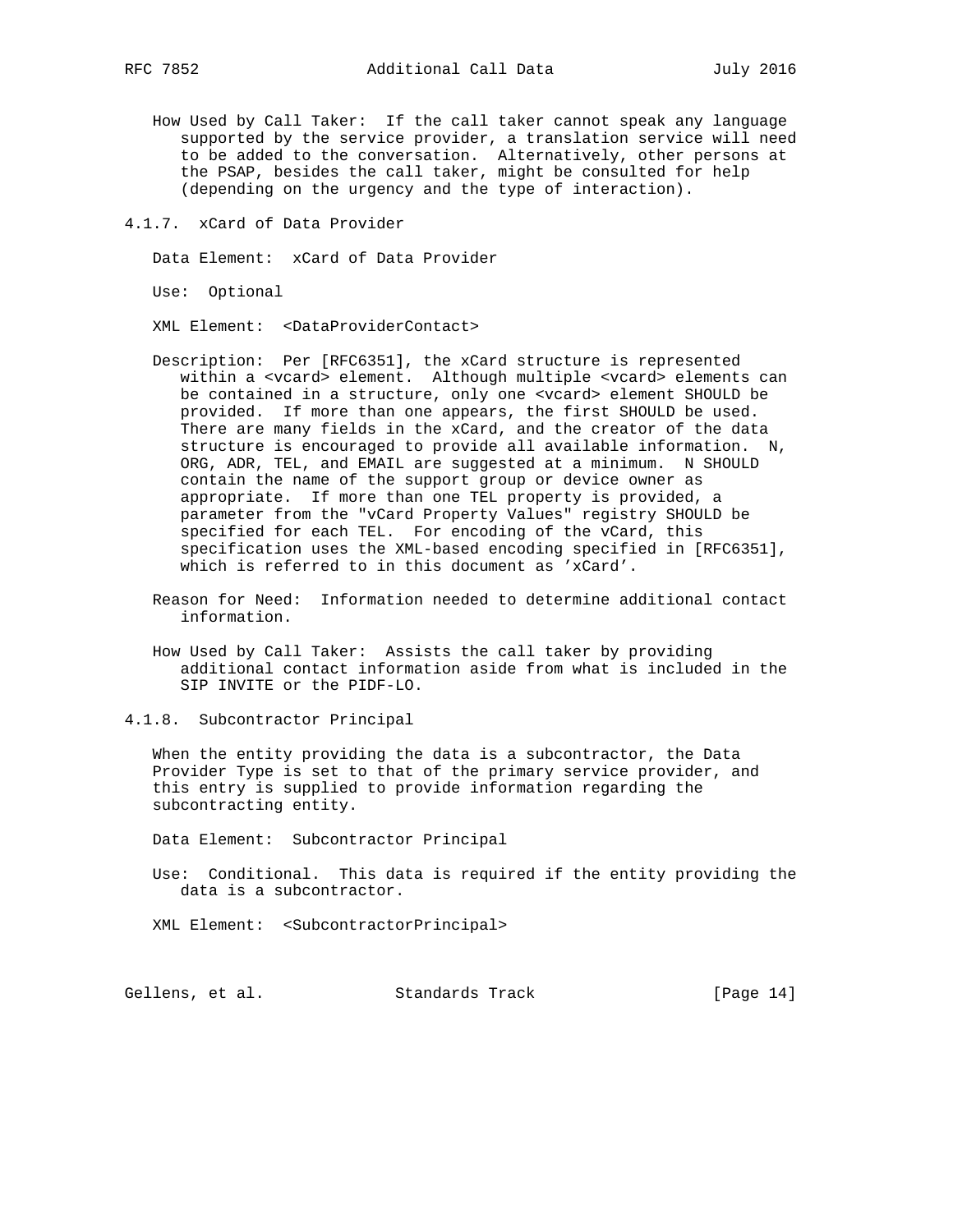Description: Some providers outsource their obligations to handle aspects of emergency services to specialized providers. If the data provider is a subcontractor to another provider, this element contains the DataProviderString of the service provider to indicate which provider the subcontractor is working for.

Reason for Need: Identify the entity the subcontractor works for.

- How Used by Call Taker: Allows the call taker to understand what the relationship is between data providers and the service providers in the path of the call.
- 4.1.9. Subcontractor Priority
	- Data Element: Subcontractor Priority
	- Use: Conditional. This data is required if the entity providing the data is a subcontractor.
	- XML Element: <SubcontractorPriority>
	- Description: If the subcontractor is supposed to be contacted first, then this element MUST have the value 'sub'. If the provider the subcontractor is working for is supposed to be contacted first, then this element MUST have the value 'main'.
	- Reason for Need: Inform the call taker whom to contact first, if support is needed.
	- How Used by Call Taker: To decide which entity to contact first if assistance is needed.
- 4.1.10. ProviderInfo Example

```
 <?xml version="1.0" encoding="UTF-8"?>
 <ad:EmergencyCallData.ProviderInfo
    xmlns:ad="urn:ietf:params:xml:ns:EmergencyCallData:ProviderInfo">
     <ad:DataProviderReference>string0987654321@example.org
     </ad:DataProviderReference>
     <ad:DataProviderString>Example VoIP Provider
     </ad:DataProviderString>
     <ad:ProviderID>urn:nena:companyid:ID123</ad:ProviderID>
     <ad:ProviderIDSeries>NENA</ad:ProviderIDSeries>
     <ad:TypeOfProvider>Telecom Provider</ad:TypeOfProvider>
     <ad:ContactURI>tel:+1-201-555-0123</ad:ContactURI>
    <ad:Language>en</ad:Language>
     <ad:DataProviderContact
         xmlns="urn:ietf:params:xml:ns:vcard-4.0">
```
Gellens, et al. Standards Track [Page 15]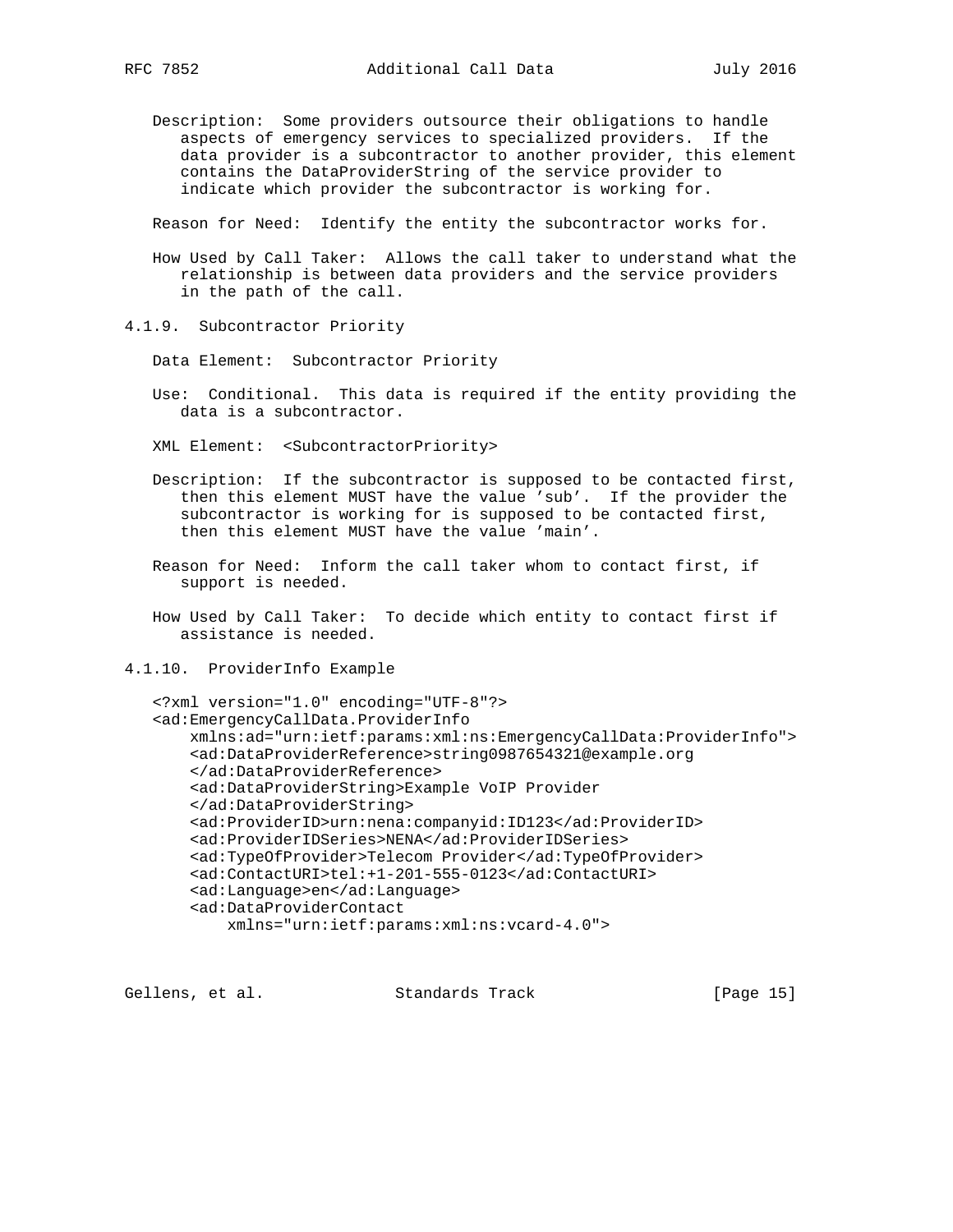```
 <vcard>
                         <fn><text>Hannes Tschofenig</text></fn>
\langle n \rangle <surname>Hannes</surname>
                             <given>Tschofenig</given>
                             <additional/>
                             <prefix/>
                             <suffix>Dipl. Ing.</suffix>
                        \langlen>
                         <bday><date>--0203</date></bday>
                         <anniversary>
                             <date-time>20090808T1430-0500</date-time>
                         </anniversary>
                         <gender><sex>M</sex></gender>
                         <lang>
                             <parameters><pref><integer>1</integer></pref>
                             </parameters>
                             <language-tag>de</language-tag>
                         </lang>
                         <lang>
                             <parameters><pref><integer>2</integer></pref>
                             </parameters>
                             <language-tag>en</language-tag>
                         </lang>
                         <org>
                            <parameters><type><text>work</text></type>
                             </parameters>
                             <text>Example VoIP Provider</text>
                         </org>
                         <adr>
                             <parameters>
                                <type><text>work</text></type>
                                  <label><text>Hannes Tschofenig
                                     Linnoitustie 6
                                      Espoo , Finland
                                      02600</text></label>
                             </parameters>
                             <pobox/>
                            <ext/>
                             <street>Linnoitustie 6</street>
                             <locality>Espoo</locality>
                             <region>Uusimaa</region>
                             <code>02600</code>
                             <country>Finland</country>
                         </adr>
                         <tel>
                             <parameters>
                                 <type>
```
Gellens, et al. Standards Track [Page 16]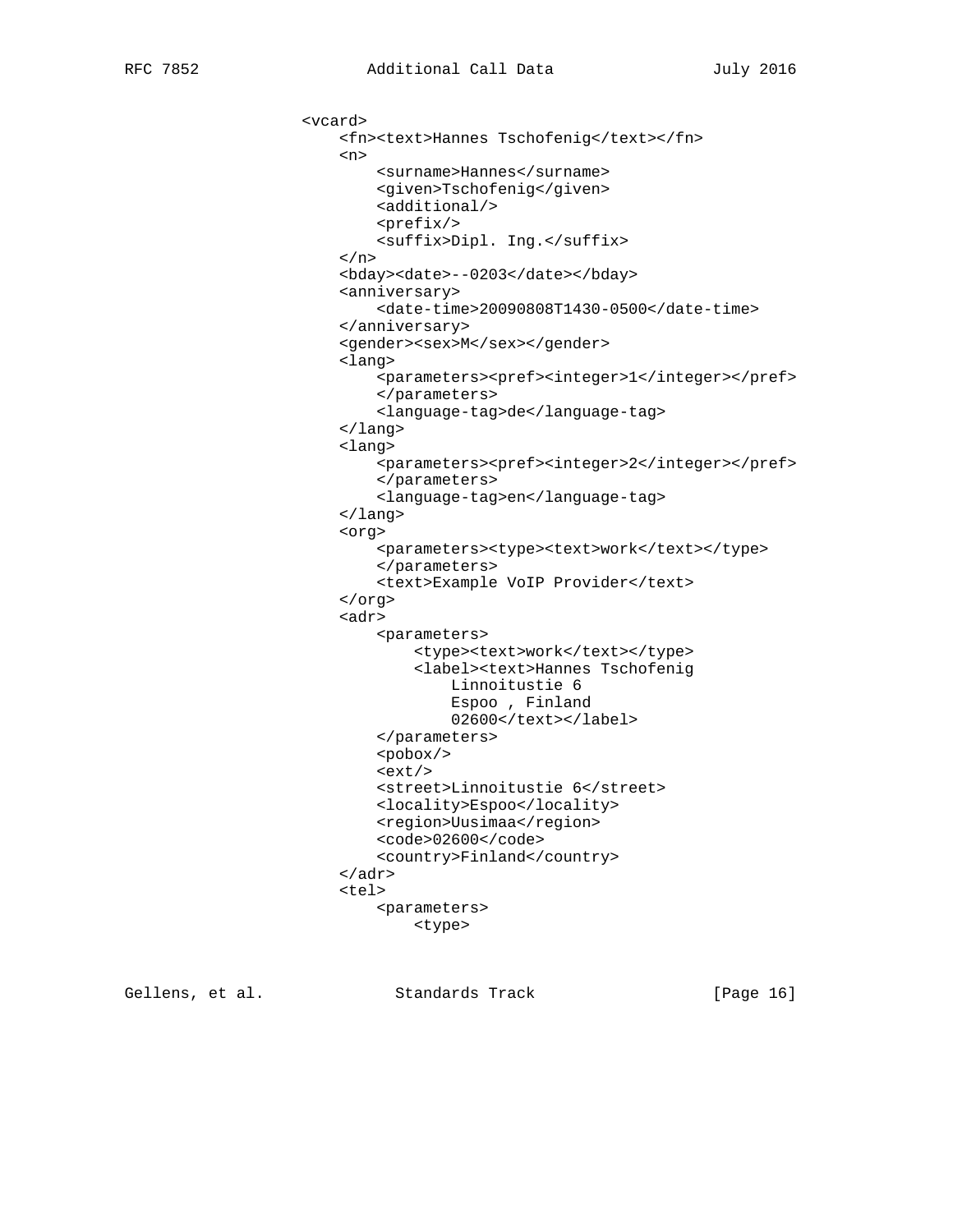```
<text>work</text>
                                    <text>voice</text>
                               </type>
                           </parameters>
                           <uri>tel:+358 50 4871445</uri>
                      \langle/tel>
                       <tel>
                           <parameters>
                               <type>
                                   <text>work</text>
                                    <text>main-number</text>
                                    <text>voice</text>
                               </type>
                           </parameters>
                           <uri>tel:+358 50 5050505</uri>
                      \langletel>
                       <email>
                          <parameters><type><text>work</text></type>
                           </parameters>
                           <text>hannes.tschofenig@nsn.com</text>
                       </email>
                       <geo>
                          <parameters><type><text>work</text></type>
                           </parameters>
                           <uri>geo:60.210796,24.812924</uri>
                       </geo>
                      <key>
                          <parameters><type><text>home</text></type>
                           </parameters>
                           <uri>
                             http://www.example.com/key.asc
                           </uri>
                       </key>
                       <tz><text>Finland/Helsinki</text></tz>
                       <url>
                          <parameters><type><text>home</text></type>
                           </parameters>
                           <uri>http://www.tschofenig.priv.at</uri>
                      \langle \text{url*} </vcard>
     </ad:DataProviderContact>
 </ad:EmergencyCallData.ProviderInfo>
```
Figure 3: EmergencyCallData.ProviderInfo Example

Gellens, et al. Standards Track [Page 17]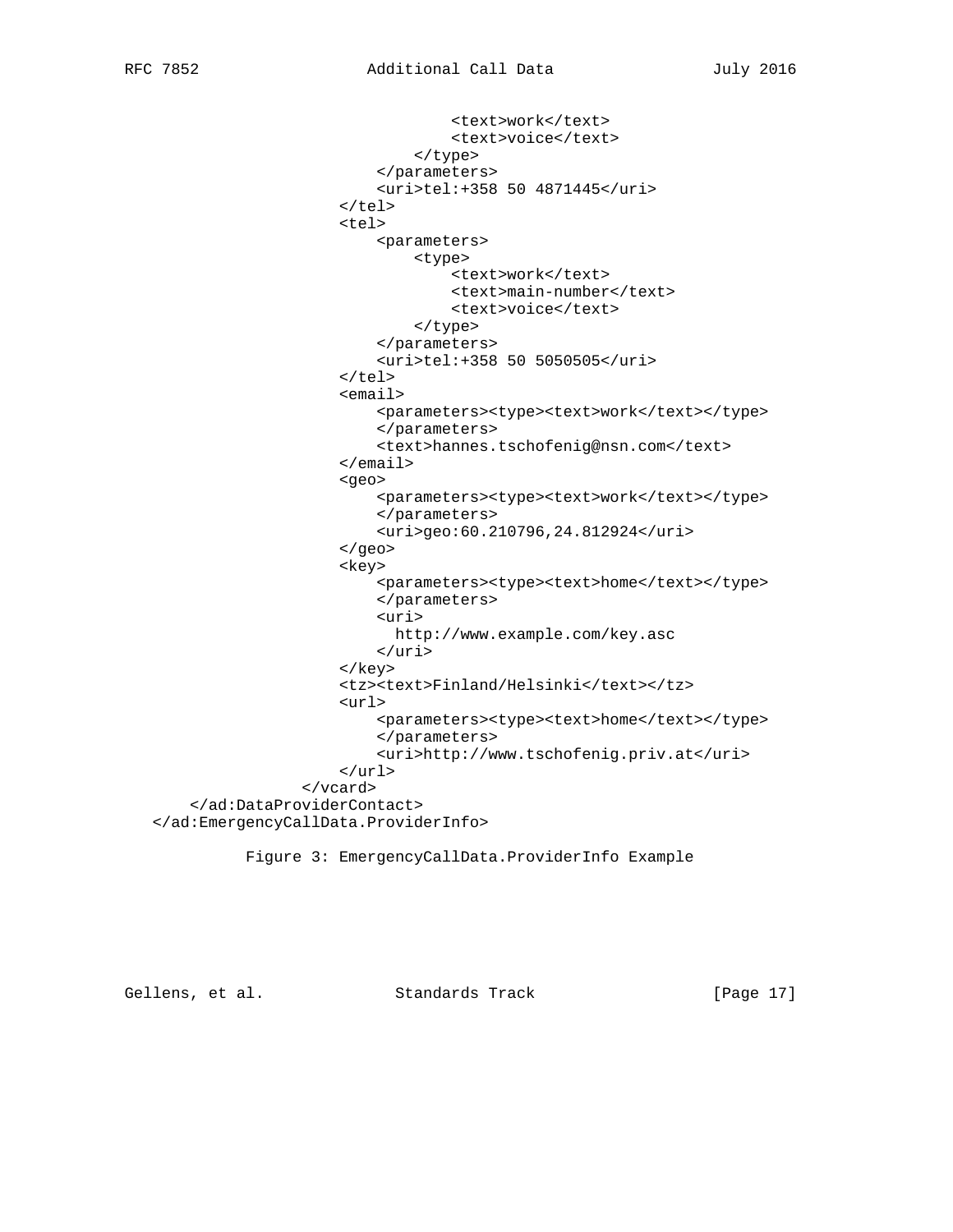4.2. Service Information

 This block describes the service that the service provider provides to the caller. It SHOULD be included by all service providers in the path of the call. The MIME media type is 'application/ EmergencyCallData.ServiceInfo+xml'.

4.2.1. Service Environment

Data Element: Service Environment

 Use: Conditional. Required unless the 'ServiceType' value is 'wireless'.

XML Element: <ServiceEnvironment>

- Description: This element indicates whether a call is from a business or residence. Currently, the only valid entries are 'Business', 'Residence', and 'Unknown', as shown in Figure 4. New values can be defined via the registry created in Section 11.1.2.
- Reason for Need: To provide context and a hint when determining equipment and manpower requirements.
- How Used by Call Taker: Information can be used to provide context and a hint to assist in determining equipment and manpower requirements for emergency responders. This is non-authoritative; there are situations where the service provider does not know the type of service (e.g., anonymous prepaid service). The type of service does not necessarily reflect the nature of the premises (e.g., a business line installed in a residence or cellular service). The registry does not contain all possible values for all situations. Hence, this is at best advisory information, but since it mimics a similar capability in some current emergency calling systems (e.g., a field in the Automatic Location Information (ALI) used with legacy North American wireline systems), it is known to be valuable to PSAPs. The service provider uses its best information (such as a rate plan, facilities used to deliver service, or a service description) to determine the information and is not responsible for determining the actual characteristics of the location from which the call originated. Because the usefulness is unknown (and less clear) for cellular, this element is OPTIONAL for commercial mobile radio services (e.g., cellular) and REQUIRED otherwise.

Gellens, et al. Standards Track [Page 18]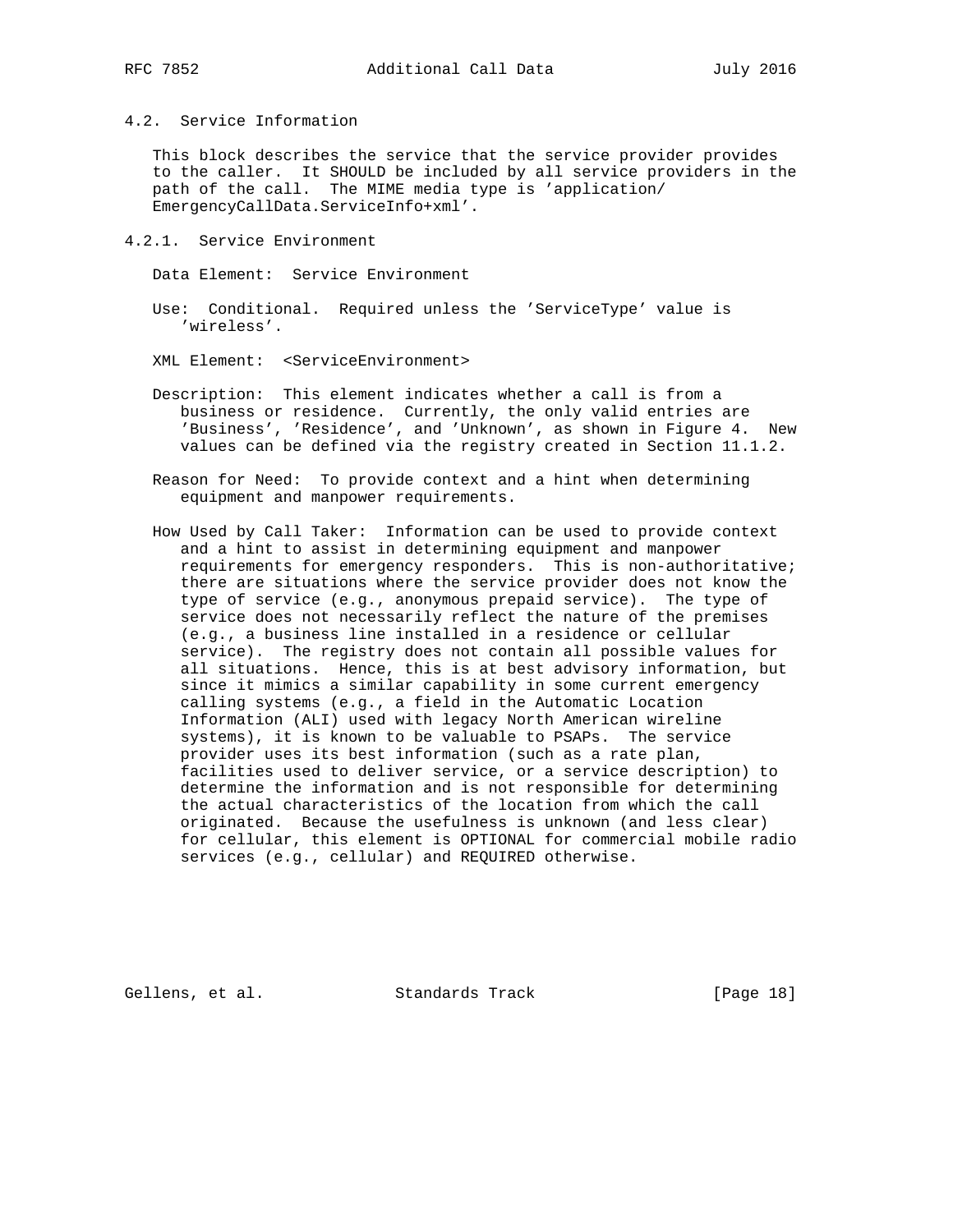| Token     | Description                                                       |
|-----------|-------------------------------------------------------------------|
| Business  | Business service                                                  |
| Residence | Residential service                                               |
| Unknown   | Type of service unknown<br>(e.g., anonymous pre-<br>paid service) |
|           |                                                                   |

Figure 4: Service Environment Registry

4.2.2. Service Type

Data Element: Service Delivered by Provider to End User

Use: Required

XML Element: <ServiceType>

- Description: This defines the type of service over which the call is placed (similar to the Class of Service delivered with legacy emergency calls in some regions). The implied mobility of this service cannot be relied upon. A registry is created in Section 11.1.3. The initial set of values is shown in Figure 5. More than one value MAY be returned. For example, a VoIP inmate telephone service is a reasonable combination.
- Reason for Need: Knowing the type of service can assist the PSAP in the handling of the call.
- How Used by Call Taker: Call takers often use this information to determine what kinds of questions to ask callers and how much to rely on supportive information. As the information is not always available, and the registry is not all encompassing, this is at best advisory information, but since it mimics a similar capability in some legacy emergency calling systems, it is known to be valuable.

 +--------------+------------------------------------------+ | Name | Description +--------------+------------------------------------------+ | wireless | Wireless Telephone Service: Includes | CDMA, GSM, Wi-Fi, WiMAX, and LTE (but not satellite) | | |

Gellens, et al. Standards Track [Page 19]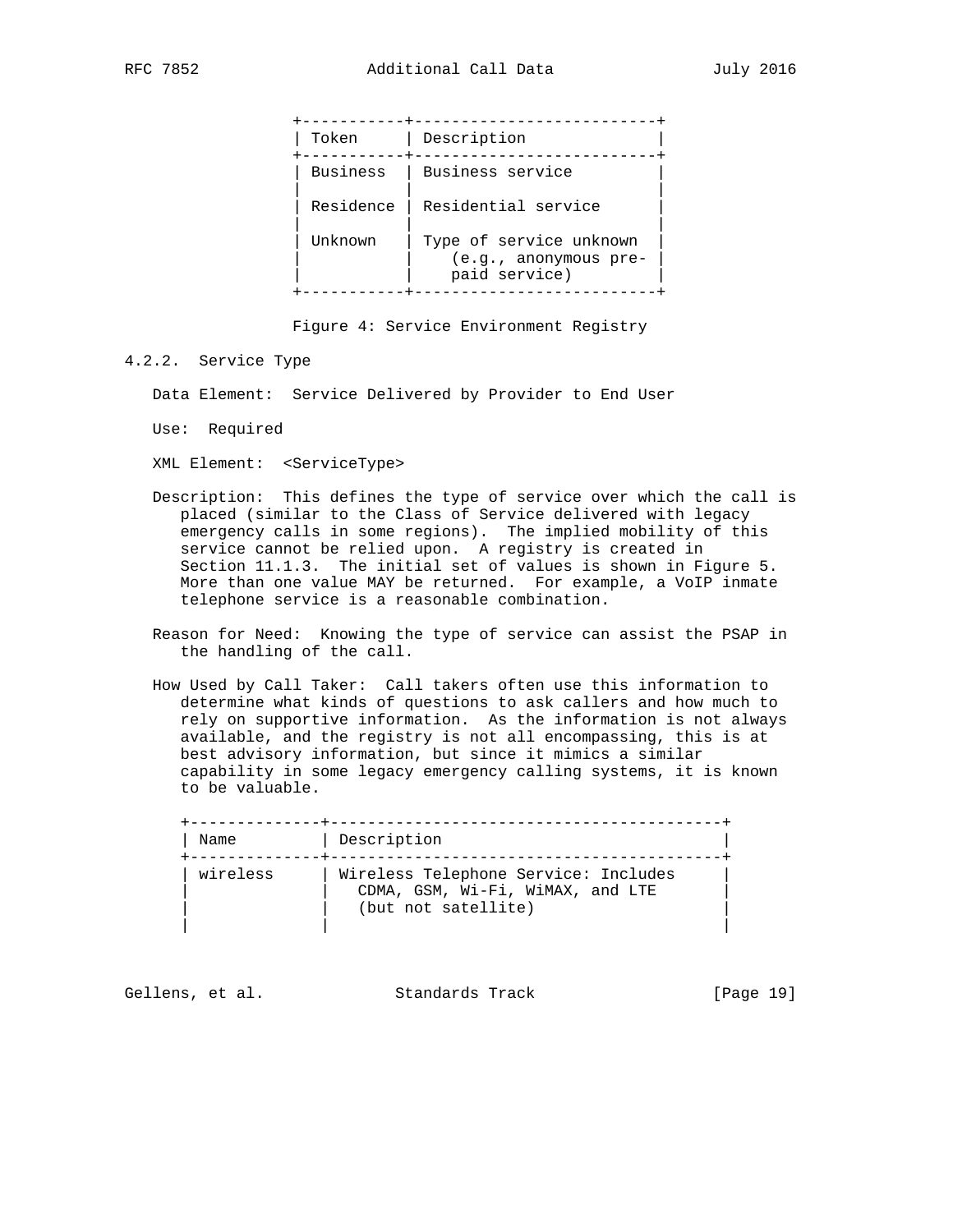| coin                  | Fixed public pay/coin telephones: Any<br>device operated by coin or credit card                                                                                                                                         |
|-----------------------|-------------------------------------------------------------------------------------------------------------------------------------------------------------------------------------------------------------------------|
| one-way               | One-way outbound service                                                                                                                                                                                                |
| temp                  | Soft dial tone/quick service/warm<br>disconnect/suspended                                                                                                                                                               |
| MLTS-hosted           | Hosted multi-line telephone system<br>such as Centrex                                                                                                                                                                   |
| MLTS-local            | Local multi-line telephone system,<br>including all PBXs, key systems, and<br>Shared Tenant Services                                                                                                                    |
| sensor-<br>unattended | These are devices that generate DATA<br>This is a one-way information<br>ONLY.<br>transmit without interactive media.                                                                                                   |
| sensor-<br>attended   | Devices that are supported by a<br>monitoring service provider or that<br>are capable of supporting interactive<br>media                                                                                                |
| POTS                  | Wireline: Plain Old Telephone Service                                                                                                                                                                                   |
| OTT                   | An over-the-top service that provides<br>communication over arbitrary Internet<br>access (fixed, nomadic, mobile)                                                                                                       |
| digital               | Wireline non-OTT digital phone service                                                                                                                                                                                  |
| OPX.                  | Off-premise extension                                                                                                                                                                                                   |
| relay                 | A service where a human third-party<br>agent provides additional assistance.<br>This includes sign language relay/<br>interpretation, telematics services<br>that provide a human on the call,<br>and similar services. |

Figure 5: Service Delivered by Provider to End User Registry

 The initial set of values has been collected from sources of currently used systems, including [NENA-02-010], [nc911], [NANP], and [LERG].

Gellens, et al. Standards Track [Page 20]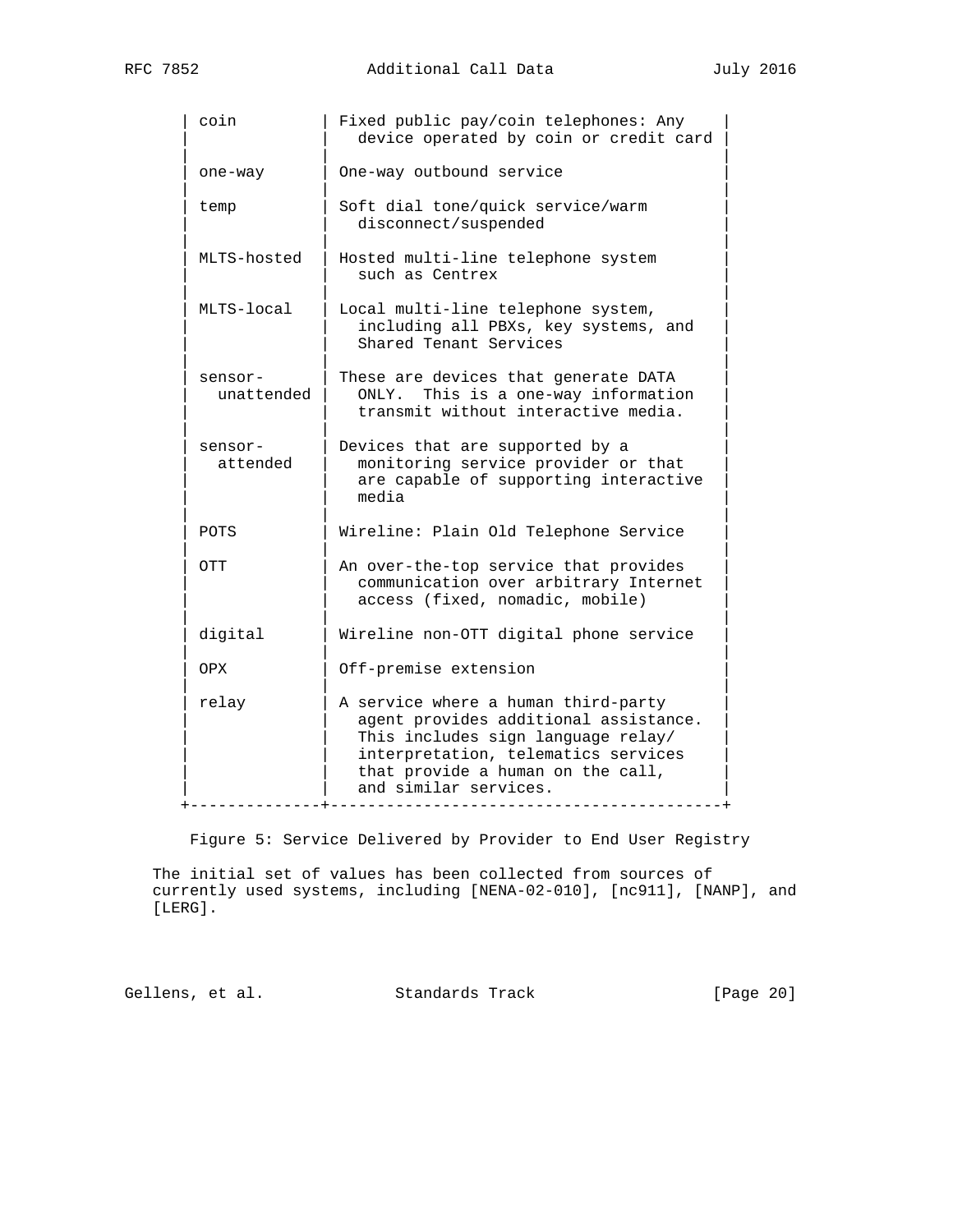4.2.3. Service Mobility Environment

Data Element: Service Mobility Environment

Use: Required

XML Element: <ServiceMobility>

- Description: This provides the service provider's view of the mobility of the caller's device. As the service provider might not know the characteristics of the actual device or access network used, the value should be treated as advisory and not be relied upon. A registry is created in Section 11.1.4 with the initial valid entries shown in Figure 6.
- Reason for Need: Knowing the service provider's belief of mobility can assist the PSAP with the handling of the call.
- How Used by Call Taker: To determine whether to assume the location of the caller might change.

| Token   | Description                                                                            |
|---------|----------------------------------------------------------------------------------------|
| Mobile  | The device is able to move<br>at any time                                              |
| Fixed   | The device is not expected<br>to move unless the<br>service is relocated               |
| Nomadic | The device is not expected<br>to change its point of<br>attachment while on a<br>call  |
| Unknown | No information is known<br>about the service<br>mobility environment for<br>the device |

Figure 6: Service Mobility Registry

Gellens, et al. Standards Track [Page 21]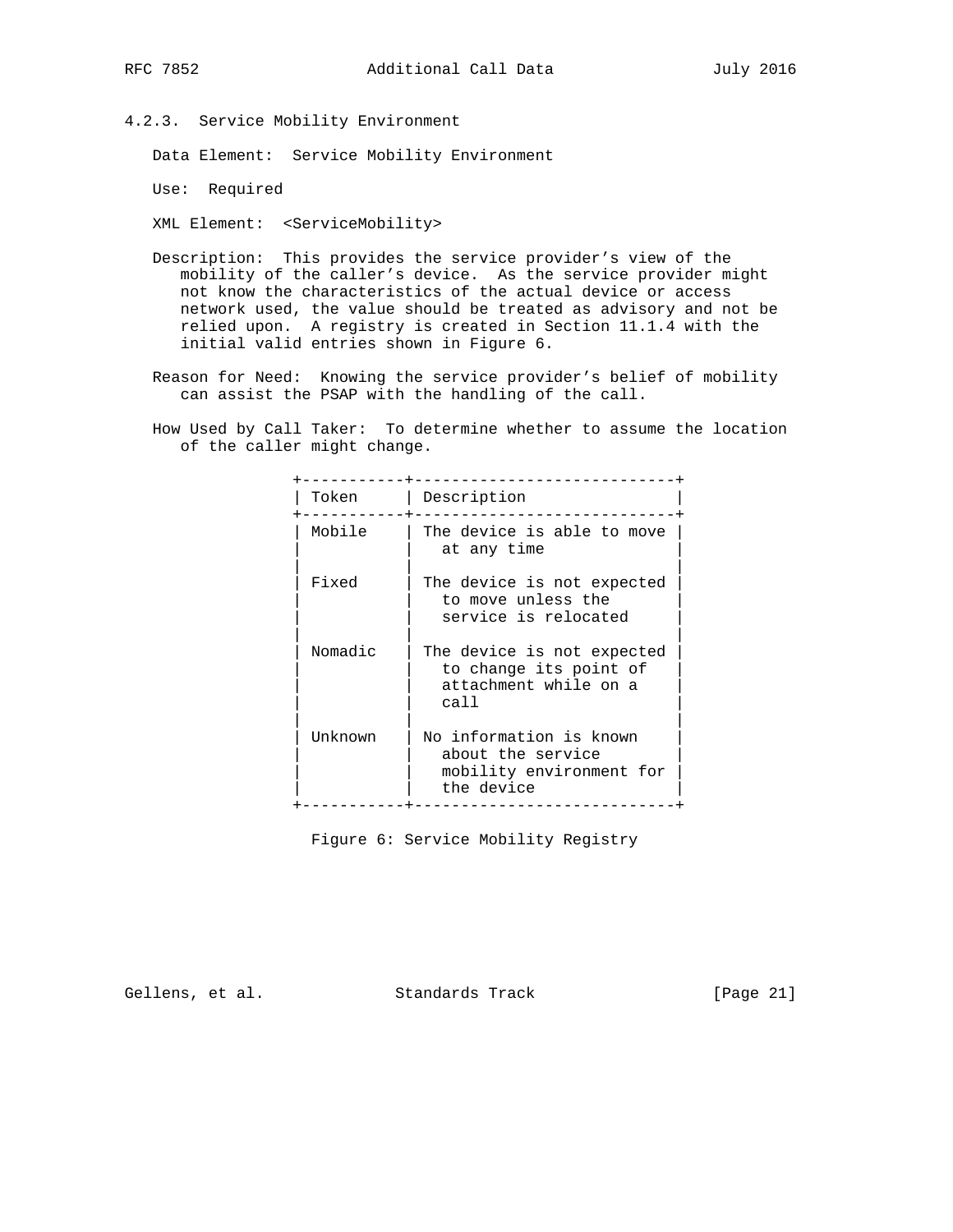4.2.4. EmergencyCallData.ServiceInfo Example

```
 <?xml version="1.0" encoding="UTF-8"?>
```

```
 <svc:EmergencyCallData.ServiceInfo
     xmlns:svc="urn:ietf:params:xml:ns:EmergencyCallData:ServiceInfo">
     <svc:DataProviderReference>2468.IBOC.MLTS.1359@example.org
     </svc:DataProviderReference>
     <svc:ServiceEnvironment>Business</svc:ServiceEnvironment>
     <svc:ServiceType>MLTS-hosted</svc:ServiceType>
     <svc:ServiceMobility>Fixed</svc:ServiceMobility>
 </svc:EmergencyCallData.ServiceInfo>
```
Figure 7: EmergencyCallData.ServiceInfo Example

4.3. Device Information

 This block provides information about the device used to place the call. It SHOULD be provided by any service provider that knows what device is being used and by the device itself. The MIME media type is 'application/EmergencyCallData.DeviceInfo+xml'.

4.3.1. Device Classification

Data Element: Device Classification

Use: Optional

XML Element: <DeviceClassification>

- Description: This data element defines the kind of device making the emergency call. If the device provides the data structure, the device information SHOULD be provided. If the service provider provides the structure and it knows what the device is, the service provider SHOULD provide the device information. Often the carrier does not know what the device is. It is possible to receive two Device Information blocks: one provided by the device and one from the service provider. This information describes the device, not how it is being used. This data element defines the kind of device making the emergency call. A registry is created in Section 11.1.6 with the initial set of values as shown in Figure 8.
- Reason for Need: The device classification implies the capability of the calling device and assists in identifying the meaning of the emergency call location information that is being presented. For example, does the device require human intervention to initiate a call, or is this call the result of programmed instructions? Does the calling device have the ability to update location or

Gellens, et al. Standards Track [Page 22]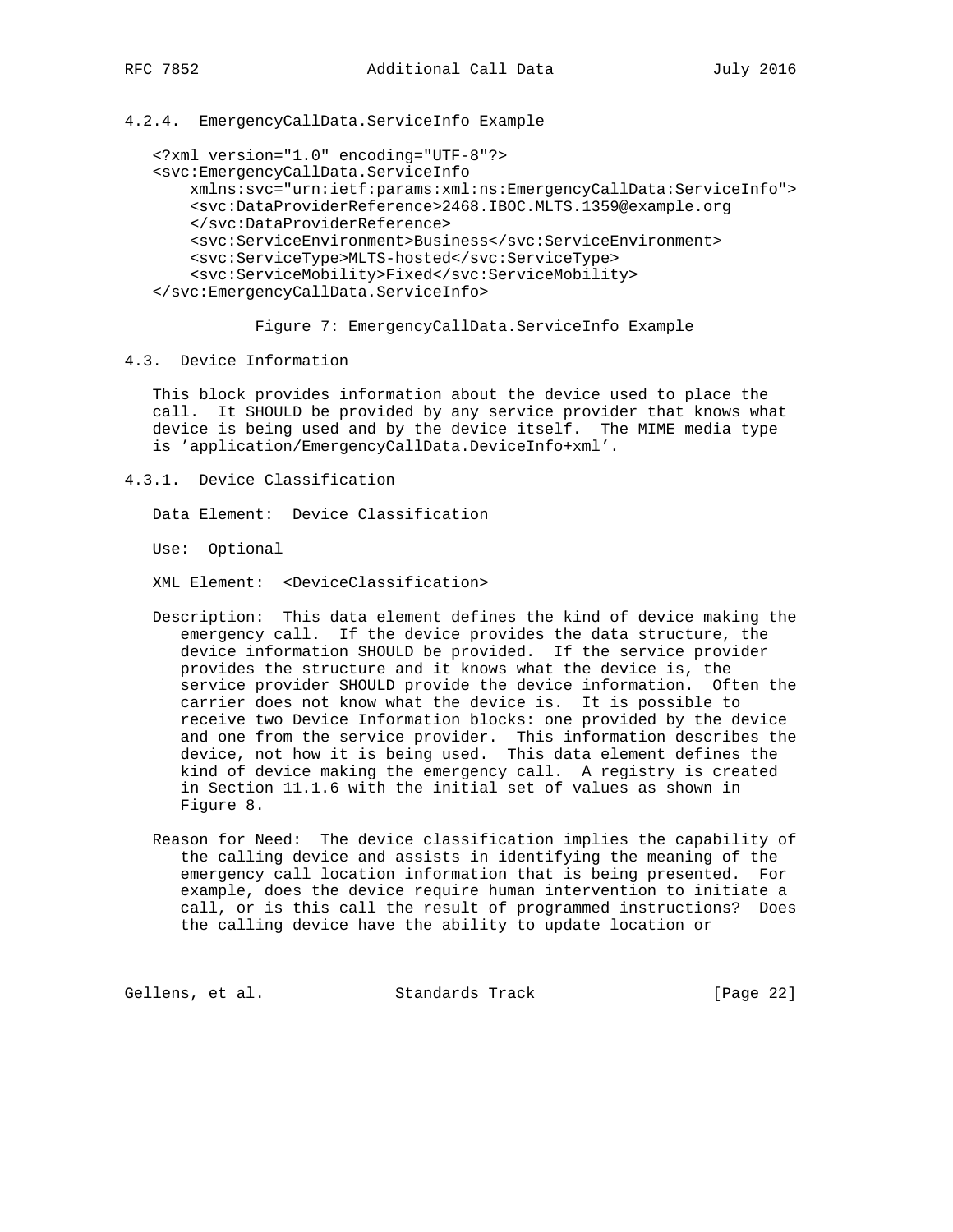condition changes? Is this device interactive or a one-way reporting device?

 How Used by Call Taker: Can provide the call taker context regarding the caller, the capabilities of the calling device, or the environment in which the device is being used and can assist in understanding the location information and capabilities of the calling device. For example, a cordless handset might be outside or next door.

| Token              | Description                             |
|--------------------|-----------------------------------------|
| cordless           | Cordless handset                        |
| fixed              | Fixed phone                             |
| satellite          | Satellite phone                         |
| sensor-fixed       | Fixed (non-mobile) sensor/alarm device  |
| desktop            | Soft client on desktop PC               |
| laptop             | Soft client on laptop-type device       |
| tablet             | Soft client on tablet-type device       |
| alarm-monitored    | Alarm system                            |
| sensor-mobile      | Mobile sensor device                    |
| aircraft           | Aircraft telematics device              |
| automobile         | Automobile/cycle/off-road telematics    |
| truck              | Truck/construction telematics           |
| farm               | Farm equipment telematics               |
| marine             | Marine telematics                       |
| personal           | Personal telematics device              |
| feature-phone      | Cellular feature phone (not smartphone) |
| smart-phone        | Cellular smartphone (native)            |
| $smart$ -phone-app | Soft client app on smartphone           |
| unknown-device     | Soft client on unknown device type      |
| qame               | Gaming console                          |
| text-only          | Other text device                       |
| NA                 | Not Available                           |

Figure 8: Device Classification Registry Initial Values

Data Element: Device Manufacturer

Use: Optional

XML Element: <DeviceMfgr>

Gellens, et al. Standards Track [Page 23]

<sup>4.3.2.</sup> Device Manufacturer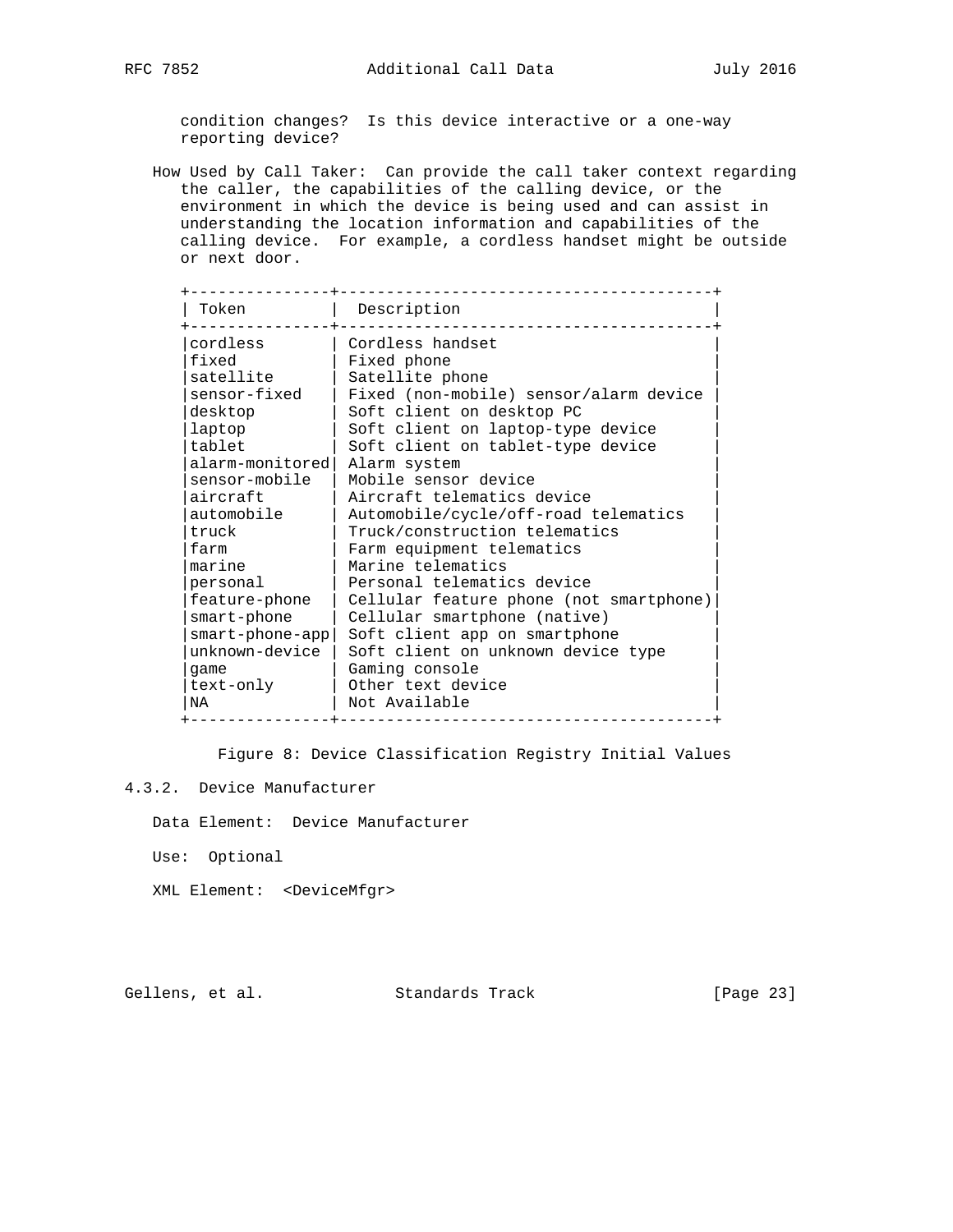Description: The plain language name of the manufacturer of the device.

- Reason for Need: Used by PSAP management for post-mortem investigation/resolution.
- How Used by Call Taker: Probably not used by the call taker but by PSAP management.
- 4.3.3. Device Model Number

Data Element: Device Model Number

Use: Optional

XML Element: <DeviceModelNr>

Description: Model number of the device.

- Reason for Need: Used by PSAP management for after-action investigation/resolution.
- How Used by Call Taker: Probably not used by the call taker but by PSAP management.
- 4.3.4. Unique Device Identifier
	- Data Element: Unique Device Identifier
	- Use: Optional
	- XML Element: <UniqueDeviceID>
	- XML Attribute: <TypeOfDeviceID>
	- Description: A string that identifies the specific device (or the device's current Subscriber Identification Module (SIM)) making the call or creating an event. Note that more than one <UniqueDeviceID> can be present to supply more than one of the identifying values.

 The <TypeOfDeviceID> attribute identifies the type of device identifier. A registry is created in Section 11.1.7 with an initial set of values shown in Figure 9.

Gellens, et al. Standards Track [Page 24]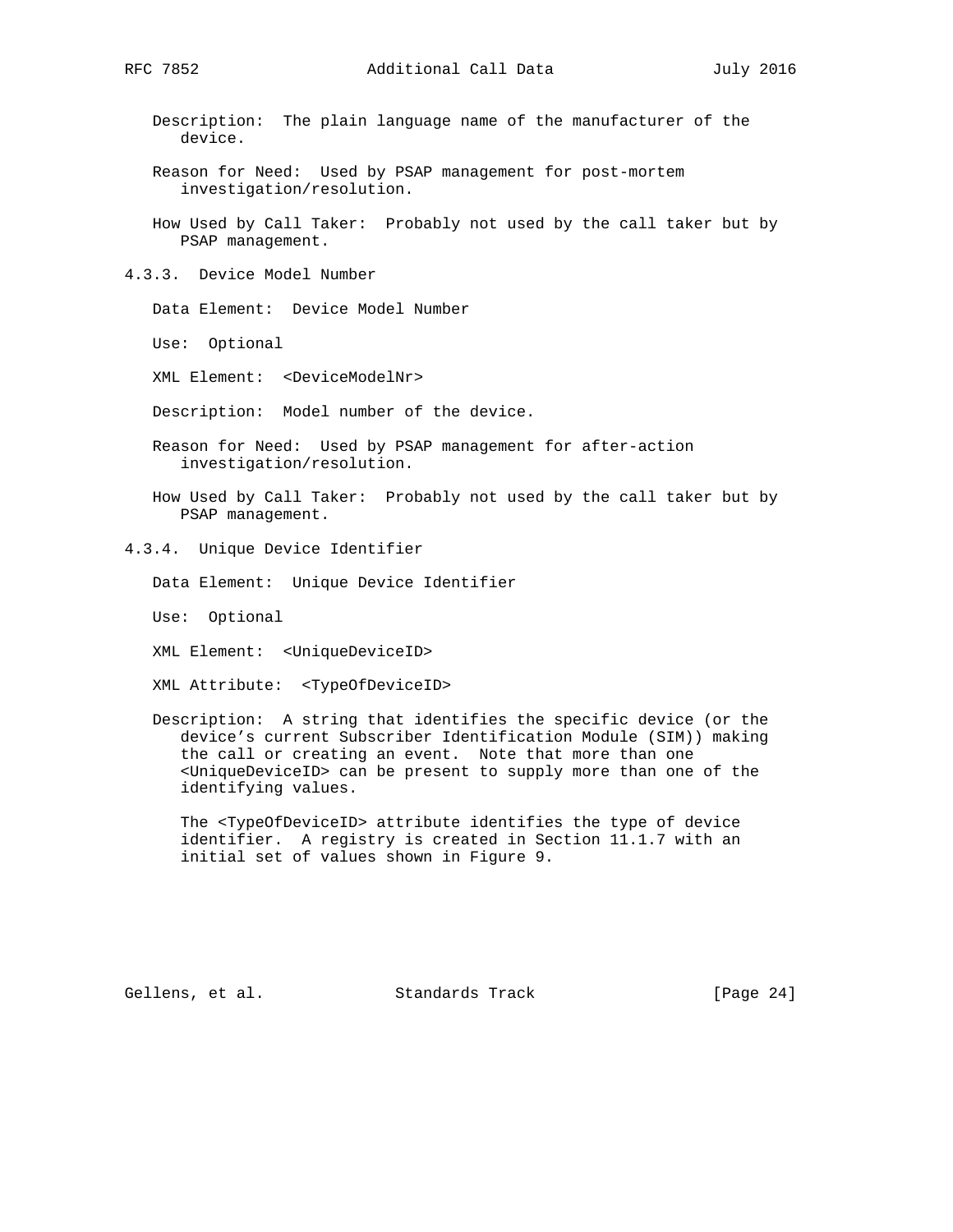- Reason for Need: Uniquely identifies the device (or, in the case of International Mobile Subscriber Identity (IMSI), a SIM), independent of any signaling identifiers present in the call signaling stream.
- How Used by Call Taker: Probably not used by the call taker; might be used by PSAP management during an investigation. (For example, if a PSAP experiences repeated false/accidental calls and there is no callback number or it isn't usable, the PSAP might need to try to track down the device using various means, e.g., contacting service providers in the area.) In the case of handsets without current service, it might be possible to determine who last had service. Another example might be a disconnected call where the call taker believes there is a need for assistance but was not able to obtain a location or other information.

Example: <UniqueDeviceID TypeOfDeviceID="SN">12345</UniqueDeviceID>

| Token       | Description                              |
|-------------|------------------------------------------|
| MF.TD       | Mobile Equipment Identifier (CDMA)       |
| ESN         | Electronic Serial Number (GSM)           |
| MAC.        | Media Access Control Address (IEEE)      |
| WiMAX       | Device Certificate Unique ID             |
| TMET        | International Mobile Equipment ID (GSM)  |
| IMSI        | International Mobile Subscriber ID (GSM) |
| UDI         | Unique Device Identifier                 |
| RFID        | Radio Frequency Identification           |
| $\text{SN}$ | Manufacturer Serial Number               |

Figure 9: Registry of Device Identifier Types

4.3.5. Device/Service-Specific Additional Data Structure

Data Element: Device/service-specific additional data structure

Use: Optional

XML Element: <DeviceSpecificData>

 Description: A URI representing additional data whose schema is specific to the device or service that created it. (For example, a medical device or medical device monitoring service might have a defined set of medical data.) The URI, when dereferenced, MUST yield a data structure defined by the device/service-specific

Gellens, et al. Standards Track [Page 25]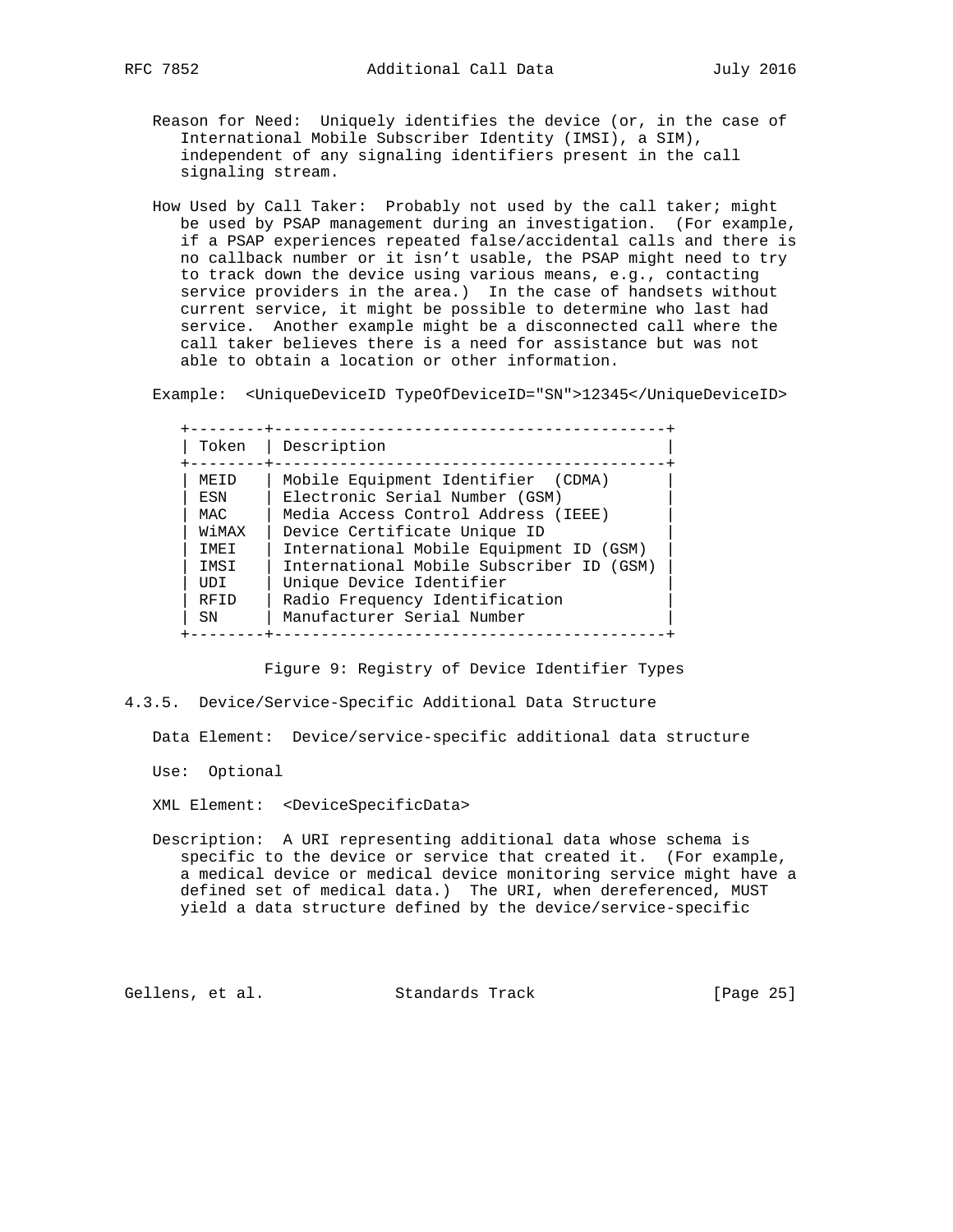additional data type value. Different data can be created by each classification, e.g., a data set created by a medical device.

- Reason for Need: Provides device/service-specific data that can be used by the call taker and/or responders.
- How Used by Call Taker: Provide information to guide call takers to select appropriate responders, give appropriate pre-arrival instructions to callers, and advise responders of what to be prepared for. May be used by responders to guide assistance provided.
- 4.3.6. Device/Service-Specific Additional Data Structure Type
	- Data Element: Type of device/service-specific additional data structure
	- Use: Conditional. MUST be provided when a device/service-specific additional data URI is provided.
	- XML Element: <DeviceSpecificType>
	- Description: A value from the registry defined in Section 11.1.8 to describe the type of data located at the device/service-specific additional data structure. The initial values shown in Figure 10 currently only include IEEE 1512, which is the United States Department of Transportation (USDoT) model for traffic incidents.
	- Reason for Need: This data element allows identification of externally defined schemas, which might have additional data that can assist in emergency response.
	- How Used by Call Taker: This data element allows the end user (call taker or first responder) to know what type of additional data is available to aid in providing the needed emergency services.
	- Note: This mechanism is not appropriate for information specific to a location or a caller (person).

| Token    | Description                                                                      | Specification  |
|----------|----------------------------------------------------------------------------------|----------------|
| IEEE1512 | Common Incident Management<br>Message Set (USDoT model<br>for traffic incidents) | IEEE 1512-2006 |

Figure 10: Device/Service Data Type Registry

Gellens, et al. Standards Track [Page 26]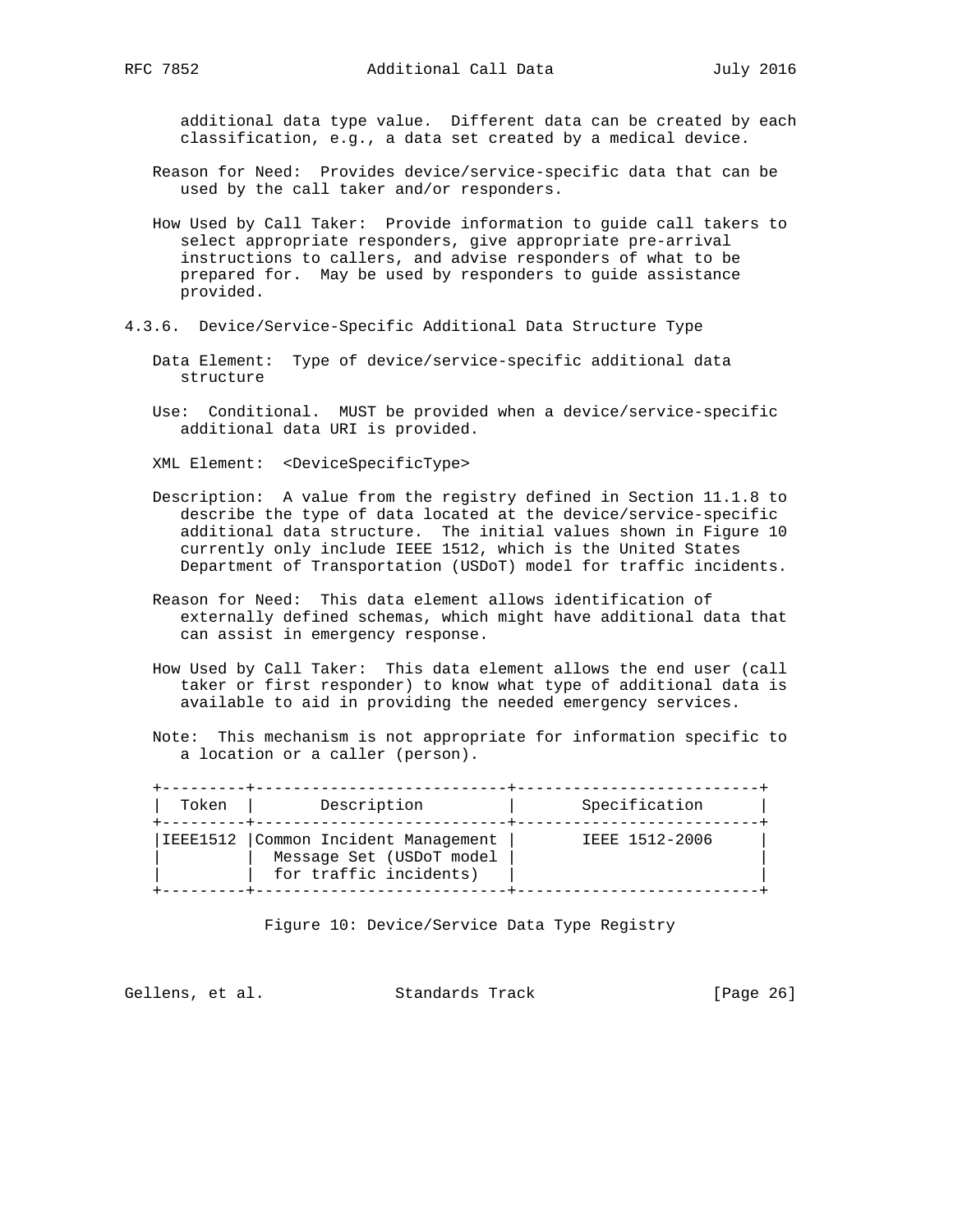The IEEE 1512-2006 specifications can be found at [IEEE-1512-2006].

4.3.7. EmergencyCallData.DeviceInfo Example

```
 <?xml version="1.0" encoding="UTF-8"?>
 <dev:EmergencyCallData.DeviceInfo
    xmlns:dev="urn:ietf:params:xml:ns:EmergencyCallData:DeviceInfo">
     <dev:DataProviderReference>d4b3072df.201409182208075@example.org
     </dev:DataProviderReference>
     <dev:DeviceClassification>fixed</dev:DeviceClassification>
     <dev:DeviceMfgr>Nokia</dev:DeviceMfgr>
     <dev:DeviceModelNr>Lumia 800</dev:DeviceModelNr>
     <dev:UniqueDeviceID TypeOfDeviceID="IMEI">35788104
     </dev:UniqueDeviceID>
 </dev:EmergencyCallData.DeviceInfo>
```
Figure 11: EmergencyCallData.DeviceInfo Example

4.4. Owner/Subscriber Information

 This block describes the owner of the device (if provided by the device) or the subscriber information (if provided by a service provider). The contact location is not necessarily the location of the caller or incident but is rather the nominal contact address. The MIME media type is 'application/ EmergencyCallData.SubscriberInfo+xml'.

 In some jurisdictions, some or all parts of the subscriber-specific information are subject to privacy constraints. These constraints vary but dictate which information can be displayed and logged. A general privacy indicator expressing a desire for privacy by the subscriber is provided. The interpretation of how this is applied is left to the receiving jurisdiction as the custodians of the local regulatory requirements. This matches an equivalent privacy flag provided in some legacy emergency call systems.

4.4.1. Subscriber Data Privacy Indicator

Attribute: 'privacyRequested', Boolean.

- Use: Conditional. This attribute MUST be provided if the owner/ subscriber information block is not empty.
- Description: The subscriber data privacy indicator specifically expresses the subscriber's desire for privacy. In some jurisdictions, subscriber services can have a specific "Type of Service" that prohibits information, such as the name of the subscriber, from being displayed. This attribute is provided to

Gellens, et al. Standards Track [Page 27]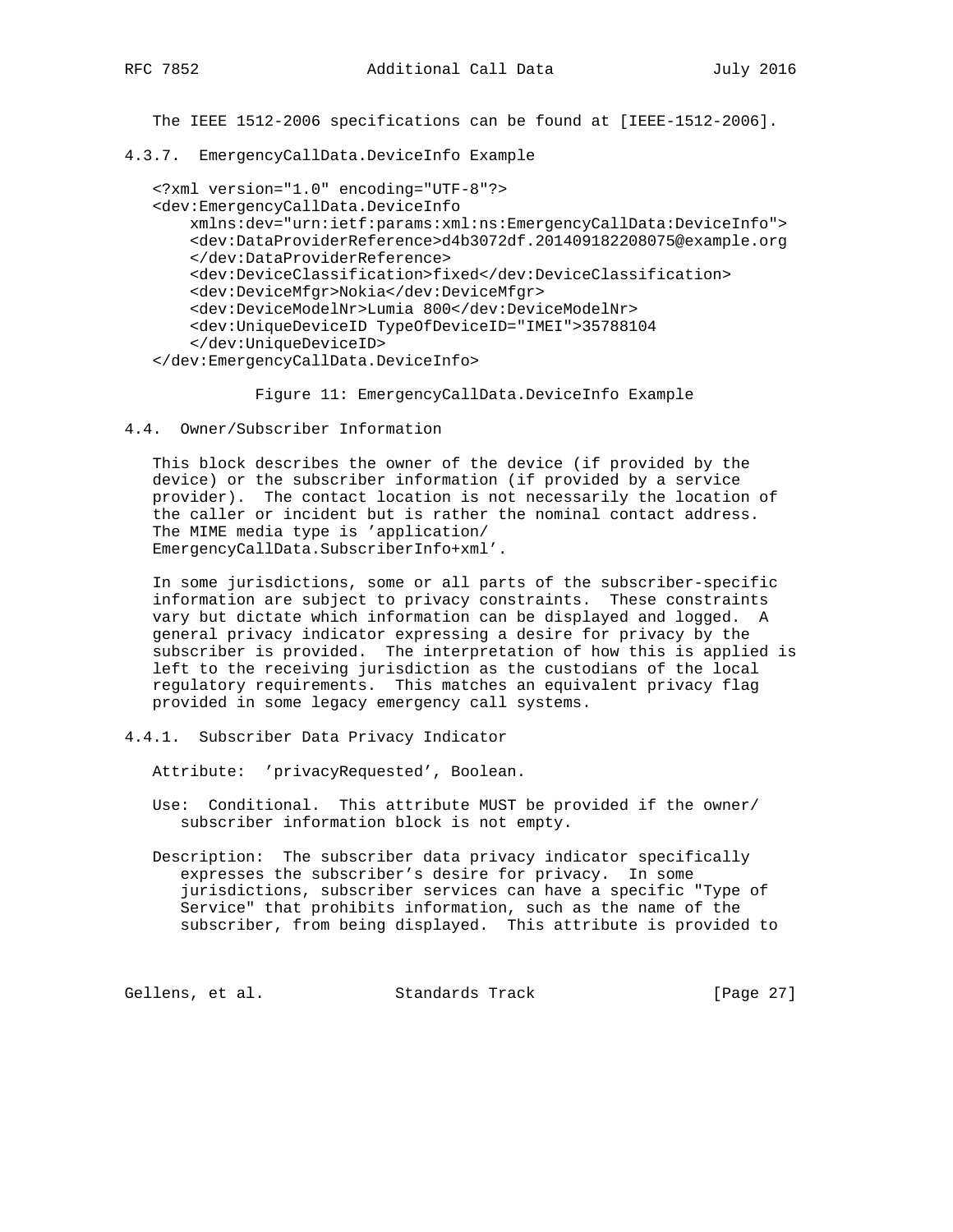explicitly indicate whether the subscriber service includes such constraints. The interpretation of this indicator is left to each jurisdiction (in keeping with the semantics of the privacy indicator provided in some legacy emergency call systems). Because the interpretation of this indicator varies based on local regulations, this document cannot describe the exact semantics nor indicate which fields are affected (the application of this indicator might affect the display of data contained in any of the blocks).

- Reason for Need: Some jurisdictions require subscriber privacy to be observed when processing emergency calls.
- How Used by Call Taker: Where privacy is indicated, the call taker might not have access to some aspects of the subscriber information.
- 4.4.2. xCard for Subscriber's Data

Data Element: xCard for Subscriber's Data

- Use: Conditional. Subscriber data MUST be provided unless it is not available. Some services, such as prepaid phones, non-initialized phones, etc., do not have information about the subscriber.
- XML Element: <SubscriberData>
- Description: Information known by the service provider or device about the subscriber, e.g., Name, Address, Individual Telephone Number, Main Telephone Number, and any other data. <n>, <org> (if appropriate), <adr>, <tel>, and <email> are suggested at a minimum. If more than one <tel> property is provided, a parameter from the "vCard Property Values" registry MUST be specified on each <tel>. While some data (such as <anniversary>) might not seem obviously relevant for emergency services, any data is potentially useful in some emergency circumstances.
- Reason for Need: When the caller is unable to provide information, this data can be used to obtain it.
- How Used by Call Taker: Obtaining critical information about the caller and possibly the location when it is not able to be obtained otherwise. While the location here is not necessarily that of a caller, in some circumstances it can be helpful in locating the caller when other means have failed.

Gellens, et al. Standards Track [Page 28]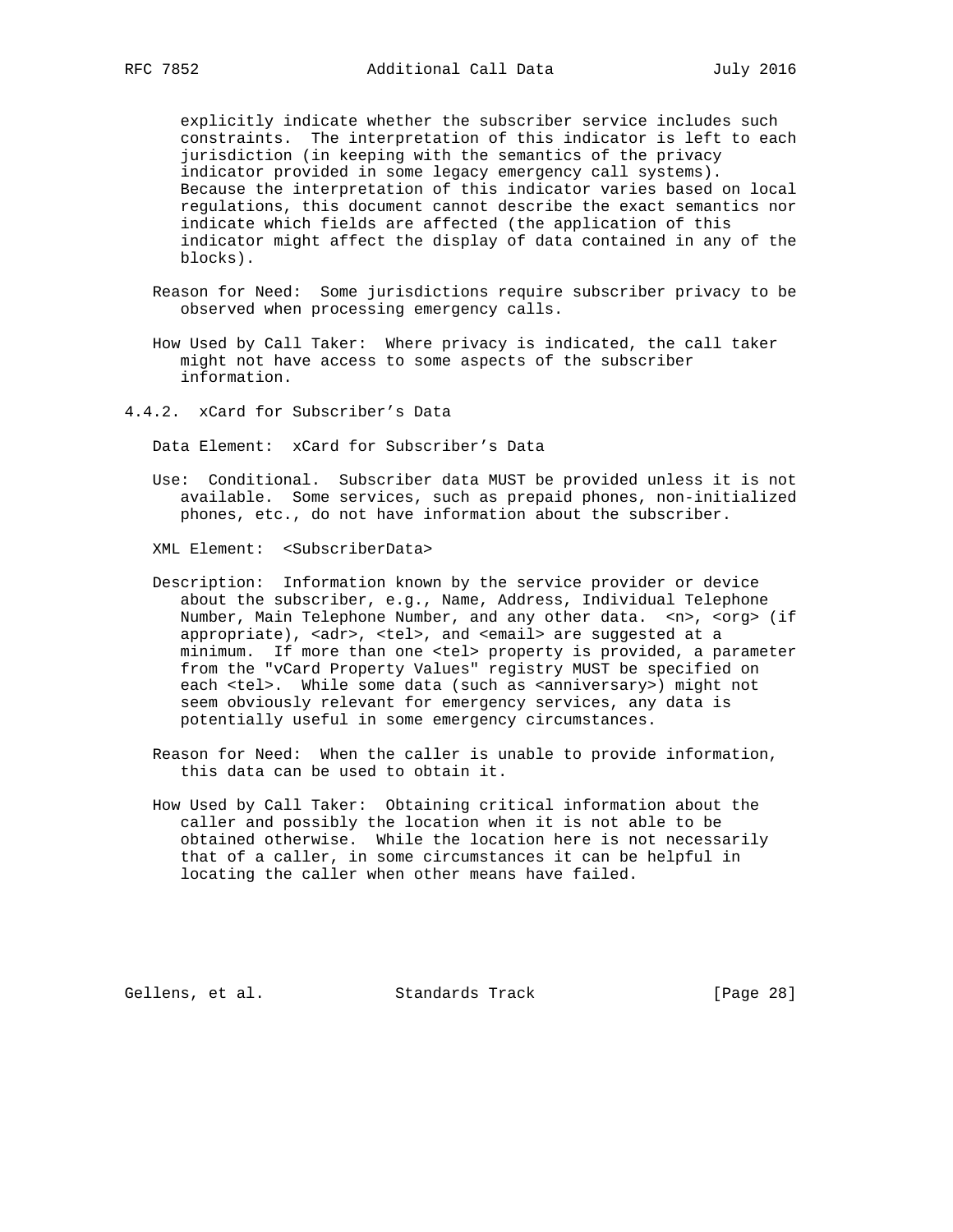```
4.4.3. EmergencyCallData.SubscriberInfo Example
    <?xml version="1.0" encoding="UTF-8"?>
    <sub:EmergencyCallData.SubscriberInfo
         xmlns:sub=
             "urn:ietf:params:xml:ns:EmergencyCallData:SubscriberInfo"
         privacyRequested="false">
        <sub:DataProviderReference>FEABFECD901@example.org
        </sub:DataProviderReference>
        <sub:SubscriberData xmlns="urn:ietf:params:xml:ns:vcard-4.0">
             <vcard>
                     <fn><text>Simon Perreault</text></fn>
\langle n \rangle <surname>Perreault</surname>
                         <given>Simon</given>
                         <additional/>
                         <prefix/>
                         <suffix>ing. jr</suffix>
                         <suffix>M.Sc.</suffix>
                    \langlen>
                     <bday><date>--0203</date></bday>
                     <anniversary>
                         <date-time>20090808T1430-0500</date-time>
                     </anniversary>
                    <gender><sex>M</sex></gender>
                     <lang>
                         <parameters><pref><integer>1</integer></pref>
                         </parameters>
                         <language-tag>fr</language-tag>
                     </lang>
                     <lang>
                         <parameters><pref><integer>2</integer></pref>
                         </parameters>
                         <language-tag>en</language-tag>
                     </lang>
                     <org>
                        <parameters><type><text>work</text></type>
                         </parameters>
                         <text>Viagenie</text>
                     </org>
                     <adr>
                         <parameters>
                            <type><text>work</text></type>
                             <label><text>Simon Perreault
```
2875 boul. Laurier, suite D2-630

 Quebec, QC, Canada G1V 2M2</text></label>

Gellens, et al. Standards Track [Page 29]

</parameters>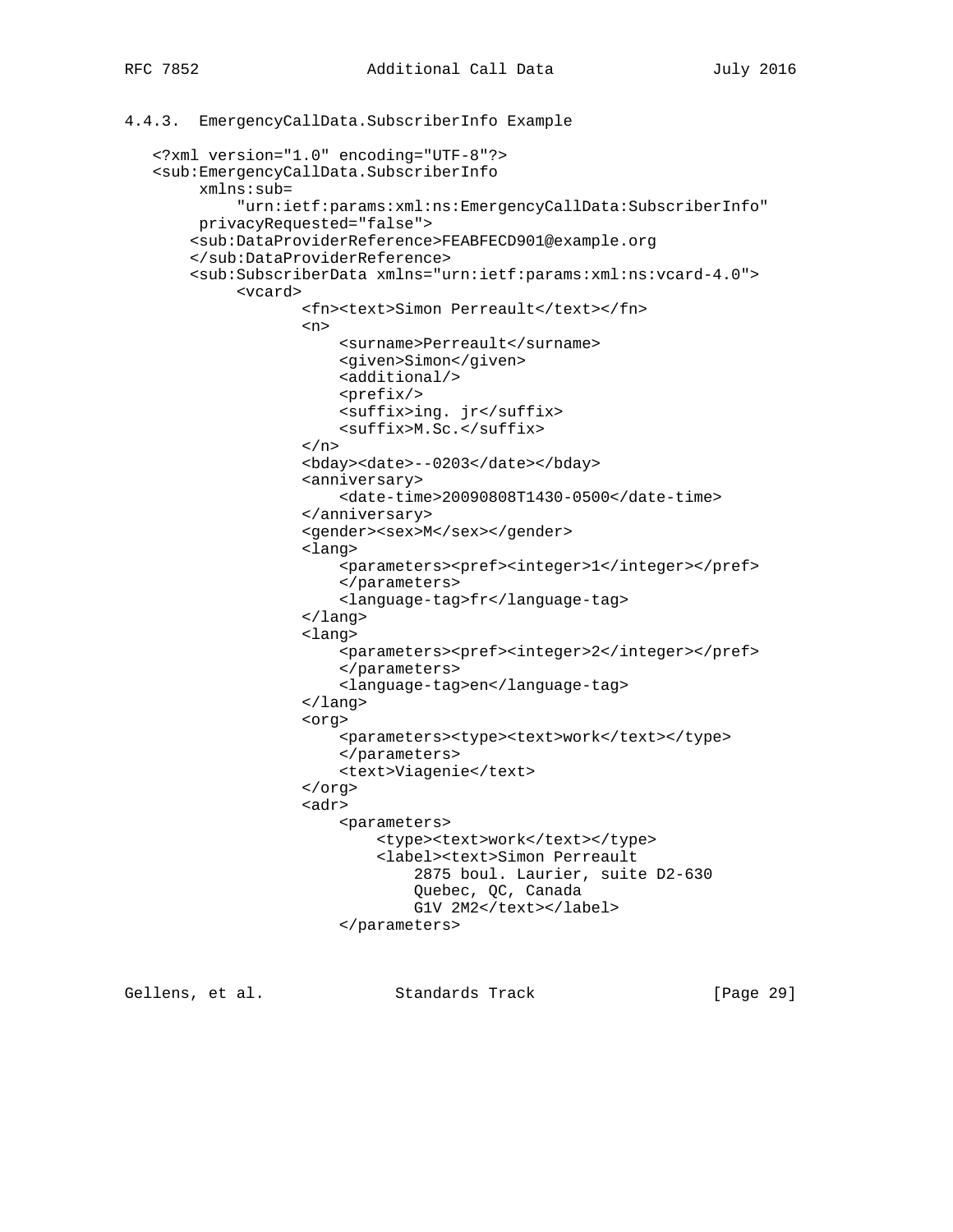```
 <pobox/>
     <ext/>
     <street>2875 boul. Laurier,
             suite D2-630</street>
     <locality>Quebec</locality>
     <region>QC</region>
     <code>G1V 2M2</code>
     <country>Canada</country>
 </adr>
 <tel>
     <parameters>
         <type>
             <text>work</text>
              <text>voice</text>
         </type>
     </parameters>
     <uri>tel:+1-418-656-9254;ext=102</uri>
\langle/tel>
 <tel>
     <parameters>
         <type>
             <text>work</text>
              <text>voice</text>
              <text>main-number</text>
         </type>
     </parameters>
     <uri>tel:+1-418-555-0000</uri>
\langletel>
 <tel>
     <parameters>
         <type>
              <text>work</text>
             <text>text</text>
              <text>voice</text>
              <text>cell</text>
              <text>video</text>
         </type>
     </parameters>
     <uri>tel:+1-418-262-6501</uri>
\langletel>
 <email>
    <parameters><type><text>work</text></type>
     </parameters>
     <text>simon.perreault@viagenie.ca</text>
 </email>
 <geo>
    <parameters><type><text>work</text></type>
     </parameters>
```
Gellens, et al. Standards Track [Page 30]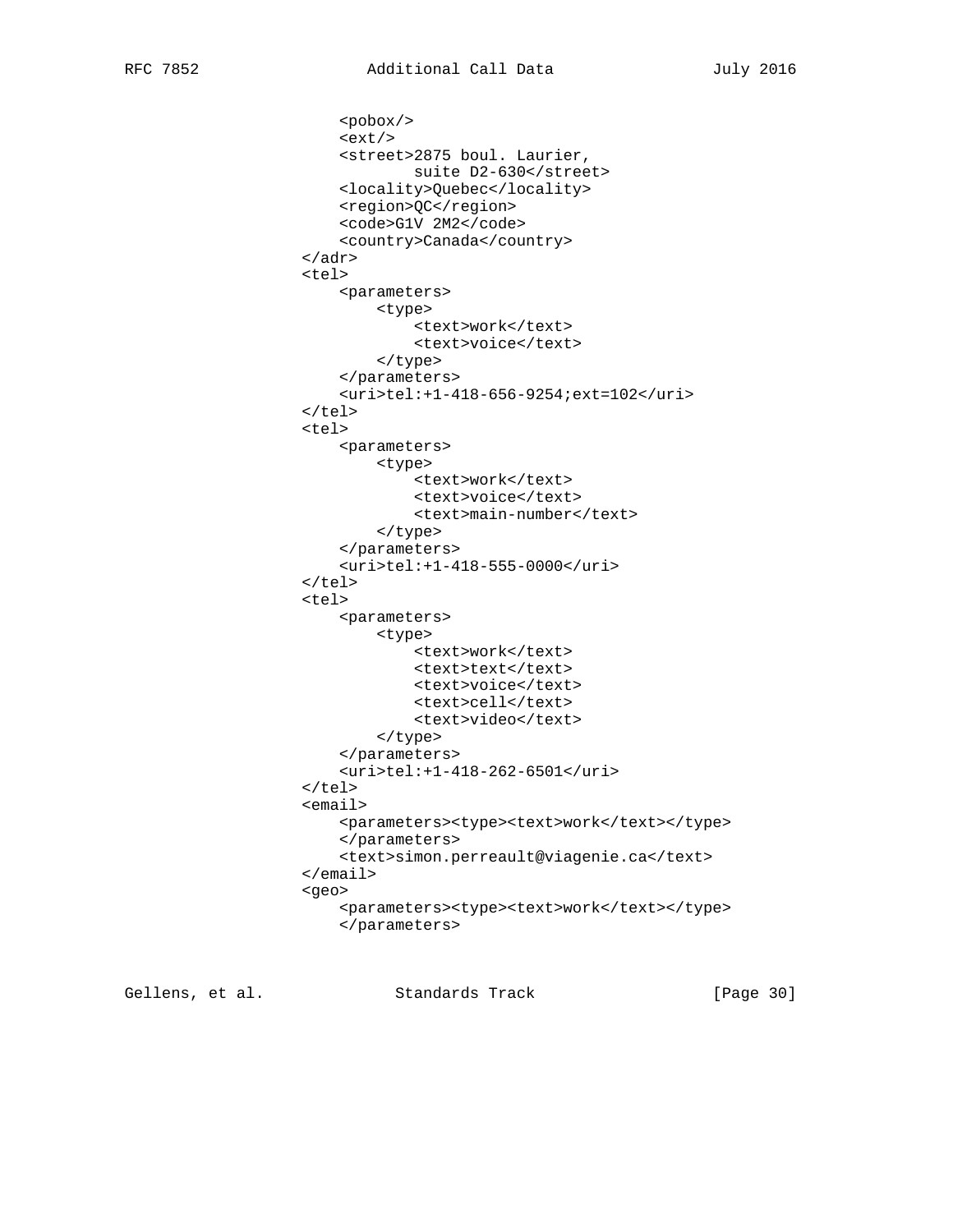```
 <uri>geo:46.766336,-71.28955</uri>
                  </geo>
                  <key>
                     <parameters><type><text>work</text></type>
                      </parameters>
                      <uri>
                      http://www.viagenie.ca/simon.perreault/simon.asc
                      </uri>
                  </key>
                  <tz><text>America/Montreal</text></tz>
                  <url>
                     <parameters><type><text>home</text></type>
                      </parameters>
                       <uri>http://nomis80.org</uri>
                 \langle \text{url*} </vcard>
     </sub:SubscriberData>
 </sub:EmergencyCallData.SubscriberInfo>
```
Figure 12: EmergencyCallData.SubscriberInfo Example

4.5. Comment

 This block provides a mechanism for the data provider to supply extra, human-readable information to the PSAP. It is not intended for a general purpose extension mechanism nor does it aim to provide machine-readable content. The MIME media type is 'application/ EmergencyCallData.Comment+xml'.

4.5.1. Comment

Data Element: EmergencyCallData.Comment

Use: Optional

XML Element: <Comment>

 Description: Human-readable text providing additional information to the PSAP staff.

 Reason for Need: Explanatory information for values in the data structure.

How Used by Call Taker: To interpret the data provided.

Gellens, et al. Standards Track [Page 31]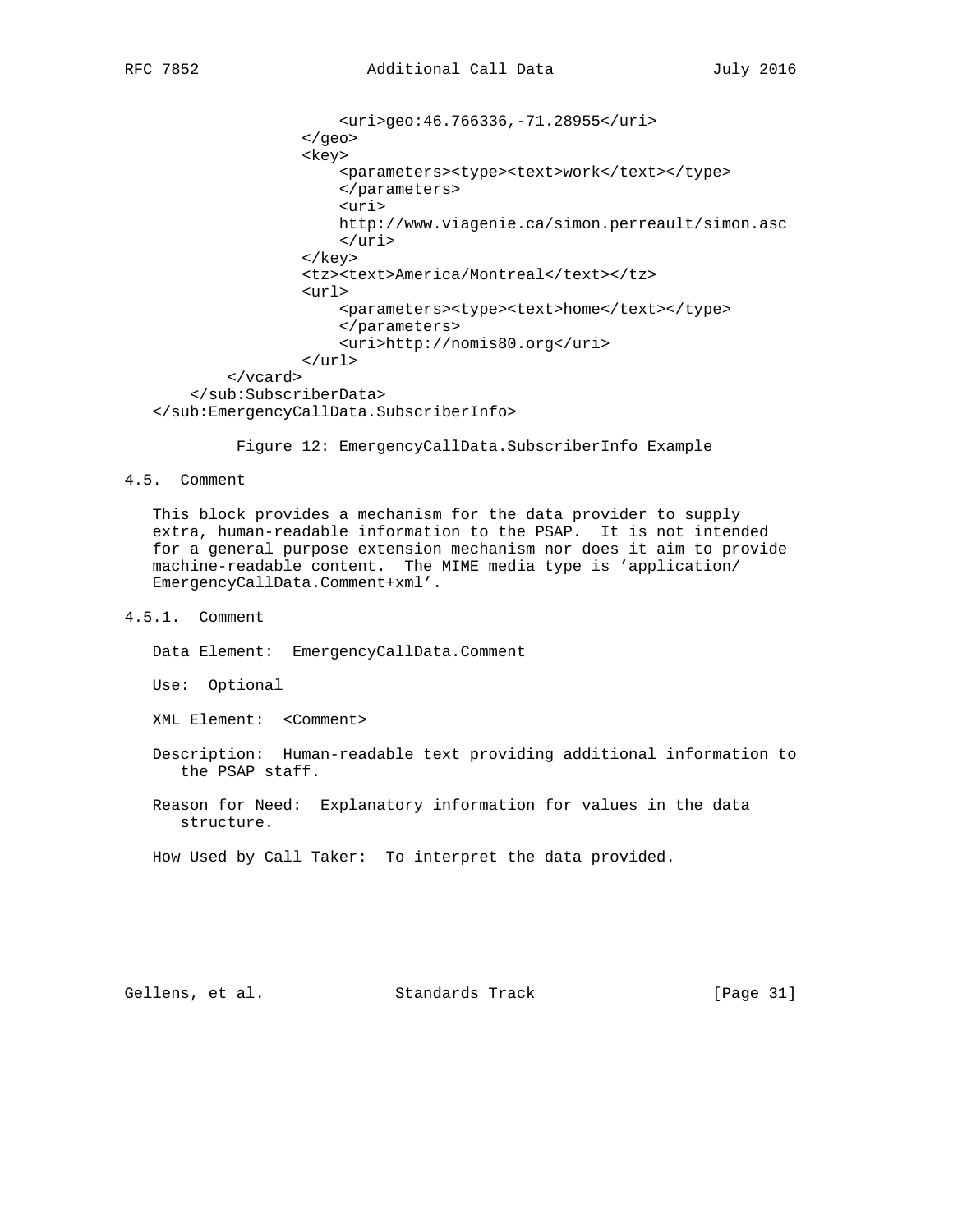### 4.5.2. EmergencyCallData.Comment Example

```
 <?xml version="1.0" encoding="UTF-8"?>
 <com:EmergencyCallData.Comment
     xmlns:com="urn:ietf:params:xml:ns:EmergencyCallData:Comment">
    <com:DataProviderReference>string0987654321@example.org
   </com:DataProviderReference>
    <com:Comment xml:lang="en">This is an example text.</com:Comment>
 </com:EmergencyCallData.Comment>
```
Figure 13: EmergencyCallData.Comment Example

5. Issues with Getting New Types of Data into Use

 This document describes two mechanisms that allow extension of the kind of data provided with an emergency call: define a new block or define a new device/service-specific additional data URL for the DeviceInfo block (Section 4.3.5). While defining new data types and getting a new device or application to send the new data might be easy, getting PSAPs and responders to actually retrieve the data and use it will be difficult. New mechanism providers should understand that acquiring and using new forms of data usually require software upgrades at the PSAP and/or responders, as well as training of call takers and responders in how to interpret and use the information. Legal and operational review might also be needed. Overwhelming a call taker or responder with too much information is highly discouraged. Thus, the barrier to supporting new data is quite high.

 The mechanisms this document describes are meant to encourage development of widely supported, common data formats for classes of devices. If all manufacturers of a class of device use the same format, and the data can be shown to improve outcomes, then PSAPs and responders can be encouraged to upgrade their systems and train their staff to use the data. Variations, however well intentioned, are unlikely to be supported.

 Implementors should consider that data from sensor-based devices in some cases might not be useful to call takers or PSAPs (and privacy, liability, or other considerations might preclude the PSAP from accessing or handling the data) but might be of use to responders. Each data item provided with the call in conformance with this document can be accessed by responders or other entities in the emergency services, whether or not the data is accessed by the PSAP.

Gellens, et al. Standards Track [Page 32]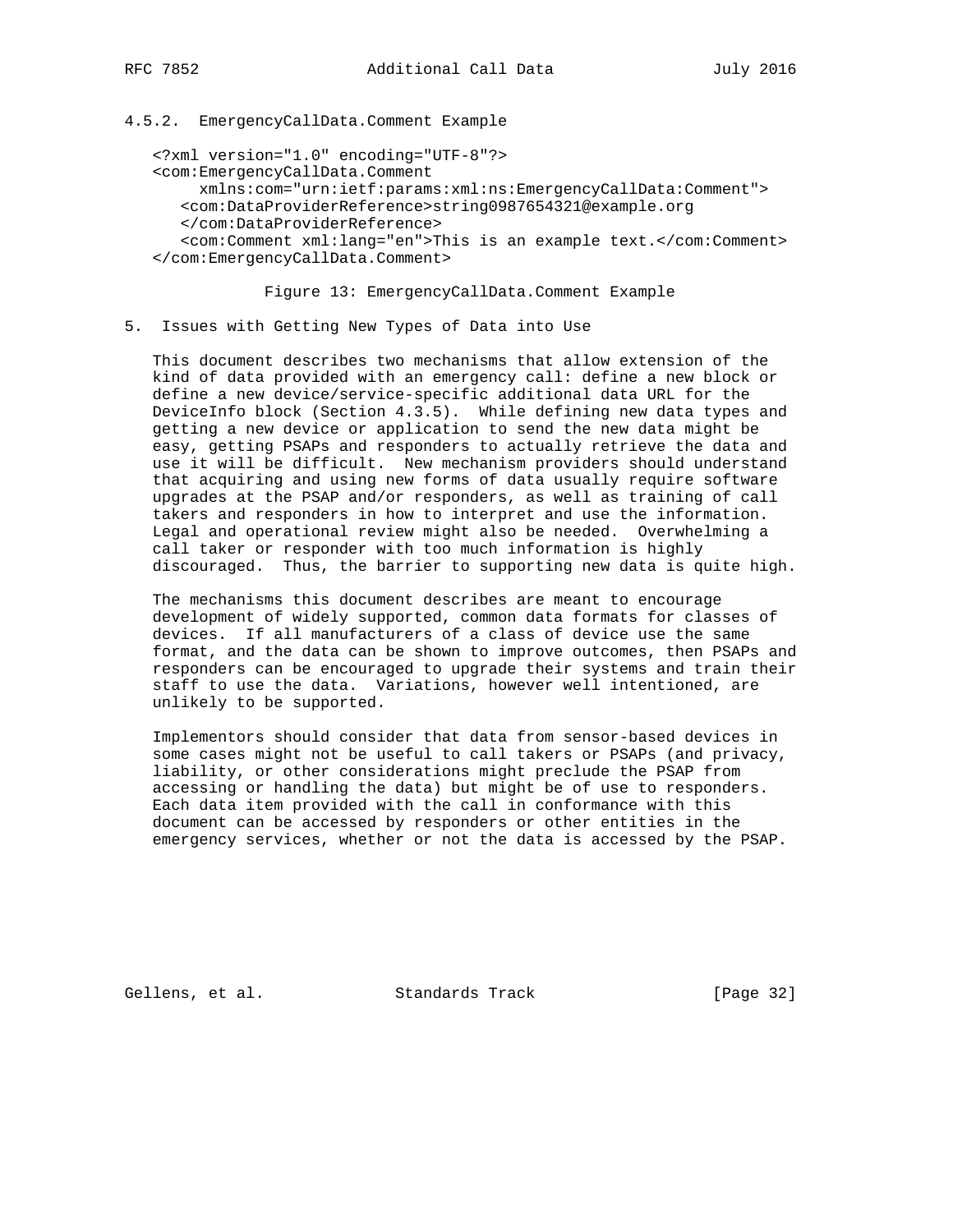5.1. Choosing between Defining a New Type of Block or a New Type of Device/Service-Specific Additional Data

 For devices that have device- or service-specific data, there are two choices to carry it. A new block can be defined, or the device/ service-specific additional data URL in the DeviceInfo block can be used and a new type defined for it. The data passed would likely be the same in either case. Considerations for choosing the mechanism under which to register include:

- Applicability: Information that will be supported by many kinds of devices or services are more appropriately defined as separate blocks.
- Privacy: Information sent as a device/service-specific additional data URL in the DeviceInfo block is by reference (not by value), which inherently provides some additional privacy protection (since the requester needs to supply a certificate which is verified by the supplier).
- Size: Information that can be very large might be better sent in the DeviceInfo block, rather than in a new block, so that implementations are unable to send the data by value. Conversely, data that is small might best be sent in a separate block so that it can be sent by value.
- Availability of a server: Providing the data via the DeviceInfo block requires that a server be available from which to retrieve the data. Providing the data via a new block allows it to be sent by value.
- 6. Data Transport Mechanisms

 This section defines how to convey additional data to an emergency service provider. Two different means are specified: the first uses call signaling; the second uses the <provided-by> element of a PIDF-LO [RFC4119].

 1. First, the ability to embed a Uniform Resource Identifier (URI) in an existing SIP header field, the Call-Info header field, is defined. The URI points to the additional data structure. The Call-Info header field is specified in Section 20.9 of [RFC3261].

 This document adds a new compound token starting with the value 'EmergencyCallData' for the Call-Info 'purpose' parameter. If the 'purpose' parameter is set to a value starting with 'EmergencyCallData', then the Call-Info header field contains either an HTTPS URL pointing to an external resource or a Content

Gellens, et al. Standards Track [Page 33]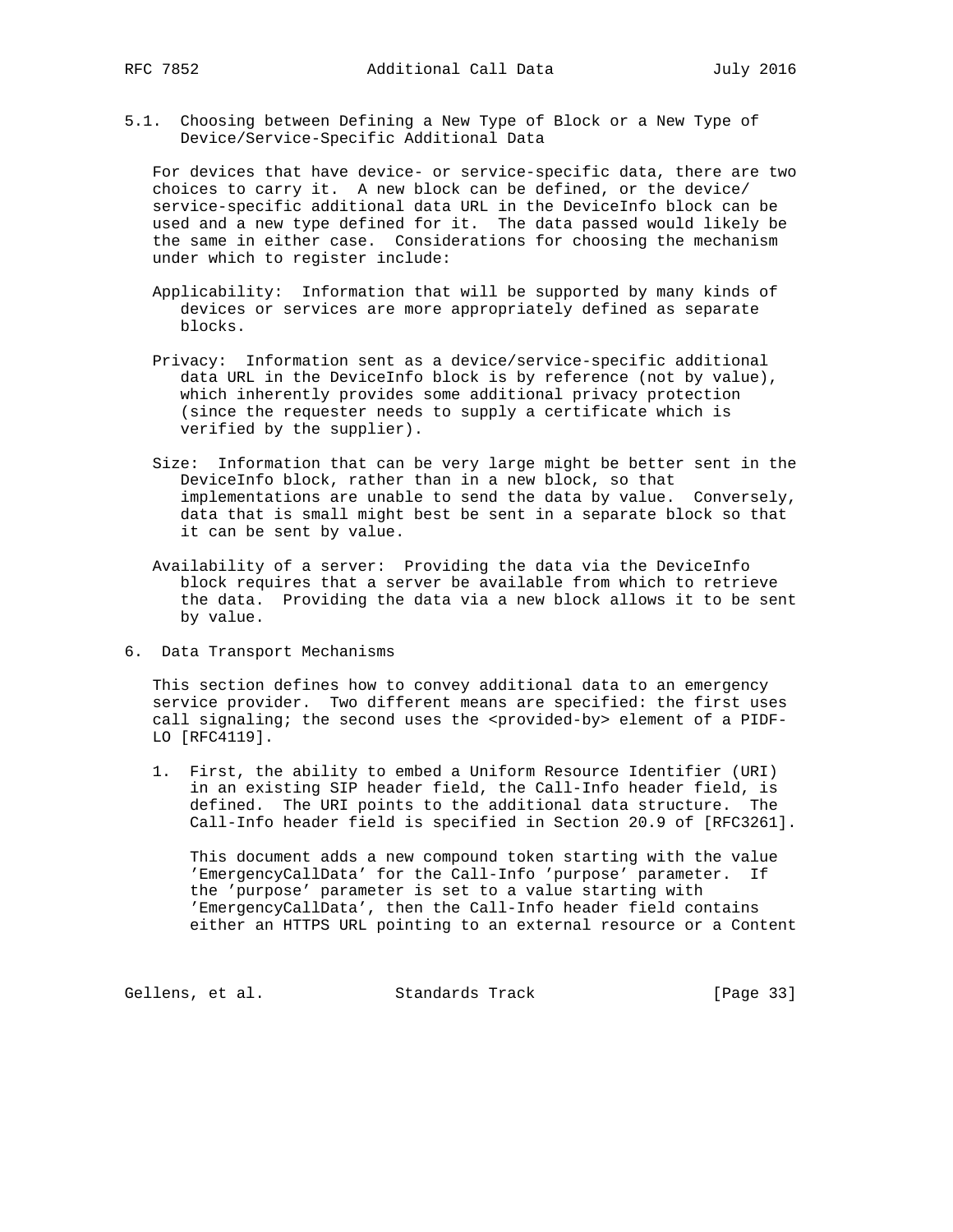Indirection (CID) URI that allows the data structure to be placed in the body of the SIP message. The 'purpose' parameter also indicates the kind of data (by its MIME media subtype) that is available at the URI.

 As the data is conveyed using a URI in the SIP signaling, the data itself can reside on an external resource or can be contained within the body of the SIP message. When the URI refers to data at an external resource, the data is said to be passed by reference. When the URI refers to data contained within the body of the SIP message, the data is said to be passed by value. A PSAP or emergency responder is able to examine the type of data provided and selectively access the data it is interested in, while forwarding all of it (the values or references) to downstream entities.

 To be conveyed in a SIP body, additional data about a call is defined as a series of MIME objects (also referred to as a "block" of data). Each block defined in this document is an XML data structure identified by its MIME media type. (Blocks defined by others can be encoded in XML or not, as identified by their MIME registration.) As usual, whenever more than one MIME part is included in the body of a message, MIME multipart (i.e., 'multipart/mixed') encloses them all.

 This document defines a set of XML schemas and MIME media types used for each block defined here. When additional data is passed by value in the SIP signaling, each CID URL points to one block in the body. Multiple URIs are used within a Call-Info header field (or multiple Call-Info header fields) to point to multiple blocks. When additional data is provided by reference (in SIP signaling or the <provided-by> element of a PIDF-LO), each HTTPS URL references one block; the data is retrieved with an HTTPS GET operation, which returns the block as an object (the blocks defined here are returned as XML objects).

 2. Second, the ability to embed additional data structures in the <provided-by> element of a PIDF-LO [RFC4119] is defined.

 In addition to service providers in the call path, the access network provider generally has similar information that can be valuable to the PSAP. When the access network provider and service provider are separate entities, the access network does not participate in the application-layer signaling (and hence cannot add a Call-Info header field to the SIP message) but can provide location information in a PIDF-LO. When the access network provider supplies location information in the form of a PIDF-LO from a location server via a location configuration

Gellens, et al. Standards Track [Page 34]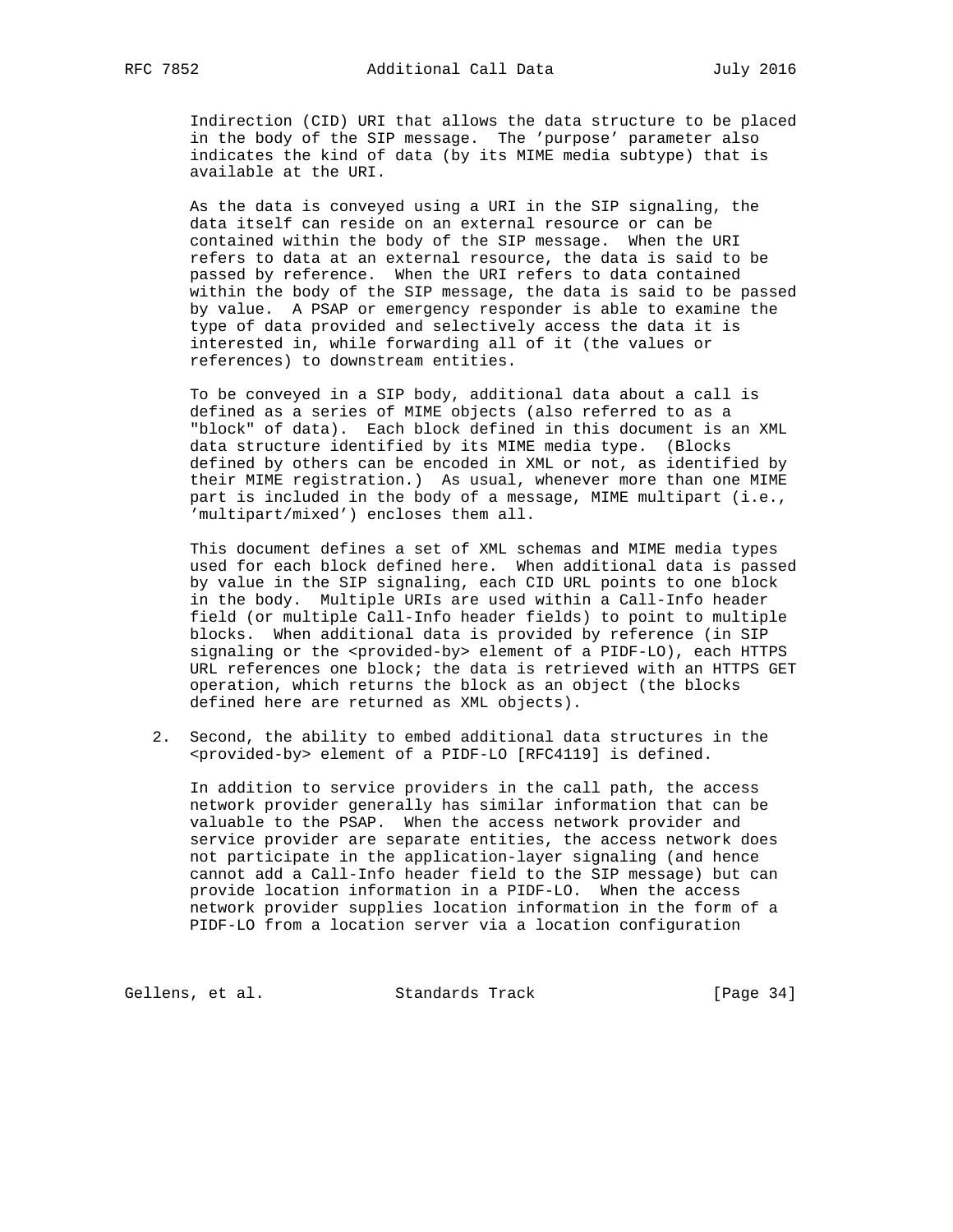protocol, it has the ability to add the data structures defined in this document (or references to them) within the PIDF-LO.

 The data in these data structures is not specific to the location itself, but rather provides descriptive information having to do with the immediate circumstances about the provider's provision of the location (e.g., the identity of the access network provider, how to contact that entity, what kind of service the access network provides, subscriber information, etc.). This data is similar in nearly every respect to the data known by service providers in the path of the call. The <provided-by> element of the PIDF-LO is a mechanism for the access network provider to supply the information. This document describes a namespace per [RFC4119] for inclusion in the <provided-by> element of a PIDF-LO for adding information known to the access network provider. The access network provider SHOULD provide additional data within a <provided-by> element of a PIDF-LO it returns for emergency use (e.g., if requested with an HTTP- Enabled Location Delivery (HELD) 'responseTime' attribute of 'emergencyRouting' or 'emergencyDispatch' [RFC5985]).

 One or more blocks of data registered in the "Emergency Call Additional Data" registry, as defined in Section 11.1.9, can be included or referenced in the SIP signaling (using the Call-Info header field) or in the <provided-by> element of a PIDF-LO. For interoperability, only blocks in the registry are permitted to be sent using the mechanisms specified in this document. Since multiple entities are expected to provide sets of data, the data itself needs information describing the source. Consequently, each entity adding additional data MUST supply a 'Data Provider' block. All other blocks are optional, but each entity SHOULD supply all blocks where it has at least some of the information in the block.

 Note that, as with any mechanism, failures are possible. For example, a block (provided by value or by reference) might not be the type indicated by the 'purpose' parameter, or might be badly formed, etc. The general principle that applies to emergency calls is that it is more important for the call to go through than for everything to be correct. Thus, most PSAPs will process a call if at all possible, even if data is missing or other failures occur.

Gellens, et al. Standards Track [Page 35]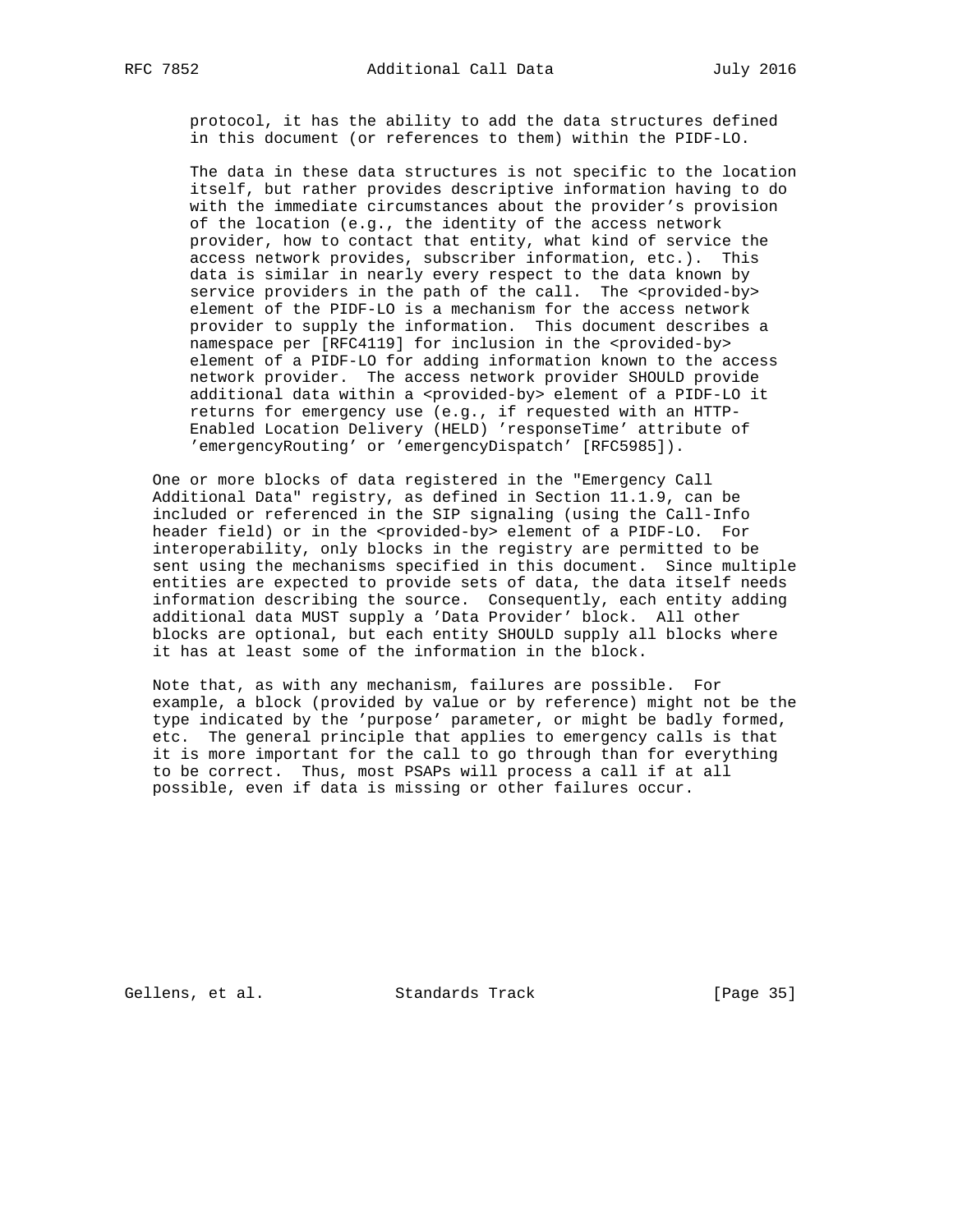# 6.1. Transmitting Blocks Using Call-Info

 A URI to a block MAY be inserted in any SIP request or response method (most often INVITE or MESSAGE), using a Call-Info header field containing a 'purpose' value starting with 'EmergencyCallData', a dot ('.'), and the type of data available at the URI. The type of data is denoted by including the root of the MIME media subtype (the 'EmergencyCallData' prefix is not repeated), omitting any suffix such as '+xml'. For example, when referencing a block with MIME media type 'application/EmergencyCallData.ProviderInfo+xml', the 'purpose' parameter is set to 'EmergencyCallData.ProviderInfo'. An example Call-Info header field for this would be:

 Call-Info: https://www.example.com/23sedde3; purpose="EmergencyCallData.ProviderInfo"

 A Call-Info header field with a 'purpose' value starting with 'EmergencyCallData' only has meaning in the context of an emergency call (as ascertained by the presence of an emergency service URN in a Request-URI header field of a SIP message), test emergency calls (using an appropriate service URN), and some private-use calls where the endpoints have a preexisting relationship and privacy concerns do not apply because of the relationship; use in other contexts is undefined and is likely to unnecessarily expose confidential data.

 If the data is provided by reference, an HTTPS URI MUST be included, and consequently, Transport Layer Security (TLS) protection is used during the retrieval of the information.

 The data can also be supplied by value in any SIP request or response method that is permitted to contain a body (i.e., not a BYE request) [RFC3261]. In this case, CID [RFC2392] is used, with the CID URL referencing the MIME body part containing the data. Note that [RFC3261] forbids proxies from altering message bodies, so entities in the call path that add blocks by value need to do so using an appropriate SIP entity (e.g., a back-to-back user agent).

 Transmitting data by value is especially useful in certain cases, such as when the data exists in or is generated by the originating device but is not intended for very large data blocks. Additional security and privacy considerations apply to data transmitted by value, as discussed in Sections 9 and 10, respectively.

 More than one Call-Info header field with a 'purpose' value starting with 'EmergencyCallData' can be expected, but at least one MUST be provided. The device MUST provide one unless it knows that a service provider is in the path of the call. The device MAY insert one if it uses a service provider. Each service provider in the path of an

Gellens, et al. Standards Track [Page 36]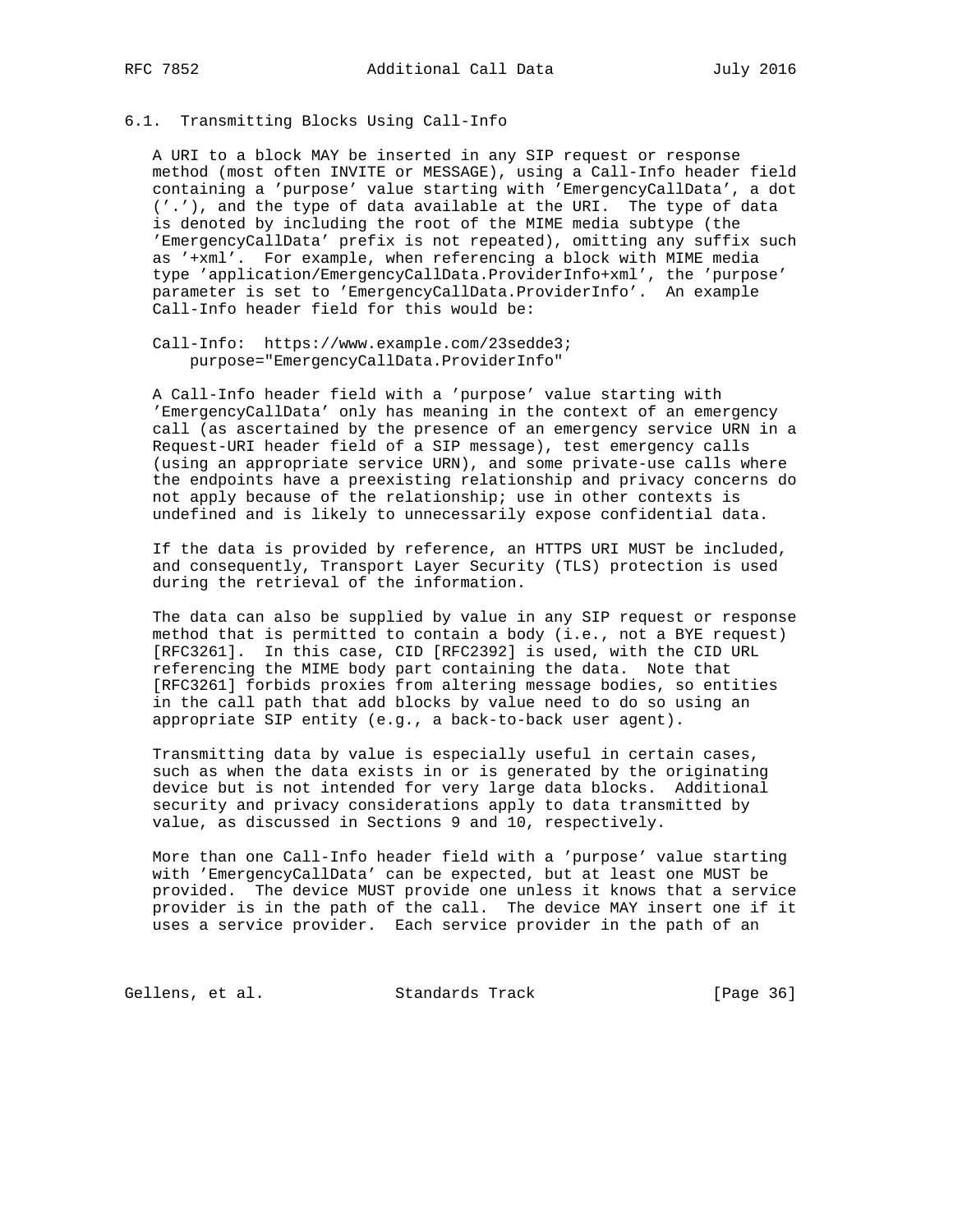emergency call MUST insert its own. For example, a device, a telematics service provider in the call path, as well as the mobile carrier handling the call will each provide one. There might be circumstances where there is a service provider who is unaware that the call is an emergency call and cannot reasonably be expected to determine that it is an emergency call. In that case, that service provider is not expected to provide EmergencyCallData.

 When blocks are transmitted by value, the 'purpose' parameter in a Call-Info header field identifies the data, and the CID URL points to the data block in the body (which has a matching Content-ID body part header field). When a data block is carried in a signed or encrypted body part, the enclosing multipart (e.g., 'multipart/signed' or 'multipart/encrypted') has the same Content-ID as the data part. This allows an entity to identify and access the data blocks it is interested in without having to dive deeply into the message structure or decrypt parts it is not interested in.

6.2. Transmitting Blocks by Reference Using the <provided-by> Element

 The <EmergencyCallDataReference> element is used to transmit an additional data block by reference within a <provided-by> element of a PIDF-LO. The <EmergencyCallDataReference> element has two attributes: 'ref' to specify the URL and 'purpose' to indicate the type of data block referenced. The value of 'ref' is an HTTPS URL that resolves to a data structure with information about the call. The value of 'purpose' is the same as used in a Call-Info header field (as specified in Section 6.1).

 For example, to reference a block with MIME media type 'application/ EmergencyCallData.ProviderInfo+xml', the 'purpose' parameter is set to 'EmergencyCallData.ProviderInfo'. An example <EmergencyCallDataReference> element for this would be:

 <EmergencyCallDataReference ref="https://www.example.com/23sedde3" purpose="EmergencyCallData.ProviderInfo"/>

The <EmergencyCallDataReference> element transmits one data block; multiple data blocks are transmitted by using multiple <EmergencyCallDataReference> elements. Multiple <EmergencyCallDataReference> elements MAY be included as child elements inside the <provided-by> element.

Gellens, et al. Standards Track [Page 37]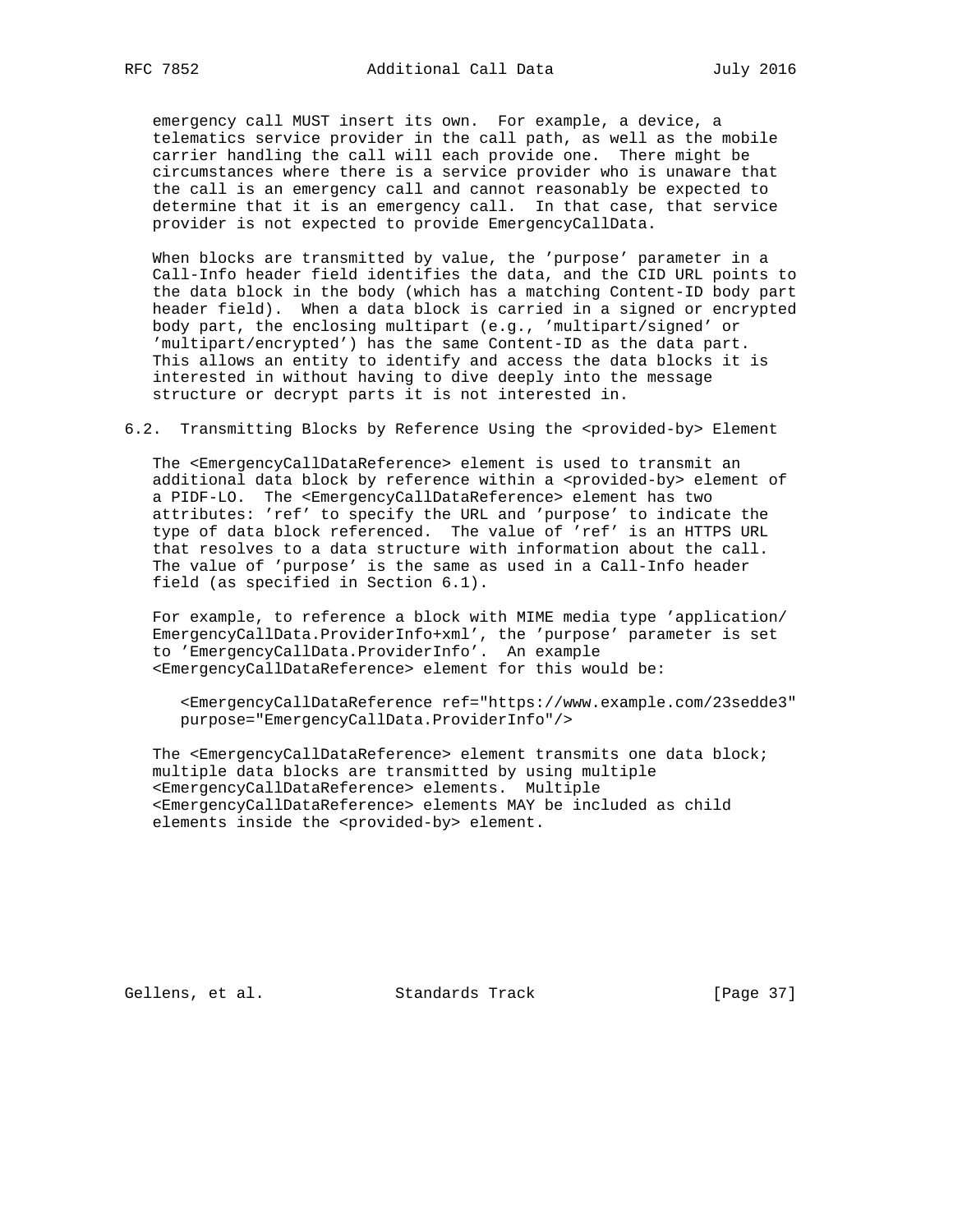The following is a simplified example:

<provided-by>

 <EmergencyCallDataReference purpose="EmergencyCallData.ServiceInfo" ref="https://example.com/ref2" />

 <EmergencyCallDataReference purpose="EmergencyCallData.ProviderInfo" ref="https://example.com/ref3" />

 <EmergencyCallDataReference purpose="EmergencyCallData.Comment" ref="https://example.com/ref4" />

</provided-by>

Example <provided-by> by Reference

 For an example in context, Figure 18 shows a PIDF-LO example with an <EmergencyCallDataReference> element pointing to an EmergencyCallData.ServiceInfo data block with the URL in the 'ref' attribute and the 'purpose' attribute set to 'EmergencyCallData.ServiceInfo'.

6.3. Transmitting Blocks by Value Using the <provided-by> Element

 It is RECOMMENDED that access networks supply the data specified in this document by reference, because PIDF-LOs can be fetched by a client or other entity and stored locally, so providing the data by value risks exposing private information to a larger audience.

 The <EmergencyCallDataValue> element is used to transmit one or more additional data blocks by value within a <provided-by> element of a PIDF-LO. Each block being transmitted is placed (as a child element) inside the <EmergencyCallDataValue> element. (The same XML structure as would be contained in the corresponding MIME media type body part is placed inside the <EmergencyCallDataValue> element.) Multiple <EmergencyCallDataValue> elements MAY be included as child elements in the <provided-by> element.

Gellens, et al. Standards Track [Page 38]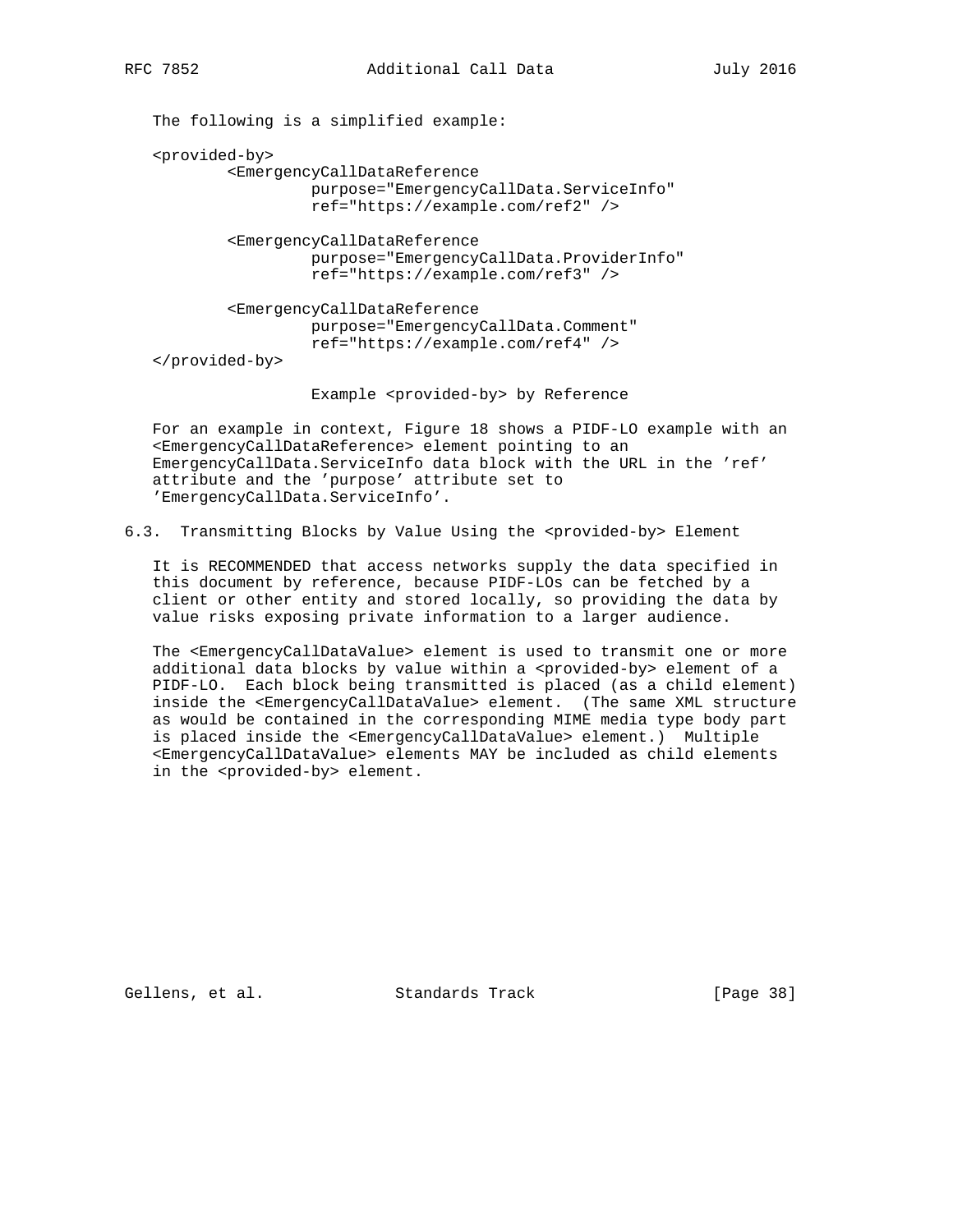The following is a simplified example:

<provided-by>

<EmergencyCallDataValue>

 <EmergencyCallData.ProviderInfo xmlns= "urn:ietf:params:xml:ns:EmergencyCallData:ProviderInfo"> <DataProviderReference>flurbit735@es.example.com </DataProviderReference> <DataProviderString>Access Network Examples, Inc. </DataProviderString> <ProviderID>urn:nena:companyid:Test</ProviderID> <ProviderIDSeries>NENA</ProviderIDSeries> <TypeOfProvider>Access Network Provider </TypeOfProvider> <ContactURI>tel:+1-555-555-0897</ContactURI> <Language>en</Language> </EmergencyCallData.ProviderInfo>

 <EmergencyCallData.Comment xmlns= "urn:ietf:params:xml:ns:EmergencyCallData:Comment"> <DataProviderReference>flurbit735@es.example.com </DataProviderReference> <Comment xml:lang="en">This is an example text. </Comment> </EmergencyCallData.Comment>

</EmergencyCallDataValue>

</provided-by>

#### Example <provided-by> by Value

 For an example in context, Figure 18 shows a PIDF-LO example that contains a <provided-by> element with the <EmergencyCallData.ProviderInfo> and the <EmergencyCallData.Comment> elements as child elements of an <EmergencyCallDataValue> element.

6.4. The Content-Disposition Parameter

 RFC 5621 [RFC5621] discusses the handling of message bodies in SIP. It updates and clarifies handling originally defined in RFC 3261 [RFC3261] based on implementation experience. While RFC 3261 did not mandate support for 'multipart' message bodies, 'multipart/mixed' MIME bodies are used by many extensions (including this document)

Gellens, et al. Standards Track [Page 39]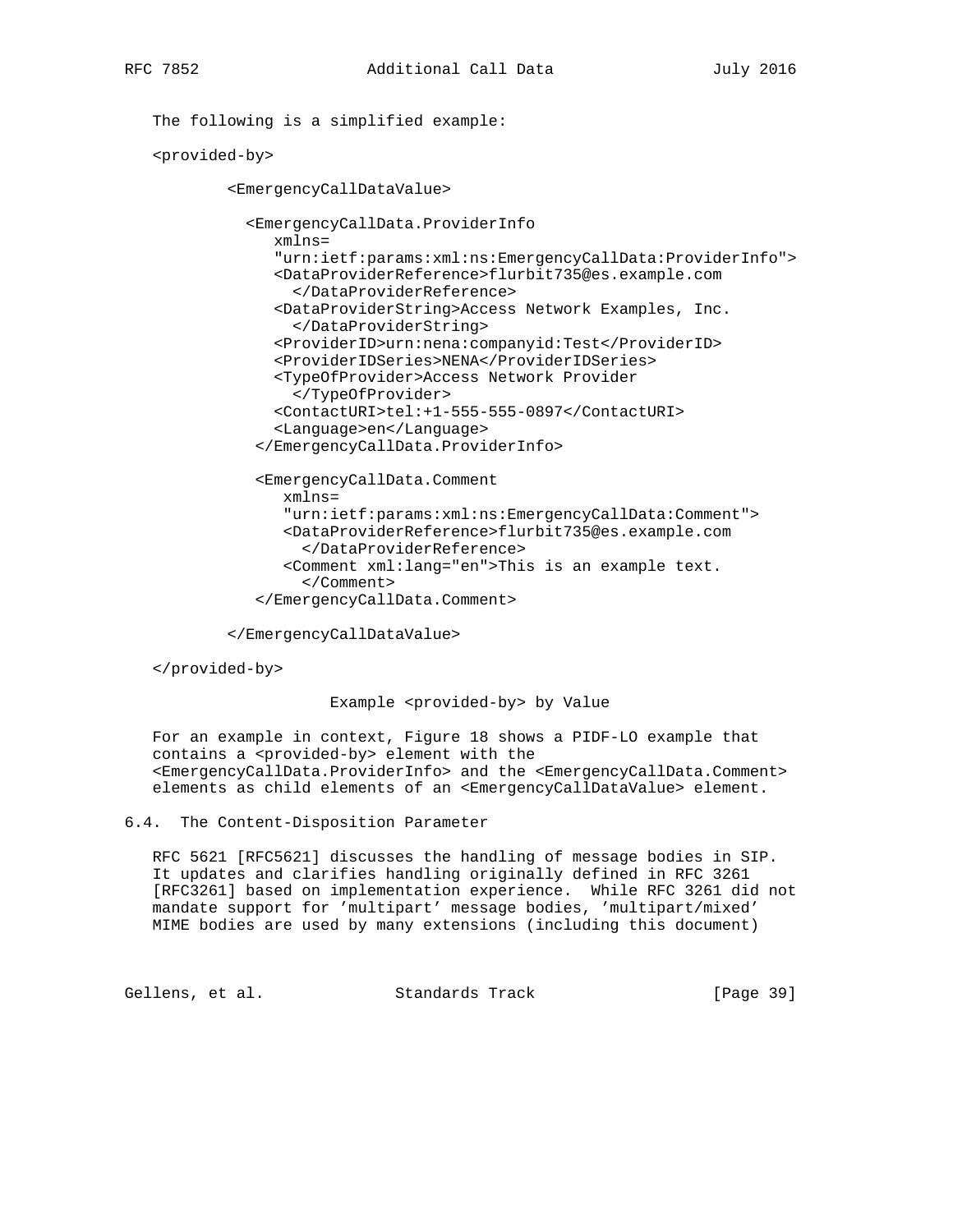today. For example, adding a PIDF-LO, a Session Description Protocol (SDP), and additional data in the body of a SIP message requires a 'multipart' message body.

 RFC 3204 [RFC3204] and RFC 3459 [RFC3459] define the 'handling' parameter for the Content-Disposition header field. These RFCs describe how a User Agent Server (UAS) reacts if it receives a message body whose content type or disposition type it does not understand. If the 'handling' parameter has the value 'optional', the UAS ignores the message body. If the 'handling' parameter has the value 'required', the UAS returns a 415 (Unsupported Media Type) response. The 'by-reference' disposition type of RFC 5621 [RFC5621] allows a SIP message to contain a reference to the body part, and the SIP User Agent (UA) processes the body part according to the reference. This is the case for a Call-Info header field containing a CID URL.

 As an example, a SIP message indicates the 'Content-Disposition' parameter in the body of the SIP message as shown in Figure 14.

 Content-Type: application/sdp ...Omit Content-Disposition here; defaults are ok ...SDP goes in here --boundary1 Content-Type: application/pidf+xml Content-ID: <target123@atlanta.example.com> Content-Disposition: by-reference;handling=optional ...PIDF-LO goes in here --boundary1 Content-Type: application/EmergencyCallData.ProviderInfo+xml

 Content-ID: <1234567890@atlanta.example.com> Content-Disposition: by-reference; handling=optional

...Data provider information data goes in here

--boundary1--

 Figure 14: Example for Use of the Content-Disposition Parameter in SIP

Gellens, et al. Standards Track [Page 40]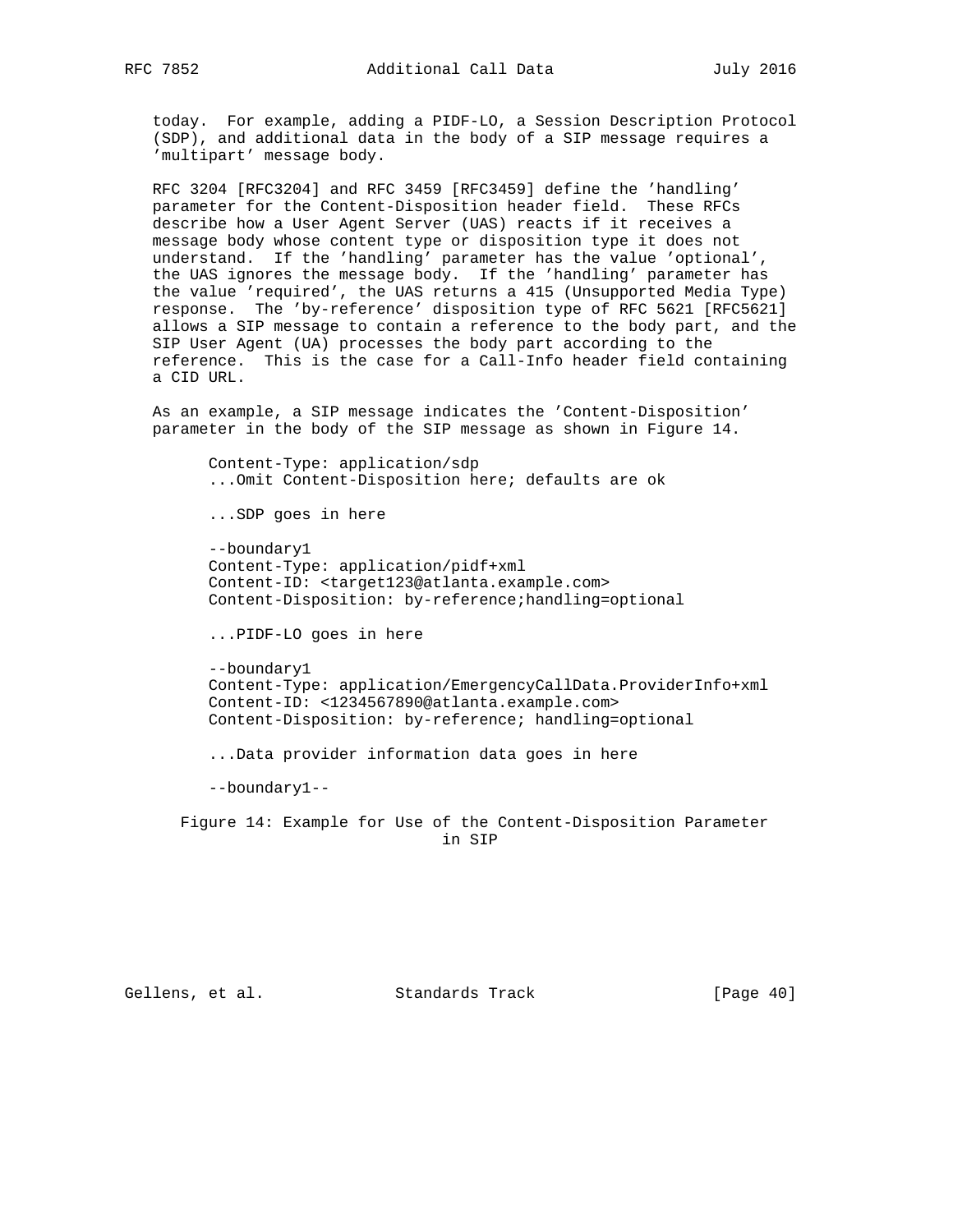# 7. Examples

 This section illustrates a longer and more complex example, as shown in Figure 15. In this example, additional data is added by the end device, included by the VoIP provider, and provided by the access network provider (via the PIDF-LO).

| Ω<br>$+ - - - - +$<br>UA<br>$+ - - - +$              | ============<br>Access<br>Network<br>Provider | :==========<br>VoIP<br>Provider<br>example.org               |
|------------------------------------------------------|-----------------------------------------------|--------------------------------------------------------------|
| (1)<br>Emergency Call                                |                                               | (2)<br>] Emergency Call                                      |
| +Device Info<br>+Data Prov. Info [<br>+Location URI  | $\lambda$                                     | ] +Device Info<br>] +Data Provider Info                      |
| +Location<br>+Owner/Subscriber Info.<br>+Device Info | (4)<br>+Data Provider Info #3 >               | l ===============<br>(3)<br>] Emergency Call                 |
|                                                      |                                               | +Device Info<br>+Data Prov. Info #2<br>PSAP<br>+Location URI |

Legend:

--- Emergency Call Setup Procedure

... Location Retrieval/Response

Figure 15: Additional Data Example Flow

Gellens, et al. Standards Track [Page 41]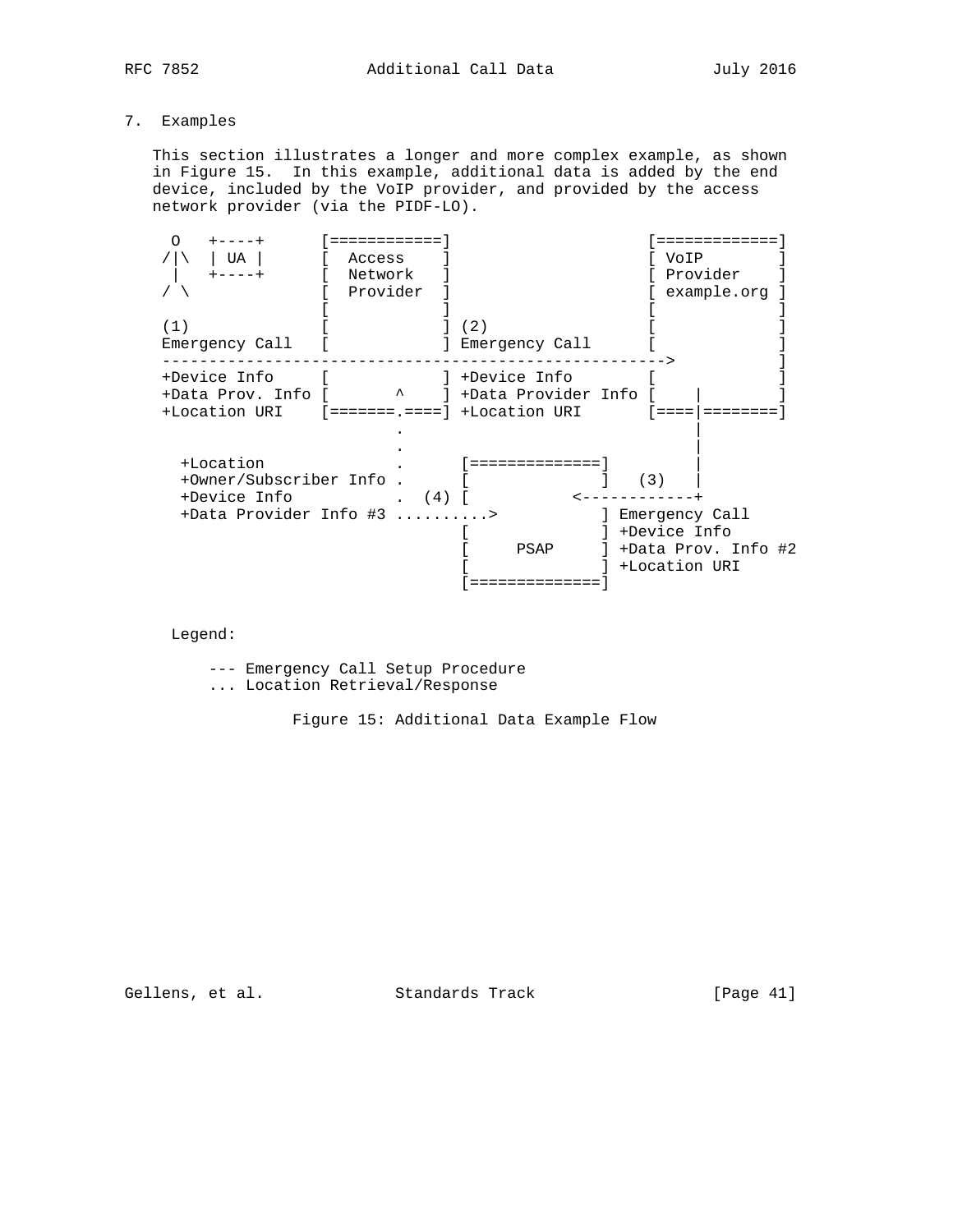```
 The example scenario starts with the end device itself adding device
 information, owner/subscriber information, a location URI, and data
 provider information to the outgoing emergency call setup message
 (see step #1 in Figure 15). The SIP INVITE example is shown in
 Figure 16.
    INVITE urn:service:sos SIP/2.0
   Via: SIPS/2.0/TLS server.example.com;branch=z9hG4bK74bf9
   Max-Forwards: 70
   To: <urn:service:sos>
   From: Hannes Tschofenig <sips:hannes@example.com>;tag=9fxced76sl
   Call-ID: 3848276298220188511@example.com
  Call-Info: <http://wwww.example.com/hannes/photo.jpg>
                   ;purpose=icon,
      <http://www.example.com/hannes/> ;purpose=info,
      <cid:1234567890@atlanta.example.com>
          ;purpose=EmergencyCallData.ProviderInfo,
      <cid:0123456789@atlanta.example.com>
          ;purpose=EmergencyCallData.DeviceInfo
    Geolocation: <https://ls.example.net:9768/357yc6s64ceyoiuy5ax3o>
    Geolocation-Routing: yes
    Accept: application/sdp, application/pidf+xml,
       application/EmergencyCallData.ProviderInfo+xml
    CSeq: 31862 INVITE
    Contact: <sips:hannes@example.com>
    Content-Type: multipart/mixed; boundary=boundary1
    Content-Length: ...
    --boundary1
   Content-Type: application/sdp
    ...SDP goes here
    --boundary1
    Content-Type: application/EmergencyCallData.DeviceInfo+xml
   Content-ID: <0123456789@atlanta.example.com>
   Content-Disposition: by-reference;handling=optional
    <?xml version="1.0" encoding="UTF-8"?>
    <dev:EmergencyCallData.DeviceInfo
         xmlns:dev=
         "urn:ietf:params:xml:ns:EmergencyCallData:DeviceInfo">
        <dev:DataProviderReference>
             d4b3072df09876543@[93.184.216.119]
             </dev:DataProviderReference>
        <dev:DeviceClassification>laptop</dev:DeviceClassification>
        <dev:UniqueDeviceID
             TypeOfDeviceID="MAC">00-0d-4b-30-72-df
```
Gellens, et al. Standards Track [Page 42]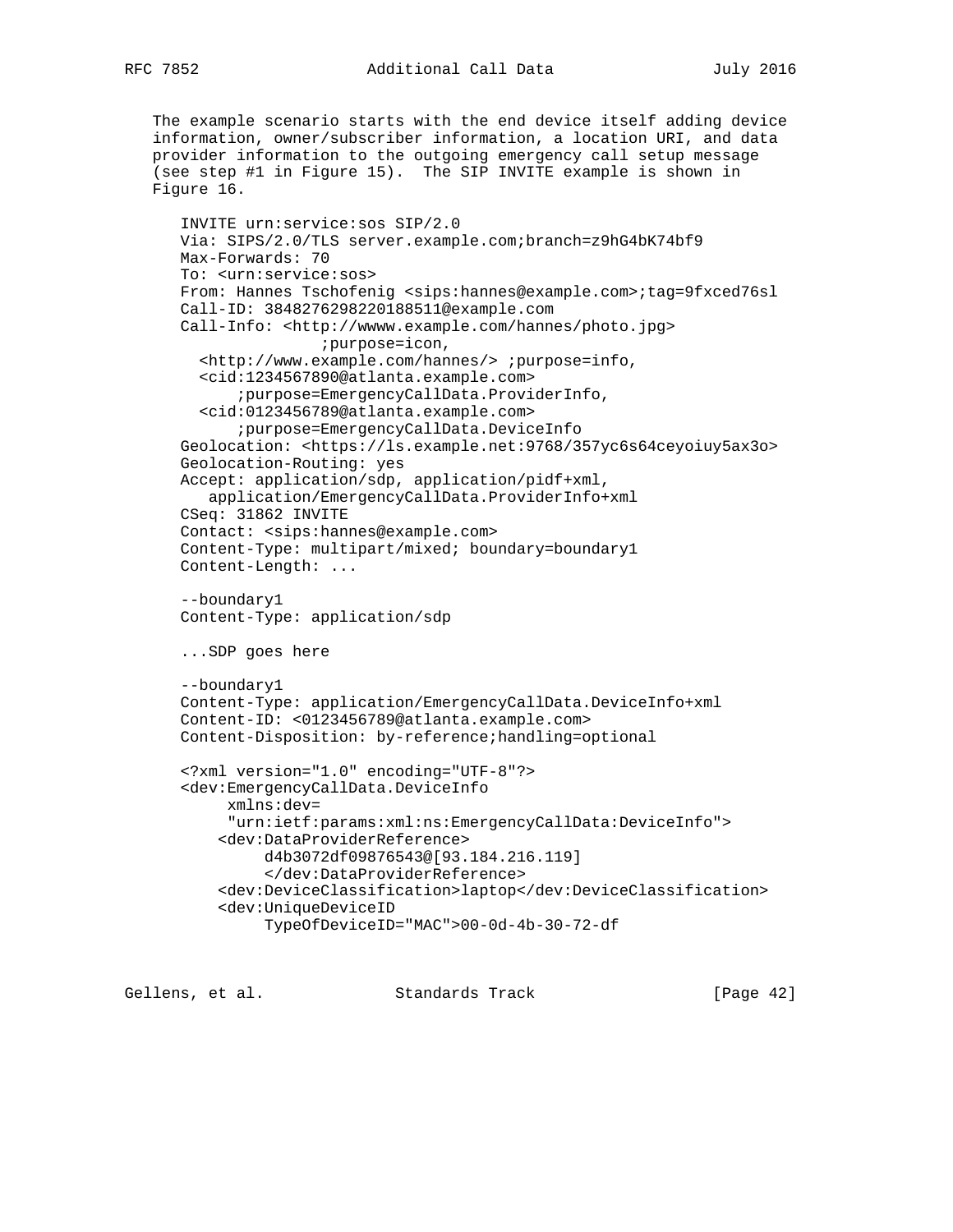```
 </dev:UniqueDeviceID>
 </dev:EmergencyCallData.DeviceInfo>
 --boundary1
 Content-Type: application/EmergencyCallData.ProviderInfo+xml
 Content-ID: <1234567890@atlanta.example.com>
 Content-Disposition: by-reference;handling=optional
 <?xml version="1.0" encoding="UTF-8"?>
 <pi:EmergencyCallData.ProviderInfo
   xmlns:pi=
       "urn:ietf:params:xml:ns:EmergencyCallData:ProviderInfo">
 <pi:DataProviderReference>d4b3072df09876543@[93.184.216.119]
    </pi:DataProviderReference>
 <pi:DataProviderString>Hannes Tschofenig</pi:DataProviderString>
 <pi:TypeOfProvider>Client</pi:TypeOfProvider>
 <pi:ContactURI>tel:+1-555-555-0123</pi:ContactURI>
 <pi:Language>en</pi:Language>
 <pi:DataProviderContact
    xmlns="urn:ietf:params:xml:ns:vcard-4.0">
    <vcard>
       <fn><text>Hannes Tschofenig</text></fn>
       <n>
          <surname>Hannes</surname>
          <given>Tschofenig</given>
          <additional/>
          <prefix/>
          <suffix>Dipl. Ing.</suffix>
      \langle/n>
       <bday><date>--0203</date></bday>
       <anniversary>
          <date-time>20090808T1430-0500</date-time>
       </anniversary>
      <gender><sex>M</sex></gender>
       <lang>
           <parameters><pref><integer>1</integer></pref>
           </parameters>
           <language-tag>de</language-tag>
       </lang>
       <lang>
          <parameters><pref><integer>2</integer></pref>
          </parameters>
          <language-tag>en</language-tag>
       </lang>
       <adr>
          <parameters>
            <type><text>work</text></type>
             <label><text>Hannes Tschofenig
```
Gellens, et al. Standards Track [Page 43]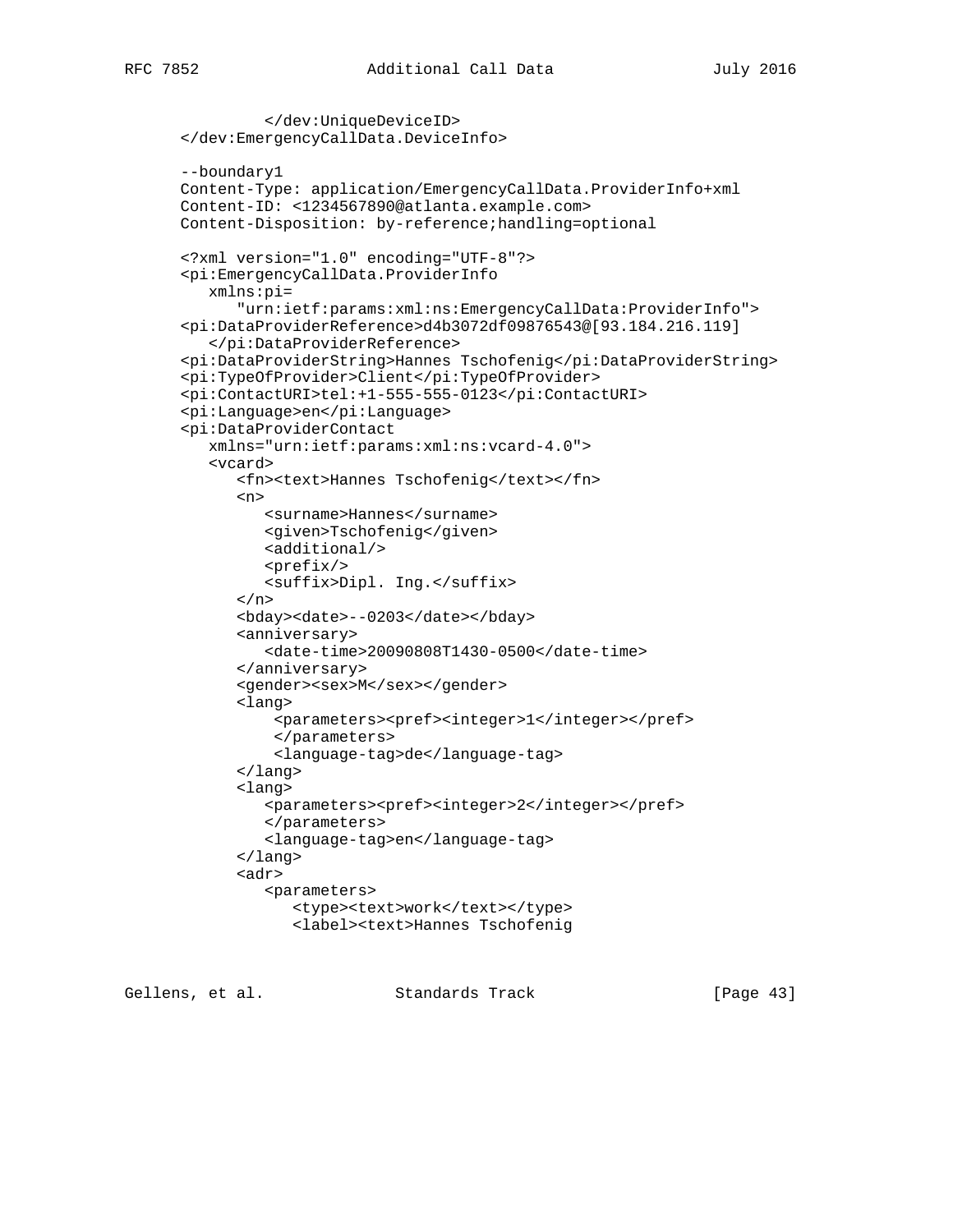```
 Linnoitustie 6
          Espoo, Finland
          02600</text></label>
    </parameters>
    <pobox/>
    <ext/>
    <street>Linnoitustie 6</street>
    <locality>Espoo</locality>
    <region>Uusimaa</region>
    <code>02600</code>
    <country>Finland</country>
 </adr>
 <adr>
    <parameters>
      <type><text>home</text></type>
       <label><text>Hannes Tschofenig
          c/o Hotel DuPont
          42 W 11th St
          Wilmington, DE 19801
         USA</text></label>
    </parameters>
    <pobox/>
   <ext/>
    <street>42 W 11th St</street>
       <locality>Wilmington</locality>
       <region>DE</region>
       <code>19801</code>
       <country>USA</country>
 </adr>
 <tel>
    <parameters>
       <type>
         <text>work</text>
          <text>voice</text>
       </type>
    </parameters>
    <uri>tel:+358 50 4871445</uri>
\langletel>
 <tel>
    <parameters>
      <type>
          <text>home</text>
          <text>voice</text>
       </type>
    </parameters>
    <uri>tel:+1-555-555-0123</uri>
\langle/tel>
 <tel>
```
Gellens, et al. Standards Track [Page 44]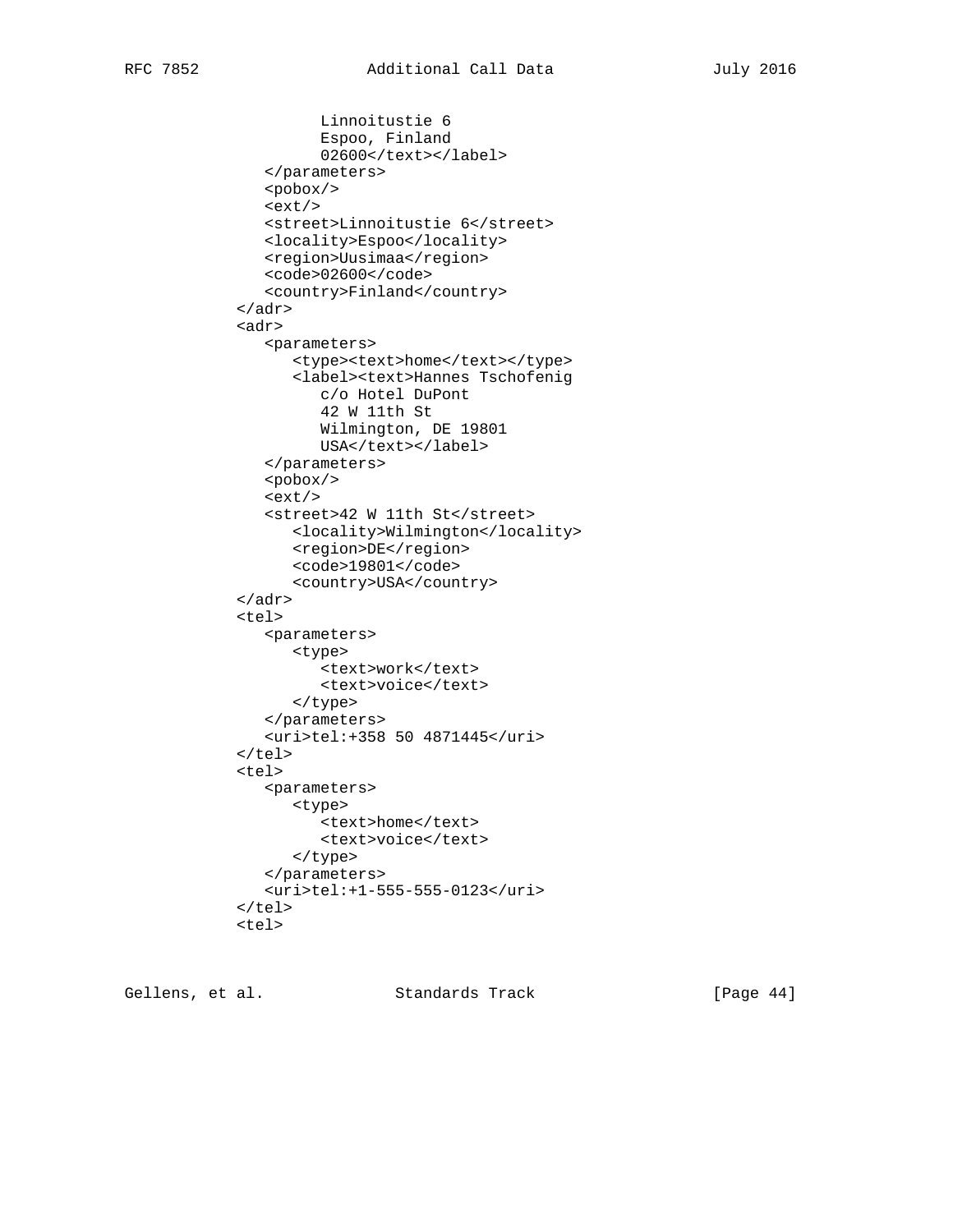```
 <parameters>
              <type>
                <text>work</text>
                 <text>voice</text>
                 <text>main-number</text>
              </type>
           </parameters>
           <uri>tel:+1-302-594-3100</uri>
      \langle/tel>
       <email>
          <parameters><type><text>work</text></type>
           </parameters>
           <text>hannes.tschofenig@nsn.com</text>
       </email>
       <geo>
         <parameters><type><text>work</text></type>
           </parameters>
           <uri>geo:60.210796,24.812924</uri>
       </geo>
       <geo>
          <parameters><type><text>home</text></type>
          </parameters>
          <uri>geo:39.746537,-75.548027</uri>
       </geo>
       <key>
           <parameters>
             <type><text>home</text></type>
          </parameters>
           <uri>https://www.example.com/key.asc</uri>
       </key>
       <tz><text>Finland/Helsinki</text></tz>
       <url>
          <parameters><type><text>home</text></type>
           </parameters>
           <uri>http://example.com/hannes.tschofenig
          \langle/uri>
      \langle \text{url} \rangle </vcard>
 </pi:DataProviderContact>
 </pi:EmergencyCallData.ProviderInfo>
 --boundary1--
```
Figure 16: End Device Sending SIP INVITE with Additional Data

 In this example, information available to the access network provider is included in the call setup message only indirectly via the use of the location reference. The PSAP has to retrieve it via a separate lookup step. Since the access network provider and the VoIP service

Gellens, et al. Standards Track [Page 45]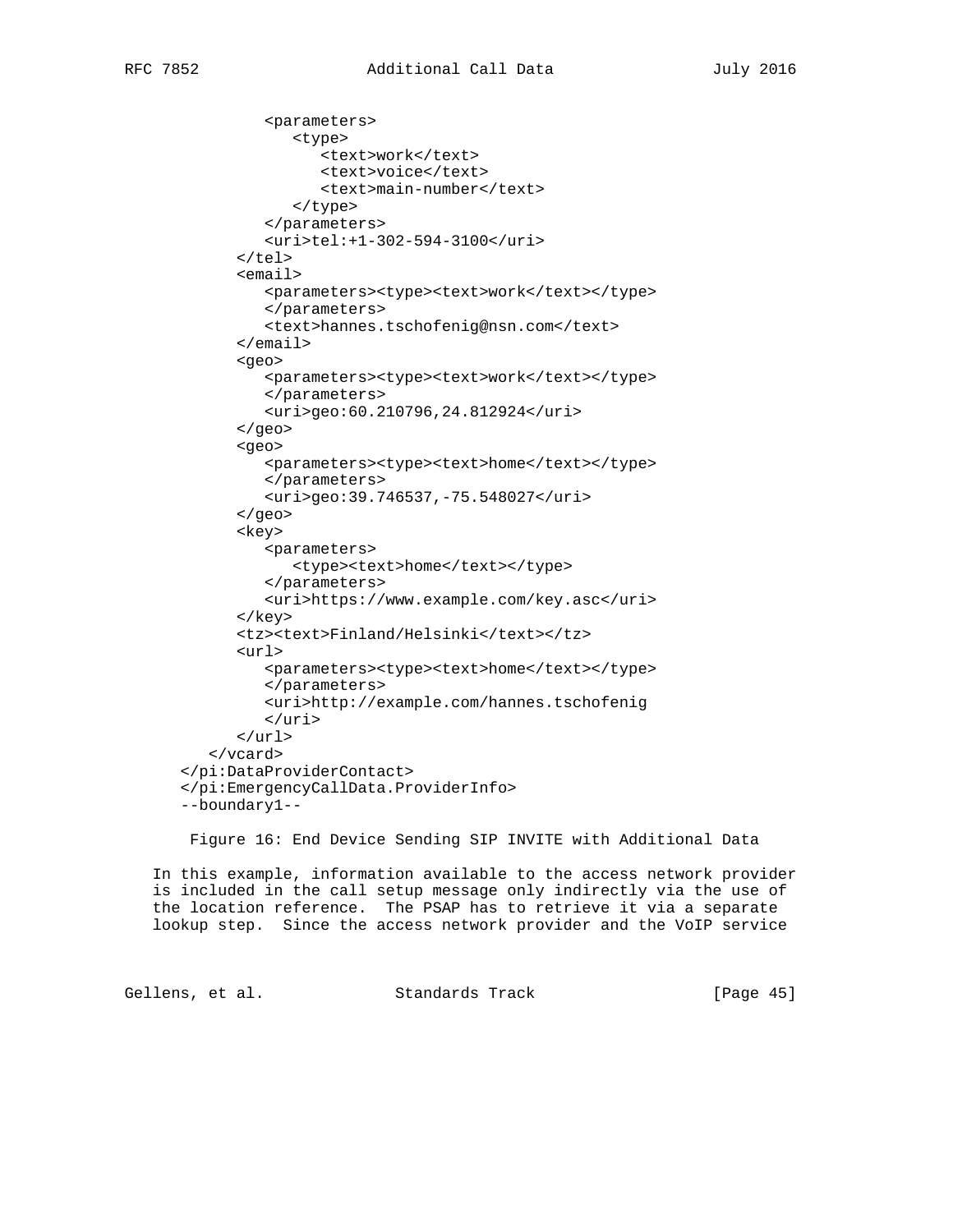provider are two independent entities in this scenario, the access network provider is not involved in application-layer exchanges; the SIP INVITE transits the access network transparently, as illustrated in steps #1 and #2 (the access network does not alter the SIP INVITE).

 The VoIP service provider receives the message and determines, based on the service URN, that the incoming request is an emergency call. It performs typical emergency-services-related tasks (such as location-based routing) and adds additional data, namely service and subscriber information as well as data provider information #2, to the outgoing message. For the example, we assume a VoIP service provider deploys a back-to-back user agent allowing additional data to be included in the body of the SIP message (rather than by reference), which allows us to illustrate the use of multiple data provider info blocks. The resulting message is shown in Figure 17. The SIP INVITE is sent to the PSAP in step #3.

 INVITE sips:psap@example.org SIP/2.0 Via: SIPS/2.0/TLS server.example.com;branch=z9hG4bK74bf9 Max-Forwards: 70 To: <urn:service:sos> From: Hannes Tschofenig <sips:hannes@example.com>;tag=9fxced76sl Call-ID: 3848276298220188511@example.com Call-Info: <http://wwww.example.com/hannes/photo.jpg>; purpose=icon, <http://www.example.com/hannes/>; purpose=info, <cid:1234567890@atlanta.example.com>; purpose=EmergencyCallData.ProviderInfo <cid:0123456789@atlanta.example.com>; purpose=EmergencyCallData.DeviceInfo Call-Info: <cid:bloorpyhex@atlanta.example.com>; purpose=EmergencyCallData.ServiceInfo Call-Info: <cid:aaabbb@atlanta.example.com>; purpose=EmergencyCallData.ProviderInfo Geolocation: <https://ls.example.net:9768/357yc6s64ceyoiuy5ax3o> Geolocation-Routing: yes Accept: application/sdp, application/pidf+xml, application/EmergencyCallData.ProviderInfo+xml CSeq: 31862 INVITE Contact: <sips:hannes@example.com> Content-Type: multipart/mixed; boundary=boundary1 Content-Length: ... --boundary1 Content-Type: application/sdp ...SDP goes here

Gellens, et al. Standards Track [Page 46]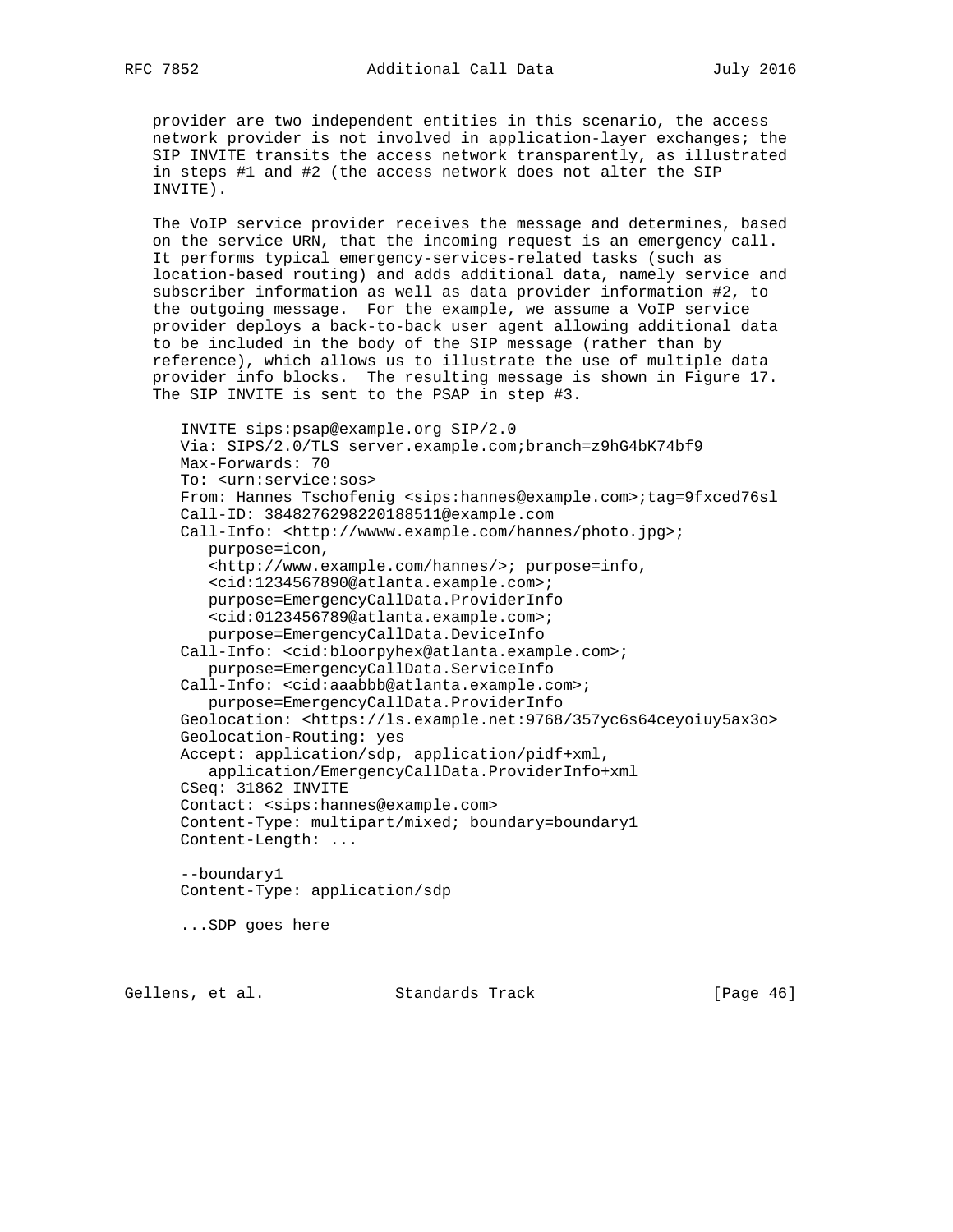```
 --boundary1
 Content-Type: application/EmergencyCallData.DeviceInfo+xml
 Content-ID: <0123456789@atlanta.example.com>
 Content-Disposition: by-reference;handling=optional
 <?xml version="1.0" encoding="UTF-8"?>
 <dev:EmergencyCallData.DeviceInfo
    xmlns:dev=
    "urn:ietf:params:xml:ns:EmergencyCallData:DeviceInfo">
    <dev:DataProviderReference>d4b3072df09876543@[93.184.216.119]
    </dev:DataProviderReference>
    <dev:DeviceClassification>laptop</dev:DeviceClassification>
    <dev:UniqueDeviceID
       TypeOfDeviceID="MAC">00-0d-4b-30-72-df</dev:UniqueDeviceID>
 </dev:EmergencyCallData.DeviceInfo>
 --boundary1
 Content-Type: application/EmergencyCallData.ProviderInfo+xml
 Content-ID: <1234567890@atlanta.example.com>
 Content-Disposition: by-reference;handling=optional
 <?xml version="1.0" encoding="UTF-8"?>
 <pi:EmergencyCallData.ProviderInfo
    xmlns:pi=
    "urn:ietf:params:xml:ns:EmergencyCallData:ProviderInfo">
    <pi:DataProviderReference>d4b3072df09876543@[93.184.216.119]
    </pi:DataProviderReference>
    <pi:DataProviderString>Hannes Tschofenig
    </pi:DataProviderString>
    <pi:TypeOfProvider>Client</pi:TypeOfProvider>
    <pi:ContactURI>tel:+1-555-555-0123</pi:ContactURI>
    <pi:Language>en</pi:Language>
    <pi:DataProviderContact
       xmlns="urn:ietf:params:xml:ns:vcard-4.0">
       <vcard>
          <fn><text>Hannes Tschofenig</text></fn>
         <sub>n</sub></sub>
             <surname>Hannes</surname>
             <given>Tschofenig</given>
             <additional/>
             <prefix/>
             <suffix>Dipl. Ing.</suffix>
         \langlen>
          <bday><date>--0203</date></bday>
          <anniversary>
             <date-time>20090808T1430-0500</date-time>
          </anniversary>
         <gender><sex>M</sex></gender>
```
Gellens, et al. Standards Track [Paqe 47]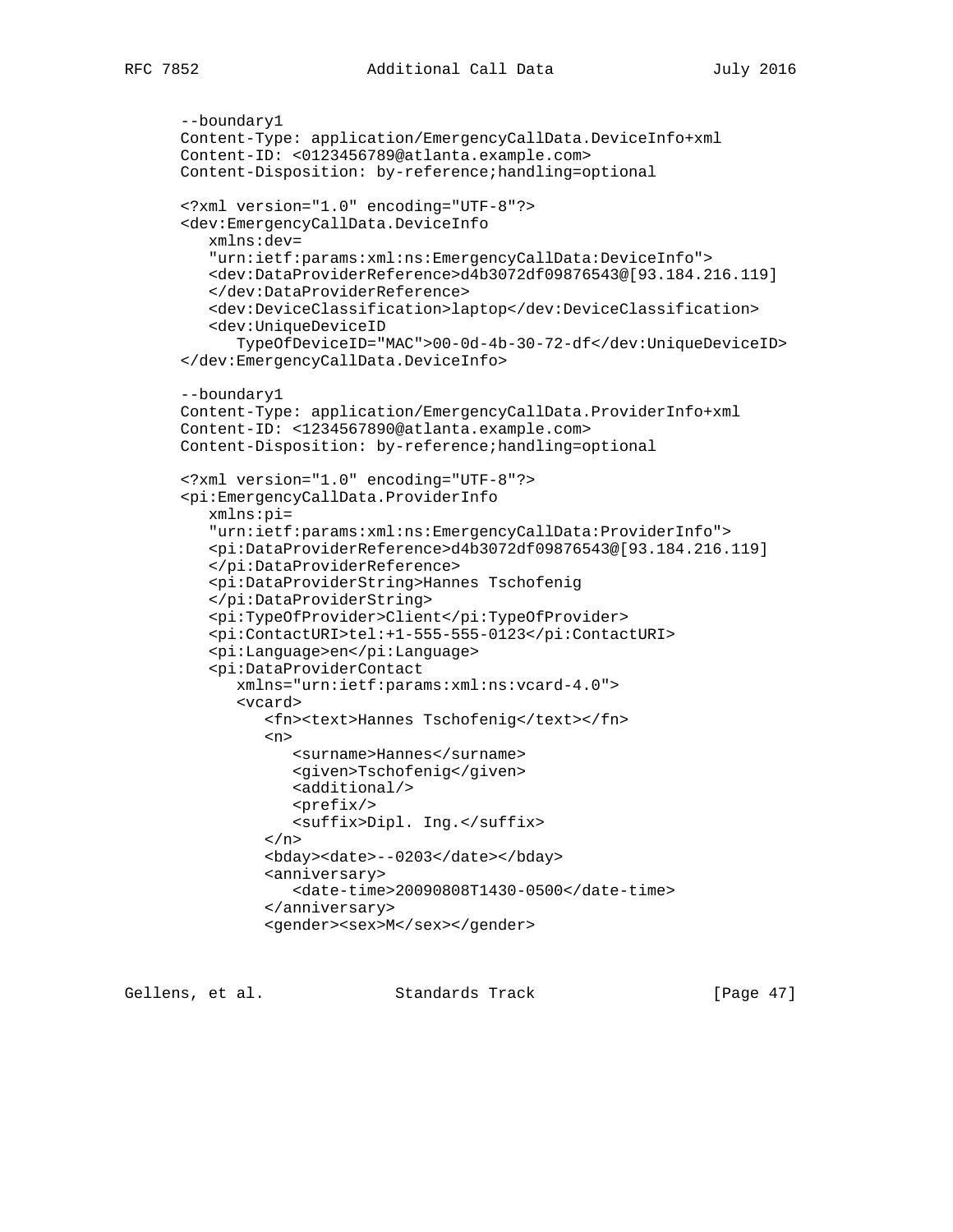```
 <lang>
    <parameters><pref><integer>1</integer></pref>
    </parameters>
    <language-tag>de</language-tag>
 </lang>
 <lang>
    <parameters><pref><integer>2</integer></pref>
    </parameters>
    <language-tag>en</language-tag>
 </lang>
 <adr>
    <parameters>
      <type><text>work</text></type>
       <label><text>Hannes Tschofenig
           Linnoitustie 6
           Espoo, Finland
           02600</text></label>
    </parameters>
    <pobox/>
   <ext/>
    <street>Linnoitustie 6</street>
    <locality>Espoo</locality>
    <region>Uusimaa</region>
    <code>02600</code>
    <country>Finland</country>
 </adr>
 <adr>
    <parameters>
      <type><text>home</text></type>
       <label><text>Hannes Tschofenig
           c/o Hotel DuPont
           42 W 11th St
           Wilmington, DE 19801
          USA</text></label>
    </parameters>
    <pobox/>
   <ext/>
    <street>42 W 11th St</street>
    <locality>Wilmington</locality>
    <region>DE</region>
    <code>19801</code>
    <country>USA</country>
 </adr>
 <tel>
    <parameters>
       <type>
      <text>work</text>
       <text>voice</text>
```
Gellens, et al. Standards Track [Page 48]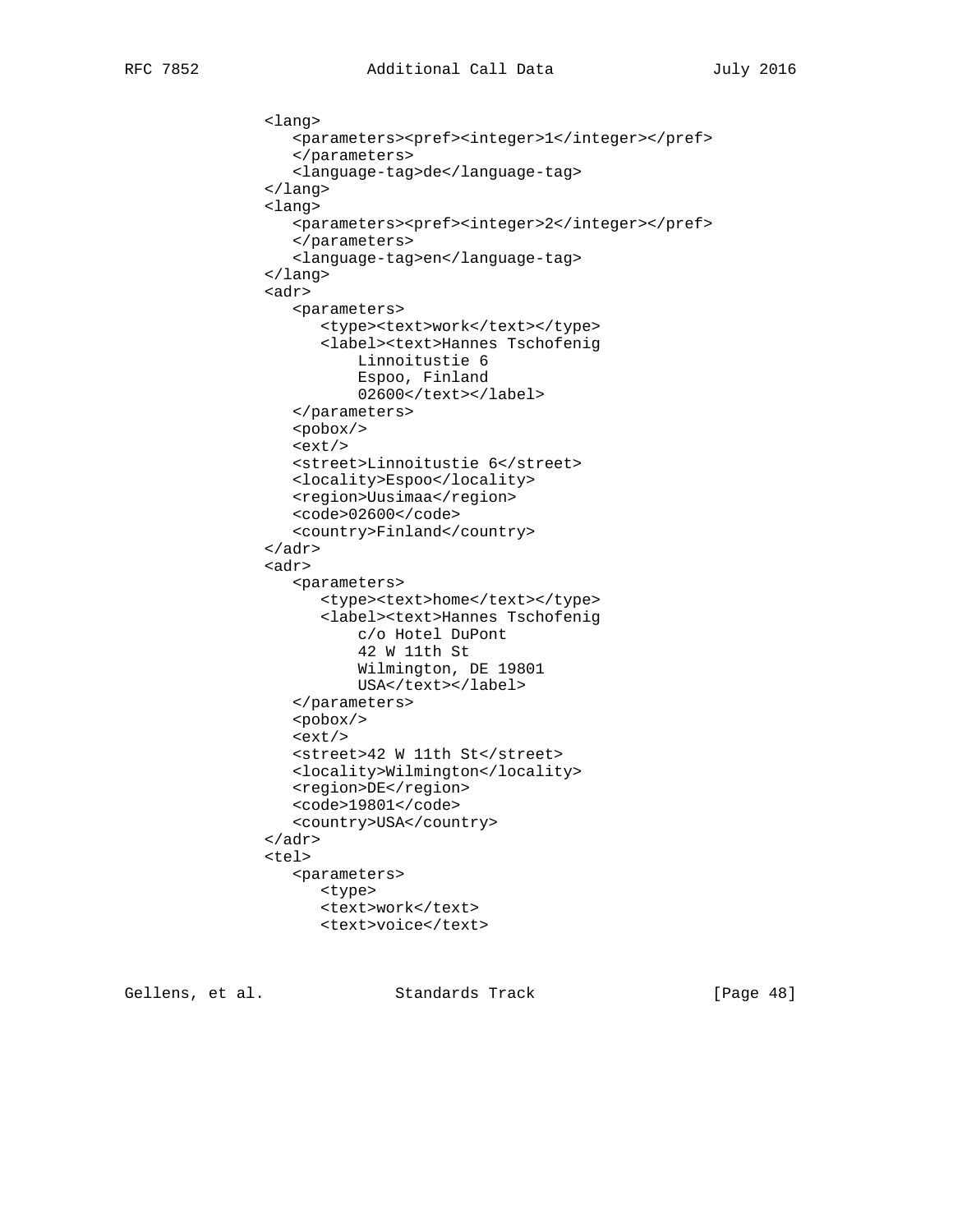```
 </type>
              </parameters>
              <uri>tel:+358 50 4871445</uri>
          \langle/tel>
           <tel>
              <parameters>
                 <type>
                     <text>home</text>
                     <text>voice</text>
                 </type>
              </parameters>
              <uri>tel:+1-555-555-0123</uri>
          \langle/tel>
           <email>
             <parameters><type><text>work</text></type>
              </parameters>
              <text>hannes.tschofenig@nsn.com</text>
           </email>
           <geo>
             <parameters><type><text>work</text></type>
              </parameters>
              <uri>geo:60.210796,24.812924</uri>
           </geo>
           <geo>
              <parameters><type><text>home</text></type>
              </parameters>
              <uri>geo:39.746537,-75.548027</uri>
           </geo>
           <key>
              <parameters>
                 <type><text>home</text></type>
              </parameters>
              <uri>https://www.example.com/key.asc</uri>
           </key>
           <tz><text>Finland/Helsinki</text></tz>
           <url>
             <parameters><type><text>home</text></type>
              </parameters>
              <uri>http://example.com/hannes.tschofenig</uri>
          \langle \text{url} \rangle </vcard>
    </pi:DataProviderContact>
 </pi:EmergencyCallData.ProviderInfo>
 --boundary1
 Content-Type: application/EmergencyCallData.ServiceInfo+xml
Content-ID: <bloorpyhex@atlanta.example.com>
 Content-Disposition: by-reference;handling=optional
```
Gellens, et al. Standards Track [Page 49]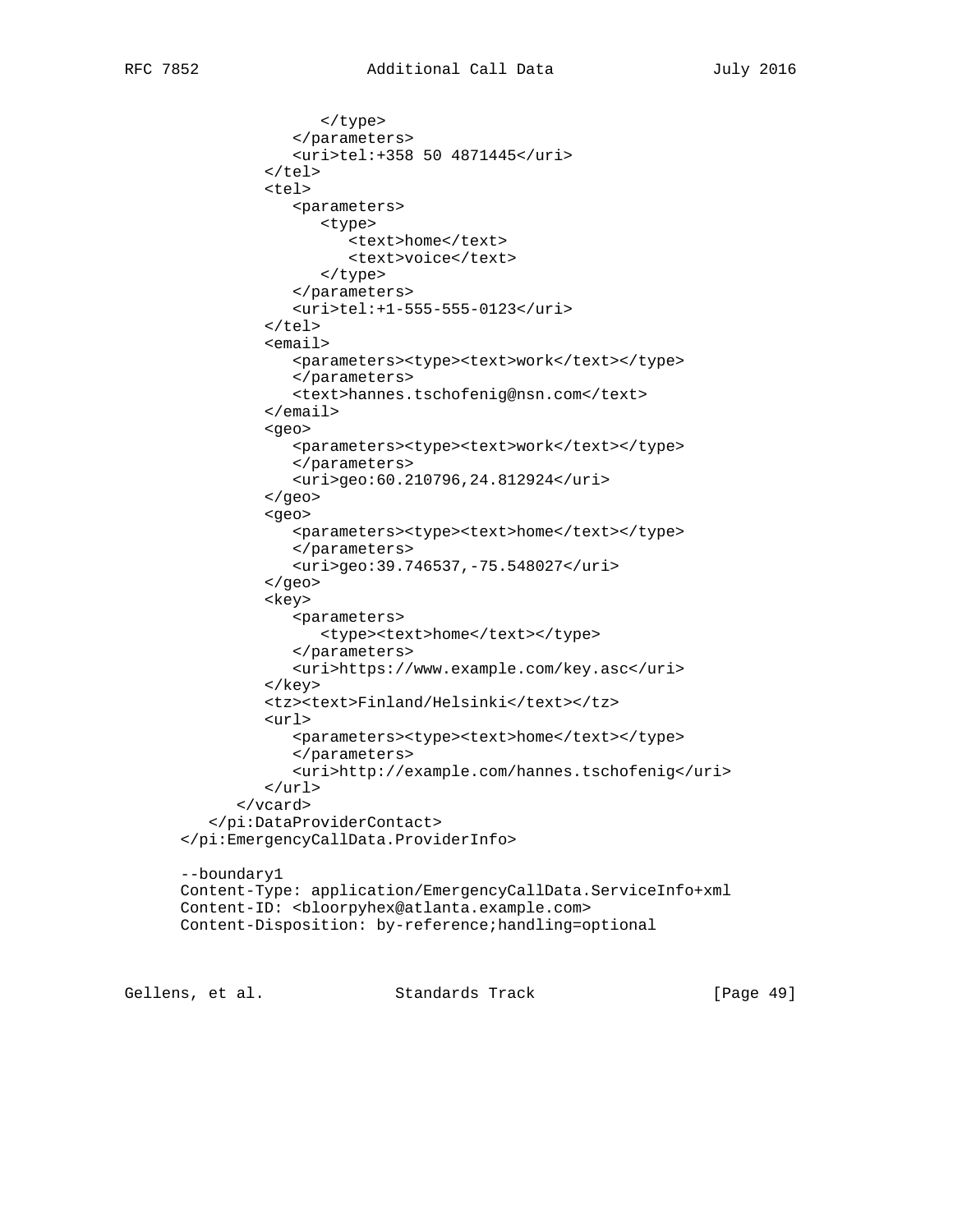```
 <?xml version="1.0" encoding="UTF-8"?>
 <svc:EmergencyCallData.ServiceInfo
    xmlns:svc=
       "urn:ietf:params:xml:ns:EmergencyCallData:ServiceInfo">
    <svc:DataProviderReference>string0987654321@example.org
    </svc:DataProviderReference>
    <svc:ServiceEnvironment>Residence</svc:ServiceEnvironment>
    <svc:ServiceType>VOIP</svc:ServiceType>
    <svc:ServiceMobility>Unknown</svc:ServiceMobility>
 </svc:EmergencyCallData.ServiceInfo>
 --boundary1
 Content-Type: application/EmergencyCallData.ProviderInfo+xml
Content-ID: <aaabbb@atlanta.example.com>
 Content-Disposition: by-reference;handling=optional
 <?xml version="1.0" encoding="UTF-8"?>
 <pi:EmergencyCallData.ProviderInfo
    xmlns:pi=
    "urn:ietf:params:xml:ns:EmergencyCallData:ProviderInfo">
    <pi:DataProviderReference>string0987654321@example.org
    </pi:DataProviderReference>
    <pi:DataProviderString>Exemplar VoIP Provider
    </pi:DataProviderString>
    <pi:ProviderID>urn:nena:companyid:ID123</pi:ProviderID>
    <pi:ProviderIDSeries>NENA</pi:ProviderIDSeries>
    <pi:TypeOfProvider>Service Provider</pi:TypeOfProvider>
    <pi:ContactURI>sip:voip-provider@example.com</pi:ContactURI>
    <pi:Language>en</pi:Language>
    <pi:DataProviderContact
       xmlns="urn:ietf:params:xml:ns:vcard-4.0">
       <vcard>
          <fn><text>John Doe</text></fn>
         <sub>n</sub></sub>
             <surname>John</surname>
             <given>Doe</given>
            <additional/><prefix/>
            <suffix/>
         \langlen>
          <bday><date>--0203</date></bday>
          <anniversary>
             <date-time>20090808T1430-0500</date-time>
          </anniversary>
         <gender><sex>M</sex></gender>
          <lang>
             <parameters><pref><integer>1</integer></pref>
             </parameters>
```
Gellens, et al. Standards Track [Page 50]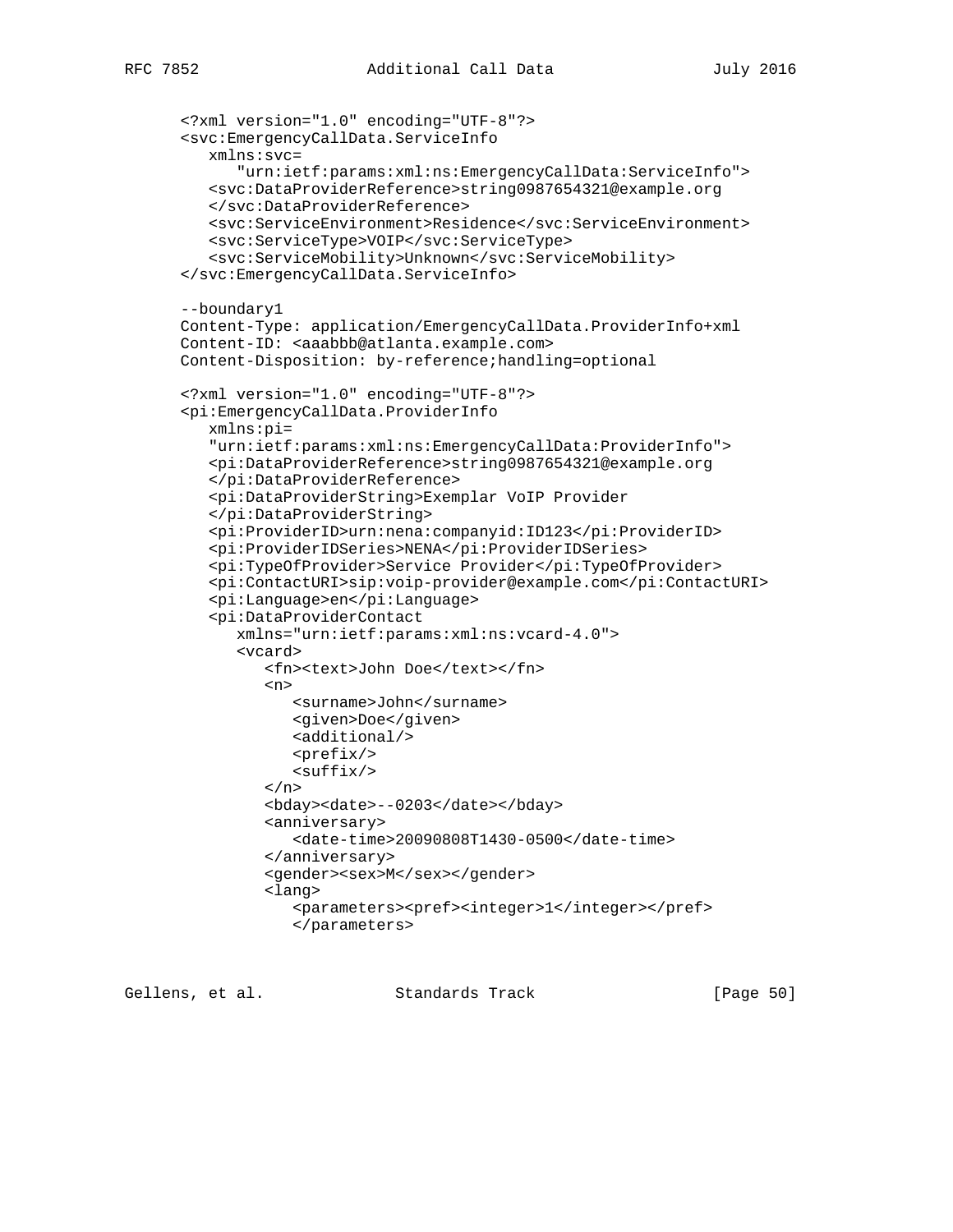```
 <language-tag>en</language-tag>
 </lang>
 <org>
   <parameters><type><text>work</text></type>
    </parameters>
    <text>Exemplar VoIP Provider</text>
 </org>
 <adr>
    <parameters>
      <type><text>work</text></type>
       <label><text>John Doe
           123 Middle Street
          The Sticks, IA 50055</text></label>
    </parameters>
    <pobox/>
   <ext/>
    <street>123 Middle Street</street>
    <locality>The Sticks</locality>
    <region>IA</region>
    <code>50055</code>
    <country>USA</country>
 </adr>
 <tel>
    <parameters>
       <type>
          <text>work</text>
          <text>voice</text>
          <text>main-number</text>
       </type>
    </parameters>
    <uri>sips:john.doe@example.com</uri>
 </tel>
 <email>
   <parameters><type><text>work</text></type>
    </parameters>
    <text>john.doe@example.com</text>
 </email>
 <geo>
   <parameters><type><text>work</text></type>
    </parameters>
    <uri>geo:41.761838,-92.963268</uri>
 </geo>
 <tz><text>America/Chicago</text></tz>
 <url>
   <parameters><type><text>home</text></type>
    </parameters>
    <uri>http://www.example.com/john.doe</uri>
\langle \text{curl} \rangle
```
Gellens, et al. Standards Track [Page 51]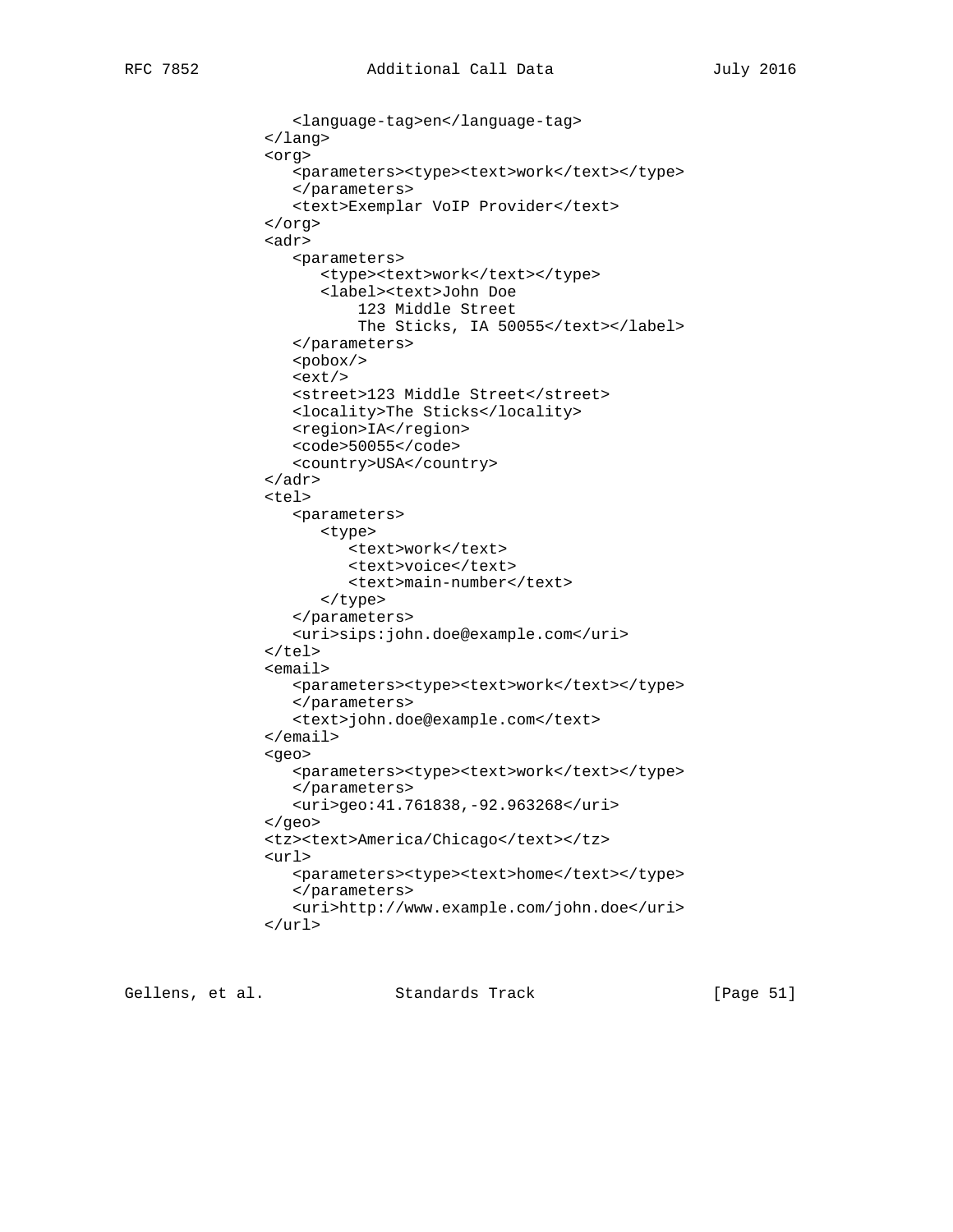```
 </vcard>
       </pi:DataProviderContact>
    </pi:EmergencyCallData.ProviderInfo>
    --boundary1--
   Figure 17: VoIP Provider Sending SIP INVITE with Additional Data
 Finally, the PSAP requests location information from the access
 network provider. The response is shown in Figure 18. Along with
 the location information, additional data is provided in the
 <provided-by> element of the PIDF-LO. This request and response is
 step #4.
 <?xml version="1.0" encoding="UTF-8"?>
 <presence xmlns="urn:ietf:params:xml:ns:pidf"
 xmlns:gp="urn:ietf:params:xml:ns:pidf:geopriv10"
 xmlns:gbp="urn:ietf:params:xml:ns:pidf:geopriv10:basicPolicy"
 xmlns:dm="urn:ietf:params:xml:ns:pidf:data-model"
 entity="pres:alice@atlanta.example.com">
    <dm:device id="target123-1">
    <gp:geopriv>
    <gp:location-info>
       <civicAddress
          xmlns="urn:ietf:params:xml:ns:pidf:geopriv10:civicAddr">
          <country>US</country>
         <A1>DE</A1>
          <A3>Wilmington</A3>
          <PRD>W</PRD>
          <RD>11th</RD>
          <STS>Street</STS>
         $\texttt{<HNO>42<}/\texttt{HNO>}$ <NAM>The Hotel DuPont</NAM>
          <PC>19801</PC>
       </civicAddress>
    </gp:location-info>
    <gp:usage-rules>
       <gbp:retransmission-allowed>true
       </gbp:retransmission-allowed>
       <gbp:retention-expiry>2013-12-10T20:00:00Z
       </gbp:retention-expiry>
    </gp:usage-rules>
    <gp:method>802.11</gp:method>
    <gp:provided-by
       xmlns="urn:ietf:params:xml:ns:EmergencyCallData">
```
Gellens, et al. Standards Track [Page 52]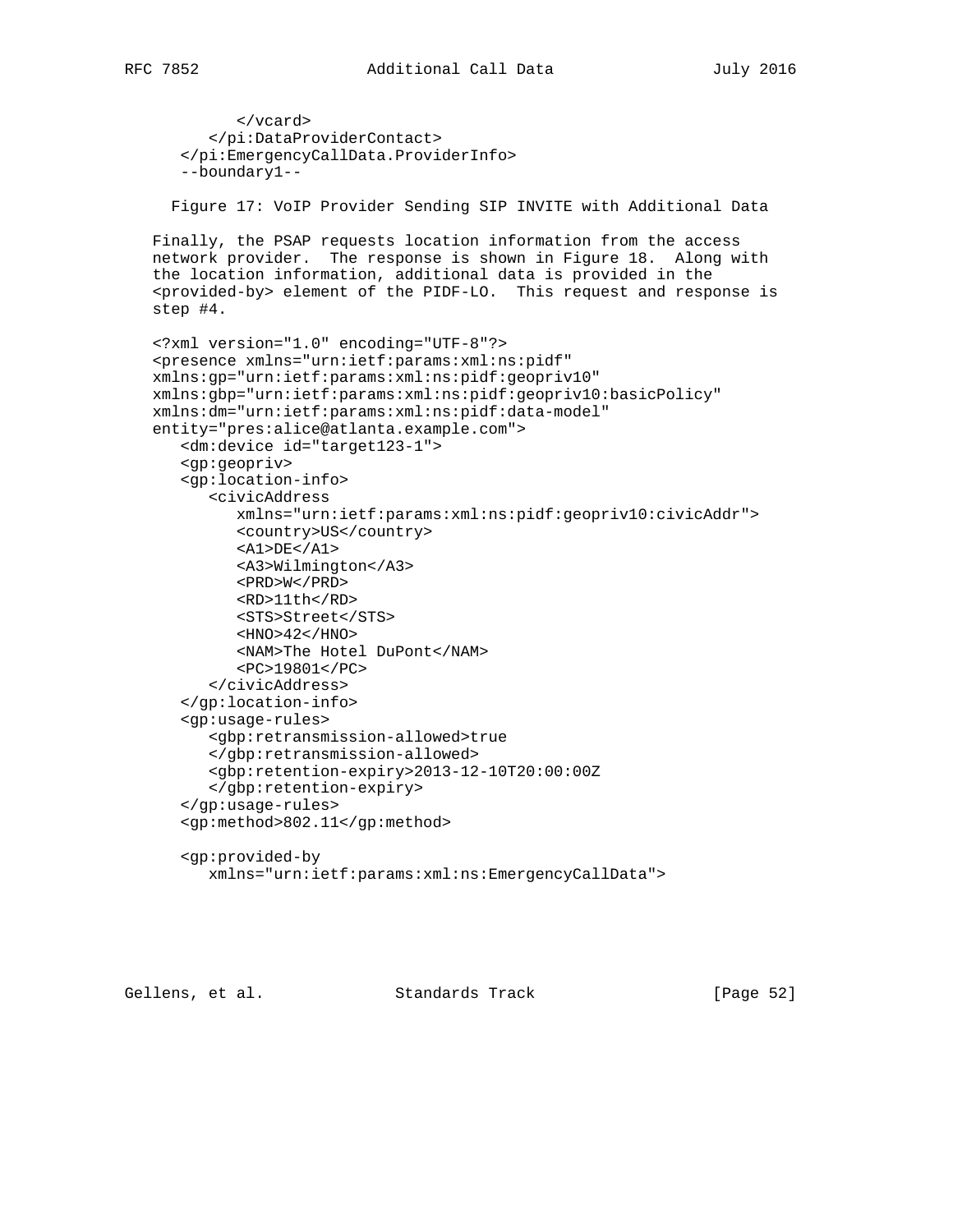```
 <EmergencyCallDataReference
          purpose="EmergencyCallData.ServiceInfo"
          ref="https://example.com/ref2" />
       <EmergencyCallDataValue>
          <EmergencyCallData.ProviderInfo
             xmlns=
             "urn:ietf:params:xml:ns:EmergencyCallData:ProviderInfo">
             <DataProviderReference>88QV4FpfZ976T@example.com
             </DataProviderReference>
             <DataProviderString>Diamond State Exemplar
             </DataProviderString>
             <ProviderID>urn:nena:companyid:diamond</ProviderID>
             <ProviderIDSeries>NENA</ProviderIDSeries>
             <TypeOfProvider>Access Network Provider</TypeOfProvider>
             <ContactURI>tel:+1-302-555-0000</ContactURI>
             <Language>en</Language>
          </EmergencyCallData.ProviderInfo>
          <EmergencyCallData.Comment
             xmlns="urn:ietf:params:xml:ns:EmergencyCallData:Comment">
             <DataProviderReference>88QV4FpfZ976T@example.com
             </DataProviderReference>
             <Comment xml:lang="en">This is an example text.</Comment>
          </EmergencyCallData.Comment>
       </EmergencyCallDataValue>
    </gp:provided-by>
    </gp:geopriv>
    <dm:deviceID>mac:00-0d-4b-30-72-df</dm:deviceID>
    <dm:timestamp>2013-07-09T20:57:29Z</dm:timestamp>
    </dm:device>
 </presence>
         Figure 18: Access Network Provider Returning PIDF-LO
                         with Additional Data
```
# 8. XML Schemas

 This section defines the XML schemas of the five data blocks. Additionally, the provided-by schema is specified.

Gellens, et al. Standards Track [Page 53]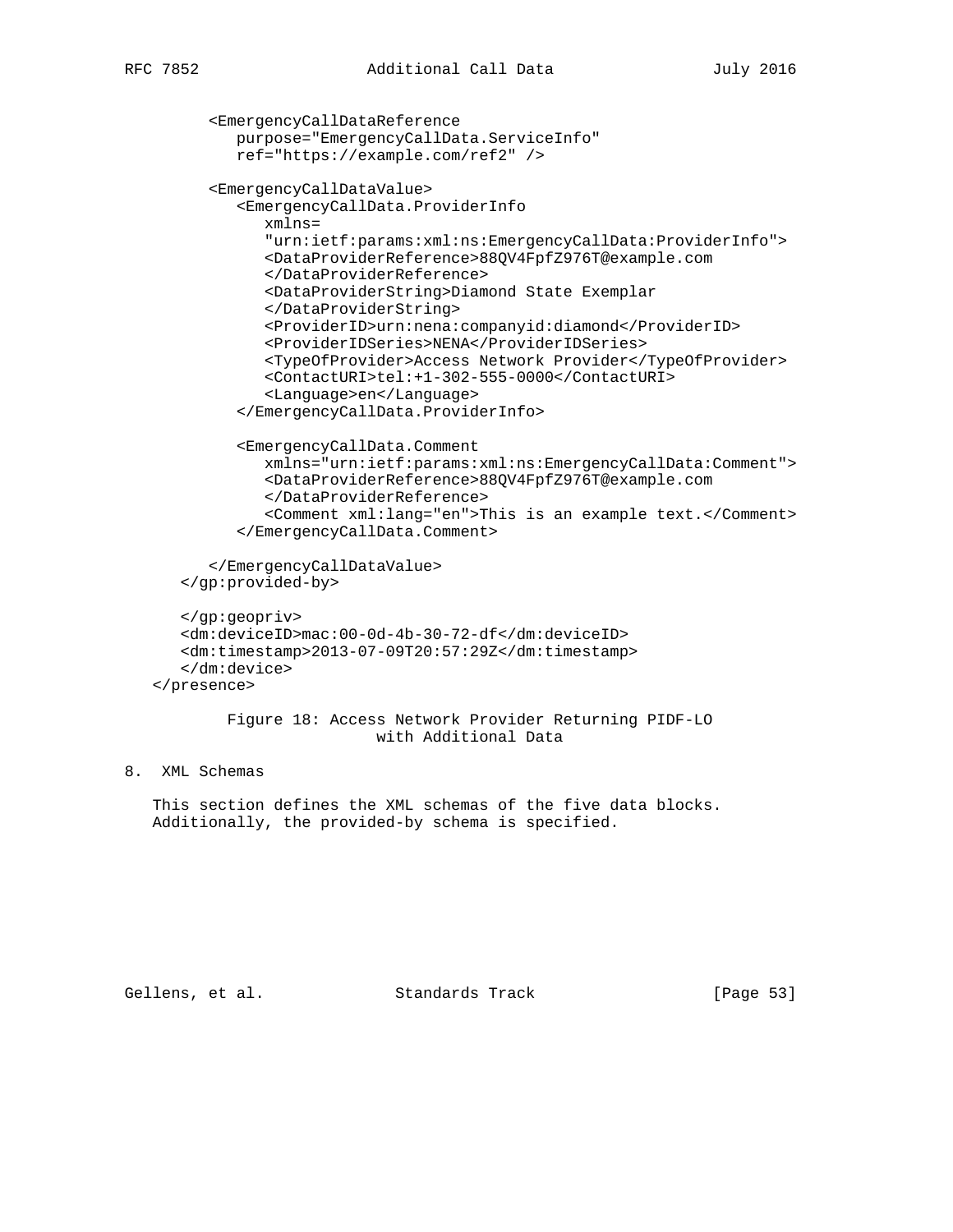## 8.1. EmergencyCallData.ProviderInfo XML Schema

```
 <?xml version="1.0"?>
 <xs:schema
    targetNamespace=
         "urn:ietf:params:xml:ns:EmergencyCallData:ProviderInfo"
    xmlns:xs="http://www.w3.org/2001/XMLSchema"
    xmlns:pi="urn:ietf:params:xml:ns:EmergencyCallData:ProviderInfo"
    xmlns:xml="http://www.w3.org/XML/1998/namespace"
    xmlns:xc="urn:ietf:params:xml:ns:vcard-4.0"
    elementFormDefault="qualified"
    attributeFormDefault="unqualified">
    <xs:import namespace="http://www.w3.org/XML/1998/namespace"
         schemaLocation="http://www.w3.org/2009/01/xml.xsd"/>
     <xs:import namespace="urn:ietf:params:xml:ns:vcard-4.0"
         schemaLocation="vcard.xsd"/>
     <xs:element
         name="EmergencyCallData.ProviderInfo"
         type="pi:ProviderInfoType"/>
     <xs:simpleType name="SubcontractorPriorityType">
        <xs:restriction base="xs:string">
             <xs:enumeration value="sub"/>
             <xs:enumeration value="main"/>
        </xs:restriction>
     </xs:simpleType>
     <xs:complexType name="ProviderInfoType">
             <xs:sequence>
                 <xs:element name="DataProviderReference"
                     type="xs:token" minOccurs="1" maxOccurs="1"/>
                 <xs:element name="DataProviderString"
                     type="xs:string" minOccurs="1" maxOccurs="1"/>
                 <xs:element name="ProviderID"
                     type="xs:string" minOccurs="0" maxOccurs="1"/>
                 <xs:element name="ProviderIDSeries"
                     type="xs:string" minOccurs="0" maxOccurs="1"/>
                 <xs:element name="TypeOfProvider"
                     type="xs:token" minOccurs="1" maxOccurs="1"/>
```
Gellens, et al. Standards Track [Page 54]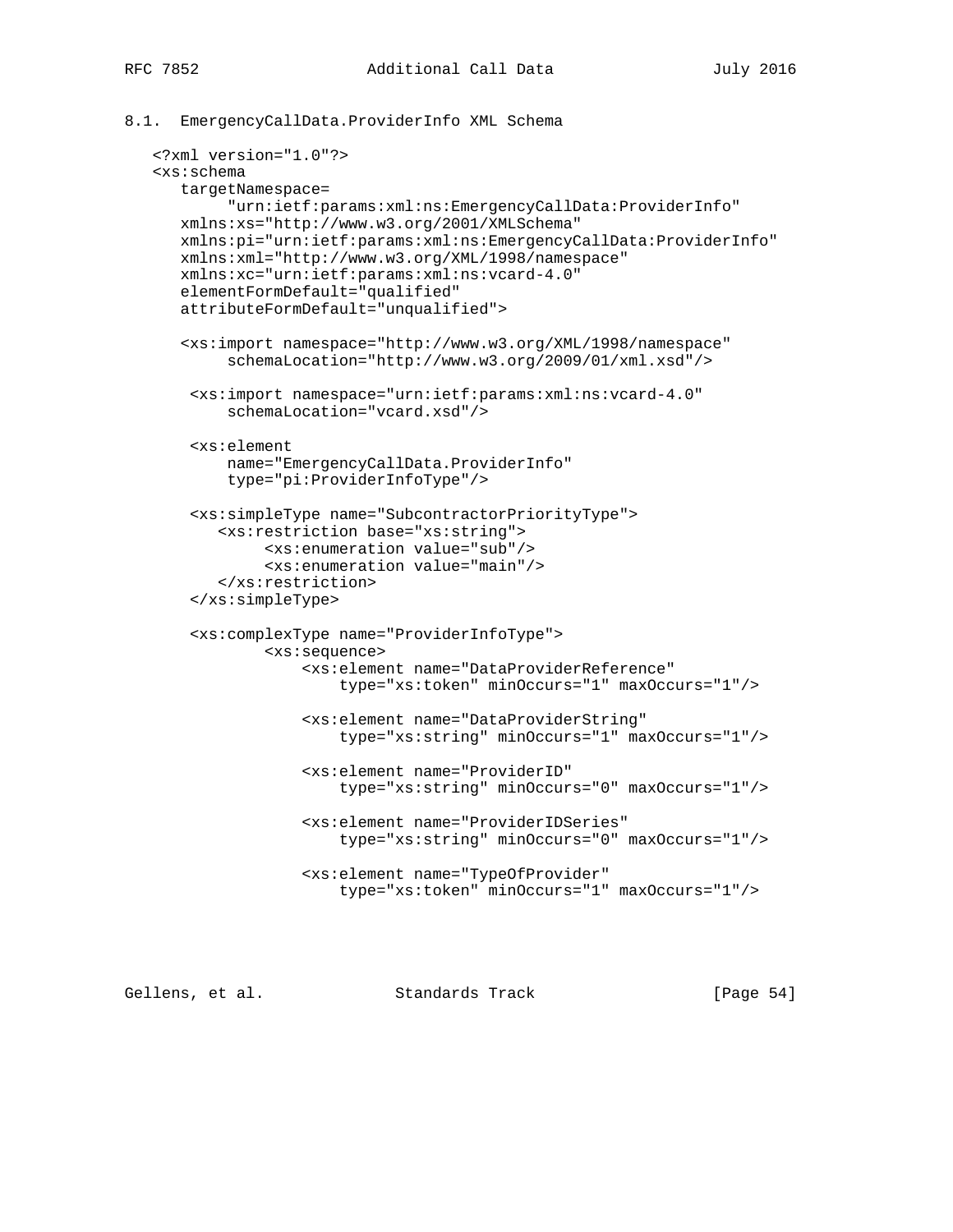```
 <xs:element name="ContactURI" type="xs:anyURI"
                     minOccurs="1" maxOccurs="1"/>
 <xs:element name="Language" minOccurs="1" maxOccurs="unbounded">
     <xs:simpleType>
       <xs:restriction base="xs:string">
         <xs:pattern
value="([a-z]{2,3}((-[a-z]{3}){0,3})?|[a-z]{4,8})
(-[a-z]\{4\})?(-([a-z]\{2\}|\{d\{3\}))?(-([0-9a-z]\{5,8\}\d{[0-9a-z]}{3})) * (-[0-9a-wyz](-[0-9a-z]{2,8}) +)*
(-x(-(0-9a-z){1,8}))+?|x(-(0-9a-z){1,8})|(-[0-9a-z]\{2,8\})\{1,2\}"/>
       </xs:restriction>
     </xs:simpleType>
   </xs:element>
                 <xs:element name="DataProviderContact"
                     minOccurs="0" maxOccurs="1">
                   <xs:complexType>
                      <xs:sequence>
                         <xs:element minOccurs="0"
                            maxOccurs="unbounded" ref="xc:vcard"/>
                       </xs:sequence>
                   </xs:complexType>
                 </xs:element>
                 <xs:element name="SubcontractorPrincipal"
                     type="xs:string" minOccurs="0" maxOccurs="1"/>
                 <xs:element name="SubcontractorPriority"
                     type="pi:SubcontractorPriorityType"
                     minOccurs="0" maxOccurs="1"/>
                 <xs:any namespace="##other" processContents="lax"
                     minOccurs="0" maxOccurs="unbounded"/>
             </xs:sequence>
         </xs:complexType>
```
</xs:schema>

Figure 19: EmergencyCallData.ProviderInfo XML Schema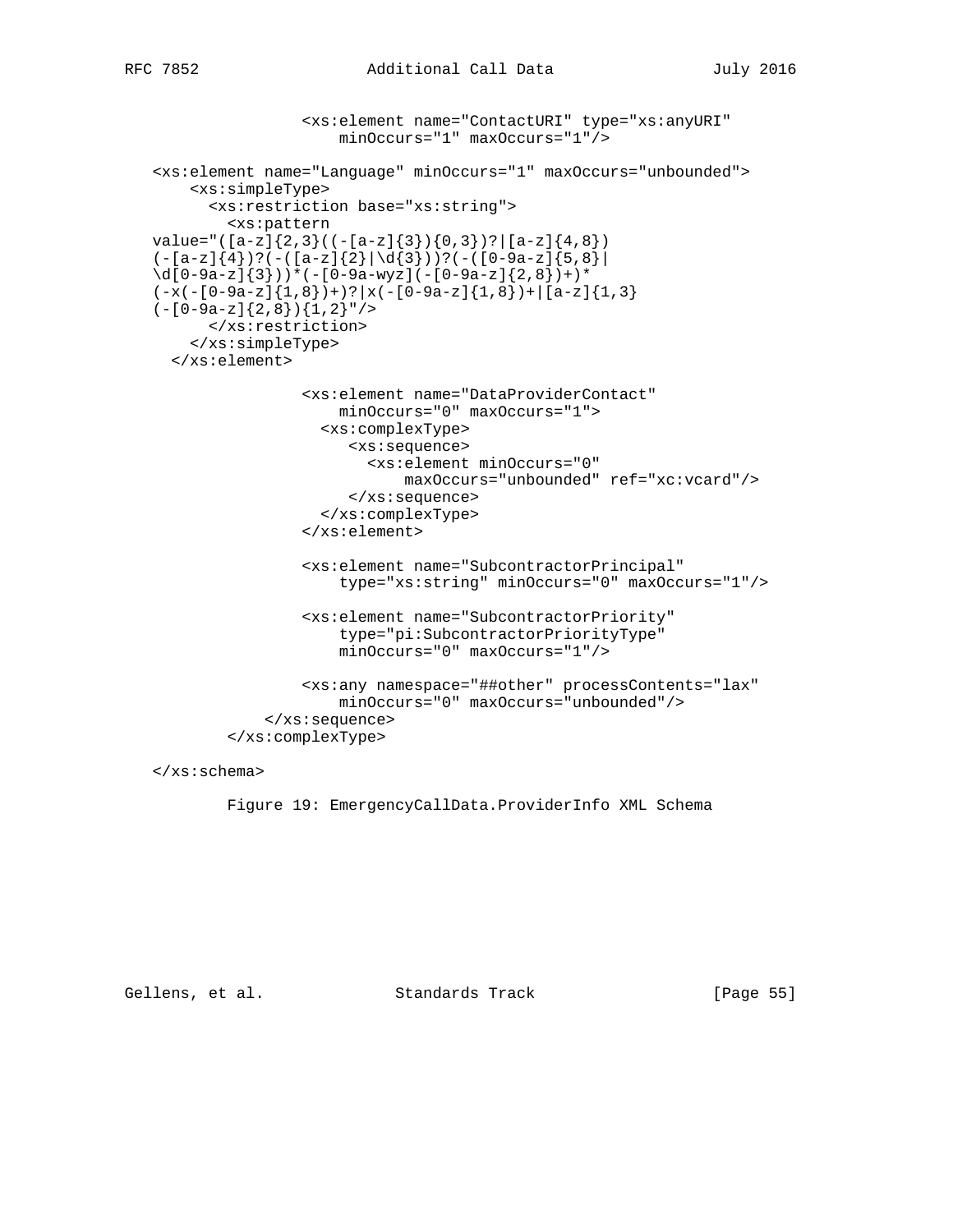```
8.2. EmergencyCallData.ServiceInfo XML Schema
```

```
 <?xml version="1.0"?>
 <xs:schema
      targetNamespace=
          "urn:ietf:params:xml:ns:EmergencyCallData:ServiceInfo"
     xmlns:xs="http://www.w3.org/2001/XMLSchema"
      xmlns:svc="urn:ietf:params:xml:ns:EmergencyCallData:ServiceInfo"
      xmlns:xml="http://www.w3.org/XML/1998/namespace"
      elementFormDefault="qualified"
      attributeFormDefault="unqualified">
      <xs:import namespace="http://www.w3.org/XML/1998/namespace"
                 schemaLocation="http://www.w3.org/2001/xml.xsd"/>
     <xs:element name="EmergencyCallData.ServiceInfo"
         type="svc:ServiceInfoType"/>
     <xs:complexType name="ServiceInfoType">
             <xs:sequence>
                <xs:element name="DataProviderReference"
                    type="xs:token" minOccurs="1" maxOccurs="1"/>
                 <xs:element name="ServiceEnvironment"
                   type="xs:string" minOccurs="0" maxOccurs="1"/>
                 <xs:element name="ServiceType"
                   type="xs:string" minOccurs="1"
                   maxOccurs="unbounded"/>
                 <xs:element name="ServiceMobility"
                   type="xs:string" minOccurs="1" maxOccurs="1"/>
                 <xs:any namespace="##other" processContents="lax"
                    minOccurs="0" maxOccurs="unbounded"/>
             </xs:sequence>
     </xs:complexType>
```
</xs:schema>

Figure 20: EmergencyCallData.ServiceInfo XML Schema

Gellens, et al. Standards Track [Page 56]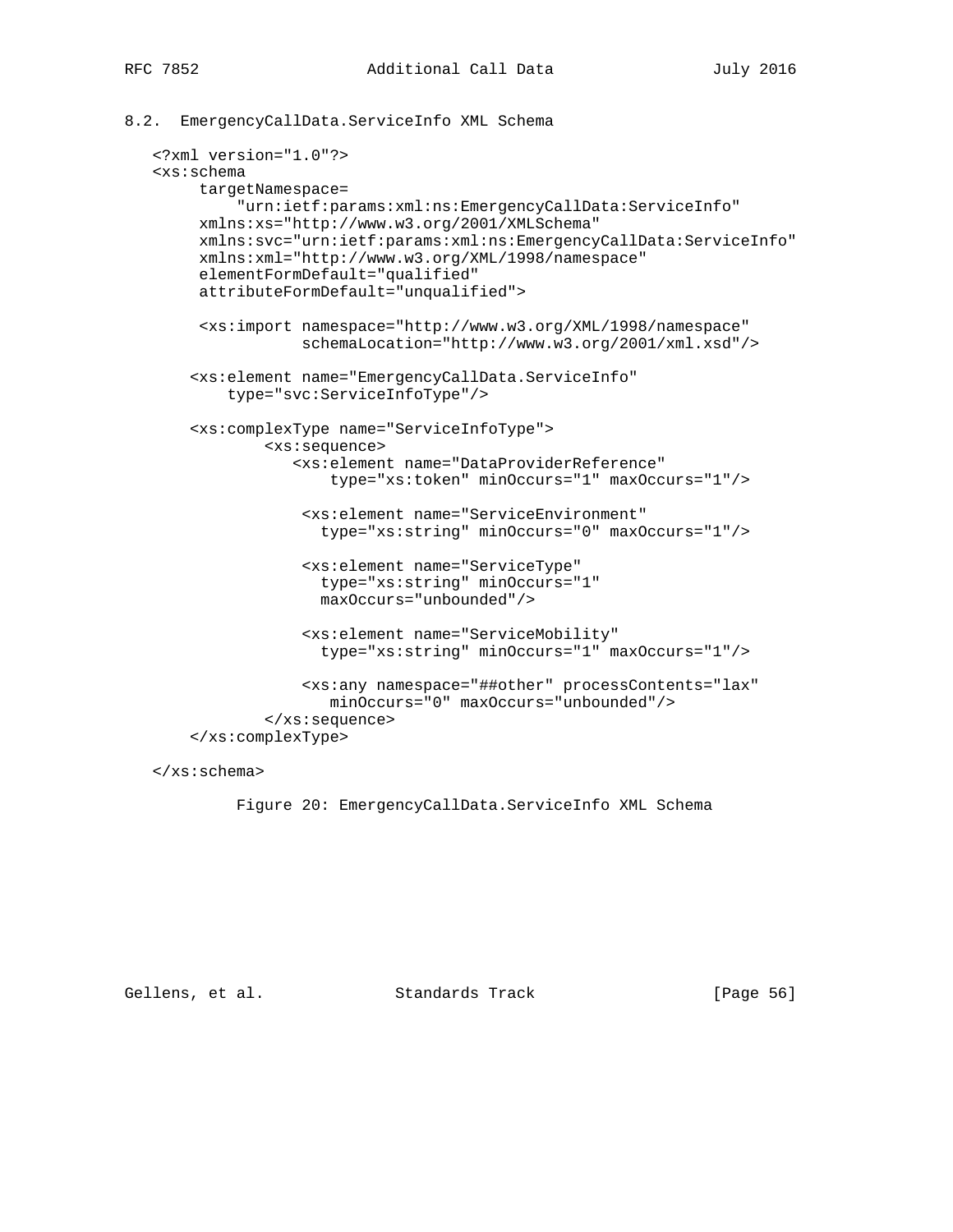```
8.3. EmergencyCallData.DeviceInfo XML Schema
```

```
 <?xml version="1.0"?>
 <xs:schema
      targetNamespace=
         "urn:ietf:params:xml:ns:EmergencyCallData:DeviceInfo"
     xmlns:xs="http://www.w3.org/2001/XMLSchema"
      xmlns:dev="urn:ietf:params:xml:ns:EmergencyCallData:DeviceInfo"
      xmlns:xml="http://www.w3.org/XML/1998/namespace"
      elementFormDefault="qualified"
      attributeFormDefault="unqualified">
      <xs:import namespace="http://www.w3.org/XML/1998/namespace"
                 schemaLocation="http://www.w3.org/2001/xml.xsd"/>
     <xs:element name="EmergencyCallData.DeviceInfo"
         type="dev:DeviceInfoType"/>
     <xs:complexType name="DeviceInfoType">
             <xs:sequence>
                <xs:element name="DataProviderReference"
                     type="xs:token" minOccurs="1" maxOccurs="1"/>
                 <xs:element name="DeviceClassification"
                     type="xs:string" minOccurs="0" maxOccurs="1"/>
                 <xs:element name="DeviceMfgr"
                     type="xs:string" minOccurs="0" maxOccurs="1"/>
                 <xs:element name="DeviceModelNr"
                     type="xs:string" minOccurs="0" maxOccurs="1"/>
                 <xs:element name="UniqueDeviceID" minOccurs="0"
                             maxOccurs="unbounded">
                   <xs:complexType>
                     <xs:simpleContent>
                       <xs:extension base="xs:string">
                          <xs:attribute name="TypeOfDeviceID"
                                        type="xs:string"
                                        use="required"/>
                        </xs:extension>
                     </xs:simpleContent>
                    </xs:complexType>
                 </xs:element>
                 <xs:element name="DeviceSpecificData"
                     type="xs:anyURI" minOccurs="0" maxOccurs="1"/>
```
Gellens, et al. Standards Track [Page 57]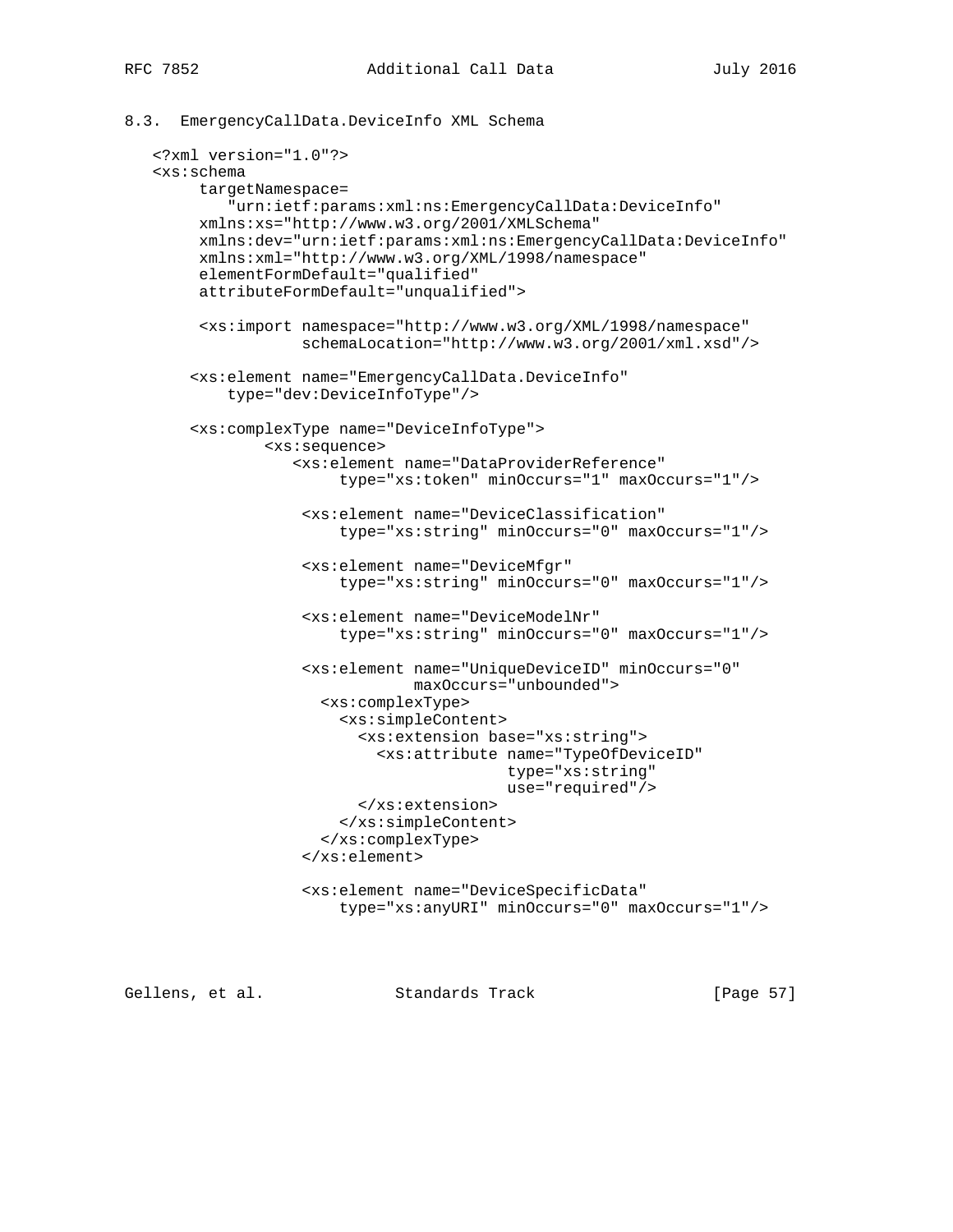<xs:element name="DeviceSpecificType" type="xs:string" minOccurs="0" maxOccurs="1"/>

 <xs:any namespace="##other" processContents="lax" minOccurs="0" maxOccurs="unbounded"/> </xs:sequence> </xs:complexType>

</xs:schema>

Figure 21: EmergencyCallData.DeviceInfo XML Schema

Gellens, et al. Standards Track [Page 58]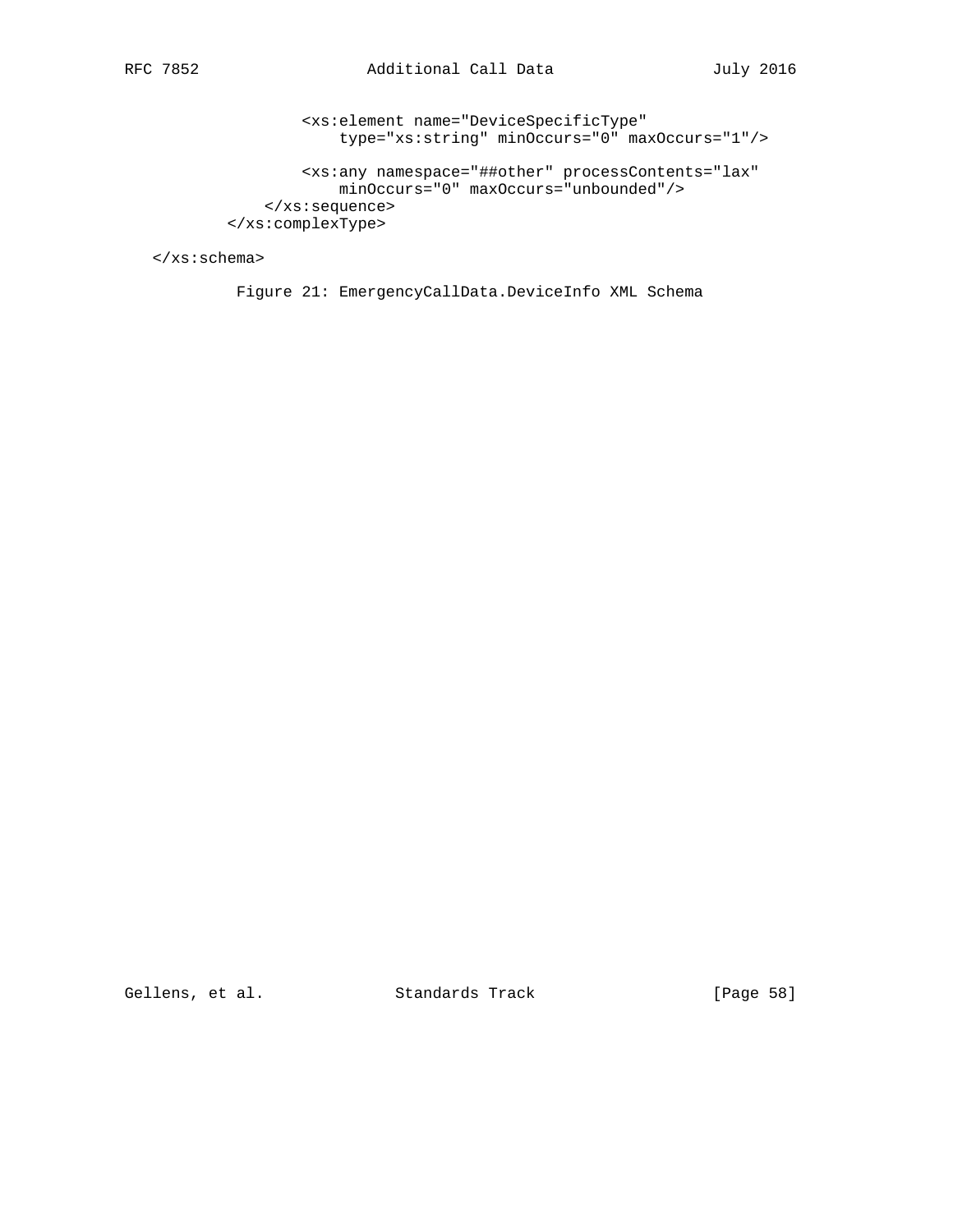### 8.4. EmergencyCallData.SubscriberInfo XML Schema

```
 <?xml version="1.0"?>
     <xs:schema
         targetNamespace=
             "urn:ietf:params:xml:ns:EmergencyCallData:SubscriberInfo"
    xmlns:xs="http://www.w3.org/2001/XMLSchema"
    xmlns:sub=
         "urn:ietf:params:xml:ns:EmergencyCallData:SubscriberInfo"
    xmlns:xc="urn:ietf:params:xml:ns:vcard-4.0"
    xmlns:xml="http://www.w3.org/XML/1998/namespace"
     elementFormDefault="qualified"
     attributeFormDefault="unqualified">
     <xs:import namespace="http://www.w3.org/XML/1998/namespace"
         schemaLocation="http://www.w3.org/2001/xml.xsd"/>
     <xs:import namespace="urn:ietf:params:xml:ns:vcard-4.0"
           schemaLocation="vcard.xsd"/>
     <xs:element name="EmergencyCallData.SubscriberInfo"
         type="sub:SubscriberInfoType"/>
     <xs:complexType name="SubscriberInfoType">
         <xs:sequence>
             <xs:element name="DataProviderReference" type="xs:token"
                minOccurs="1" maxOccurs="1"/>
             <xs:element name="SubscriberData">
                 <xs:complexType>
                      <xs:sequence>
                         <xs:element ref="xc:vcard"
                         maxOccurs="unbounded"/>
                      </xs:sequence>
                 </xs:complexType>
             </xs:element>
             <xs:any namespace="##other" processContents="lax"
               minOccurs="0" maxOccurs="unbounded"/>
         </xs:sequence>
         <xs:attribute name="privacyRequested"
            type="xs:boolean" use="required"/>
     </xs:complexType>
 </xs:schema>
        Figure 22: EmergencyCallData.SubscriberInfo XML Schema
```
Gellens, et al. Standards Track [Paqe 59]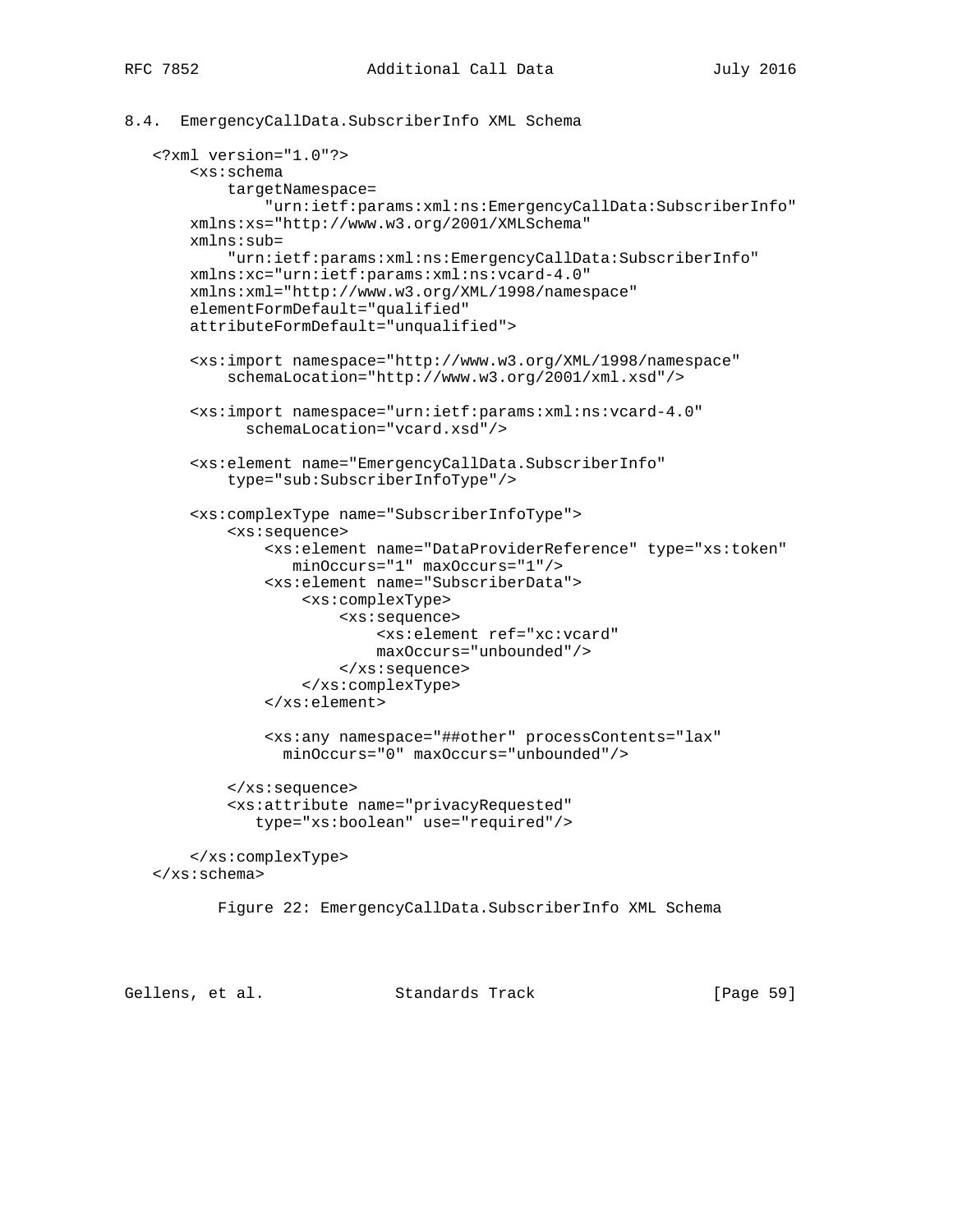8.5. EmergencyCallData.Comment XML Schema

```
 <?xml version="1.0"?>
 <xs:schema
      targetNamespace=
         "urn:ietf:params:xml:ns:EmergencyCallData:Comment"
     xmlns:xs="http://www.w3.org/2001/XMLSchema"
      xmlns:com="urn:ietf:params:xml:ns:EmergencyCallData:Comment"
      xmlns:xml="http://www.w3.org/XML/1998/namespace"
      elementFormDefault="qualified"
      attributeFormDefault="unqualified">
      <xs:import namespace="http://www.w3.org/XML/1998/namespace"
                 schemaLocation="http://www.w3.org/2001/xml.xsd"/>
     <xs:element name="EmergencyCallData.Comment"
         type="com:CommentType"/>
     <xs:complexType name="CommentType">
             <xs:sequence>
                 <xs:element name="DataProviderReference"
                   type="xs:token" minOccurs="1" maxOccurs="1"/>
                 <xs:element name="Comment"
                      type="com:CommentSubType" minOccurs="0"
                     maxOccurs="unbounded"/>
                 <xs:any namespace="##other" processContents="lax"
                     minOccurs="0" maxOccurs="unbounded"/>
            </xs:sequence>
         </xs:complexType>
     <xs:complexType name="CommentSubType">
      <xs:simpleContent>
       <xs:extension base="xs:string">
        <xs:attribute ref="xml:lang"/>
       </xs:extension>
      </xs:simpleContent>
     </xs:complexType>
```
</xs:schema>

```
 Figure 23: EmergencyCallData.Comment XML Schema
```
Gellens, et al. Standards Track [Page 60]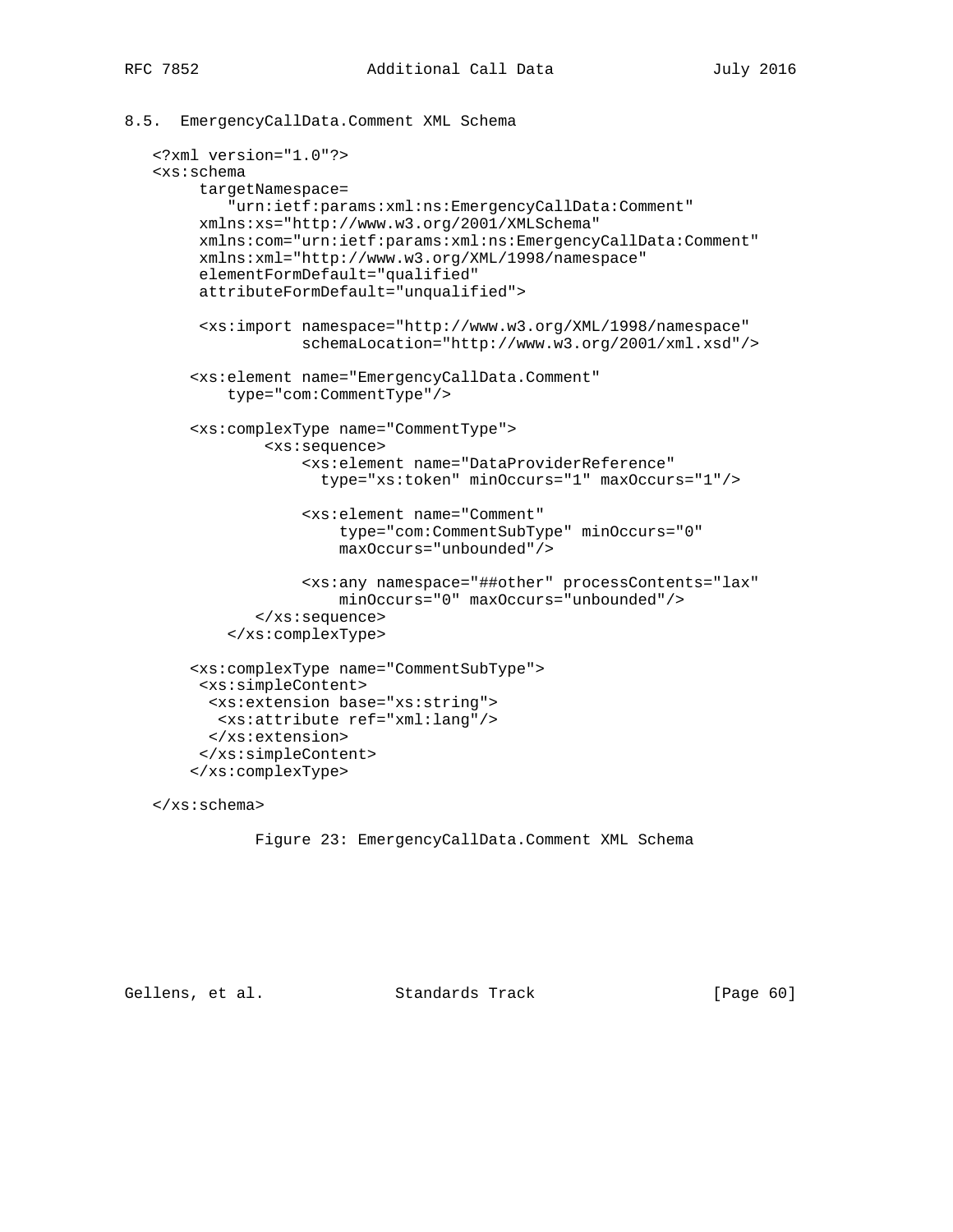## 8.6. provided-by XML Schema

This section defines the provided-by schema.

```
<?xml version="1.0"?>
<xs:schema
     targetNamespace="urn:ietf:params:xml:ns:EmergencyCallData"
     xmlns:xs="http://www.w3.org/2001/XMLSchema"
     xmlns:ad="urn:ietf:params:xml:ns:EmergencyCallData"
     xmlns:xml="http://www.w3.org/XML/1998/namespace"
     xmlns:pi="urn:ietf:params:xml:ns:EmergencyCallData:ProviderInfo"
     xmlns:svc="urn:ietf:params:xml:ns:EmergencyCallData:ServiceInfo"
     xmlns:dev="urn:ietf:params:xml:ns:EmergencyCallData:DeviceInfo"
     xmlns:sub="urn:ietf:params:xml:ns:EmergencyCallData:SubscriberInfo"
     xmlns:com="urn:ietf:params:xml:ns:EmergencyCallData:Comment"
     elementFormDefault="qualified"
     attributeFormDefault="unqualified">
     <xs:import
     namespace="urn:ietf:params:xml:ns:EmergencyCallData:ProviderInfo"
     schemaLocation="ProviderInfo.xsd"/>
     <xs:import
     namespace="urn:ietf:params:xml:ns:EmergencyCallData:ServiceInfo"
     schemaLocation="ServiceInfo.xsd"/>
     <xs:import
      namespace="urn:ietf:params:xml:ns:EmergencyCallData:DeviceInfo"
      schemaLocation="DeviceInfo.xsd"/>
     <xs:import
     namespace="urn:ietf:params:xml:ns:EmergencyCallData:SubscriberInfo"
     schemaLocation="SubscriberInfo.xsd"/>
     <xs:import
     namespace="urn:ietf:params:xml:ns:EmergencyCallData:Comment"
     schemaLocation="Comment.xsd"/>
     <xs:element name="EmergencyCallDataReference" type="ad:ByRefType"/>
     <xs:element name="EmergencyCallDataValue"
     type="ad:EmergencyCallDataValueType"/>
     <!-- Additional Data By Reference -->
     <xs:complexType name="ByRefType">
         <xs:sequence>
             <xs:any namespace="##other" processContents="lax"
             minOccurs="0" maxOccurs="unbounded"/>
         </xs:sequence>
         <xs:attribute name="purpose" type="xs:token" use="required"/>
         <xs:attribute name="ref" type="xs:anyURI" use="required"/>
     </xs:complexType>
     <!-- Additional Data By Value -->
     <xs:complexType name="EmergencyCallDataValueType">
       <xs:sequence>
```
Gellens, et al. Standards Track [Page 61]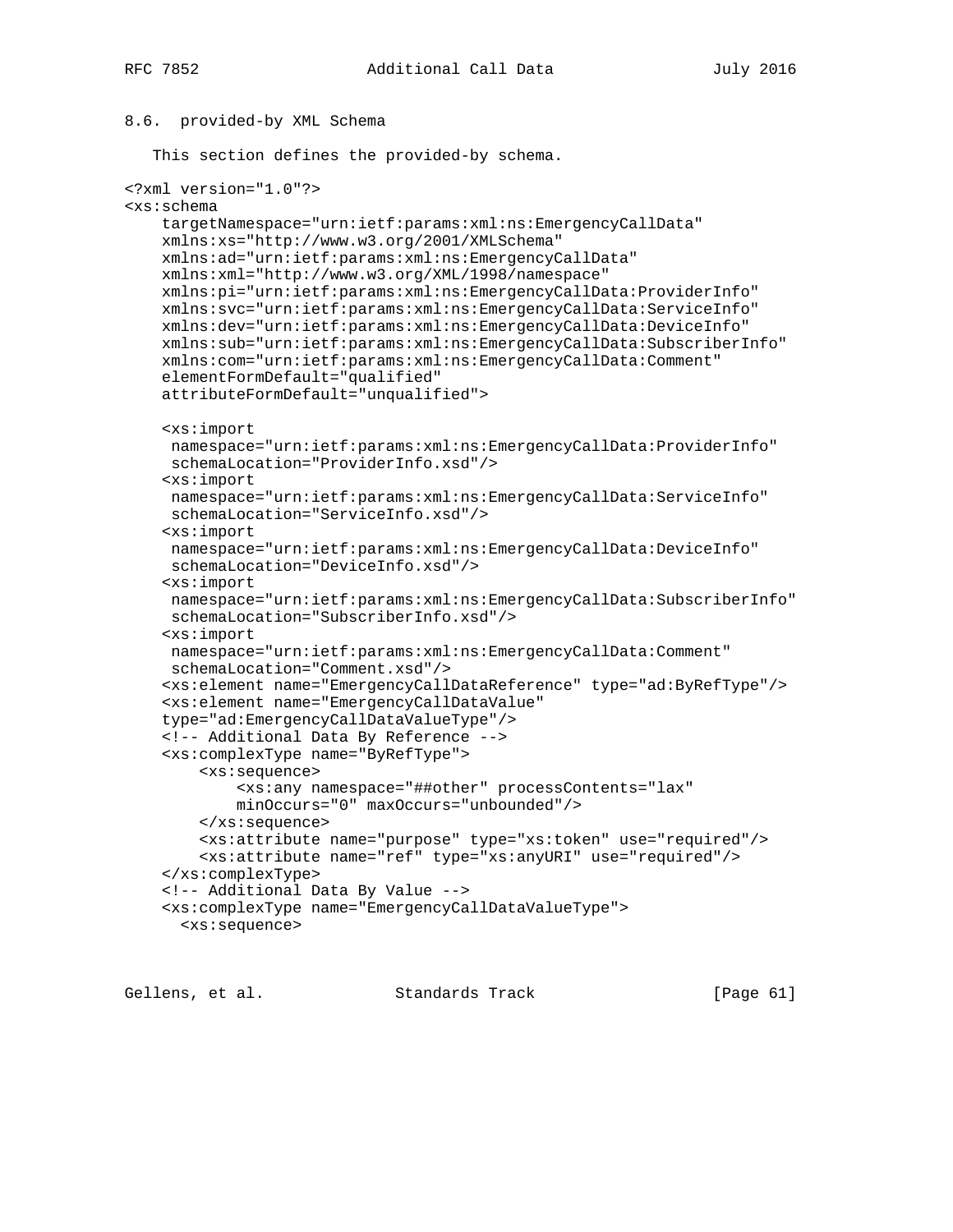```
 <xs:element ref="pi:EmergencyCallData.ProviderInfo"
                minOccurs="0" maxOccurs="unbounded"/>
         <xs:element ref="svc:EmergencyCallData.ServiceInfo"
                 minOccurs="0" maxOccurs="unbounded"/>
         <xs:element ref="dev:EmergencyCallData.DeviceInfo"
                 minOccurs="0" maxOccurs="unbounded"/>
         <xs:element ref="sub:EmergencyCallData.SubscriberInfo"
                minOccurs="0" maxOccurs="unbounded"/>
         <xs:element ref="com:EmergencyCallData.Comment"
                minOccurs="0" maxOccurs="unbounded"/>
         <xs:any namespace="##other" processContents="lax"
         minOccurs="0" maxOccurs="unbounded"/>
       </xs:sequence>
     </xs:complexType>
</xs:schema>
```
#### Figure 24: provided-by XML Schema

9. Security Considerations

 The data structures described in this document contain information usually considered private. When information is provided by value, entities that are a party to the SIP signaling (such as proxy servers and back-to-back user agents) will have access to it and need to protect it against inappropriate disclosure. An entity that is able to eavesdrop on the SIP signaling will also have access. Some Internet access types (such as in-the-clear Wi-Fi) are more vulnerable than others (such as 3G or 4G cellular data traffic) to eavesdropping. Mechanisms that protect against eavesdropping (such as TLS version 1.2 or later) SHOULD be preferentially used whenever feasible. (This requirement is not a "MUST" because there is an existing deployed base of clear-text SIP, and also because, as an emergency call, it is more important for the call to go through than for it to be protected; for example, the call MUST proceed even if the TLS negotiation or certificate verification fails for whatever reason.) When information is provided by reference, TLS mutual authentication is REQUIRED. That is, HTTPS is REQUIRED for dereferencing, the requester MUST use a client certificate to authenticate the HTTP request, and the provider of the information is REQUIRED to validate the credentials provided by the requester. While the creation of a public key infrastructure (PKI) that has global scope might be difficult, the alternatives to creating devices and services that can provide critical information securely are more daunting. The provider of the information MAY enforce any policy it wishes to use, but PSAPs and responder agencies are strongly advised to deploy a PKI so that providers of additional data can check the certificate of the client (the requester) and decide the appropriate policy to enforce based on that certificate.

Gellens, et al. Standards Track [Page 62]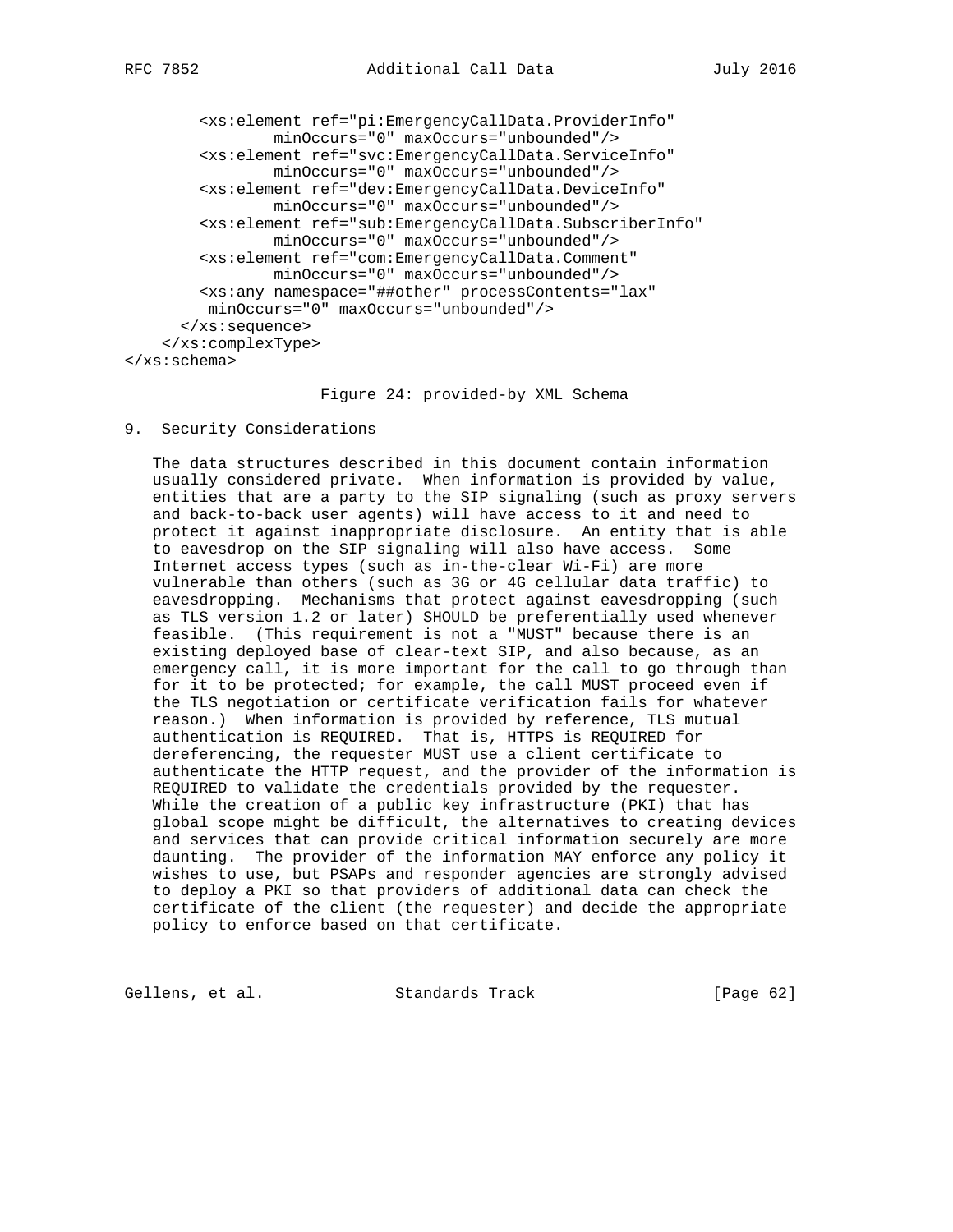TLS MUST be version 1.2 or later. It is RECOMMENDED to use only cipher suites that offer Perfect Forward Secrecy (PFS) and avoid Cipher Block Chaining (CBC) and to follow the recommendations in BCP 195 [RFC7525].

 Ideally, the PSAP and emergency responders will be given credentials signed by an authority trusted by the data provider. In most circumstances, nationally recognized credentials are sufficient; the emergency services community within a country can arrange a PKI, data providers can be provisioned with the root Certification Authority (CA) public key for the country. Some nations are developing a PKI for this and related purposes. Since calls could be made from devices where the device and/or the service provider(s) is not local to the emergency services authorities, globally recognized credentials are useful. This might be accomplished by extending the notion of the "forest guide" described in [RFC5582] to allow the forest guide to provide the credential of the PKI root for areas for which it has coverage information, but standards for such a mechanism are not yet available. In its absence, the data provider needs to obtain by out-of-band means the root CA credentials for any areas to which it is willing to provide additional data. With the credential of the root CA for a national emergency services PKI, the data provider server can validate the credentials of an entity requesting additional data by reference.

 The data provider also needs a credential that can be verified by the emergency services to know that it is receiving data from an authorized server. The emergency services authorities could provide credentials, distinguishable from credentials provided to emergency responders and PSAPs, which could be used to validate data providers. Such credentials would have to be acceptable to any PSAP or responder that could receive a call with additional data supplied by that provider. This would be extensible to global credential validation using the forest guide as mentioned above. In the absence of such credentials, the emergency services authorities could maintain a list of local data providers' credentials as provided to them out of band. At a minimum, the emergency services authorities could obtain a credential from the DNS entry of the domain in the additional data URI (e.g., using DNS-Based Authentication of Named Entities (DANE) [RFC6698]) to at least validate that the server is known to the domain providing the URI.

 When devices provide data by reference, the credential validation issues are similar to when service providers do so, and while the solutions are the same, the challenges of doing so for every device are obviously more difficult, especially when considering root certificate updates, revocation lists, etc. However, in general, devices are not expected to provide data directly by reference, but

Gellens, et al. Standards Track [Page 63]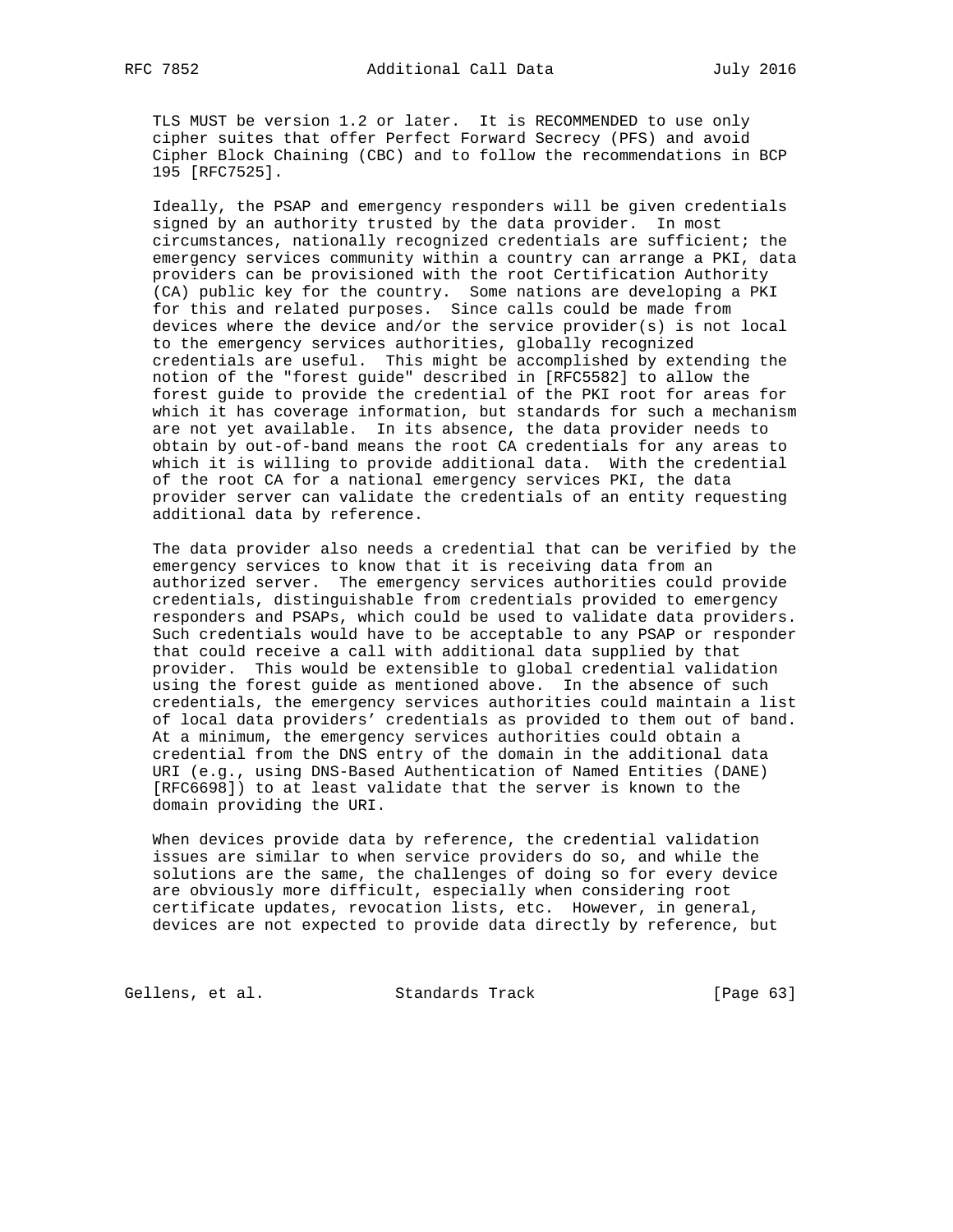rather to either provide data by value or upload the data to a server that can more reliably make it available and more easily enforce security policy. Devices that do provide data directly by reference, which might include fixed-location sensors, will need to be capable of handling this.

 Neither service providers nor devices will supply private information unless the call is recognized as an emergency call. In cellular telephony systems (such as those using 3GPP IMS), there are different procedures for an originating device to place an emergency call versus a normal call. If a call that is really an emergency call is initiated as a normal call and the cellular service provider recognizes this, 3GPP IMS permits the service provider to either accept the call anyway or reject it with a specific code that instructs the device to retry the call as an emergency call. Service providers ought to choose the latter, otherwise the device will not include the information specified in this document (since the device didn't recognize the call as being an emergency call).

#### 10. Privacy Considerations

 This document enables functionality for conveying additional information about the caller and the caller's device and service to the callee. Some of this information is personal data and therefore privacy concerns arise. An explicit privacy indicator for information directly relating to the caller's identity is defined and use is mandatory. However, observance of this request for privacy and which information it relates to is determined by the destination jurisdiction (which replicates functionality provided in some legacy emergency services systems).

 There are a number of privacy concerns with non-emergency real-time communication services that are also applicable to emergency calling. Data protection regulation worldwide has, however, decided to create exceptions for emergency services since the drawbacks of disclosing personal data are outweighed by the benefit for the emergency caller. Hence, the data protection rights of individuals are commonly waived for emergency situations. There are, however, still various countries that offer some degree of anonymity for the caller towards PSAP call takers.

 The functionality defined in this document far exceeds the amount of information sharing available in the legacy POTS system. For this reason, there are additional privacy threats to consider, which are described in more detail in [RFC6973].

Gellens, et al. Standards Track [Page 64]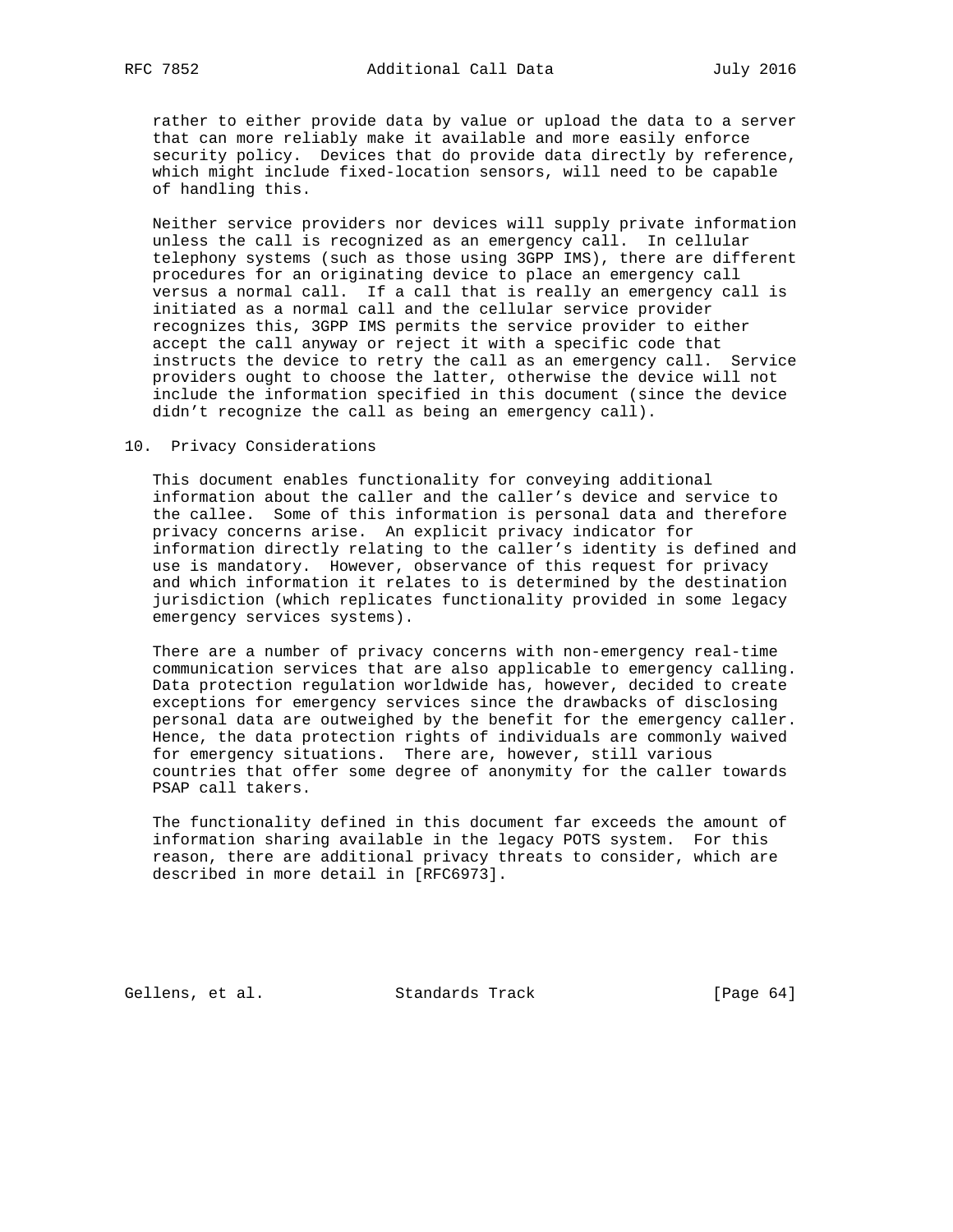- Stored Data Compromise: There is an increased risk of stored data compromise since additional data is collected and stored in databases. Without adequate measures to secure stored data from unauthorized or inappropriate access at access network providers, service providers, end devices, as well as PSAPs, individuals are exposed to potential financial, reputational, or physical harm.
- Misattribution: If the personal data collected and conveyed is incorrect or inaccurate, then this can lead to misattribution. Misattribution occurs when data or communications related to one individual are attributed to another.
- Identification: By the nature of the additional data and its capability to provide much richer information about the caller, the call, and the location, the calling party is identified in a much better way. Some users could feel uncomfortable with this degree of information sharing even in emergency services situations.
- Secondary Use: There is a risk of secondary use, which is the use of collected information about an individual without the individual's consent for a purpose different from that for which the information was collected. The stated purpose of the additional data is for emergency services purposes, but theoretically the same information could be used for any other call as well. Additionally, parties involved in the emergency call could retain the obtained information and reuse it for other, non-emergency services purposes. While technical measures are not in place to prevent such secondary reuse, policy, legal, regulatory, and other non-technical approaches can be effective.
- Disclosure: When the data defined in this document is not properly protected (while in transit with traditional communication security techniques and while stored using access control mechanisms), there is the risk of disclosure, which is the revelation of private information about an individual.

 To mitigate these privacy risks, the following countermeasures can be taken:

 In regions where callers can elect to suppress certain personally identifying information, network or PSAP functionality can inspect privacy flags within the SIP headers to determine what information can be passed, stored, or displayed to comply with local policy or law. RFC 3325 [RFC3325] defines the 'id' priv-value token. The presence of this privacy type in a Privacy header field indicates

Gellens, et al. Standards Track [Page 65]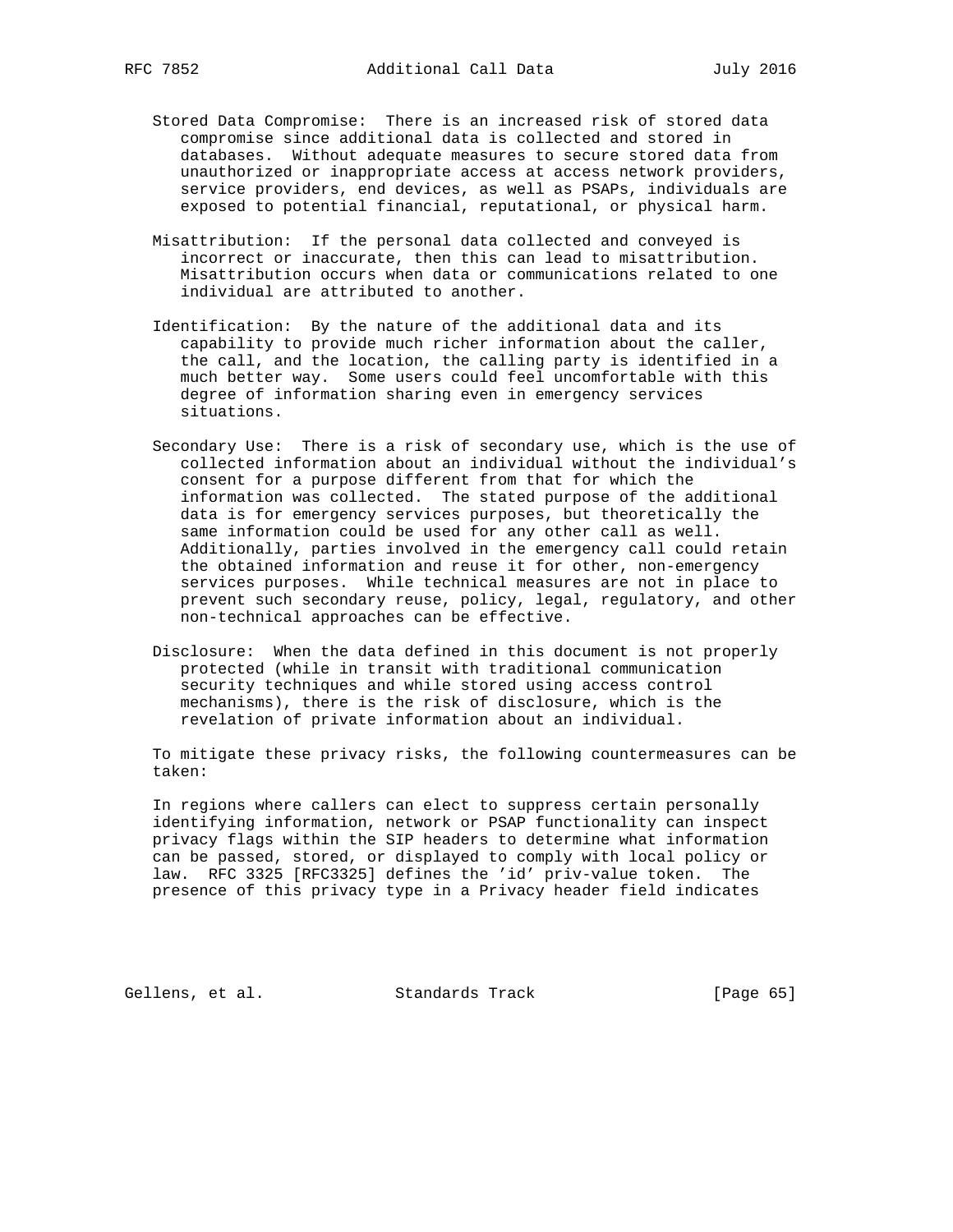that the user would like the network asserted identity to be kept private with respect to SIP entities outside the trust domain with which the user authenticated, including the PSAP.

 This document defines various data structures that contain privacy sensitive data such as, for example, identifiers for the device (e.g., serial number and MAC address) or account/SIM (e.g., IMSI), contact information for the user, and location of the caller. Local regulations may govern which data is provided in emergency calls, but in general, the emergency call system is aided by the information described in this document. There is a trade-off between the privacy considerations and the utility of the data. For protection, this specification requires all retrieval of data passed by reference to be protected against eavesdropping and alteration via communication security techniques (namely TLS). Furthermore, security safeguards are required to prevent unauthorized access to stored data. Various security incidents over at least the past few decades have shown that data breaches are not uncommon and are often caused by lack of proper access control frameworks, software bugs (such as buffer overflows), or missing input parsing (such as SQL injection attacks). The risks of data breaches have increased with the obligation for emergency services to retain emergency-call-related data for extended periods (e.g., several years are the norm).

 Finally, it is also worth highlighting the nature of the SIP communication architecture, which introduces additional complications for privacy. Some forms of data can be sent by value in the SIP signaling or by reference (a URL in the SIP signaling). When data is sent by value, all intermediaries have access to the data. As such, these intermediaries could also introduce additional privacy risk. Therefore, in situations where the conveyed information is privacy sensitive and intermediaries are involved, transmitting by reference might be appropriate, assuming the source of the data can operate a sufficient dereferencing infrastructure and that proper access control policies are available for distinguishing the different entities dereferencing the reference. Without access control policies, any party in possession of the reference is able to resolve the reference and to obtain the data, including intermediaries.

Gellens, et al. Standards Track [Page 66]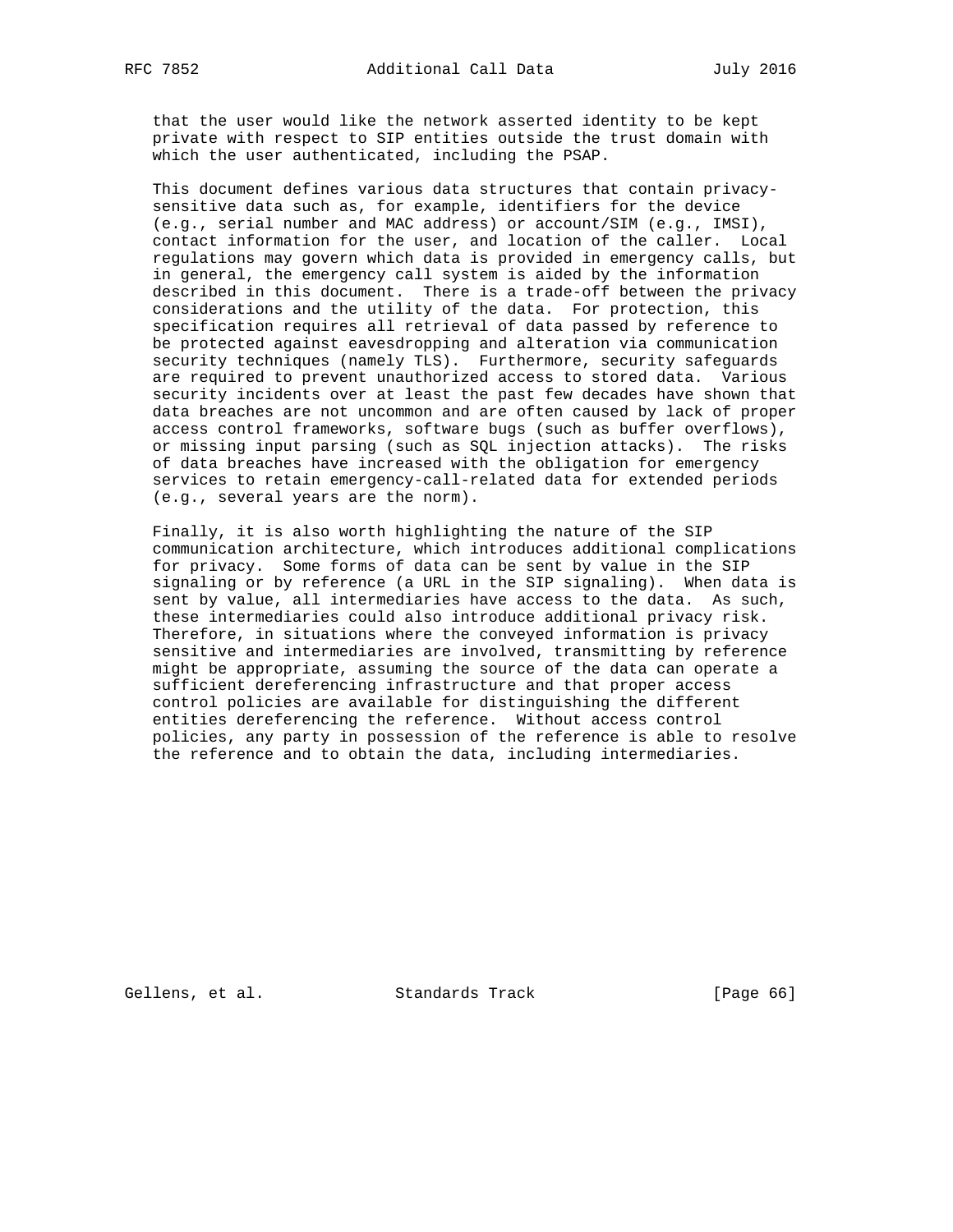# 11. IANA Considerations

11.1. Emergency Call Additional Data Registry

 This document creates a new registry called 'Emergency Call Additional Data' with a number of sub-registries.

 For several of the sub-registries, "Expert Review" is the criteria for adding new entries. As discussed in Section 5, it can be counterproductive to register new types of data, and as discussed in Section 10, data sent as part of an emergency call can be very privacy sensitive. In some cases, it is anticipated that various standards bodies dealing with emergency services might need to register new values, and in those cases, text below advises the designed expert to verify that the entity requesting the registration is relevant (e.g., a recognized emergency-services-related Standards Development Organization (SDO)). In other cases, especially those where the trade-off between the potential benefit versus danger of new registrations is more conservative (such as Section 11.1.9), "Specification Required" is the criteria, which is a higher hurdle and also implicitly includes an "Expert Review".

The following sub-registries are created for this registry.

11.1.1. Provider ID Series Registry

 This document creates a new sub-registry called "Provider ID Series". As defined in [RFC5226], this registry operates under "Expert Review" rules. The expert should determine that the entity requesting a new value is a legitimate issuer of service provider IDs suitable for use in Additional Call Data.

 Private entities issuing or using internally generated IDs are encouraged to register here and to ensure that all IDs they issue or use are unique. This guarantees that IDs issued or used by the entity are globally unique and distinguishable from other IDs issued or used by the same or a different entity. (Some organizations, such as NENA, issue IDs that are unique among all IDs they issue, so an entity using a combination of its NENA ID and the fact that it is from NENA is globally unique. Other entities might not have an ID issued by an organization such as NENA, so they are permitted to use their domain name, but if so, it needs to be unique.)

The content of this registry includes:

Name: An identifier to be used in the 'ProviderIDSeries' element.

Source: The full name of the organization issuing the identifiers.

Gellens, et al. Standards Track [Page 67]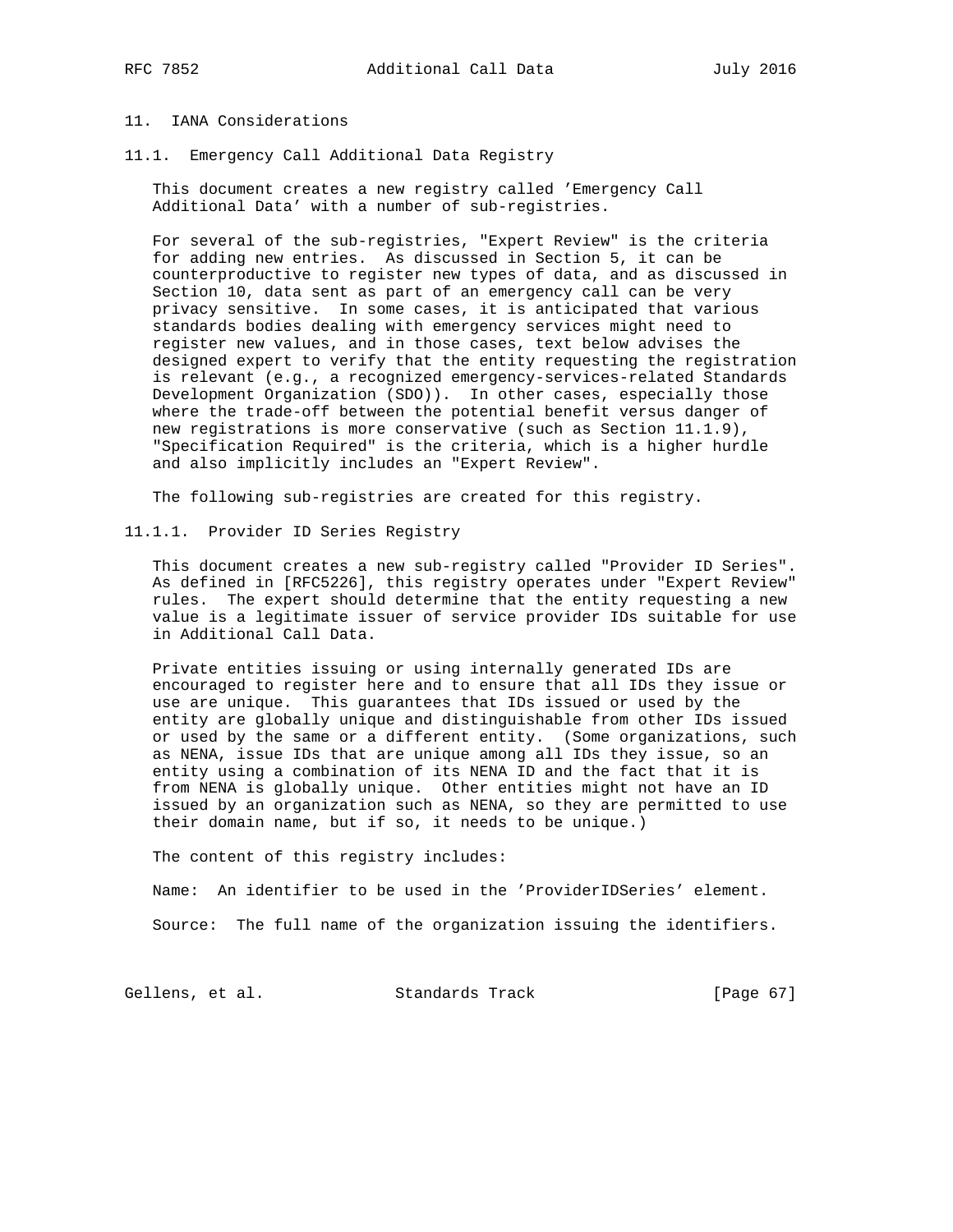URL: A URL to the organization for further information.

The initial set of values is listed in Figure 1.

11.1.2. Service Environment Registry

 This document creates a new sub-registry called "Service Environment". As defined in [RFC5226], this registry operates under "Expert Review" rules. The expert should determine that the entity requesting a new value is relevant for this service element (e.g., a recognized emergency-services-related SDO) and that the new value is distinct from existing values, and its use is unambiguous.

The content of this registry includes:

Token: The value to be used in the <ServiceEnvironment> element.

Description: A short description of the value.

The initial set of values is listed in Figure 4.

11.1.3. Service Type Registry

 This document creates a new sub-registry called "Service Type". As defined in [RFC5226], this registry operates under "Expert Review" rules. The expert should determine that the entity requesting a new value is relevant for this service element (e.g., a recognized emergency-services-related SDO) and that the requested value is clearly distinct from other values so that there is no ambiguity as to when the value is to be used or which value is to be used.

The content of this registry includes:

Name: The value to be used in the <ServiceType> element.

Description: A short description of the value.

The initial set of values is listed in Figure 5.

11.1.4. Service Mobility Registry

 This document creates a new sub-registry called "Service Mobility". As defined in [RFC5226], this registry operates under "Expert Review" rules. The expert should determine that the entity requesting a new value is relevant for this service element (e.g., a recognized emergency-services-related SDO) and that the requested value is clearly distinct from other values so that there is no ambiguity as to when the value is to be used or which value is to be used.

Gellens, et al. Standards Track [Page 68]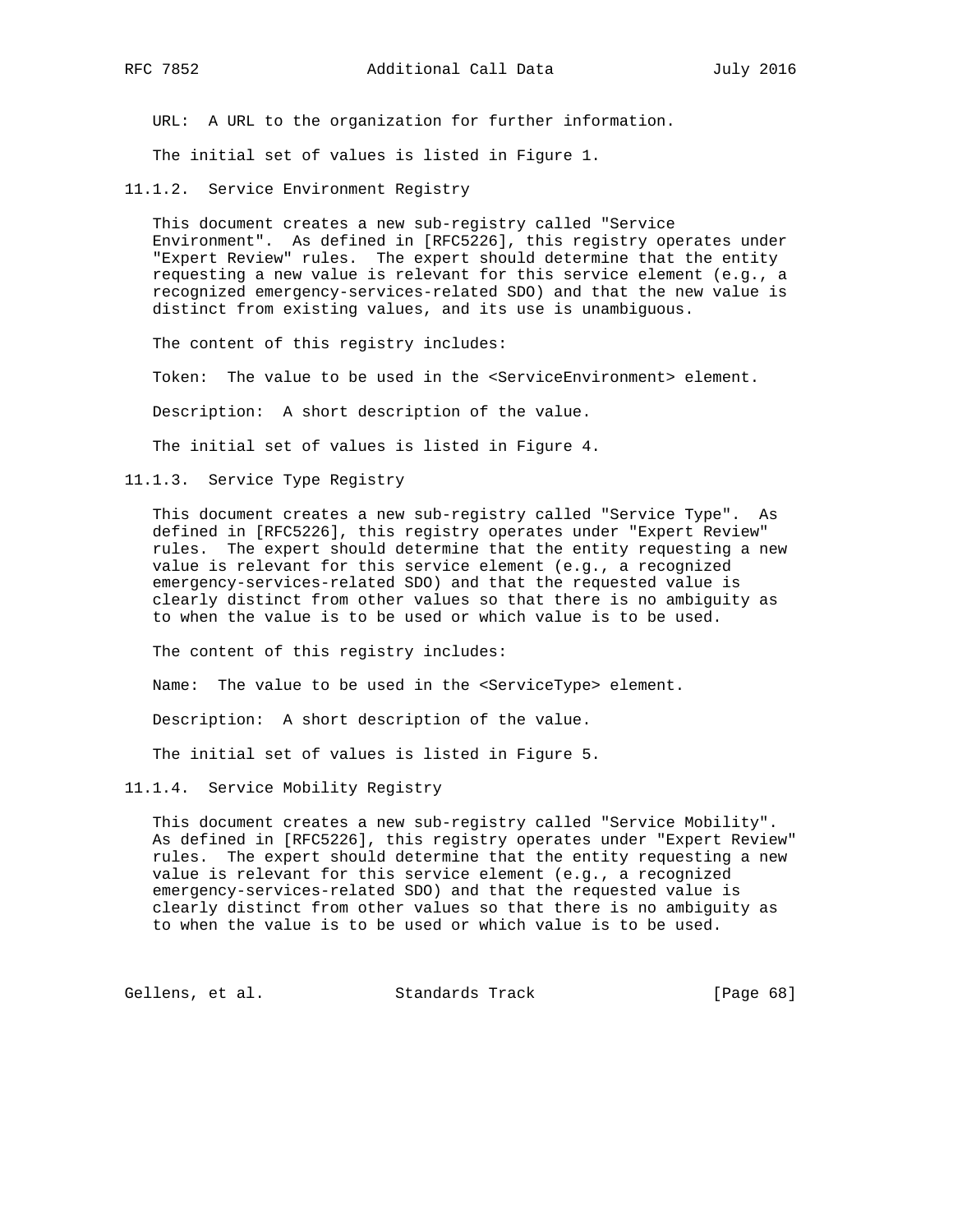The content of this registry includes:

Token: The value used in the <ServiceMobility> element.

Description: A short description of the value.

The initial set of values is listed in Figure 6.

11.1.5. Type of Provider Registry

 This document creates a new sub-registry called "Type of Provider". As defined in [RFC5226], this registry operates under "Expert Review" rules. The expert should determine that the proposed new value is distinct from existing values and appropriate for use in the <TypeOfServicerProvider> element

The content of this registry includes:

Token: The value used in the <TypeOfProvider> element.

Description: A short description of the type of service provider.

The initial set of values is defined in Figure 2.

11.1.6. Device Classification Registry

 This document creates a new sub-registry called "Device Classification". As defined in [RFC5226], this registry operates under "Expert Review" rules. The expert should consider whether the proposed class is unique from existing classes, and the definition of the class will be clear to implementors and PSAPs/responders.

The content of this registry includes:

Token: Value used in the <DeviceClassification> element.

Description: Short description identifying the device type.

The initial set of values is defined in Figure 8.

11.1.7. Device ID Type Registry

 This document creates a new sub-registry called "Device ID Type". As defined in [RFC5226], this registry operates under "Expert Review" rules. The expert should ascertain that the proposed type is well understood and provides information that PSAPs and responders are able to use to uniquely identify a device. (For example, a biometric

Gellens, et al. Standards Track [Page 69]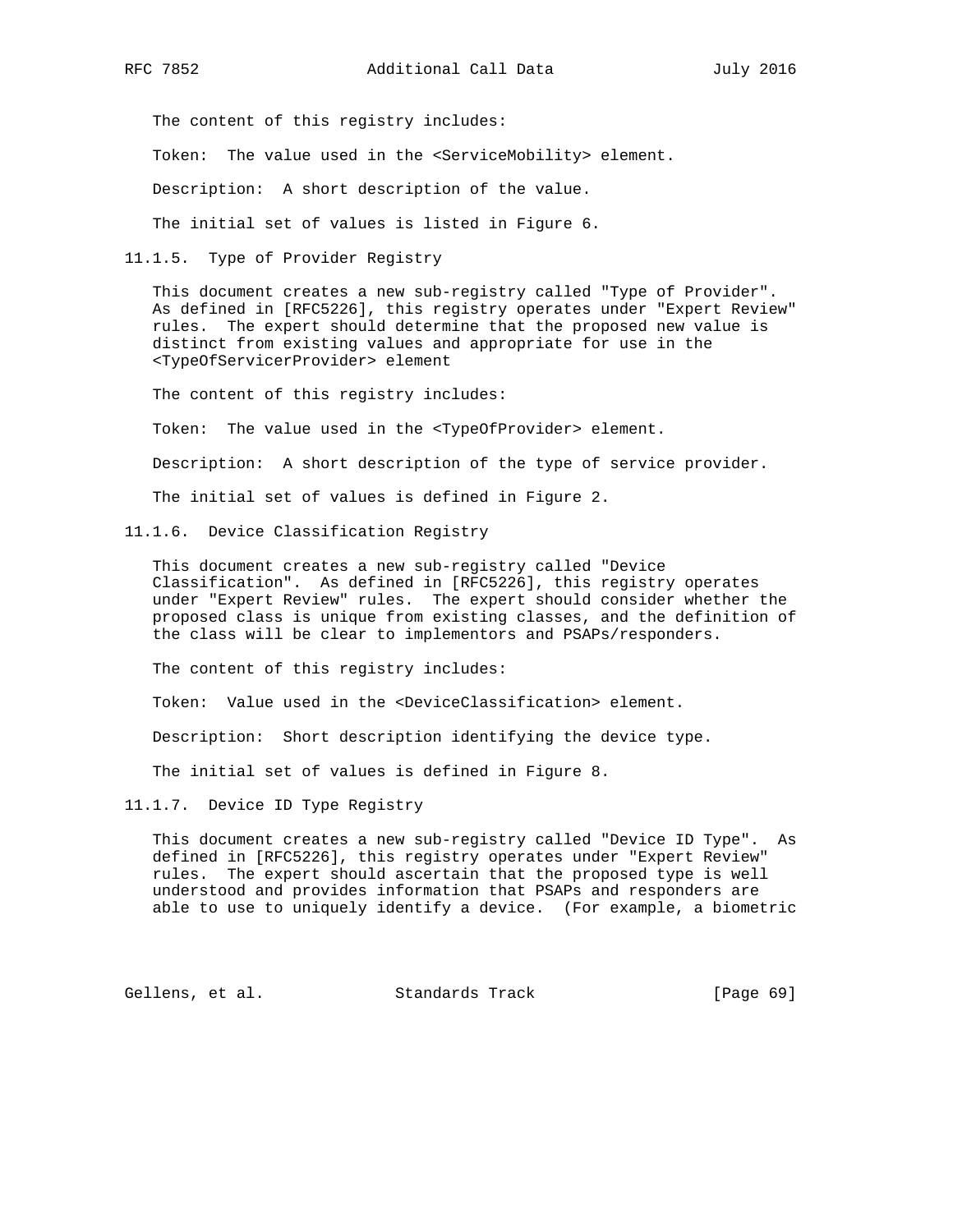fingerprint used to authenticate a device would not normally be used by a PSAP or responder to identify a device.)

The content of this registry includes:

Token: The value to be placed in the <TypeOfDeviceID> element.

 Description: Short description identifying the type of the device ID.

The initial set of values is defined in Figure 9.

11.1.8. Device/Service Data Type Registry

 This document creates a new sub-registry called "Device/Service Data Type". As defined in [RFC5226], this registry operates under "Specification Required" rules, which include an explicit "Expert Review". The designated expert should ascertain that the proposed type is well understood and provides information useful to PSAPs and responders. The specification must contain a complete description of the data and a precise format specification suitable to allow interoperable implementations.

The content of this registry includes:

Token: The value to be placed in the <DeviceSpecificType> element.

Description: Short description identifying the data.

Specification: Citation for the specification of the data.

The initial set of values is listed in Figure 10.

11.1.9. Emergency Call Data Types Registry

 This document creates a new sub-registry called "Emergency Call Data Types". As defined in [RFC5226], this registry operates under "Specification Required" rules, which include an explicit "Expert Review". The expert is responsible for verifying that the document contains a complete and clear specification, and the proposed functionality does not obviously duplicate existing functionality. The expert is also responsible for verifying that the block is correctly categorized per the description of the categories in Section 1.

 The registry contains an entry for every data block that can be sent with an emergency call using the mechanisms as specified in this document. Each data block is identified by the 'root' of its MIME

Gellens, et al. Standards Track [Page 70]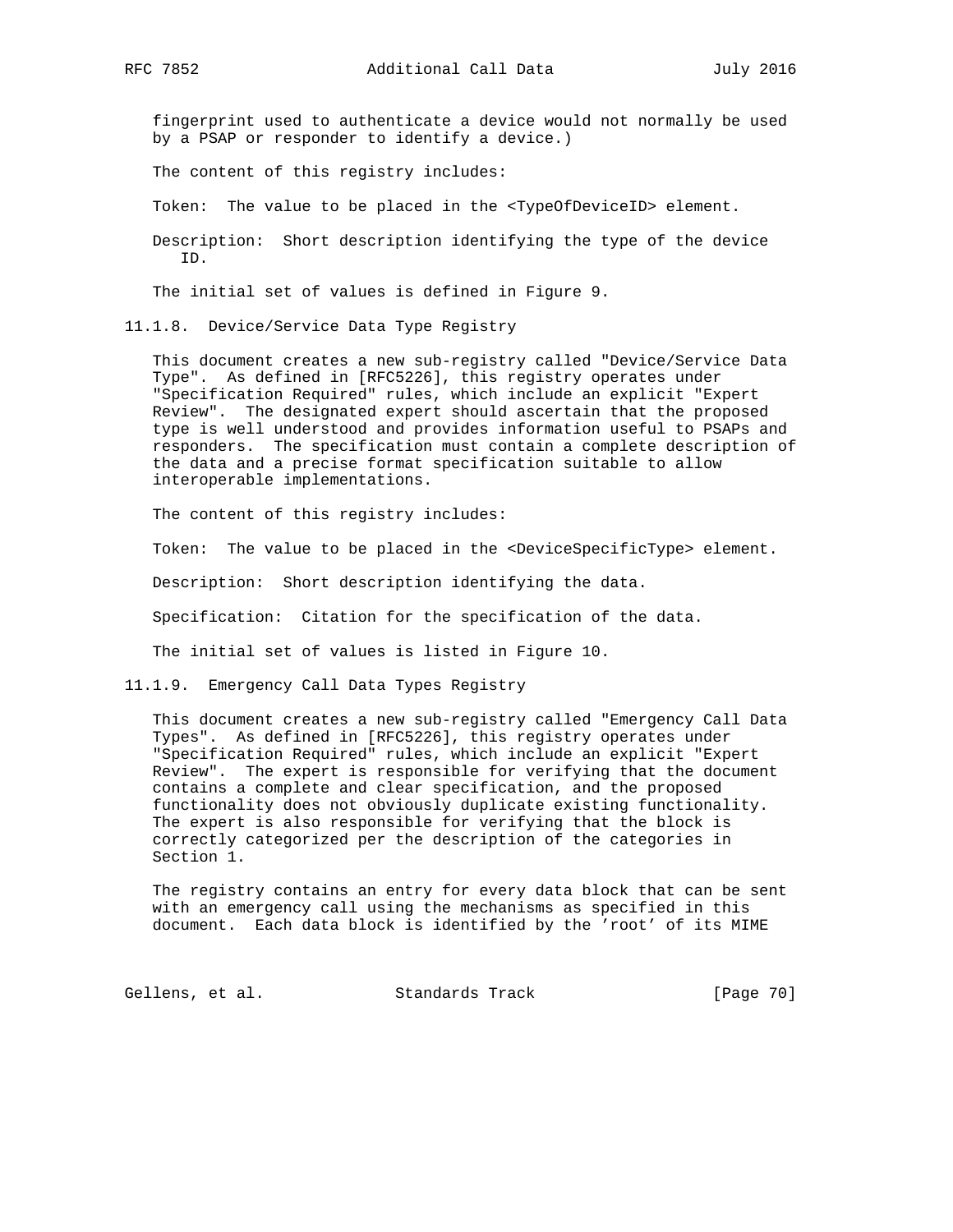media subtype (which is the part after 'EmergencyCallData.'). If the MIME media subtype does not start with 'EmergencyCallData.', then it cannot be registered here nor used in a Call-Info header field as specified in this document. The subtype MAY exist under any MIME media type (although most commonly under 'application/', this is NOT REQUIRED); however, to be added to the registry, the 'root' needs to be unique regardless of the MIME media type.

The content of this registry includes:

- Token: The root of the data's MIME media subtype (not including the 'EmergencyCallData' prefix and any suffix such as '+xml').
- Data About: A hint as to if the block is considered descriptive of the call, the caller, or the location (or is applicable to more than one), which can help PSAPs and other entities determine if they wish to process the block. Note that this is only a hint; entities need to consider the block's contents, not just this field, when determining if they wish to process the block (which is why the field only exists in the registry and is not contained within the block). The value MUST be either 'The Call', 'The Caller', 'The Location', or 'Multiple'. New values are created by extending this registry in a subsequent RFC.

Reference: The document that describes the data object.

 Note that the tokens in this registry are part of the 'EmergencyCallData' compound value; when used as a value of the 'purpose' parameter of a Call-Info header field, the values listed in this registry are prefixed by 'EmergencyCallData.' per the 'EmergencyCallData' registration; see Section 11.2.

The initial set of values is listed in Figure 25.

| Token          | Data About | Reference |
|----------------|------------|-----------|
| ProviderInfo   | The Call   | RFC 7852  |
| ServiceInfo    | The Call   | RFC 7852  |
| DeviceInfo     | The Call   | RFC 7852  |
| SubscriberInfo | The Call   | RFC 7852  |
| Comment        | The Call   | RFC 7852  |

Figure 25: Additional Data Blocks Registry

Gellens, et al. Standards Track [Page 71]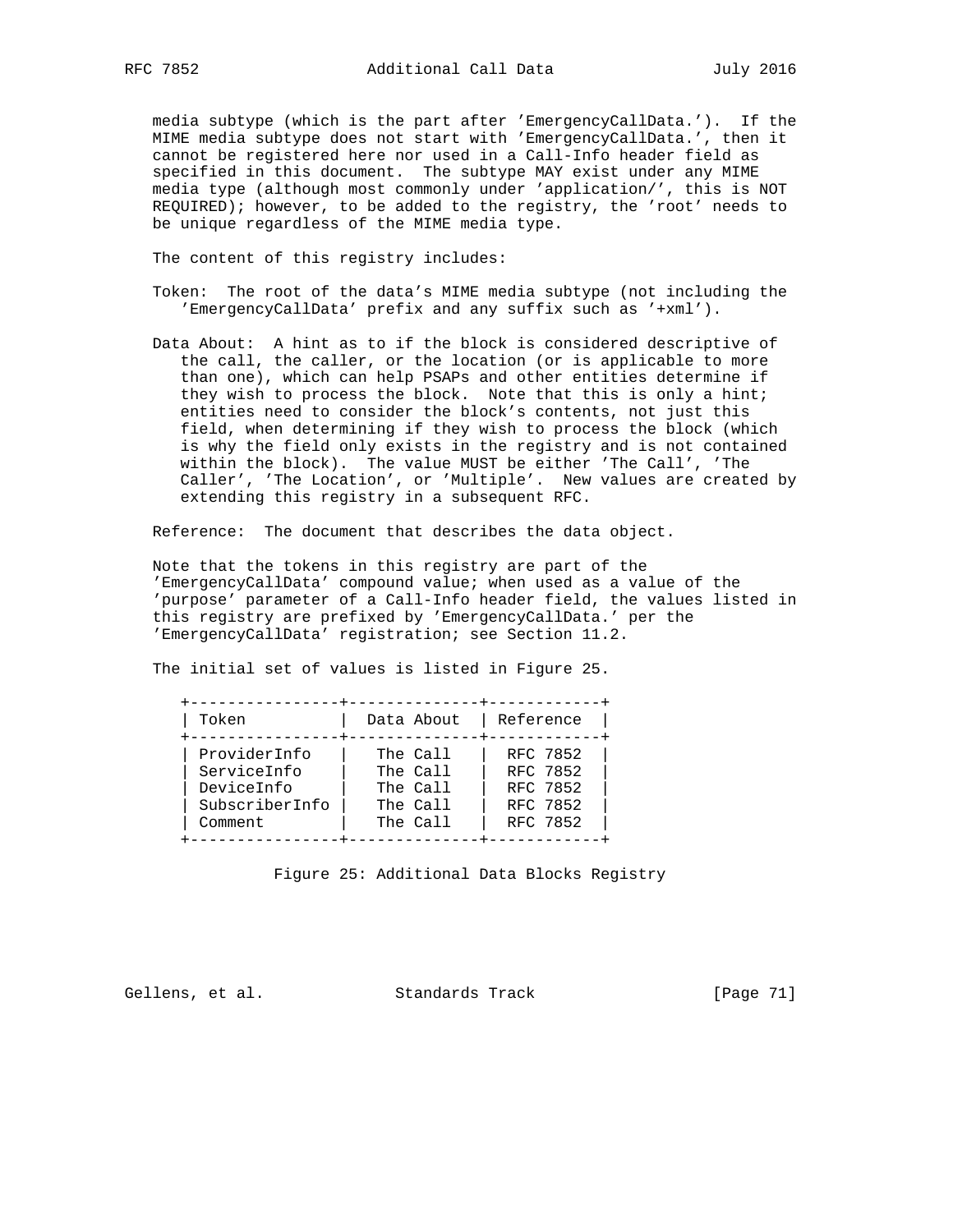11.2. 'EmergencyCallData' Purpose Parameter Value

 This document defines the 'EmergencyCallData' value for the 'purpose' parameter of the Call-Info header field [RFC3261]. IANA has added this document to the list of references for the 'purpose' value of Call-Info in the "Header Field Parameters and Parameter Values" sub registry of the "Session Initiation Protocol (SIP) Parameters" registry. Note that 'EmergencyCallData' is a compound value; when used as a value of the 'purpose' parameter of a Call-Info header field, 'EmergencyCallData' is immediately followed by a dot ('.') and a value from the "Emergency Call Data Types" registry; see Section 11.1.9.

11.3. URN Sub-Namespace Registration for <provided-by> Registry Entry

 This section registers the namespace specified in Section 11.5.1 in the provided-by registry established by RFC 4119, for usage within the <provided-by> element of a PIDF-LO.

The schema for the <provided-by> element used by this document is specified in Section 8.6.

11.4. MIME Registrations

11.4.1. MIME Content-Type Registration for 'application/ EmergencyCallData.ProviderInfo+xml'

 This specification requests the registration of a new MIME media type according to the procedures of RFC 6838 [RFC6838] and guidelines in RFC 7303 [RFC7303].

Type name: application

Subtype name: EmergencyCallData.ProviderInfo+xml

Mandatory parameters: N/A

 Optional parameters: charset (indicates the character encoding of the contents)

 Encoding considerations: Uses XML, which can contain 8-bit characters, depending on the character encoding. See Section 3.2 of RFC 7303 [RFC7303].

 Security considerations: This content type is designed to carry the data provider information, which is a sub-category of additional data about an emergency call. Since this data can contain personal information, appropriate precautions are needed

Gellens, et al. Standards Track [Page 72]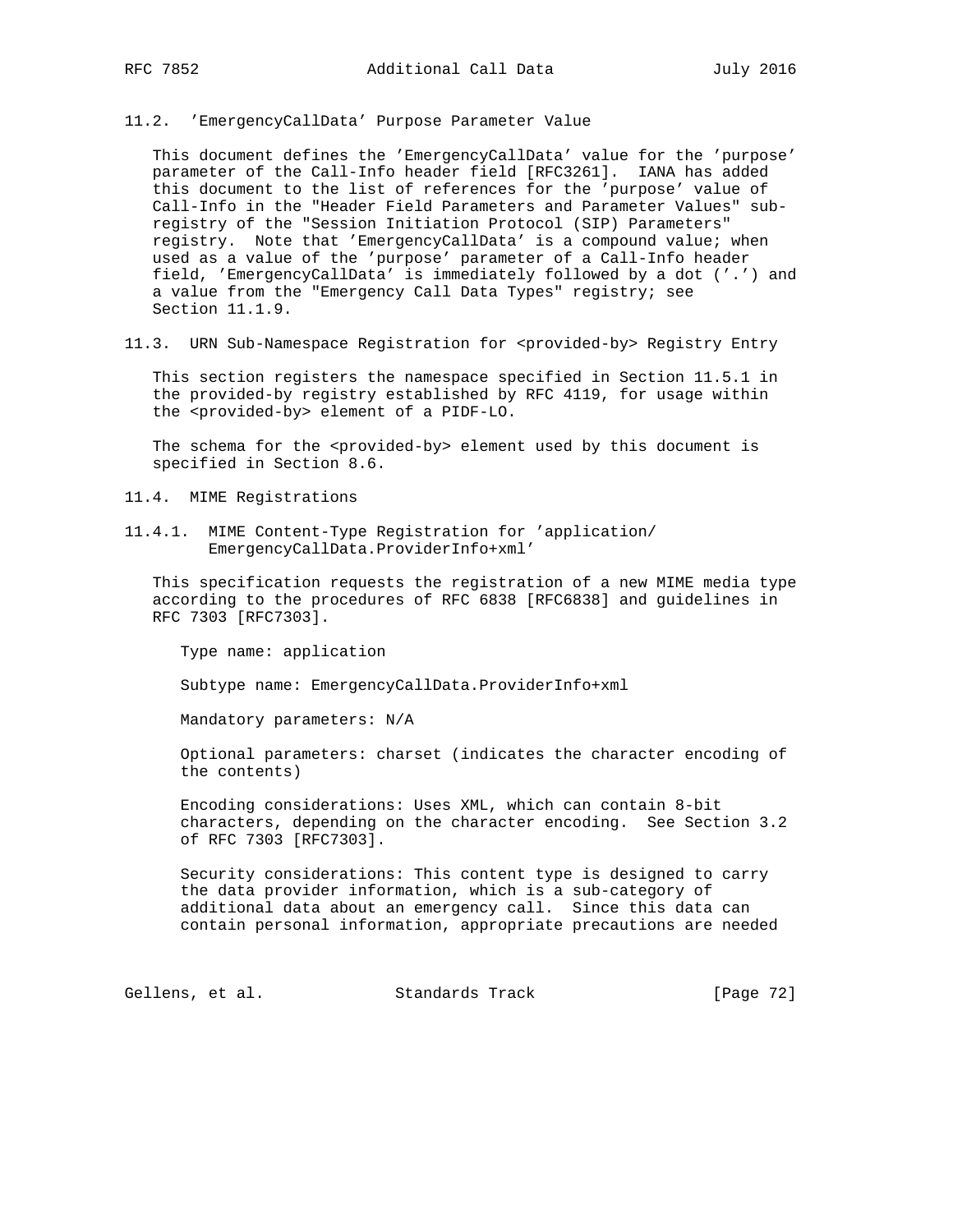to limit unauthorized access, inappropriate disclosure, and eavesdropping of personal information. Please refer to Sections 9 and 10 for more information.

Interoperability considerations: N/A

Published specification: RFC 7852

Applications that use this media type: Emergency Services

Additional information:

Magic Number: N/A

File Extension: .xml

Macintosh file type code: 'TEXT'

 Person and email address for further information: Hannes Tschofenig, Hannes.Tschofenig@gmx.net

Intended usage: LIMITED USE

 Author: This specification is a work item of the IETF ECRIT working group, with mailing list address <ecrit@ietf.org>.

Change controller: The IESG <iesg@ietf.org>

11.4.2. MIME Content-Type Registration for 'application/ EmergencyCallData.ServiceInfo+xml'

 This specification requests the registration of a new MIME media type according to the procedures of RFC 6838 [RFC6838] and guidelines in RFC 7303 [RFC7303].

Type name: application

Subtype name: EmergencyCallData.ServiceInfo+xml

Mandatory parameters: N/A

 Optional parameters: charset (indicates the character encoding of the contents)

 Encoding considerations: Uses XML, which can contain 8-bit characters, depending on the character encoding. See Section 3.2 of RFC 7303 [RFC7303].

Gellens, et al. Standards Track [Page 73]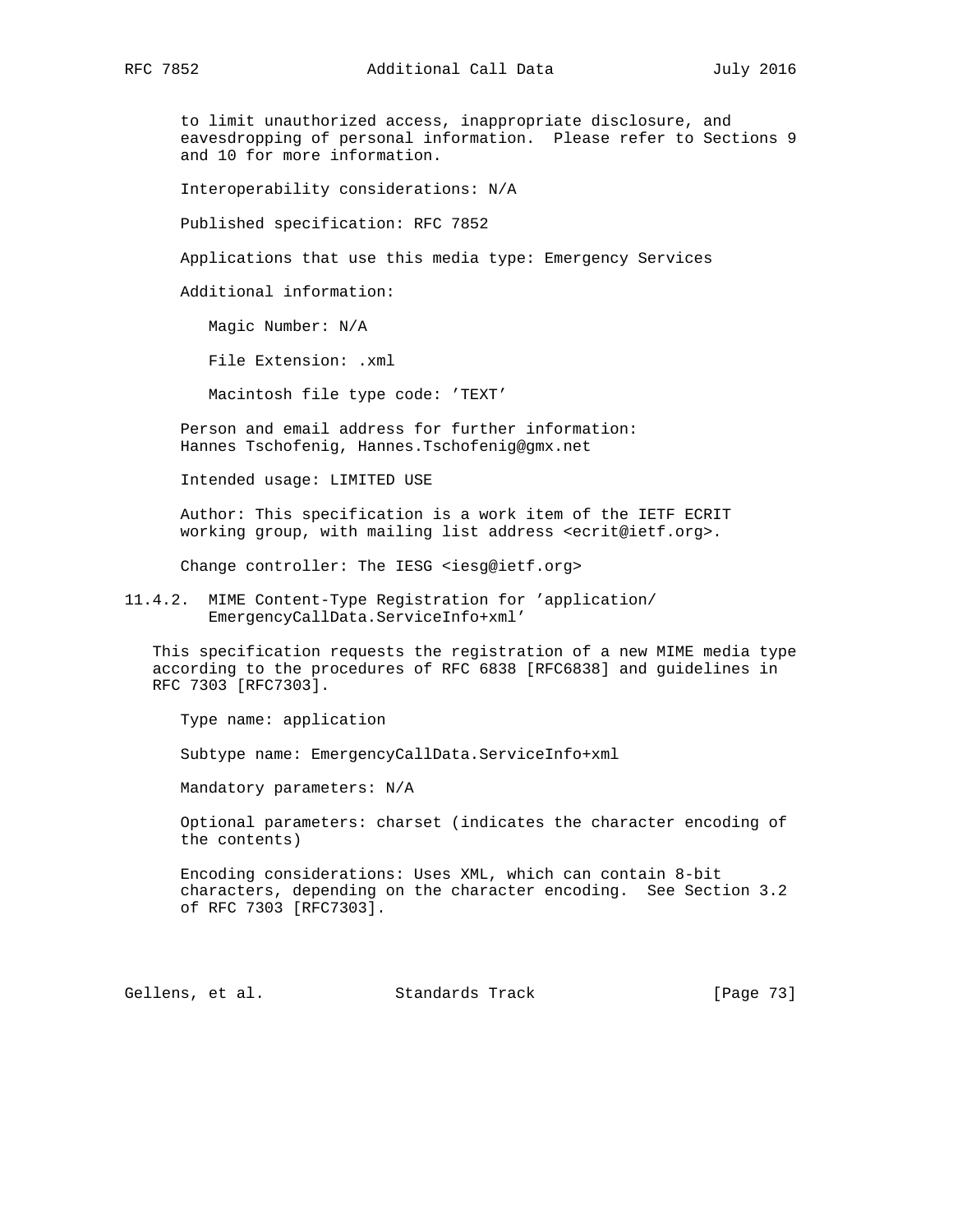Security considerations: This content type is designed to carry the service information, which is a sub-category of additional data about an emergency call. Since this data can contain personal information, appropriate precautions are needed to limit unauthorized access, inappropriate disclosure, and eavesdropping of personal information. Please refer to Sections 9 and 10 for more information.

Interoperability considerations: N/A

Published specification: RFC 7852

Applications that use this media type: Emergency Services

Additional information:

Magic Number: N/A

File Extension: .xml

Macintosh file type code: 'TEXT'

 Person and email address for further information: Hannes Tschofenig, Hannes.Tschofenig@gmx.net

Intended usage: LIMITED USE

 Author: This specification is a work item of the IETF ECRIT working group, with mailing list address <ecrit@ietf.org>.

Change controller: The IESG <iesg@ietf.org>

11.4.3. MIME Content-Type Registration for 'application/ EmergencyCallData.DeviceInfo+xml'

 This specification requests the registration of a new MIME media type according to the procedures of RFC 6838 [RFC6838] and guidelines in RFC 7303 [RFC7303].

Type name: application

Subtype name: EmergencyCallData.DeviceInfo+xml

Mandatory parameters: N/A

 Optional parameters: charset (indicates the character encoding of the contents)

Gellens, et al. Standards Track [Page 74]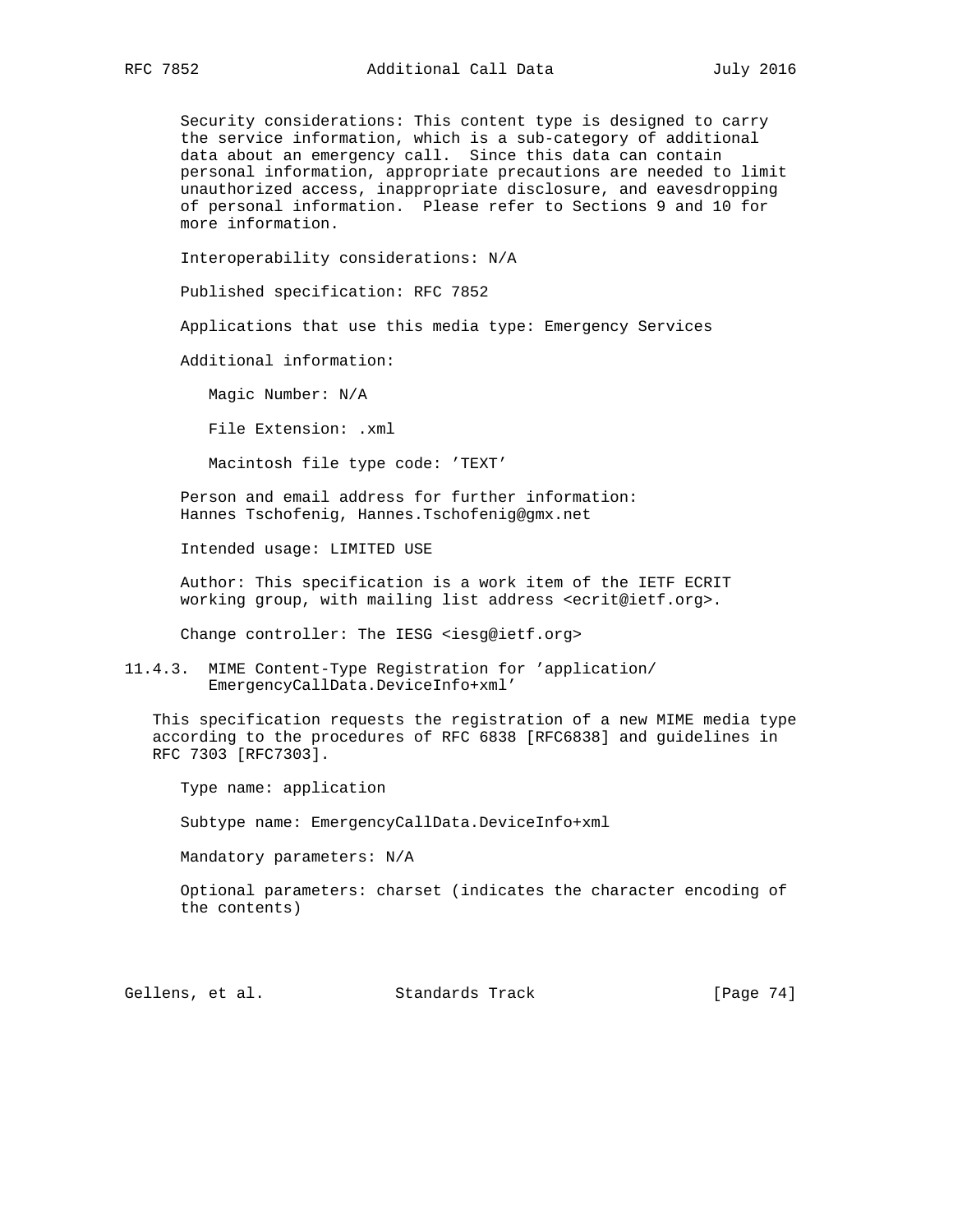Encoding considerations: Uses XML, which can contain 8-bit characters, depending on the character encoding. See Section 3.2 of RFC 7303 [RFC7303].

 Security considerations: This content type is designed to carry device information, which is a sub-category of additional data about an emergency call. Since this data contains personal information, appropriate precautions need to be taken to limit unauthorized access, inappropriate disclosure to third parties, and eavesdropping of this information. Please refer to Sections 9 and 10 for more information.

Interoperability considerations: N/A

Published specification: RFC 7852

Applications that use this media type: Emergency Services

Additional information:

Magic Number: N/A

File Extension: .xml

Macintosh file type code: 'TEXT'

 Person and email address for further information: Hannes Tschofenig, Hannes.Tschofenig@gmx.net

Intended usage: LIMITED USE

 Author: This specification is a work item of the IETF ECRIT working group, with mailing list address <ecrit@ietf.org>.

Change controller: The IESG <iesg@ietf.org>

11.4.4. MIME Content-Type Registration for 'application/ EmergencyCallData.SubscriberInfo+xml'

 This specification requests the registration of a new MIME media type according to the procedures of RFC 6838 [RFC6838] and guidelines in RFC 7303 [RFC7303].

Type name: application

Subtype name: EmergencyCallData.SubscriberInfo+xml

Mandatory parameters: N/A

Gellens, et al. Standards Track [Page 75]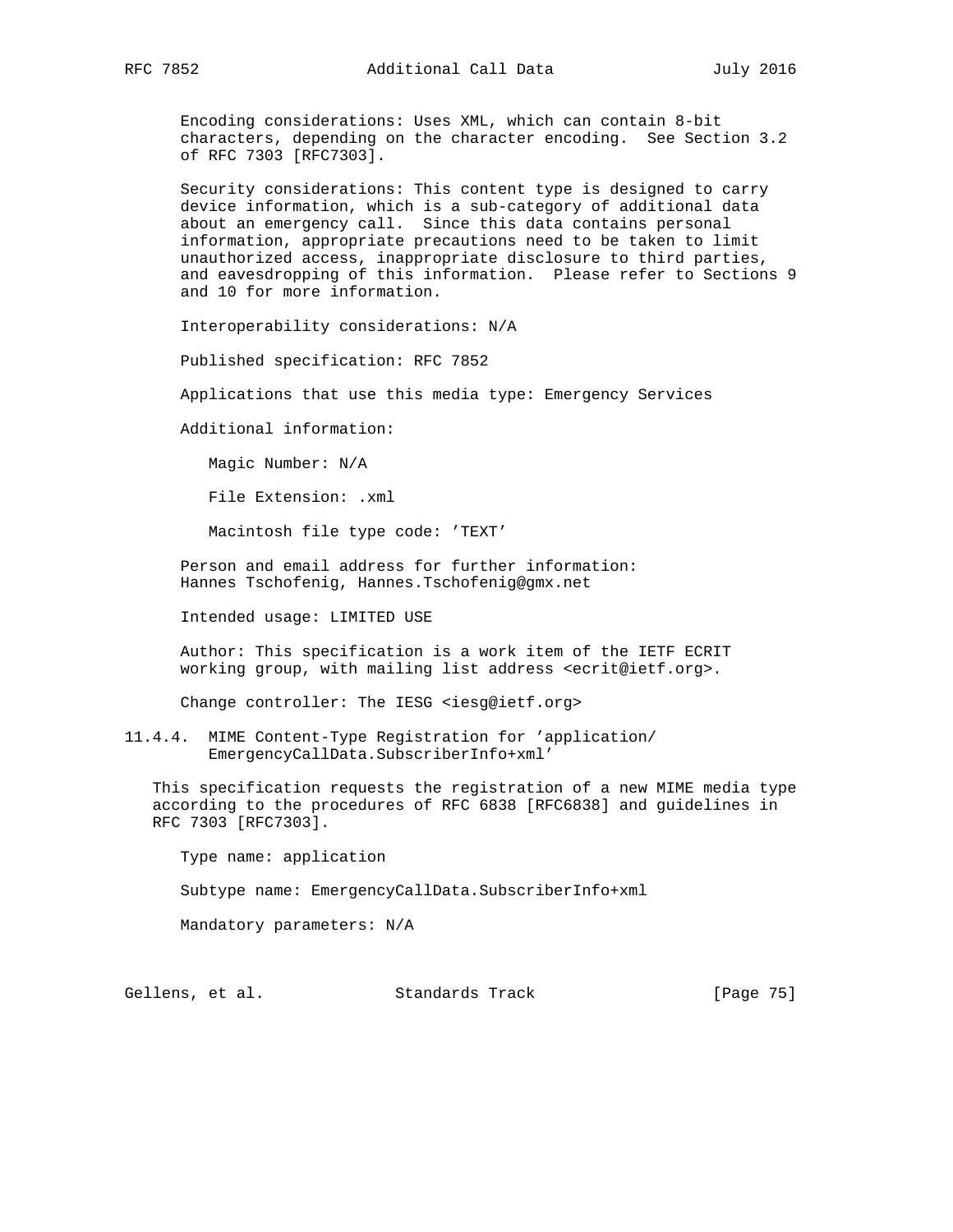Optional parameters: charset (indicates the character encoding of the contents)

 Encoding considerations: Uses XML, which can contain 8-bit characters, depending on the character encoding. See Section 3.2 of RFC 7303 [RFC7303].

 Security considerations: This content type is designed to carry owner/subscriber information, which is a sub-category of additional data about an emergency call. Since this data contains personal information, appropriate precautions need to be taken to limit unauthorized access, inappropriate disclosure to third parties, and eavesdropping of this information. Please refer to Sections 9 and 10 for more information.

Interoperability considerations: N/A

Published specification: RFC 7852

Applications that use this media type: Emergency Services

Additional information:

Magic Number: N/A

File Extension: .xml

Macintosh file type code: 'TEXT'

 Person and email address for further information: Hannes Tschofenig, Hannes.Tschofenig@gmx.net

Intended usage: LIMITED USE

 Author: This specification is a work item of the IETF ECRIT working group, with mailing list address <ecrit@ietf.org>.

Change controller: The IESG <iesg@ietf.org>

11.4.5. MIME Content-Type Registration for 'application/ EmergencyCallData.Comment+xml'

 This specification requests the registration of a new MIME media type according to the procedures of RFC 6838 [RFC6838] and guidelines in RFC 7303 [RFC7303].

Type name: application

Gellens, et al. Standards Track [Page 76]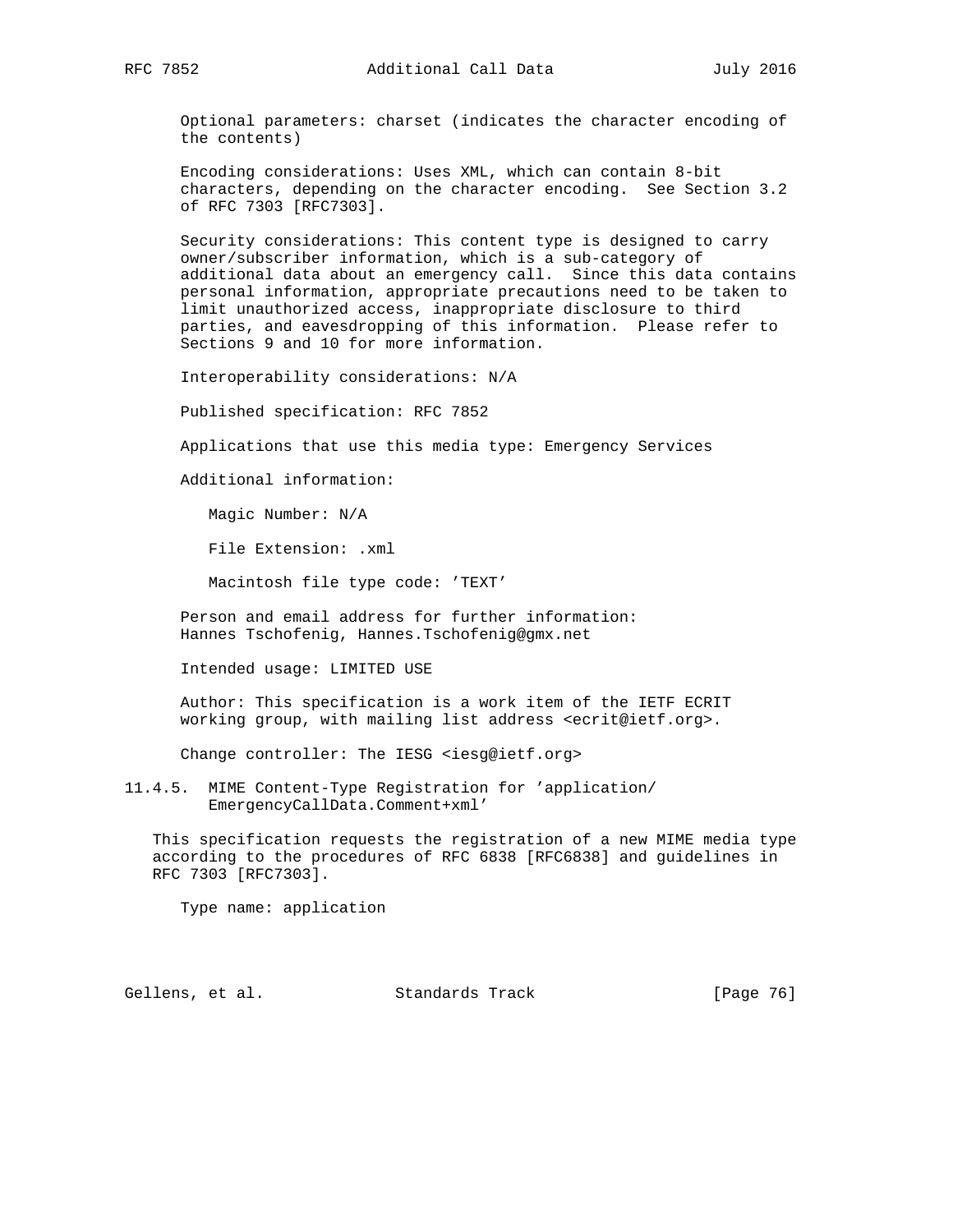Subtype name: EmergencyCallData.Comment+xml

Mandatory parameters: N/A

 Optional parameters: charset (indicates the character encoding of the contents)

 Encoding considerations: Uses XML, which can contain 8-bit characters, depending on the character encoding. See Section 3.2 of RFC 7303 [RFC7303].

 Security considerations: This content type is designed to carry a comment, which is a sub-category of additional data about an emergency call. This data can contain personal information. Appropriate precautions are needed to limit unauthorized access, inappropriate disclosure to third parties, and eavesdropping of this information. Please refer to Sections 9 and 10 for more information.

Interoperability considerations: N/A

Published specification: RFC 7852

Applications that use this media type: Emergency Services

Additional information:

Magic Number: N/A

File Extension: .xml

Macintosh file type code: 'TEXT'

 Person and email address for further information: Hannes Tschofenig, Hannes.Tschofenig@gmx.net

Intended usage: LIMITED USE

 Author: This specification is a work item of the IETF ECRIT working group, with mailing list address <ecrit@ietf.org>.

Change controller: The IESG <iesg@ietf.org>

Gellens, et al. Standards Track [Page 77]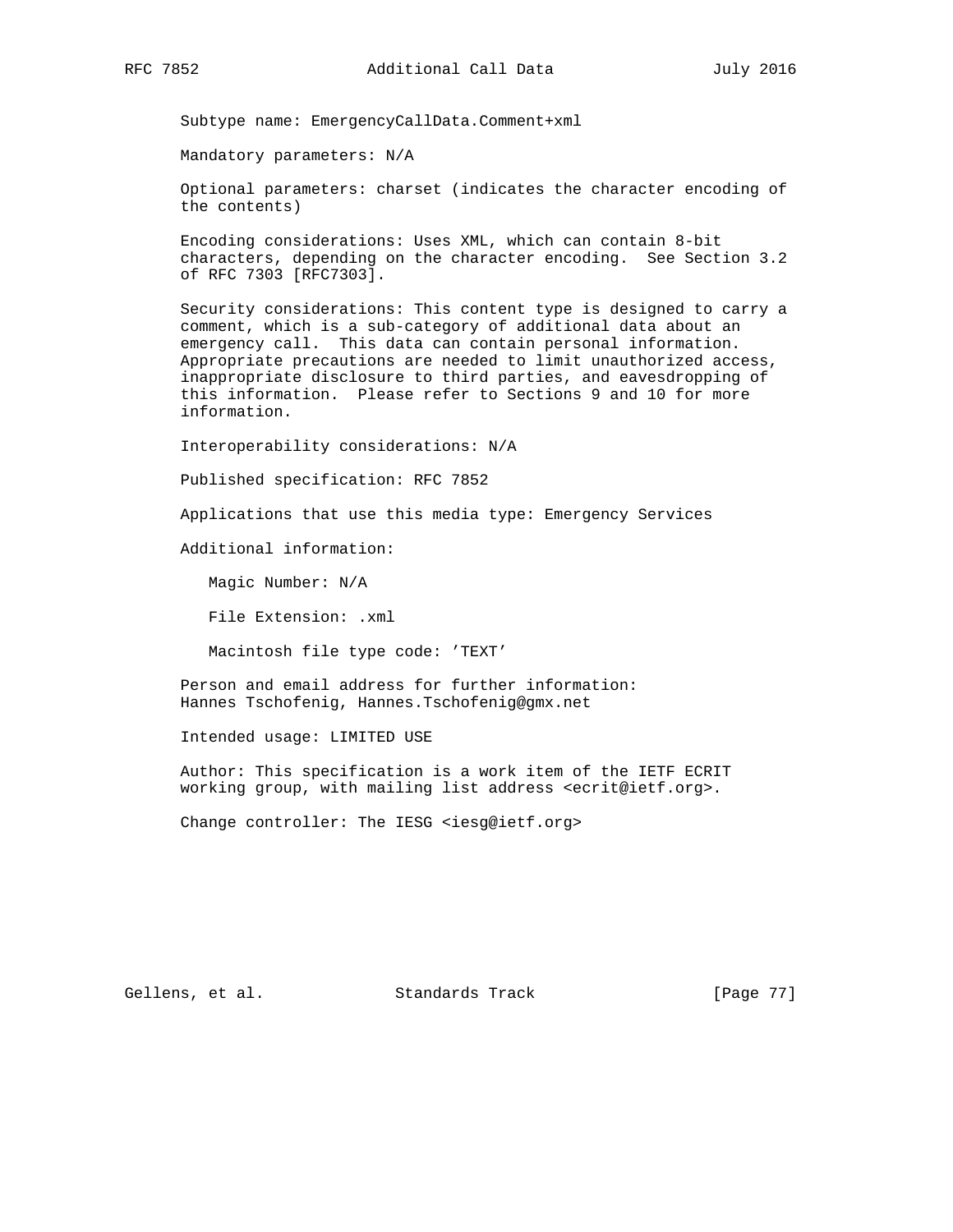11.5. URN Sub-Namespace Registration

11.5.1. Registration for urn:ietf:params:xml:ns:EmergencyCallData

 This section registers a new XML namespace, as per the guidelines in RFC 3688 [RFC3688].

- URI: urn:ietf:params:xml:ns:EmergencyCallData
- Registrant Contact: IETF, ECRIT working group, <ecrit@ietf.org>, as delegated by the IESG <iesg@ietf.org>.

XML:

```
 BEGIN
 <?xml version="1.0"?>
 <!DOCTYPE html PUBLIC "-//W3C//DTD XHTML Basic 1.0//EN"
   "http://www.w3.org/TR/xhtml-basic/xhtml-basic10.dtd">
 <html xmlns="http://www.w3.org/1999/xhtml">
 <head>
   <meta http-equiv="content-type"
         content="text/html;charset=iso-8859-1"/>
  <title>Namespace for Additional Emergency Call Data</title>
 </head>
 <body>
   <h1>Namespace for Additional Data Related to an Emergency Call
     \langleh1>
 <p>See <a href="http://www.rfc-editor.org/rfc/rfc7852.txt">
    RFC 7852</a>.</p>
 </body>
 </html>
 END
```
11.5.2. Registration for urn:ietf:params:xml:ns:EmergencyCallData:ProviderInfo

 This section registers a new XML namespace, as per the guidelines in RFC 3688 [RFC3688].

URI: urn:ietf:params:xml:ns:EmergencyCallData:ProviderInfo

 Registrant Contact: IETF, ECRIT working group, <ecrit@ietf.org>, as delegated by the IESG <iesg@ietf.org>.

Gellens, et al. Standards Track [Page 78]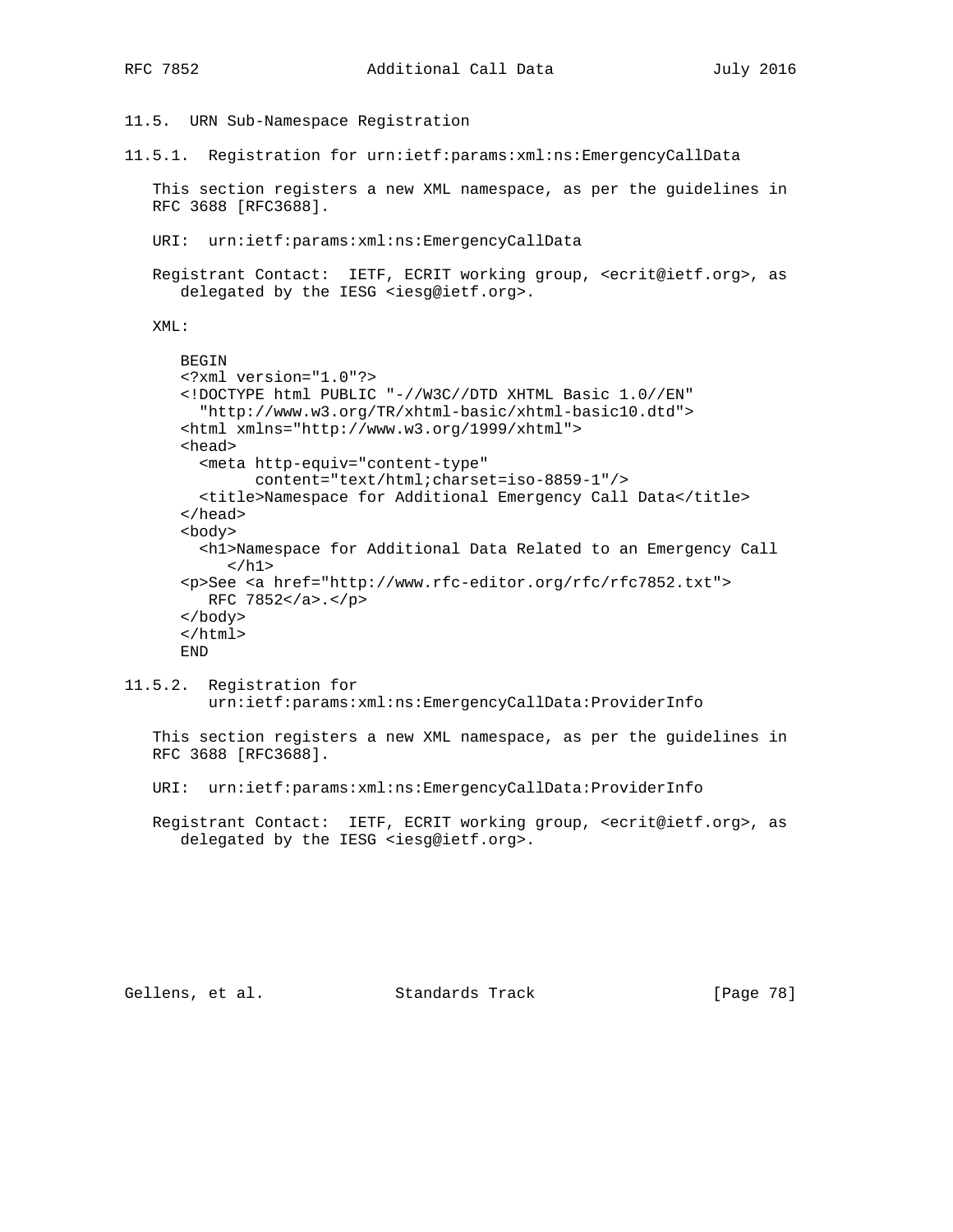XML:

```
 BEGIN
       <?xml version="1.0"?>
       <!DOCTYPE html PUBLIC "-//W3C//DTD XHTML Basic 1.0//EN"
         "http://www.w3.org/TR/xhtml-basic/xhtml-basic10.dtd">
       <html xmlns="http://www.w3.org/1999/xhtml">
       <head>
         <meta http-equiv="content-type"
               content="text/html;charset=iso-8859-1"/>
         <title>Namespace for Additional Emergency Call Data:
              Data Provider Information</title>
       </head>
       <body>
         <h1>Namespace for Additional Data Related to an Emergency Call
           \langleh1>
         <h2>Data Provider Information</h2>
       <p>See <a href="http://www.rfc-editor.org/rfc/rfc7852.txt">
         RFC 7852</a>.</p>
       </body>
       </html>
       END
11.5.3. Registration for
          urn:ietf:params:xml:ns:EmergencyCallData:ServiceInfo
    This section registers a new XML namespace, as per the guidelines in
    RFC 3688 [RFC3688].
   URI: urn:ietf:params:xml:ns:EmergencyCallData:ServiceInfo
    Registrant Contact: IETF, ECRIT working group, <ecrit@ietf.org>, as
       delegated by the IESG <iesg@ietf.org>.
   XML:
       BEGIN
       <?xml version="1.0"?>
       <!DOCTYPE html PUBLIC "-//W3C//DTD XHTML Basic 1.0//EN"
```

```
 "http://www.w3.org/TR/xhtml-basic/xhtml-basic10.dtd">
 <html xmlns="http://www.w3.org/1999/xhtml">
 <head>
  <meta http-equiv="content-type"
         content="text/html;charset=iso-8859-1"/>
  <title>Namespace for Additional Emergency Call Data:
         Service Information</title>
 </head>
 <body>
```
Gellens, et al. Standards Track [Page 79]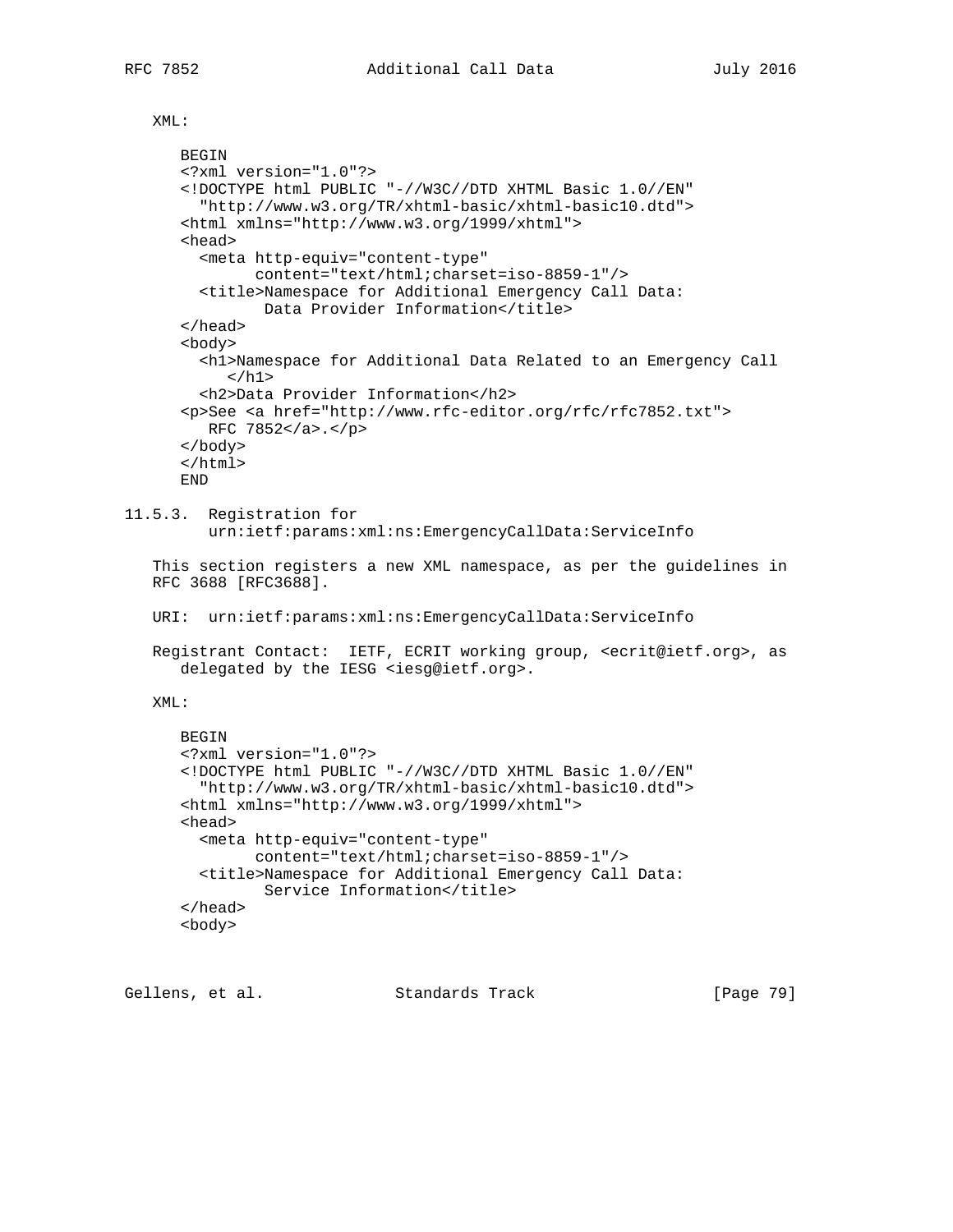```
 <h1>Namespace for Additional Data Related to an Emergency Call
     \langleh1>
   <h2>Service Information</h2>
 <p>See <a href="http://www.rfc-editor.org/rfc/rfc7852.txt">
    RFC 7852</a>.</p>
 </body>
 </html>
 END
```
11.5.4. Registration for urn:ietf:params:xml:ns:EmergencyCallData:DeviceInfo

 This section registers a new XML namespace, as per the guidelines in RFC 3688 [RFC3688].

URI: urn:ietf:params:xml:ns:EmergencyCallData:DeviceInfo

 Registrant Contact: IETF, ECRIT working group, <ecrit@ietf.org>, as delegated by the IESG <iesg@ietf.org>.

## XML:

```
 BEGIN
 <?xml version="1.0"?>
 <!DOCTYPE html PUBLIC "-//W3C//DTD XHTML Basic 1.0//EN"
   "http://www.w3.org/TR/xhtml-basic/xhtml-basic10.dtd">
 <html xmlns="http://www.w3.org/1999/xhtml">
 <head>
   <meta http-equiv="content-type"
         content="text/html;charset=iso-8859-1"/>
   <title>Namespace for Additional Emergency Call Data:
          Device Information</title>
 </head>
 <body>
   <h1>Namespace for Additional Data Related to an Emergency Call
     \langle/h1>
   <h2>Device Information</h2>
 <p>See <a href="http://www.rfc-editor.org/rfc/rfc7852.txt">
    RFC 7852</a>.</p>
 </body>
 </html>
 END
```
Gellens, et al. Standards Track [Page 80]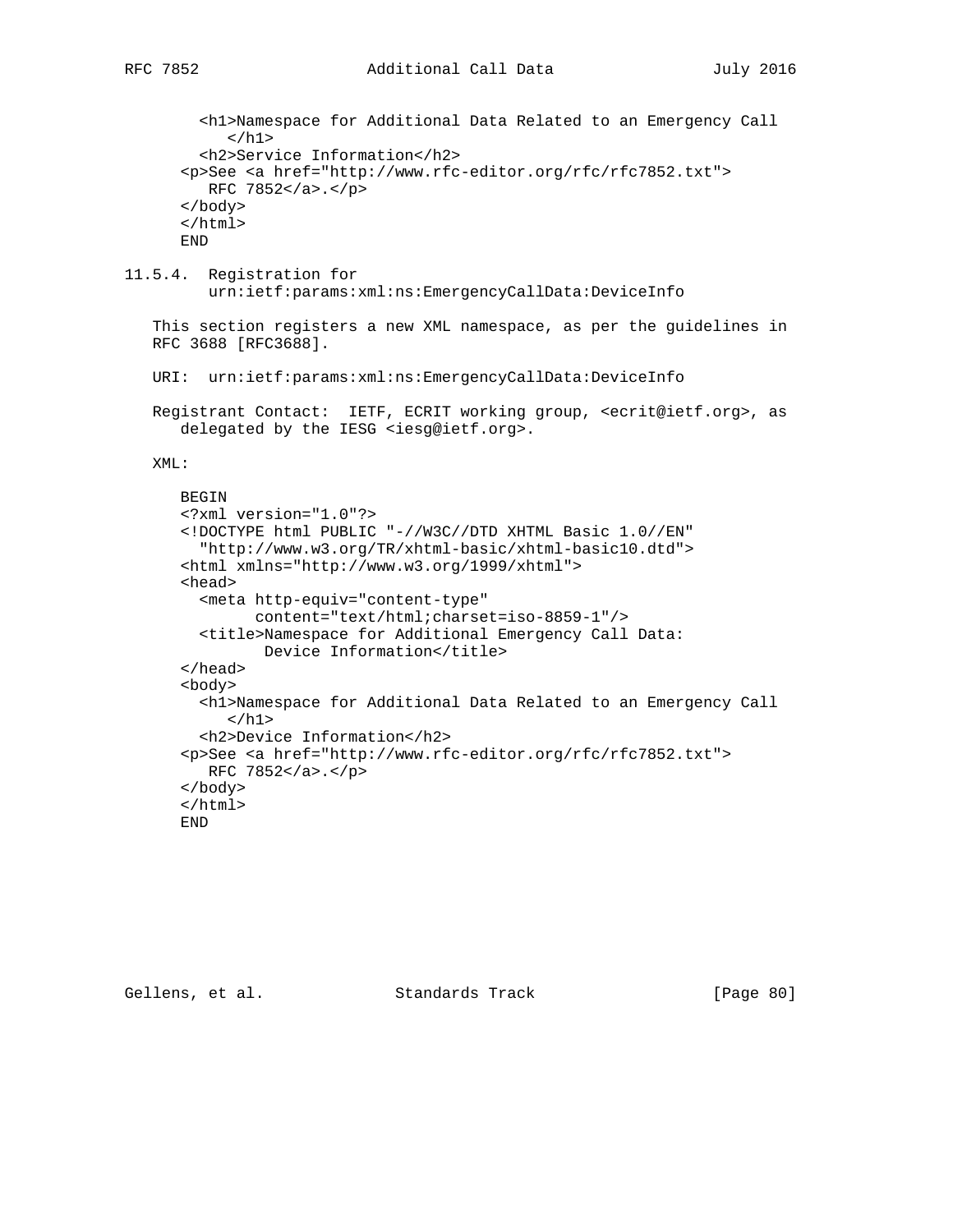```
11.5.5. Registration for
          urn:ietf:params:xml:ns:EmergencyCallData:SubscriberInfo
    This section registers a new XML namespace, as per the guidelines in
   RFC 3688 [RFC3688].
   URI: urn:ietf:params:xml:ns:EmergencyCallData:SubscriberInfo
   Registrant Contact: IETF, ECRIT working group, <ecrit@ietf.org>, as
      delegated by the IESG <iesg@ietf.org>.
   XML:
      BEGIN
       <?xml version="1.0"?>
       <!DOCTYPE html PUBLIC "-//W3C//DTD XHTML Basic 1.0//EN"
         "http://www.w3.org/TR/xhtml-basic/xhtml-basic10.dtd">
       <html xmlns="http://www.w3.org/1999/xhtml">
       <head>
         <meta http-equiv="content-type"
               content="text/html;charset=iso-8859-1"/>
         <title>Namespace for Additional Emergency Call Data:
               Owner/Subscriber Information</title>
       </head>
       <body>
         <h1>Namespace for Additional Data Related to an Emergency Call
           \langleh1>
         <h2> Owner/Subscriber Information</h2>
       <p>See <a href="http://www.rfc-editor.org/rfc/rfc7852.txt">
         RFC 7852</a>.</p>
       </body>
       </html>
       END
11.5.6. Registration for
         urn:ietf:params:xml:ns:EmergencyCallData:Comment
    This section registers a new XML namespace, as per the guidelines in
   RFC 3688 [RFC3688].
   URI: urn:ietf:params:xml:ns:EmergencyCallData:Comment
   Registrant Contact: IETF, ECRIT working group, <ecrit@ietf.org>, as
       delegated by the IESG <iesg@ietf.org>.
```
Gellens, et al. Standards Track [Page 81]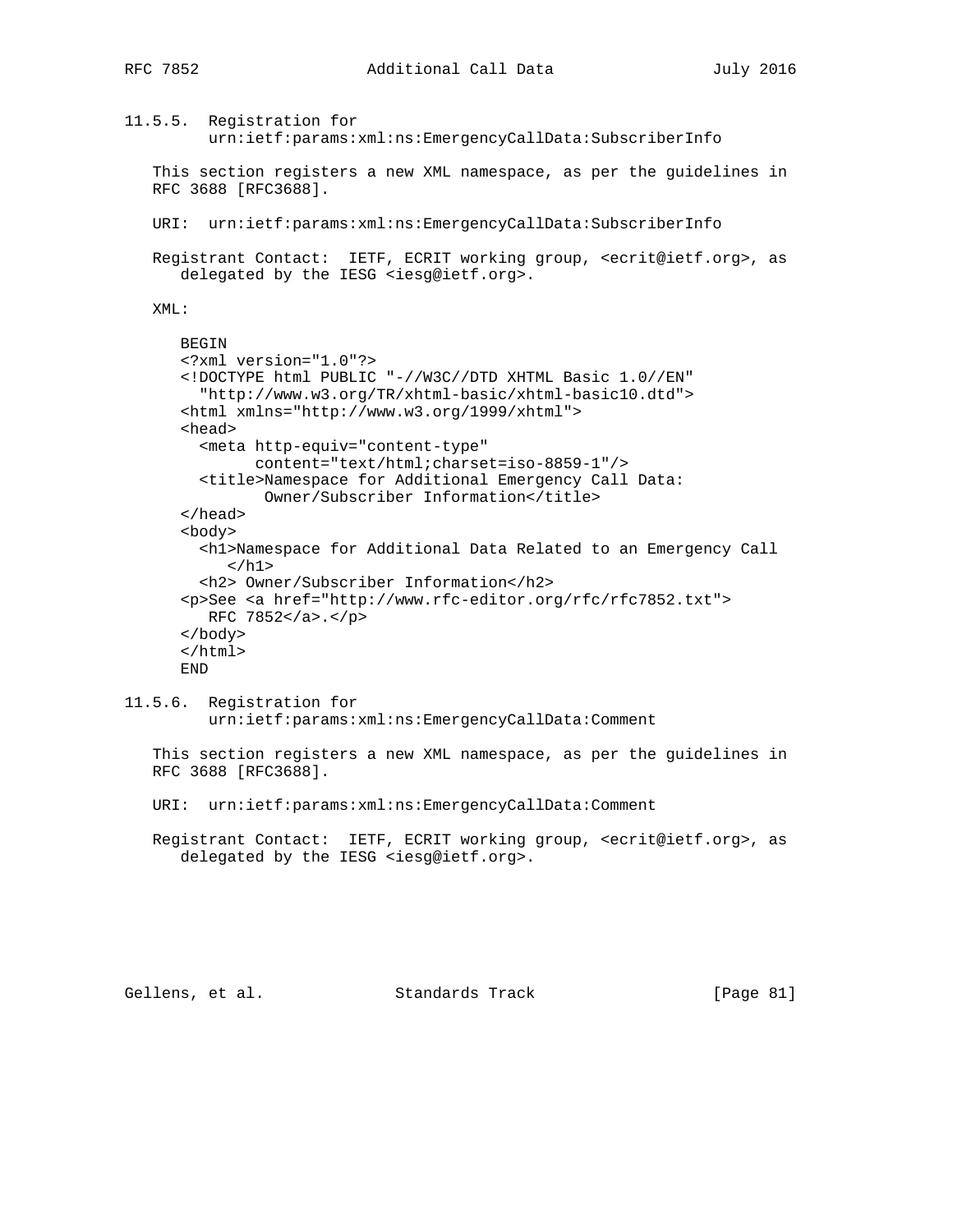XML:

```
 BEGIN
 <?xml version="1.0"?>
 <!DOCTYPE html PUBLIC "-//W3C//DTD XHTML Basic 1.0//EN"
   "http://www.w3.org/TR/xhtml-basic/xhtml-basic10.dtd">
 <html xmlns="http://www.w3.org/1999/xhtml">
 <head>
   <meta http-equiv="content-type"
        content="text/html;charset=iso-8859-1"/>
   <title>Namespace for Additional Emergency Call Data:Comment
      </title>
 </head>
 <body>
   <h1>Namespace for Additional Data Related to an Emergency Call
     \langleh1>
   <h2> Comment</h2>
 <p>See <a href="http://www.rfc-editor.org/rfc/rfc7852.txt">
   RFC 7852</a>.</p>
 </body>
 </html>
 END
```
## 11.6. Schema Registrations

 This specification registers the following schemas, as per the guidelines in RFC 3688 [RFC3688].

 ID: EmergencyCallData URI: urn:ietf:params:xml:schema:EmergencyCallData Registrant Contact: IETF, ECRIT Working Group (ecrit@ietf.org), as delegated by the IESG (iesg@ietf.org). XML: The XML schema can be found in Section 8.6.

 ID: EmergencyCallData:ProviderInfo URI: urn:ietf:params:xml:schema:EmergencyCallData:ProviderInfo Registrant Contact: IETF, ECRIT working group (ecrit@ietf.org), as delegated by the IESG (iesg@ietf.org). XML: The XML schema can be found in Figure 19.

 ID: EmergencyCallData:ServiceInfo URI: urn:ietf:params:xml:schema:EmergencyCallData:ServiceInfo Registrant Contact: IETF, ECRIT working group (ecrit@ietf.org), as delegated by the IESG (iesg@ietf.org). XML: The XML schema can be found in Figure 20.

Gellens, et al. Standards Track [Page 82]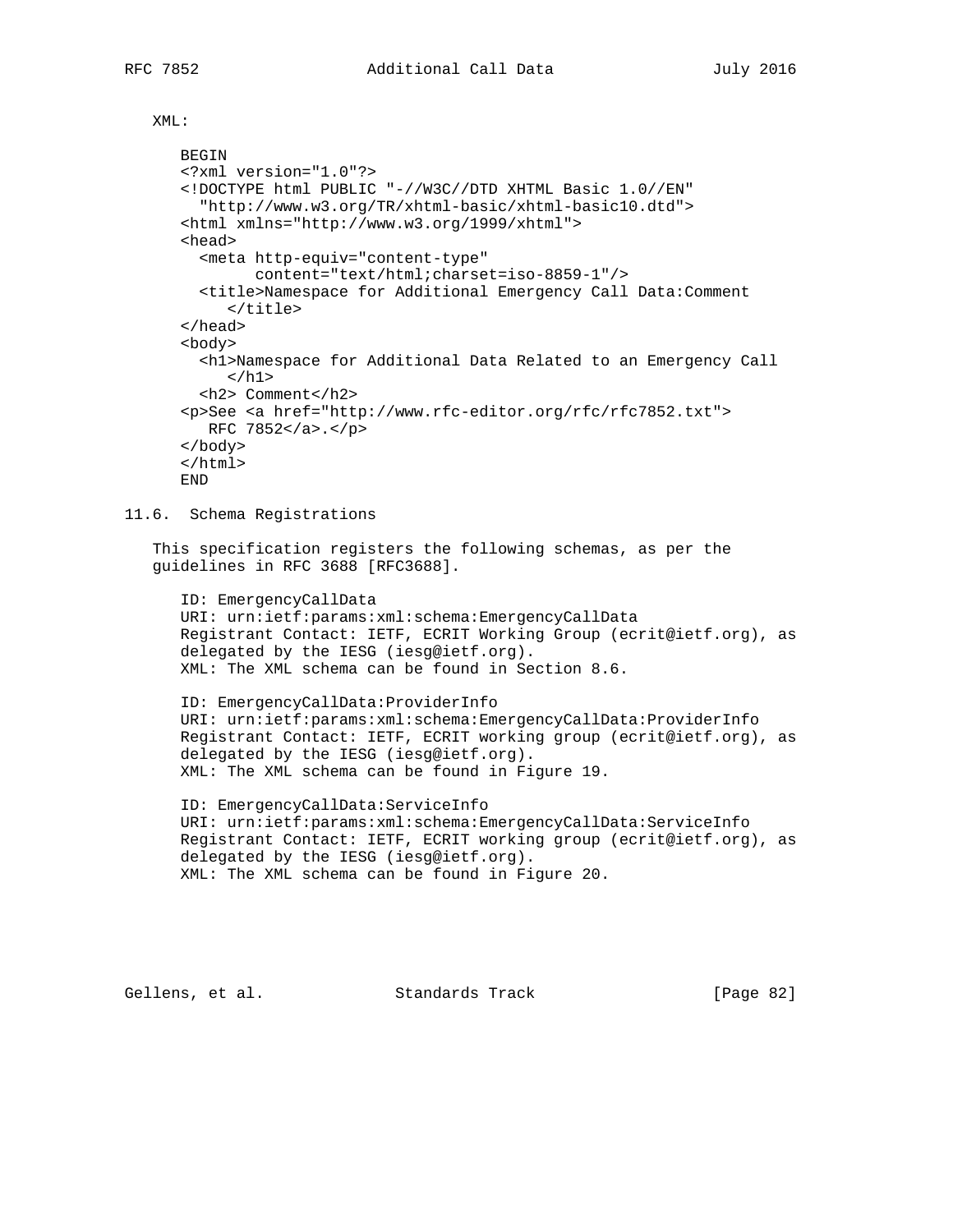ID: EmergencyCallData:DeviceInfo URI: urn:ietf:params:xml:schema:EmergencyCallData:DeviceInfo Registrant Contact: IETF, ECRIT working group (ecrit@ietf.org), as delegated by the IESG (iesg@ietf.org).

XML: The XML schema can be found in Figure 21.

 ID: EmergencyCallData:SubscriberInfo URI: urn:ietf:params:xml:schema:EmergencyCallData:SubscriberInfo Registrant Contact: IETF, ECRIT working group (ecrit@ietf.org), as delegated by the IESG (iesg@ietf.org). XML: The XML schema can be found in Section 8.4.

 ID: EmergencyCallData:Comment URI: urn:ietf:params:xml:schema:EmergencyCallData:Comment Registrant Contact: IETF, ECRIT working group (ecrit@ietf.org), as delegated by the IESG (iesg@ietf.org). XML: The XML schema can be found in Section 8.5.

 ID: vcard-4.0 URI: urn:ietf:params:xml:ns:vcard-4.0 Registrant Contact: IETF, ECRIT Working Group (ecrit@ietf.org), as delegated by the IESG (iesg@ietf.org). XML: The XML schema can be found in Appendix A.

11.7. vCard Parameter Value Registration

 This document registers a new value in the "vCard Parameter Values" registry as defined by [RFC6350] with the following template:

Value: main-number

 Purpose: The main telephone number, typically of an enterprise, as opposed to a direct-dial number of an individual employee

 Conformance: This value can be used with the 'TYPE' parameter applied on the 'TEL' property

 Example(s): TEL;VALUE=uri;TYPE="main,voice";PREF=1:tel:+1-418-656-90 00

Gellens, et al. Standards Track [Page 83]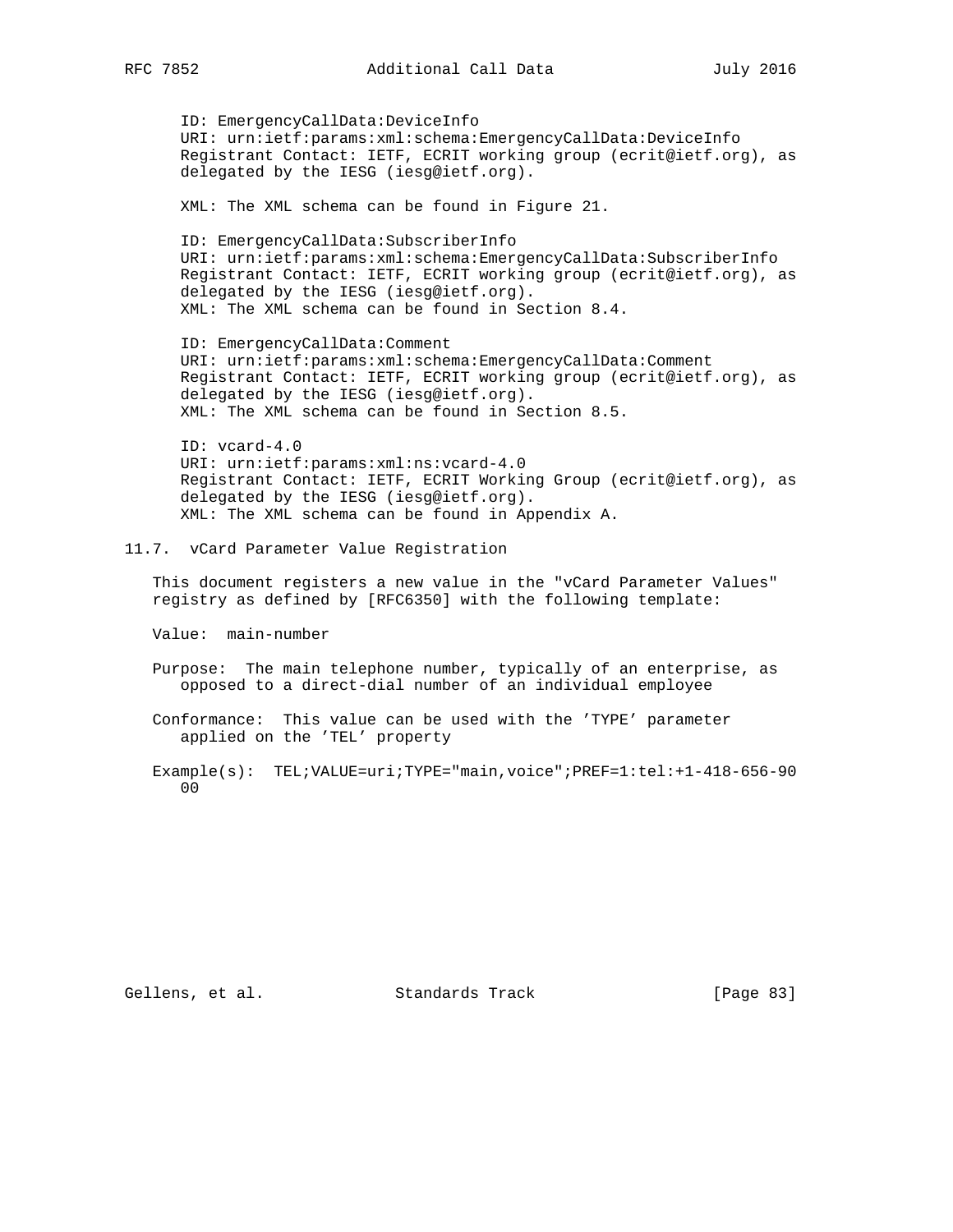## 12. References

- 12.1. Normative References
	- [RFC2119] Bradner, S., "Key words for use in RFCs to Indicate Requirement Levels", BCP 14, RFC 2119, DOI 10.17487/RFC2119, March 1997, <http://www.rfc-editor.org/info/rfc2119>.
	- [RFC2392] Levinson, E., "Content-ID and Message-ID Uniform Resource Locators", RFC 2392, DOI 10.17487/RFC2392, August 1998, <http://www.rfc-editor.org/info/rfc2392>.
	- [RFC3204] Zimmerer, E., Peterson, J., Vemuri, A., Ong, L., Audet, F., Watson, M., and M. Zonoun, "MIME media types for ISUP and QSIG Objects", RFC 3204, DOI 10.17487/RFC3204, December 2001, <http://www.rfc-editor.org/info/rfc3204>.
	- [RFC3261] Rosenberg, J., Schulzrinne, H., Camarillo, G., Johnston, A., Peterson, J., Sparks, R., Handley, M., and E. Schooler, "SIP: Session Initiation Protocol", RFC 3261, DOI 10.17487/RFC3261, June 2002, <http://www.rfc-editor.org/info/rfc3261>.
	- [RFC3459] Burger, E., "Critical Content Multi-purpose Internet Mail Extensions (MIME) Parameter", RFC 3459, DOI 10.17487/RFC3459, January 2003, <http://www.rfc-editor.org/info/rfc3459>.
	- [RFC3688] Mealling, M., "The IETF XML Registry", BCP 81, RFC 3688, DOI 10.17487/RFC3688, January 2004, <http://www.rfc-editor.org/info/rfc3688>.
	- [RFC3966] Schulzrinne, H., "The tel URI for Telephone Numbers", RFC 3966, DOI 10.17487/RFC3966, December 2004, <http://www.rfc-editor.org/info/rfc3966>.
	- [RFC4119] Peterson, J., "A Presence-based GEOPRIV Location Object Format", RFC 4119, DOI 10.17487/RFC4119, December 2005, <http://www.rfc-editor.org/info/rfc4119>.
	- [RFC5226] Narten, T. and H. Alvestrand, "Guidelines for Writing an IANA Considerations Section in RFCs", BCP 26, RFC 5226, DOI 10.17487/RFC5226, May 2008, <http://www.rfc-editor.org/info/rfc5226>.

Gellens, et al. Standards Track [Page 84]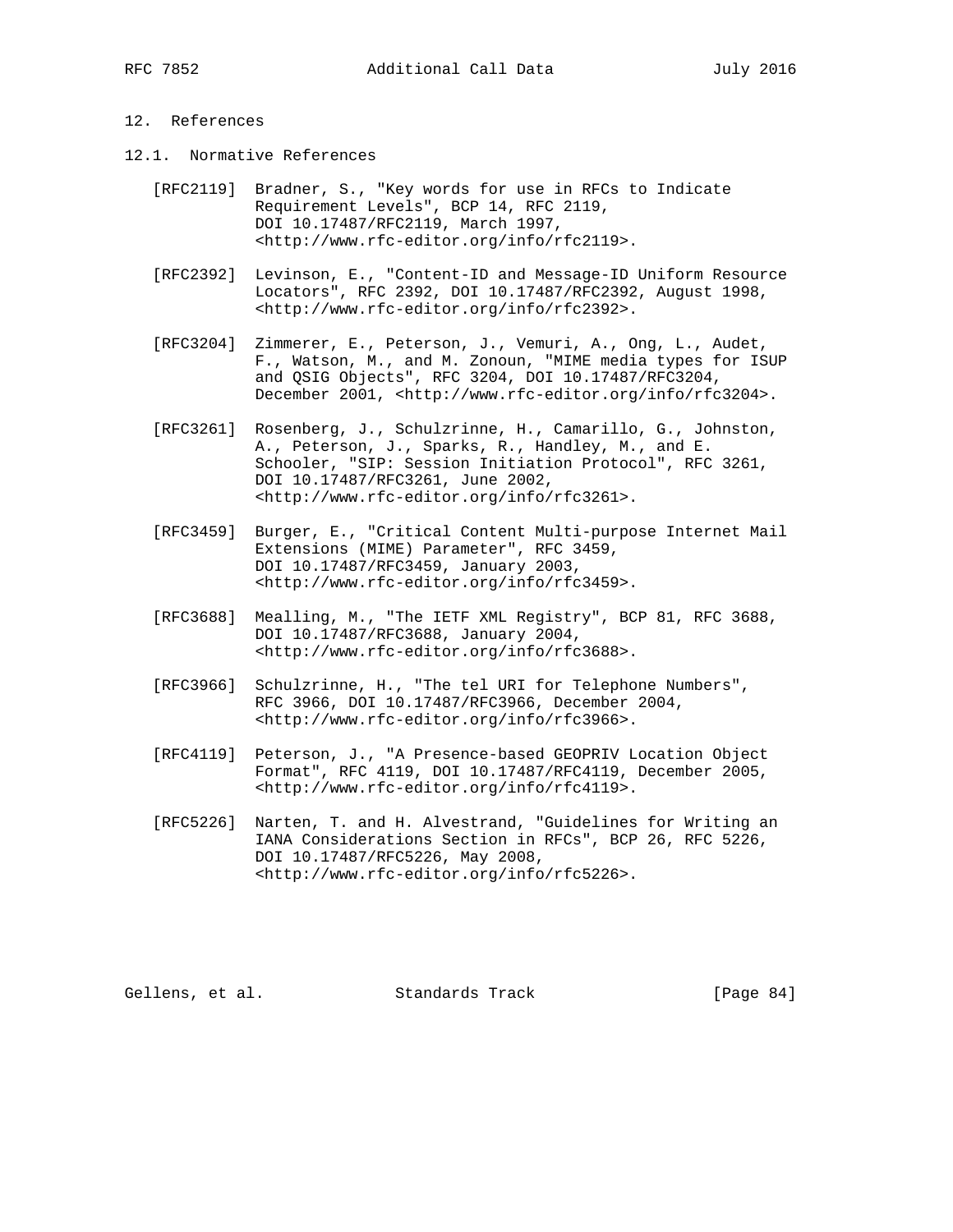- [RFC5322] Resnick, P., Ed., "Internet Message Format", RFC 5322, DOI 10.17487/RFC5322, October 2008, <http://www.rfc-editor.org/info/rfc5322>.
- [RFC5621] Camarillo, G., "Message Body Handling in the Session Initiation Protocol (SIP)", RFC 5621, DOI 10.17487/RFC5621, September 2009, <http://www.rfc-editor.org/info/rfc5621>.
- [RFC5646] Phillips, A., Ed. and M. Davis, Ed., "Tags for Identifying Languages", BCP 47, RFC 5646, DOI 10.17487/RFC5646, September 2009, <http://www.rfc-editor.org/info/rfc5646>.
- [RFC6350] Perreault, S., "vCard Format Specification", RFC 6350, DOI 10.17487/RFC6350, August 2011, <http://www.rfc-editor.org/info/rfc6350>.
- [RFC6351] Perreault, S., "xCard: vCard XML Representation", RFC 6351, DOI 10.17487/RFC6351, August 2011, <http://www.rfc-editor.org/info/rfc6351>.
- [RFC6838] Freed, N., Klensin, J., and T. Hansen, "Media Type Specifications and Registration Procedures", BCP 13, RFC 6838, DOI 10.17487/RFC6838, January 2013, <http://www.rfc-editor.org/info/rfc6838>.
- [RFC7303] Thompson, H. and C. Lilley, "XML Media Types", RFC 7303, DOI 10.17487/RFC7303, July 2014, <http://www.rfc-editor.org/info/rfc7303>.
- 12.2. Informative References
	- [ECRIT-WG-wiki]

 IETF ECRIT WG Wiki, "Additional Data Examples", July 2015, <http://tools.ietf.org/wg/ecrit/trac/attachment/wiki/ WikiStart/additional-data-examples.zip>.

[Err3047] RFC Errata, Erratum ID 3047, RFC 6351.

[HUMAN-LANG]

 Gellens, R., "Negotiating Human Language in Real-Time Communications", Work in Progress, draft-ietf-slim negotiating-human-language-04, July 2016.

[IANA-XML-Schemas]

 IANA, "IETF XML Registry", <http://www.iana.org/assignments/xml-registry>.

Gellens, et al. Standards Track [Page 85]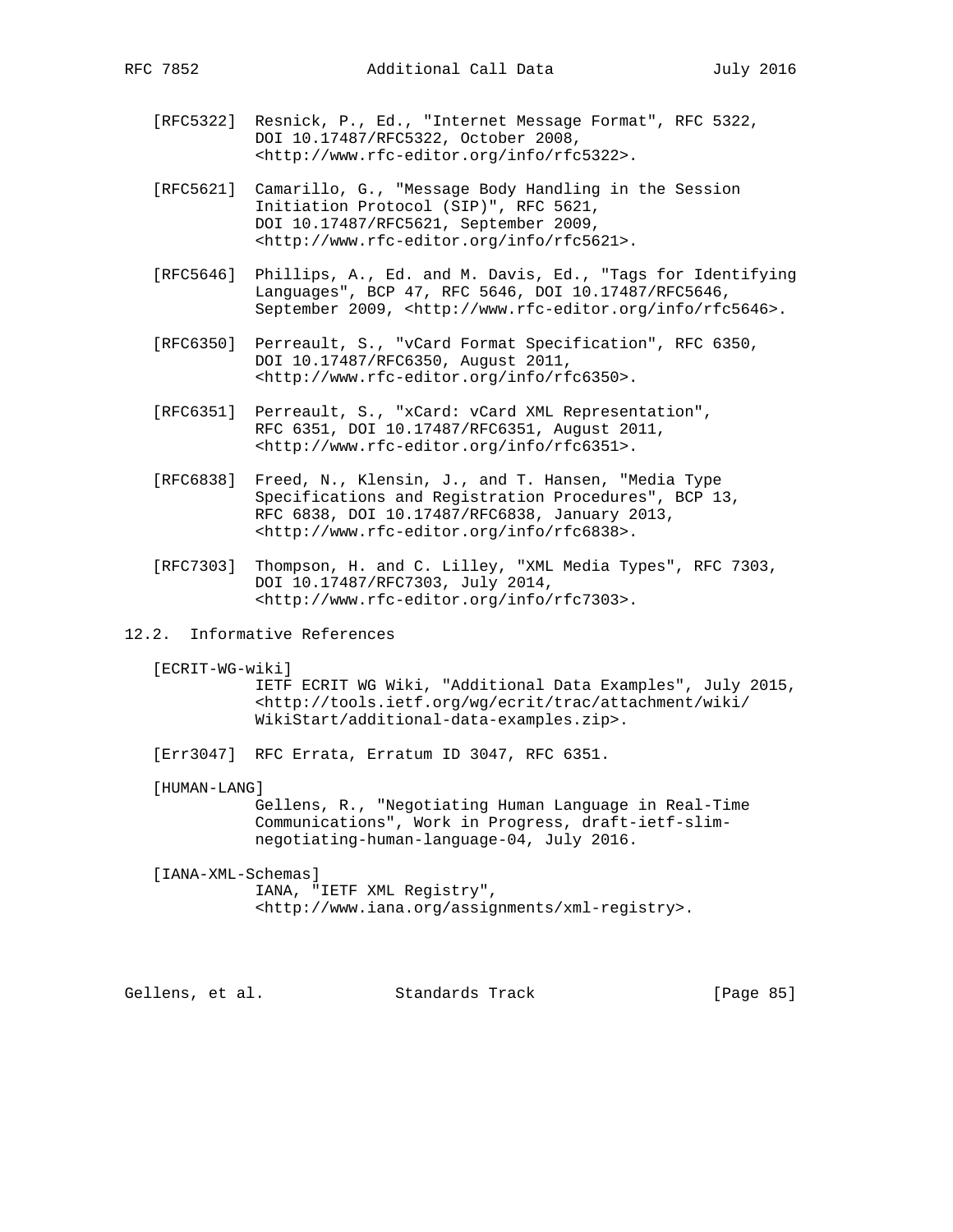[IEEE-1512-2006] IEEE, "IEEE Standard for Common Incident Management Message Sets for Use by Emergency Management Centers", IEEE Std 1512-2006, DOI 10.1109/IEEESTD.2006.224678, August 2006, <https://standards.ieee.org/findstds/ standard/1512-2006.html>.

 [LanguageSubtagRegistry] IANA, "Language Subtag Registry", <http://www.iana.org/assignments/ language-subtag-registry>.

- [LERG] Telcordia Technologies, Inc., "LERG Routing Guide", ANI II Digits Definitions, June 2015.
- [NANP] North American Numbering Plan Administration (NANPA), "ANI II Digits Assignments", September 2015, <http://nanpa.com/number\_resource\_info/ ani\_ii\_assignments.html>.
- [nc911] North Carolina 911 Board, "Wireless 911 for Telecommunicators", January 2009, <https://www.nc911.nc.gov/pdf/ A\_TelecommunicatorReference.pdf>.
- [NENA-02-010]

 National Emergency Number Association (NENA), "NENA Standard Data Formats for 9-1-1 Data Exchange & GIS Mapping", NENA-02-010, Version 9, December 2010, <http://www.nena.org>.

- [RFC3325] Jennings, C., Peterson, J., and M. Watson, "Private Extensions to the Session Initiation Protocol (SIP) for Asserted Identity within Trusted Networks", RFC 3325, DOI 10.17487/RFC3325, November 2002, <http://www.rfc-editor.org/info/rfc3325>.
- [RFC3840] Rosenberg, J., Schulzrinne, H., and P. Kyzivat, "Indicating User Agent Capabilities in the Session Initiation Protocol (SIP)", RFC 3840, DOI 10.17487/RFC3840, August 2004, <http://www.rfc-editor.org/info/rfc3840>.
- [RFC5012] Schulzrinne, H. and R. Marshall, Ed., "Requirements for Emergency Context Resolution with Internet Technologies", RFC 5012, DOI 10.17487/RFC5012, January 2008, <http://www.rfc-editor.org/info/rfc5012>.

Gellens, et al. Standards Track [Page 86]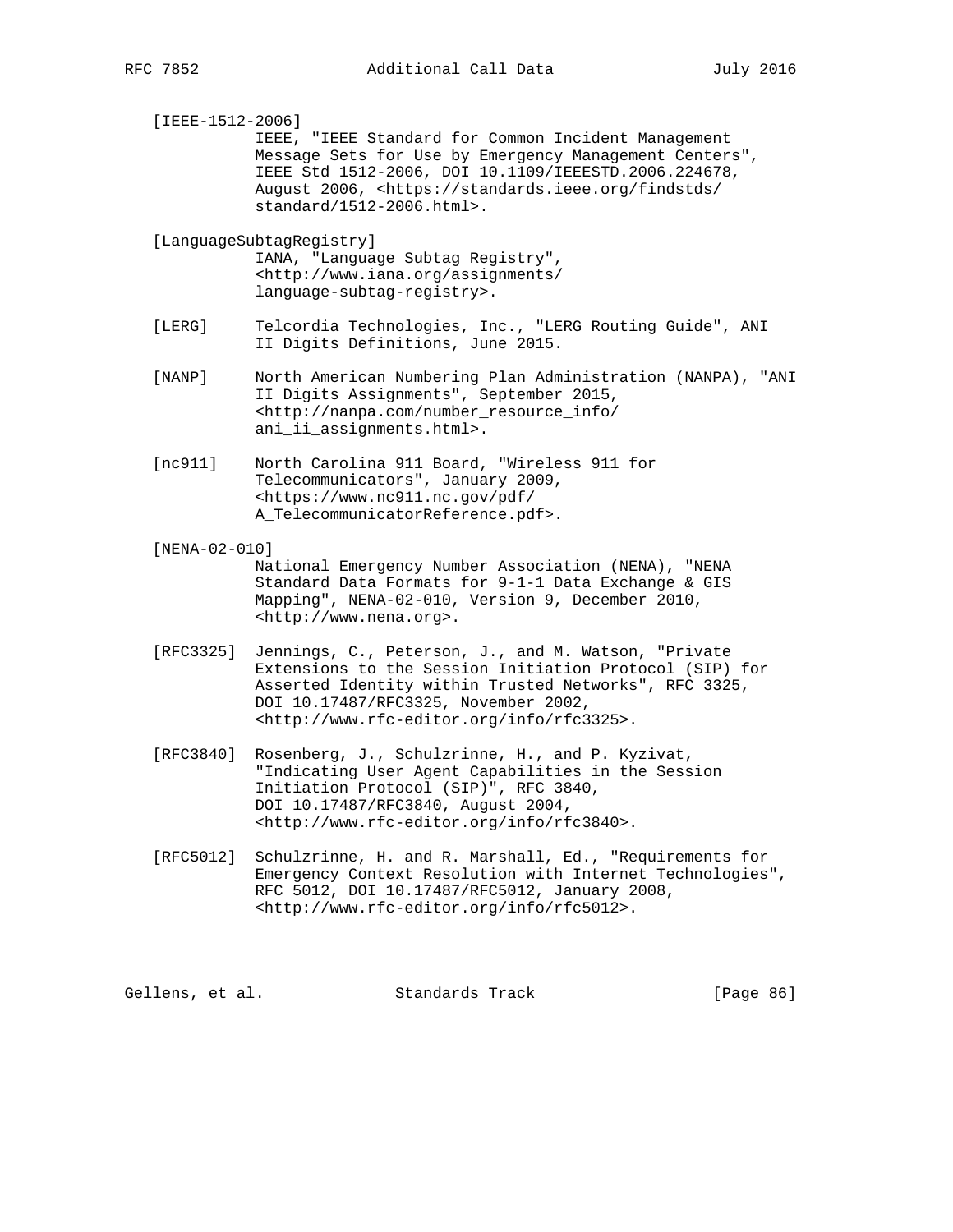- [RFC5139] Thomson, M. and J. Winterbottom, "Revised Civic Location Format for Presence Information Data Format Location Object (PIDF-LO)", RFC 5139, DOI 10.17487/RFC5139, February 2008, <http://www.rfc-editor.org/info/rfc5139>.
- [RFC5491] Winterbottom, J., Thomson, M., and H. Tschofenig, "GEOPRIV Presence Information Data Format Location Object (PIDF-LO) Usage Clarification, Considerations, and Recommendations", RFC 5491, DOI 10.17487/RFC5491, March 2009, <http://www.rfc-editor.org/info/rfc5491>.
- [RFC5582] Schulzrinne, H., "Location-to-URL Mapping Architecture and Framework", RFC 5582, DOI 10.17487/RFC5582, September 2009, <http://www.rfc-editor.org/info/rfc5582>.
- [RFC5962] Schulzrinne, H., Singh, V., Tschofenig, H., and M. Thomson, "Dynamic Extensions to the Presence Information Data Format Location Object (PIDF-LO)", RFC 5962, DOI 10.17487/RFC5962, September 2010, <http://www.rfc-editor.org/info/rfc5962>.
- [RFC5985] Barnes, M., Ed., "HTTP-Enabled Location Delivery (HELD)", RFC 5985, DOI 10.17487/RFC5985, September 2010, <http://www.rfc-editor.org/info/rfc5985>.
- [RFC6443] Rosen, B., Schulzrinne, H., Polk, J., and A. Newton, "Framework for Emergency Calling Using Internet Multimedia", RFC 6443, DOI 10.17487/RFC6443, December 2011, <http://www.rfc-editor.org/info/rfc6443>.
- [RFC6698] Hoffman, P. and J. Schlyter, "The DNS-Based Authentication of Named Entities (DANE) Transport Layer Security (TLS) Protocol: TLSA", RFC 6698, DOI 10.17487/RFC6698, August 2012, <http://www.rfc-editor.org/info/rfc6698>.
- [RFC6848] Winterbottom, J., Thomson, M., Barnes, R., Rosen, B., and R. George, "Specifying Civic Address Extensions in the Presence Information Data Format Location Object (PIDF- LO)", RFC 6848, DOI 10.17487/RFC6848, January 2013, <http://www.rfc-editor.org/info/rfc6848>.
- [RFC6881] Rosen, B. and J. Polk, "Best Current Practice for Communications Services in Support of Emergency Calling", BCP 181, RFC 6881, DOI 10.17487/RFC6881, March 2013, <http://www.rfc-editor.org/info/rfc6881>.

Gellens, et al. Standards Track [Page 87]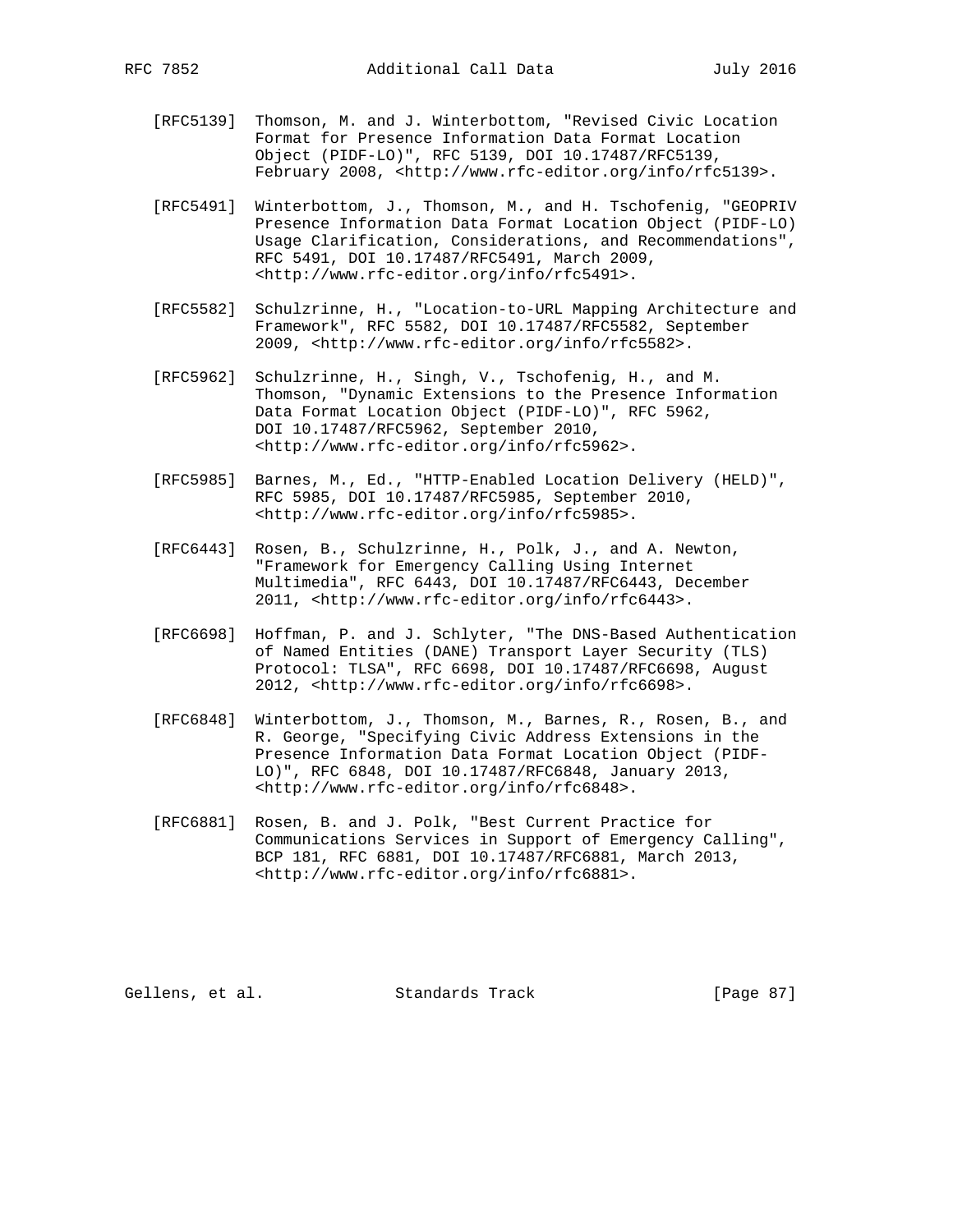- [RFC6973] Cooper, A., Tschofenig, H., Aboba, B., Peterson, J., Morris, J., Hansen, M., and R. Smith, "Privacy Considerations for Internet Protocols", RFC 6973, DOI 10.17487/RFC6973, July 2013, <http://www.rfc-editor.org/info/rfc6973>.
- [RFC7035] Thomson, M., Rosen, B., Stanley, D., Bajko, G., and A. Thomson, "Relative Location Representation", RFC 7035, DOI 10.17487/RFC7035, October 2013, <http://www.rfc-editor.org/info/rfc7035>.
- [RFC7090] Schulzrinne, H., Tschofenig, H., Holmberg, C., and M. Patel, "Public Safety Answering Point (PSAP) Callback", RFC 7090, DOI 10.17487/RFC7090, April 2014, <http://www.rfc-editor.org/info/rfc7090>.
- [RFC7525] Sheffer, Y., Holz, R., and P. Saint-Andre, "Recommendations for Secure Use of Transport Layer Security (TLS) and Datagram Transport Layer Security (DTLS)", BCP 195, RFC 7525, DOI 10.17487/RFC7525, May 2015, <http://www.rfc-editor.org/info/rfc7525>.

Gellens, et al. Standards Track [Page 88]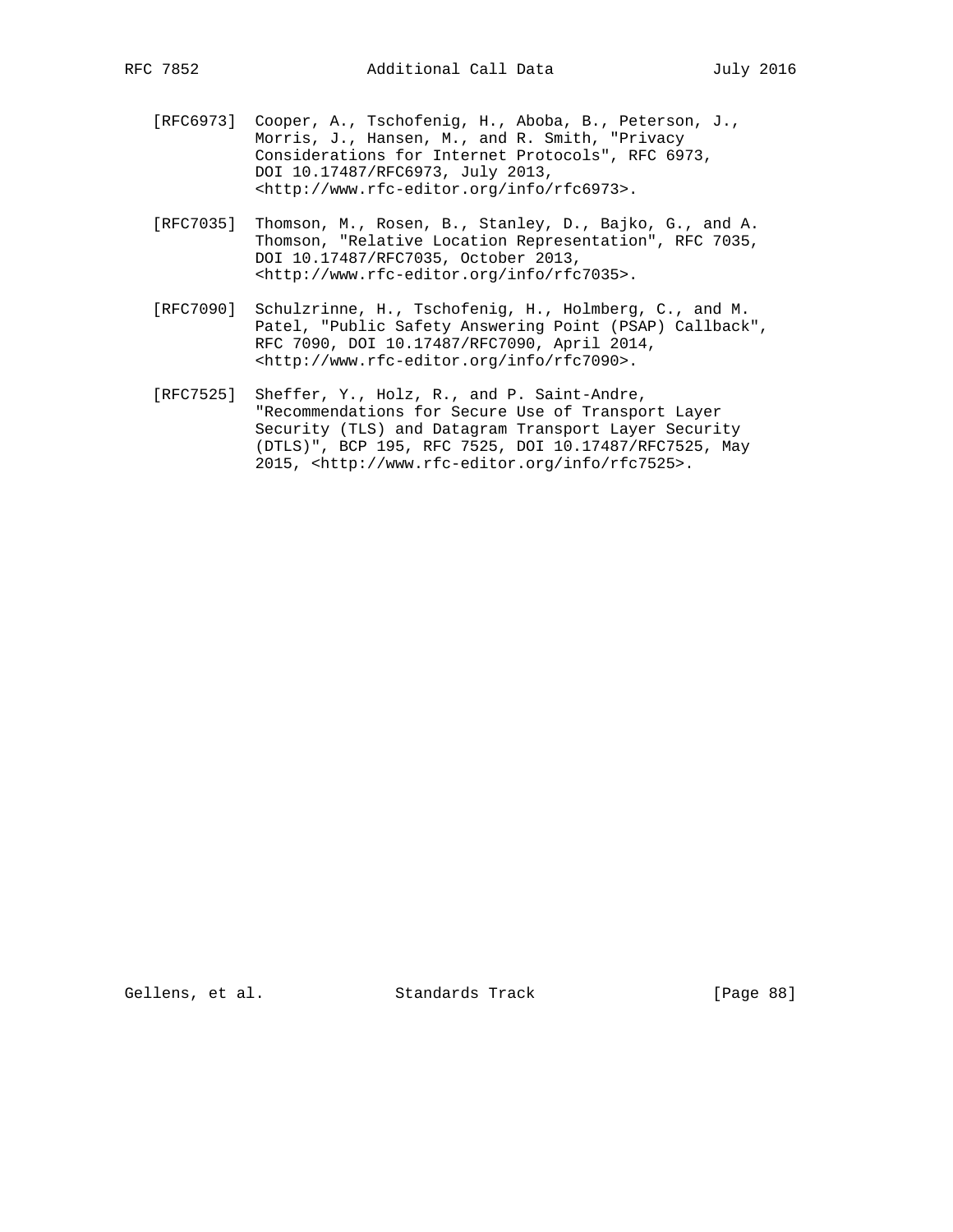```
 This section contains the vCard/xCard XML schema version of the Relax
 NG schema defined in RFC 6351 [RFC6351] for use with the XML schemas
 defined in this document. In addition to mapping the Relax NG schema
 to an XML schema, this specification applies an erratum raised for
 RFC 6351 regarding the type definition; see RFC Erratum ID 3047
 [Err3047].
 <?xml version="1.0" encoding="UTF-8"?>
 <xs:schema
   targetNamespace="urn:ietf:params:xml:ns:vcard-4.0"
   xmlns:xs="http://www.w3.org/2001/XMLSchema"
   xmlns:ns1="urn:ietf:params:xml:ns:vcard-4.0"
   elementFormDefault="qualified">
  <! - 3.3
    iana-token = xsd:string \{ pattern = "[a-zA-Z0-9-]+" \}x-name = xsd:string \{ pattern = "x-[a-zA-Z0-9-]+" \} -->
   <xs:simpleType name="iana-token">
     <xs:annotation>
       <xs:documentation>Section 3.3: vCard Format Specification
       </xs:documentation>
     </xs:annotation>
     <xs:restriction base="xs:string"/>
   </xs:simpleType>
   <xs:simpleType name="x-name">
     <xs:restriction base="xs:string"/>
   </xs:simpleType>
  <!- 4.1
  --&> <xs:element name="text" type="xs:string"/>
   <xs:group name="value-text-list">
     <xs:sequence>
       <xs:element ref="ns1:text" maxOccurs="unbounded"/>
     </xs:sequence>
   </xs:group>
  \leftarrow! -- 4.2 -->
   <xs:element name="uri" type="xs:anyURI"/>
  \leftarrow !-- 4.3.1 -->
   <xs:element name="date"
       substitutionGroup="ns1:value-date-and-or-time">
     <xs:simpleType>
       <xs:restriction base="xs:string">
         <xs:pattern
           value="\d{8}|\d{4}-\d\d|--\d\d(\d\d)?|---\d\d"/>
```
Gellens, et al. Standards Track [Paqe 89]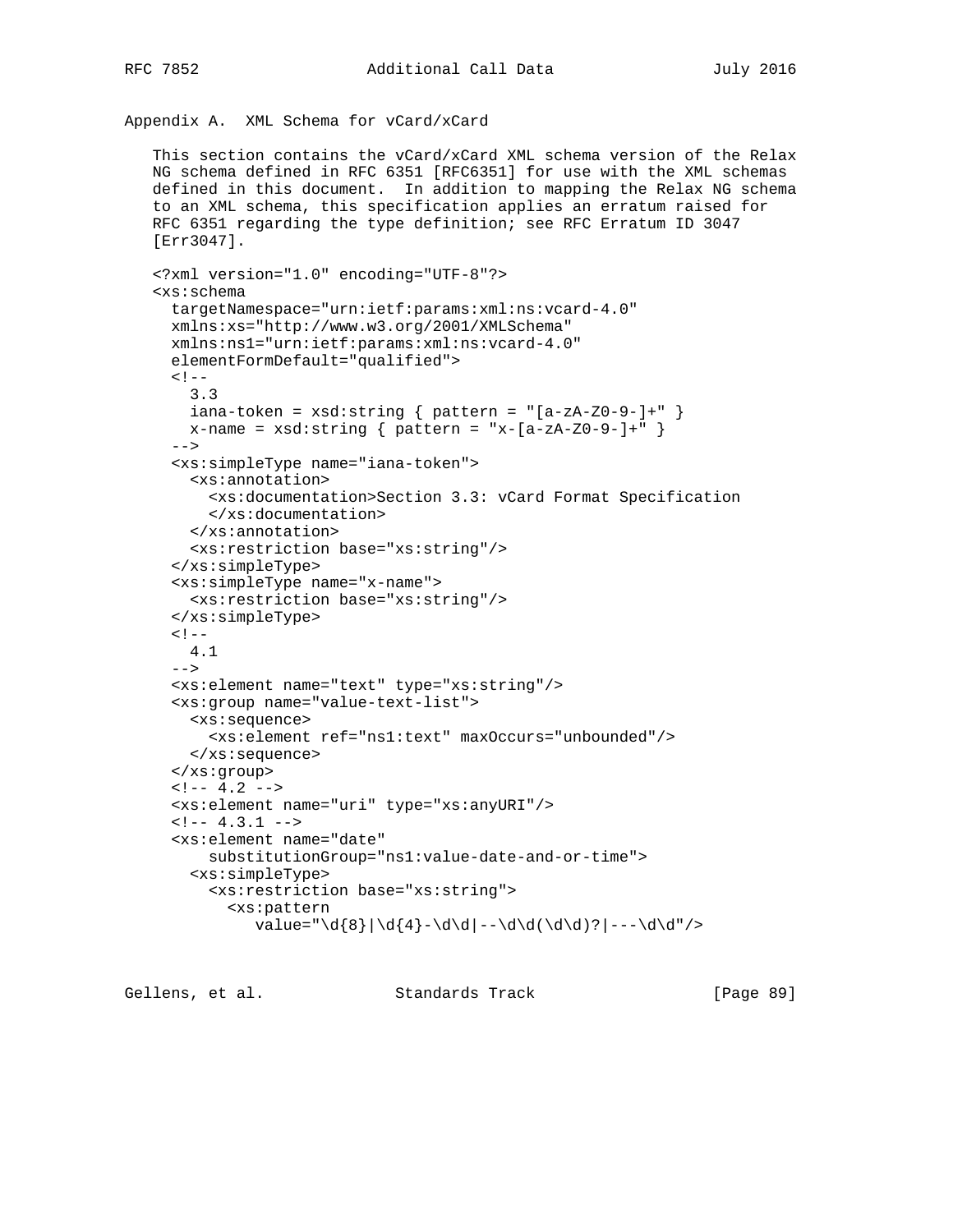```
 </xs:restriction>
   </xs:simpleType>
 </xs:element>
\leftarrow ! -- 4.3.2 -->
 <xs:element name="time"
     substitutionGroup="ns1:value-date-and-or-time">
   <xs:simpleType>
     <xs:restriction base="xs:string">
       <xs:pattern value=
 "(\d\d(\d\d(\d\d)?)?|-\d\d(\d\d?)|--\d\d)(Z|[+\-]\d\d(\d\d)?)?"/>
     </xs:restriction>
   </xs:simpleType>
 </xs:element>
\leftarrow! -- 4.3.3 -->
 <xs:element name="date-time"
   substitutionGroup="ns1:value-date-and-or-time">
   <xs:simpleType>
     <xs:restriction base="xs:string">
       <xs:pattern value=
 "(\d{8}|--\d{4}|---\d\d)T\d\d(\d\d(\d\d)?)?(Z|[+\-]\d\d(\d\d)?)?"/>
     </xs:restriction>
   </xs:simpleType>
 </xs:element>
\leftarrow! -- 4.3.4 -->
 <xs:element name="value-date-and-or-time" abstract="true"/>
\leftarrow! -- 4.3.5 -->
 <xs:complexType name="value-timestamp">
   <xs:sequence>
     <xs:element ref="ns1:timestamp"/>
   </xs:sequence>
 </xs:complexType>
 <xs:element name="timestamp">
   <xs:simpleType>
     <xs:restriction base="xs:string">
      \langle x \rangle <xs:pattern value="\d{8}T\d{6}(Z|[+\-]\d\d(\d\d)?)?"/>
     </xs:restriction>
   </xs:simpleType>
 </xs:element>
\leftarrow !-- 4.4 -->
 <xs:element name="boolean" type="xs:boolean"/>
\leftarrow : -- 4.5 -->
 <xs:element name="integer" type="xs:integer"/>
\leftarrow : -- 4.6 -->
 <xs:element name="float" type="xs:float"/>
\leftarrow! -- 4.7 -->
 <xs:element name="utc-offset">
   <xs:simpleType>
     <xs:restriction base="xs:string">
```
Gellens, et al. Standards Track [Paqe 90]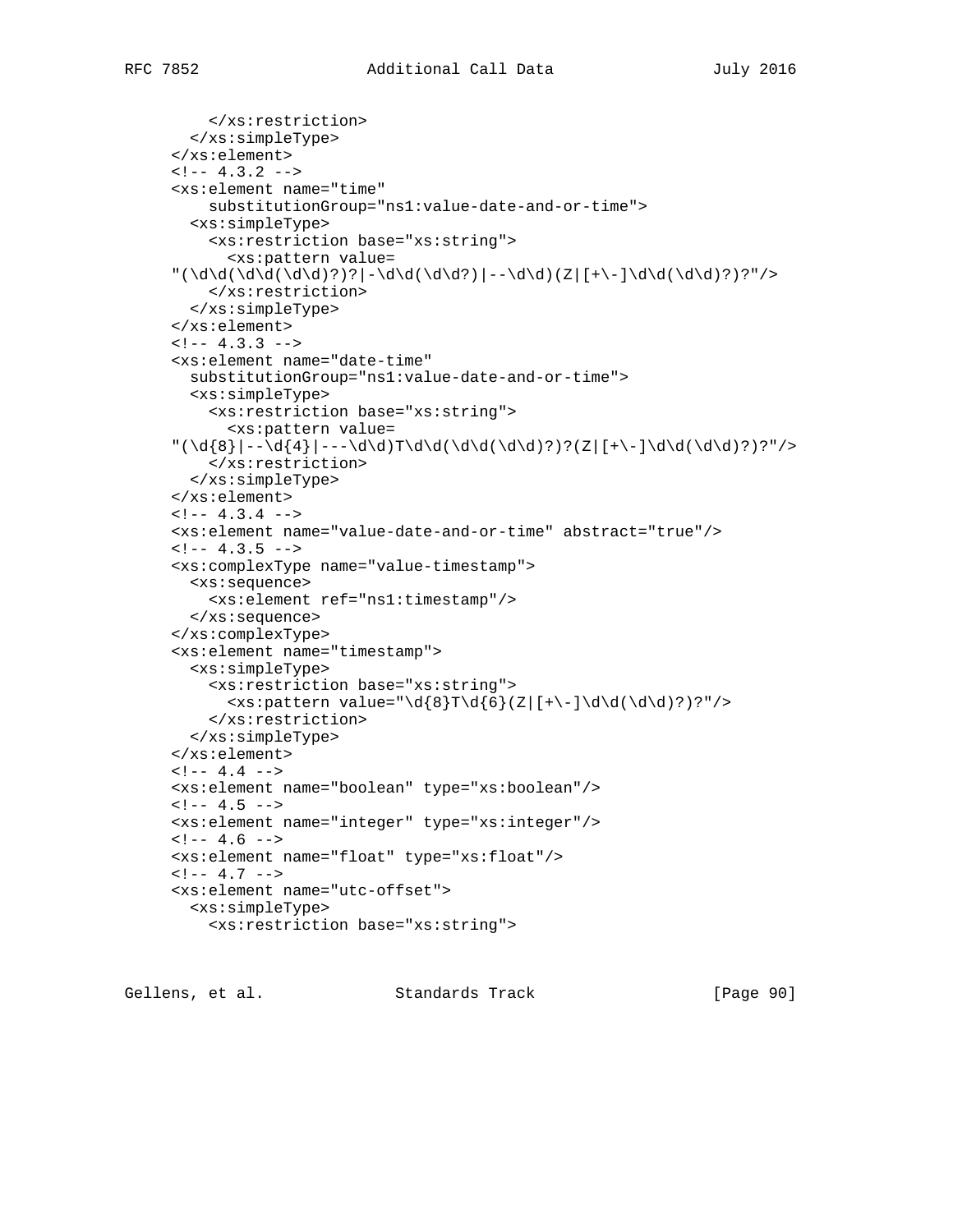```
\langle xs : pattern value = "[+(-]\d\ddot{\ddot{\ddot{\alpha}}})?"/>
      </xs:restriction>
   </xs:simpleType>
 </xs:element>
\leftarrow ! -- 4.8 -->
 <xs:element name="language-tag">
```

```
 <xs:simpleType>
       <xs:restriction base="xs:string">
         <xs:pattern value=
"([a-z]\{2,3\}((-[a-z]\{3\})\{0,3\})?|[a-z]\{4,8\})(-[a-z]\{4\})?
(-([a-z]{2}\|\d{3})) ?(-([0-9a-z]{5,8}\|\d{0-9a-z}{3})) *
(-[0-9a-wyz](-[0-9a-z]\{2,8\})+\times(-x(-[0-9a-z]\{1,8\})+)?
|x(-[0-9a-z]\{1,8\})+|[a-z]\{1,3\}(-[0-9a-z]\{2,8\})\{1,2\}"/ </xs:restriction>
     </xs:simpleType>
   </xs:element>
  < ! -- 5.1
  --&> <xs:group name="param-language">
     <xs:annotation>
       <xs:documentation>Section 5: Parameters</xs:documentation>
     </xs:annotation>
     <xs:sequence>
       <xs:element ref="ns1:language" minOccurs="0"/>
     </xs:sequence>
   </xs:group>
   <xs:element name="language">
     <xs:complexType>
       <xs:sequence>
         <xs:element ref="ns1:language-tag"/>
       </xs:sequence>
     </xs:complexType>
   </xs:element>
  <!-- 5.2 -- <xs:group name="param-pref">
     <xs:sequence>
       <xs:element ref="ns1:pref" minOccurs="0"/>
     </xs:sequence>
   </xs:group>
   <xs:element name="pref">
     <xs:complexType>
       <xs:sequence>
         <xs:element name="integer">
           <xs:simpleType>
             <xs:restriction base="xs:integer">
                <xs:minInclusive value="1"/>
                <xs:maxInclusive value="100"/>
```
Gellens, et al. Standards Track [Paqe 91]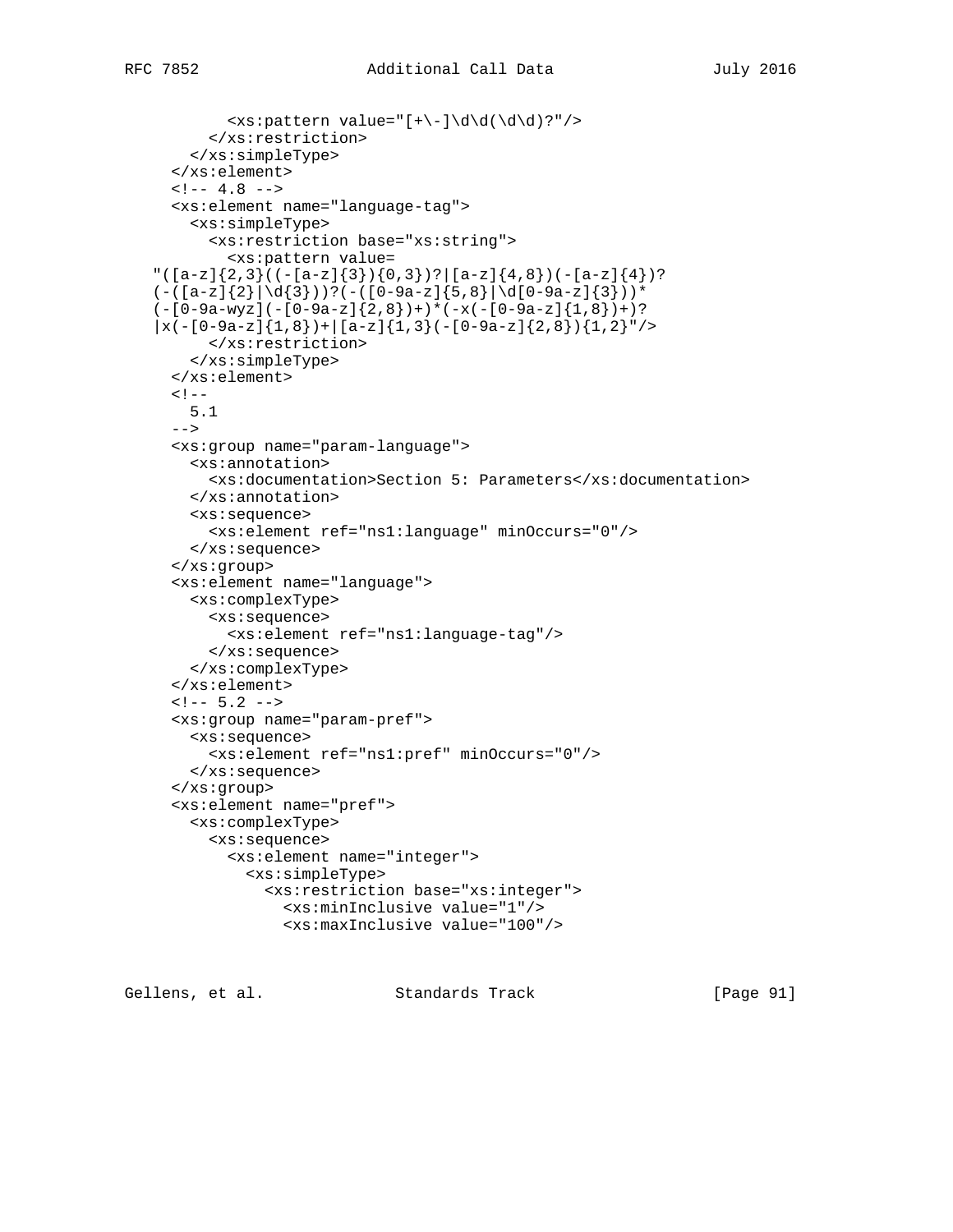```
 </xs:restriction>
         </xs:simpleType>
       </xs:element>
     </xs:sequence>
   </xs:complexType>
 </xs:element>
\leftarrow! -- 5.4 -->
 <xs:group name="param-altid">
   <xs:sequence>
     <xs:element ref="ns1:altid" minOccurs="0"/>
   </xs:sequence>
 </xs:group>
 <xs:element name="altid">
   <xs:complexType>
     <xs:sequence>
       <xs:element ref="ns1:text"/>
     </xs:sequence>
   </xs:complexType>
 </xs:element>
<!--5.5 --- <xs:group name="param-pid">
   <xs:sequence>
     <xs:element ref="ns1:pid" minOccurs="0"/>
   </xs:sequence>
 </xs:group>
 <xs:element name="pid">
   <xs:complexType>
     <xs:sequence>
       <xs:element name="text" maxOccurs="unbounded">
         <xs:simpleType>
           <xs:restriction base="xs:string">
             \langle xs:pattern value=\n\ddot{\cdot}(\cdot,\ddot{\cdot})?"/>
            </xs:restriction>
         </xs:simpleType>
       </xs:element>
     </xs:sequence>
   </xs:complexType>
 </xs:element>
\leftarrow! -- 5.6 -->
 <xs:group name="param-type">
   <xs:sequence>
     <xs:element ref="ns1:type" minOccurs="0"/>
   </xs:sequence>
 </xs:group>
 <xs:element name="type">
   <xs:complexType>
     <xs:sequence>
       <xs:element name="text" maxOccurs="unbounded">
```
Gellens, et al. Standards Track [Page 92]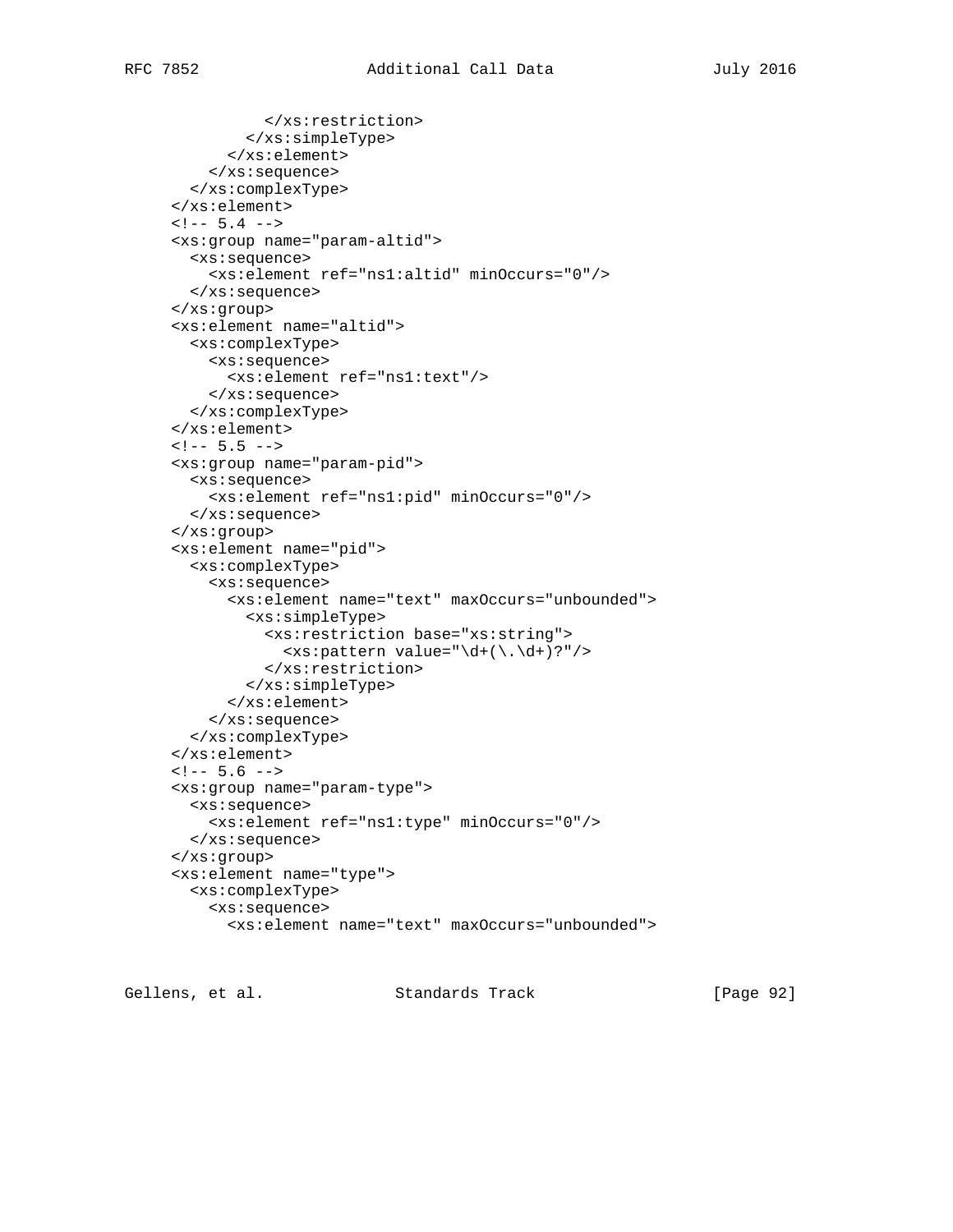<xs:simpleType>

```
 <xs:restriction base="xs:token">
              <xs:enumeration value="work"/>
              <xs:enumeration value="home"/>
           </xs:restriction>
         </xs:simpleType>
       </xs:element>
     </xs:sequence>
   </xs:complexType>
 </xs:element>
\leftarrow! -- 5.7 -->
 <xs:group name="param-mediatype">
   <xs:sequence>
     <xs:element ref="ns1:mediatype" minOccurs="0"/>
   </xs:sequence>
 </xs:group>
 <xs:element name="mediatype">
   <xs:complexType>
    <xs:sequence>
       <xs:element ref="ns1:text"/>
     </xs:sequence>
   </xs:complexType>
 </xs:element>
\leftarrow! -- 5.8 -->
 <xs:group name="param-calscale">
   <xs:sequence>
     <xs:element ref="ns1:calscale" minOccurs="0"/>
   </xs:sequence>
 </xs:group>
 <xs:element name="calscale">
   <xs:complexType>
     <xs:sequence>
       <xs:element name="text">
         <xs:simpleType>
           <xs:restriction base="xs:token">
             <xs:enumeration value="gregorian"/>
           </xs:restriction>
         </xs:simpleType>
       </xs:element>
     </xs:sequence>
   </xs:complexType>
 </xs:element>
\leftarrow! -- 5.9 -->
 <xs:group name="param-sort-as">
   <xs:sequence>
     <xs:element ref="ns1:sort-as" minOccurs="0"/>
   </xs:sequence>
 </xs:group>
```
Gellens, et al. Standards Track [Page 93]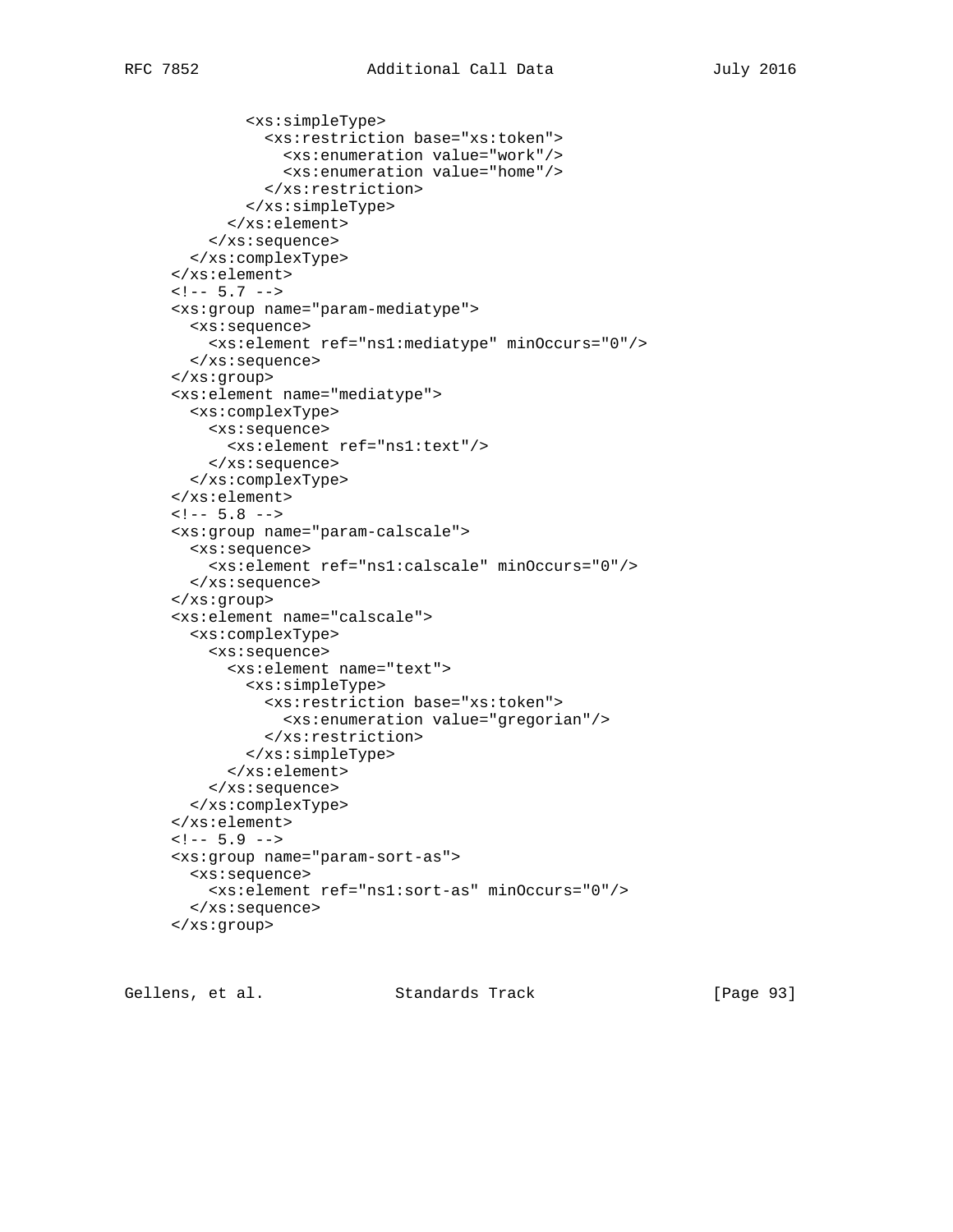```
 <xs:element name="sort-as">
  <xs:complexType>
     <xs:sequence>
       <xs:element ref="ns1:text" maxOccurs="unbounded"/>
     </xs:sequence>
   </xs:complexType>
 </xs:element>
\leftarrow :-- 5.10 -->
 <xs:group name="param-geo">
   <xs:sequence>
     <xs:element name="geo" minOccurs="0">
       <xs:complexType>
         <xs:sequence>
           <xs:element ref="ns1:uri"/>
         </xs:sequence>
       </xs:complexType>
     </xs:element>
   </xs:sequence>
 </xs:group>
\leftarrow! -- 5.11 -->
 <xs:group name="param-tz">
   <xs:sequence>
     <xs:element name="tz" minOccurs="0">
       <xs:complexType>
         <xs:choice>
           <xs:element ref="ns1:text"/>
           <xs:element ref="ns1:uri"/>
         </xs:choice>
       </xs:complexType>
     </xs:element>
   </xs:sequence>
 </xs:group>
\lt ! --- 6.1.3
 -->
 <xs:element name="source">
   <xs:complexType>
     <xs:sequence>
       <xs:element name="parameters">
         <xs:complexType>
           <xs:sequence>
             <xs:group ref="ns1:param-altid"/>
             <xs:group ref="ns1:param-pid"/>
              <xs:group ref="ns1:param-pref"/>
              <xs:group ref="ns1:param-mediatype"/>
           </xs:sequence>
         </xs:complexType>
       </xs:element>
```
Gellens, et al. Standards Track [Page 94]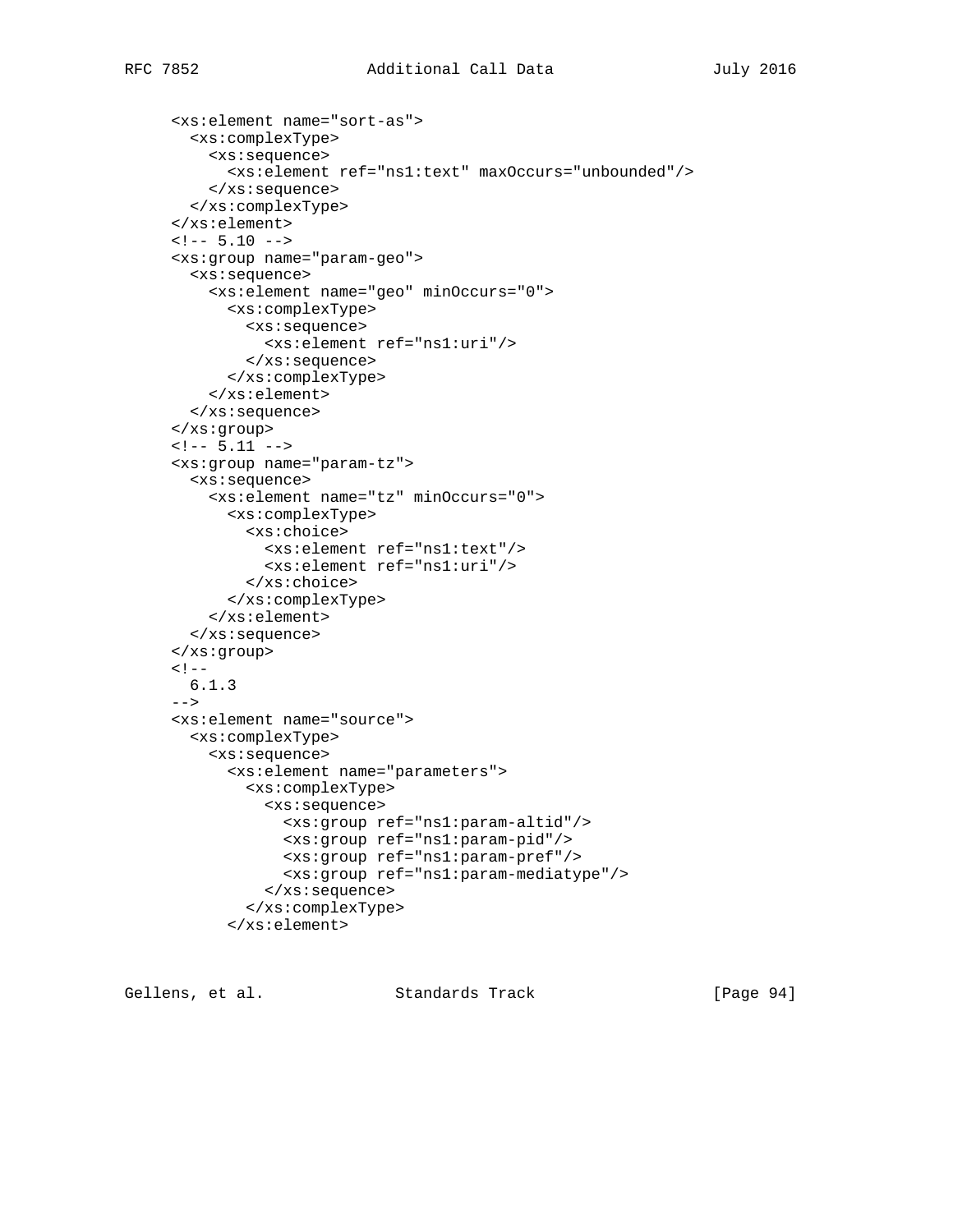```
 <xs:element ref="ns1:uri"/>
     </xs:sequence>
   </xs:complexType>
 </xs:element>
\leftarrow! -- 6.1.4 -->
 <xs:element name="kind">
   <xs:complexType>
     <xs:sequence>
       <xs:annotation>
         <xs:documentation>
          The text value must be one of: individual, group, org,
     location or a ns1:x-name or a ns1:iana-token value
         </xs:documentation>
       </xs:annotation>
       <xs:element name="text" type="xs:token"
             minOccurs="1" maxOccurs="1"/>
     </xs:sequence>
   </xs:complexType>
 </xs:element>
\leftarrow : -- 6.2.1 -->
 <xs:element name="fn">
   <xs:complexType>
     <xs:sequence>
       <xs:element name="parameters" minOccurs="0">
         <xs:complexType>
           <xs:sequence>
             <xs:group ref="ns1:param-language"/>
             <xs:group ref="ns1:param-altid"/>
             <xs:group ref="ns1:param-pid"/>
             <xs:group ref="ns1:param-pref"/>
             <xs:group ref="ns1:param-type"/>
           </xs:sequence>
         </xs:complexType>
       </xs:element>
       <xs:element ref="ns1:text"/>
     </xs:sequence>
   </xs:complexType>
 </xs:element>
\leftarrow : -- 6.2.2 -->
 <xs:element name="n">
   <xs:complexType>
     <xs:sequence>
       <xs:element name="parameters" minOccurs="0">
         <xs:complexType>
           <xs:sequence>
             <xs:group ref="ns1:param-language"/>
             <xs:group ref="ns1:param-sort-as"/>
             <xs:group ref="ns1:param-altid"/>
```

```
Gellens, et al.                   Standards Track                   [Page 95]
```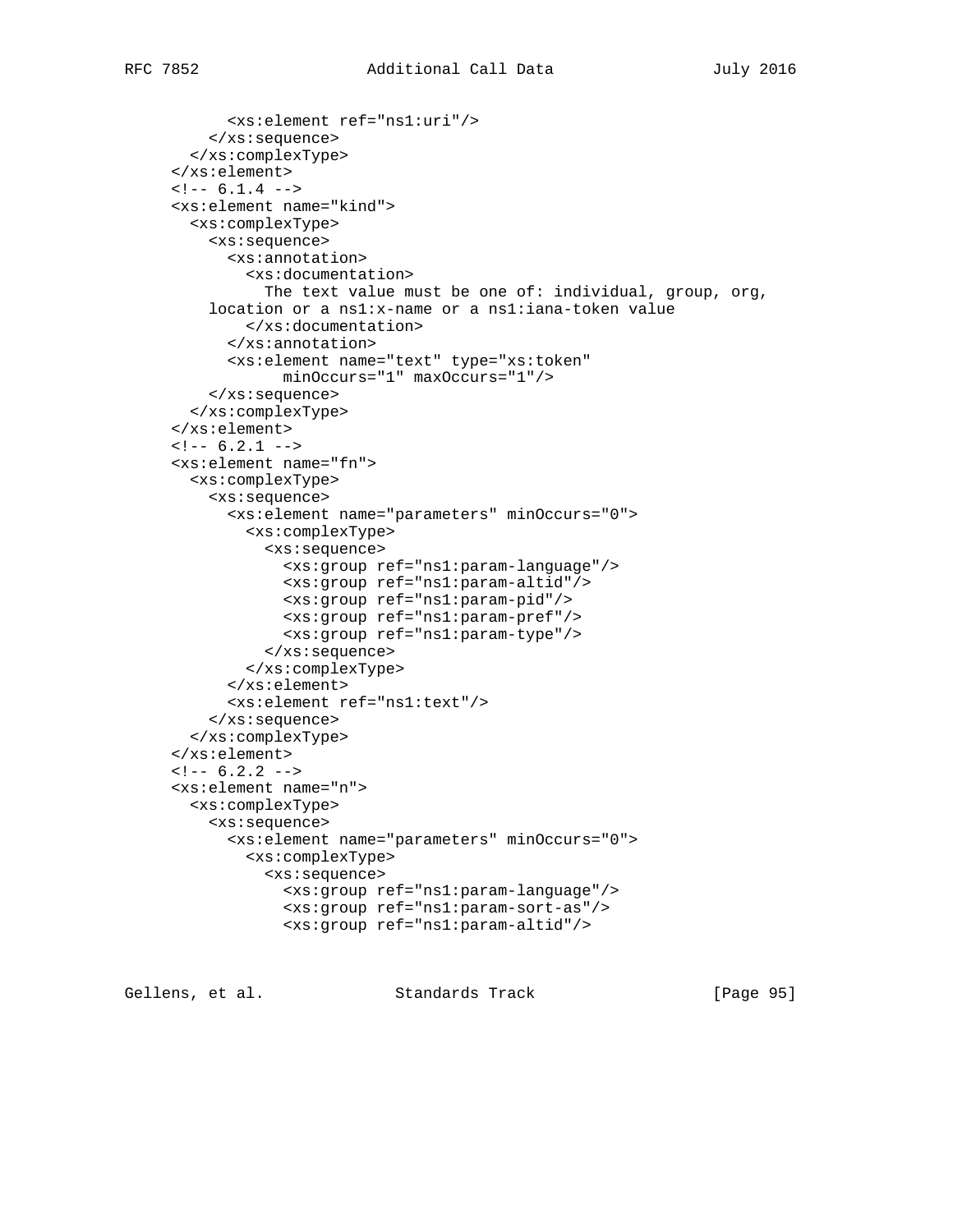```
 </xs:sequence>
         </xs:complexType>
       </xs:element>
       <xs:element ref="ns1:surname"
         minOccurs="0" maxOccurs="unbounded"/>
       <xs:element ref="ns1:given"
         minOccurs="0" maxOccurs="unbounded"/>
       <xs:element ref="ns1:additional"
         minOccurs="0" maxOccurs="unbounded"/>
       <xs:element ref="ns1:prefix"
         minOccurs="0" maxOccurs="unbounded"/>
       <xs:element ref="ns1:suffix"
         minOccurs="0" maxOccurs="unbounded"/>
     </xs:sequence>
   </xs:complexType>
 </xs:element>
 <xs:element name="surname" type="xs:string"/>
 <xs:element name="given" type="xs:string"/>
 <xs:element name="additional" type="xs:string"/>
 <xs:element name="prefix" type="xs:string"/>
 <xs:element name="suffix" type="xs:string"/>
\leftarrow! -- 6.2.3 -->
 <xs:element name="nickname">
   <xs:complexType>
     <xs:sequence>
       <xs:element name="parameters" minOccurs="0">
         <xs:complexType>
           <xs:sequence>
             <xs:group ref="ns1:param-language"/>
             <xs:group ref="ns1:param-altid"/>
             <xs:group ref="ns1:param-pid"/>
             <xs:group ref="ns1:param-pref"/>
             <xs:group ref="ns1:param-type"/>
           </xs:sequence>
         </xs:complexType>
       </xs:element>
       <xs:group ref="ns1:value-text-list"/>
     </xs:sequence>
   </xs:complexType>
 </xs:element>
\leftarrow! -- 6.2.4 -->
 <xs:element name="photo">
   <xs:complexType>
     <xs:sequence>
       <xs:element name="parameters" minOccurs="0">
         <xs:complexType>
           <xs:sequence>
             <xs:group ref="ns1:param-altid"/>
```
Gellens, et al. Standards Track [Paqe 96]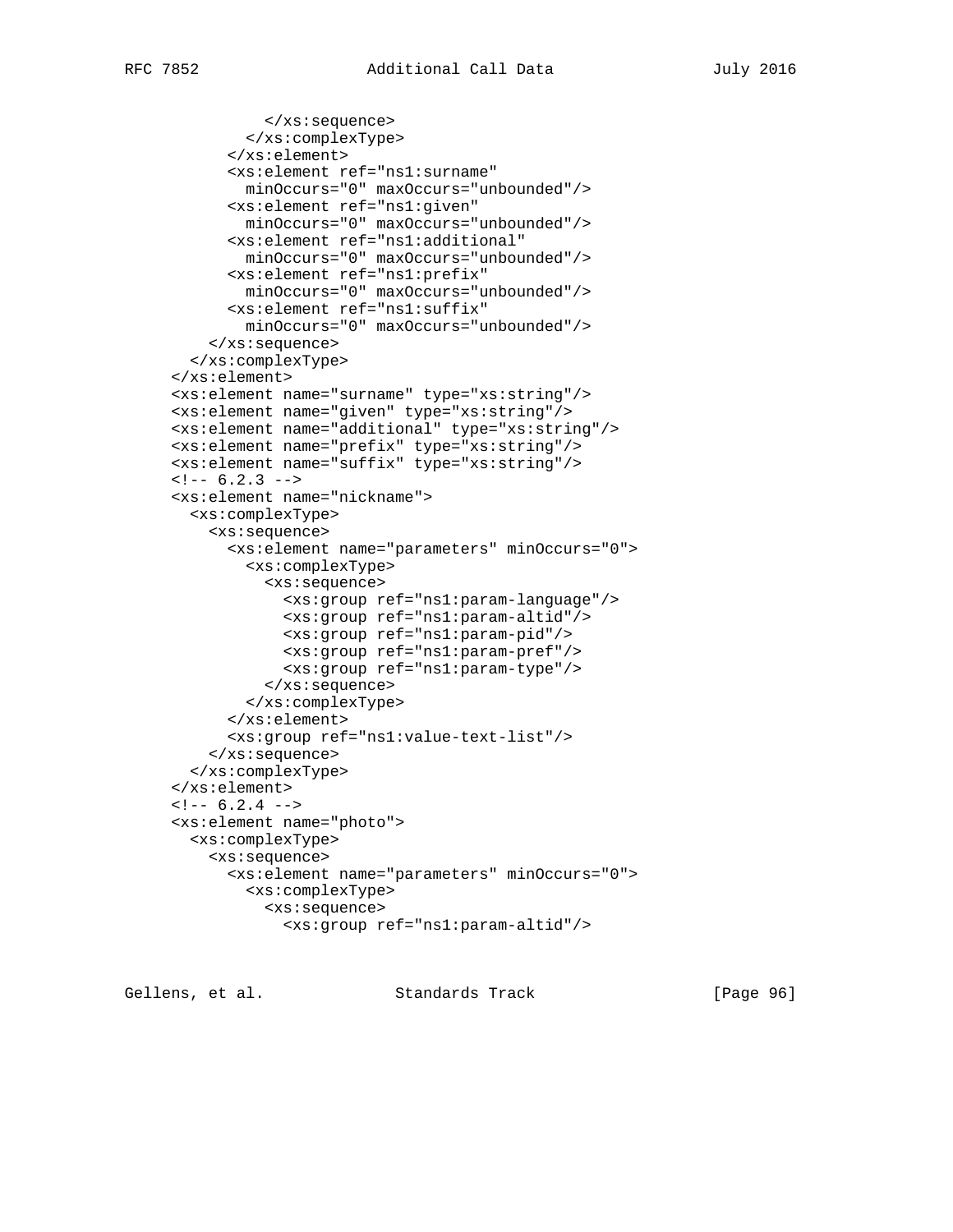```
 <xs:group ref="ns1:param-pid"/>
             <xs:group ref="ns1:param-pref"/>
             <xs:group ref="ns1:param-type"/>
             <xs:group ref="ns1:param-mediatype"/>
           </xs:sequence>
         </xs:complexType>
       </xs:element>
       <xs:element ref="ns1:uri"/>
     </xs:sequence>
   </xs:complexType>
 </xs:element>
\leftarrow! -- 6.2.5 -->
 <xs:element name="bday">
   <xs:complexType>
     <xs:sequence>
       <xs:element name="parameters" minOccurs="0">
         <xs:complexType>
           <xs:sequence>
             <xs:group ref="ns1:param-altid"/>
             <xs:group ref="ns1:param-calscale"/>
           </xs:sequence>
         </xs:complexType>
       </xs:element>
       <xs:choice>
         <xs:element ref="ns1:value-date-and-or-time"/>
         <xs:element ref="ns1:text"/>
       </xs:choice>
     </xs:sequence>
   </xs:complexType>
 </xs:element>
\leftarrow! -- 6.2.6 -->
 <xs:element name="anniversary">
   <xs:complexType>
     <xs:sequence>
       <xs:element name="parameters" minOccurs="0">
         <xs:complexType>
           <xs:sequence>
             <xs:group ref="ns1:param-altid"/>
             <xs:group ref="ns1:param-calscale"/>
           </xs:sequence>
         </xs:complexType>
       </xs:element>
       <xs:choice>
         <xs:element ref="ns1:value-date-and-or-time"/>
         <xs:element ref="ns1:text"/>
       </xs:choice>
     </xs:sequence>
   </xs:complexType>
```
Gellens, et al. Standards Track [Page 97]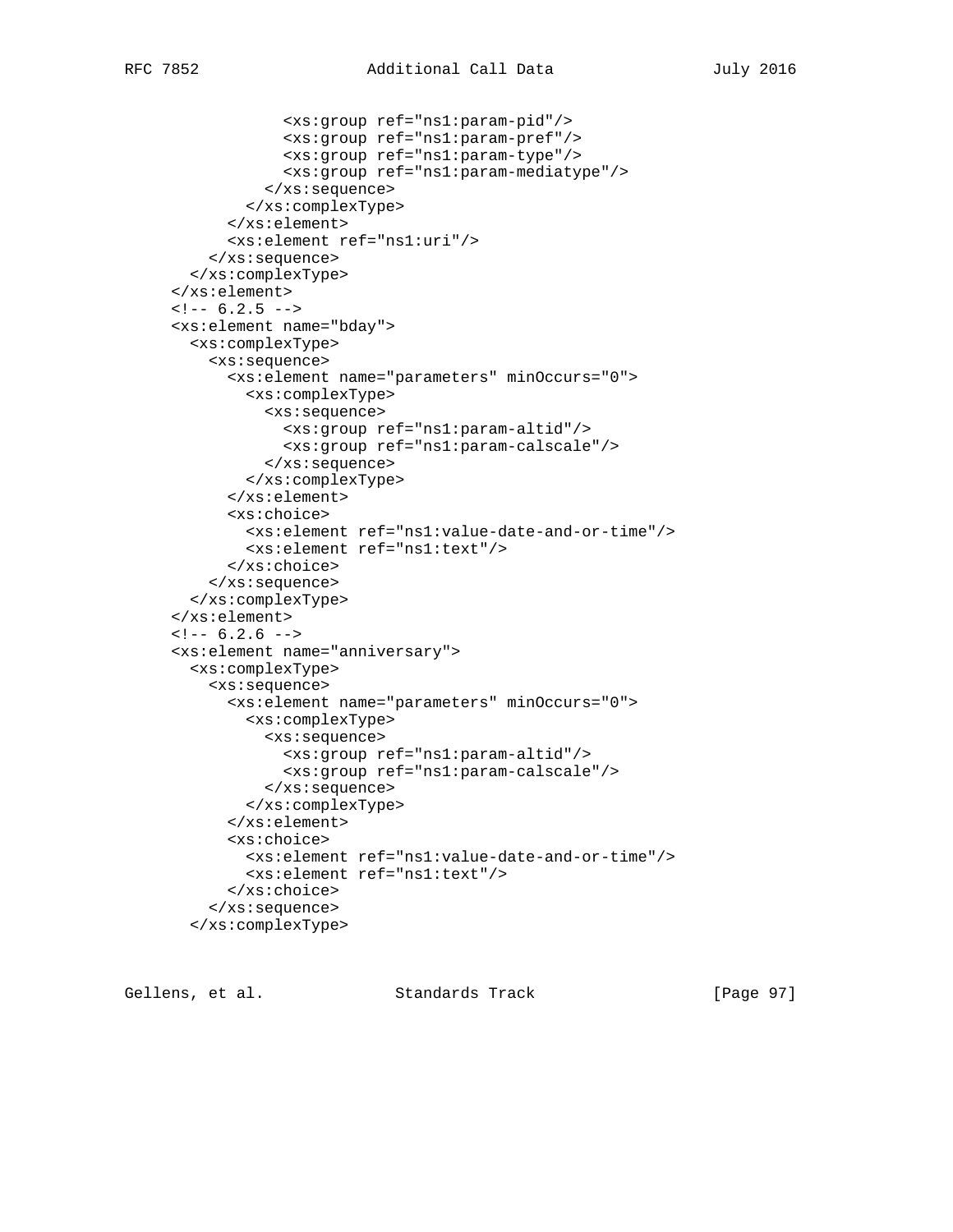```
 </xs:element>
\leftarrow! -- 6.2.7 -->
 <xs:element name="gender">
   <xs:complexType>
     <xs:sequence>
       <xs:element ref="ns1:sex"/>
       <xs:element ref="ns1:identity" minOccurs="0"/>
     </xs:sequence>
   </xs:complexType>
 </xs:element>
 <xs:element name="sex">
   <xs:simpleType>
     <xs:restriction base="xs:token">
       <xs:enumeration value=""/>
       <xs:enumeration value="M"/>
       <xs:enumeration value="F"/>
       <xs:enumeration value="O"/>
       <xs:enumeration value="N"/>
       <xs:enumeration value="U"/>
     </xs:restriction>
   </xs:simpleType>
 </xs:element>
 <xs:element name="identity" type="xs:string"/>
\leftarrow :-- 6.3.1 -->
 <xs:group name="param-label">
   <xs:sequence>
     <xs:element ref="ns1:label" minOccurs="0"/>
   </xs:sequence>
 </xs:group>
 <xs:element name="label">
  <xs:complexType>
     <xs:sequence>
       <xs:element ref="ns1:text"/>
     </xs:sequence>
   </xs:complexType>
 </xs:element>
 <xs:element name="adr">
   <xs:complexType>
     <xs:sequence>
       <xs:element name="parameters" minOccurs="0">
         <xs:complexType>
           <xs:sequence>
             <xs:group ref="ns1:param-language"/>
             <xs:group ref="ns1:param-altid"/>
             <xs:group ref="ns1:param-pid"/>
             <xs:group ref="ns1:param-pref"/>
             <xs:group ref="ns1:param-type"/>
             <xs:group ref="ns1:param-geo"/>
```
Gellens, et al. Standards Track [Paqe 98]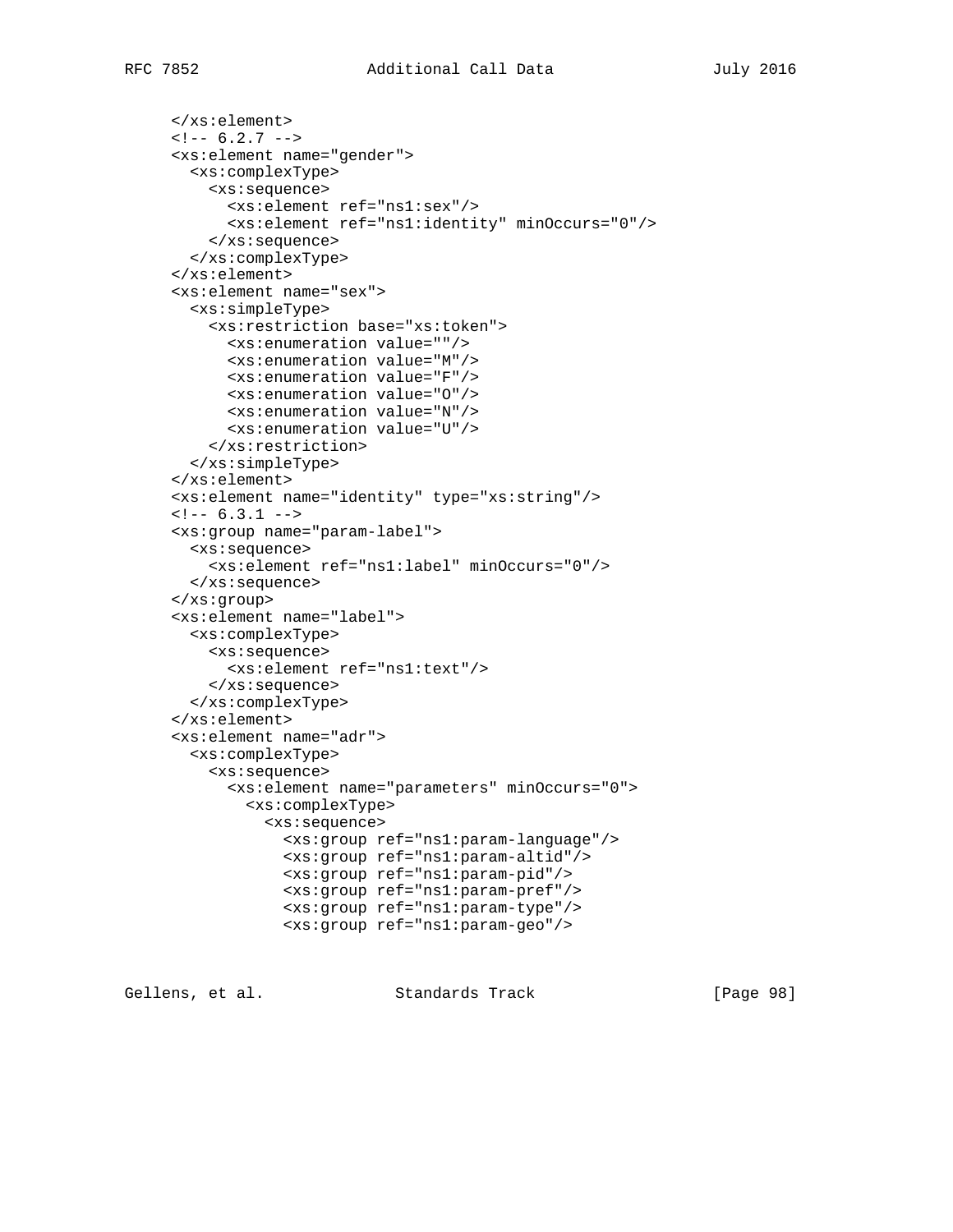```
 <xs:group ref="ns1:param-tz"/>
             <xs:group ref="ns1:param-label"/>
           </xs:sequence>
         </xs:complexType>
       </xs:element>
       <xs:element ref="ns1:pobox"
         minOccurs="0" maxOccurs="unbounded"/>
       <xs:element ref="ns1:ext"
         minOccurs="0" maxOccurs="unbounded"/>
       <xs:element ref="ns1:street"
         minOccurs="0" maxOccurs="unbounded"/>
       <xs:element ref="ns1:locality"
         minOccurs="0" maxOccurs="unbounded"/>
       <xs:element ref="ns1:region"
         minOccurs="0" maxOccurs="unbounded"/>
       <xs:element ref="ns1:code"
         minOccurs="0" maxOccurs="unbounded"/>
       <xs:element ref="ns1:country"
        minOccurs="0" maxOccurs="unbounded"/>
     </xs:sequence>
   </xs:complexType>
 </xs:element>
 <xs:element name="pobox" type="xs:string"/>
 <xs:element name="ext" type="xs:string"/>
 <xs:element name="street" type="xs:string"/>
 <xs:element name="locality" type="xs:string"/>
 <xs:element name="region" type="xs:string"/>
 <xs:element name="code" type="xs:string"/>
 <xs:element name="country" type="xs:string"/>
\leftarrow : -- 6.4.1 -->
 <xs:element name="tel">
   <xs:complexType>
     <xs:sequence>
       <xs:element name="parameters" minOccurs="0">
         <xs:complexType>
           <xs:sequence>
             <xs:group ref="ns1:param-altid"
               minOccurs="0"/>
             <xs:group ref="ns1:param-pid"
               minOccurs="0"/>
             <xs:group ref="ns1:param-pref"
               minOccurs="0"/>
             <xs:element name="type" minOccurs="0">
               <xs:complexType>
                 <xs:sequence>
                    <xs:element name="text"
                     type="xs:string"
```
Gellens, et al. Standards Track [Paqe 99]

maxOccurs="unbounded">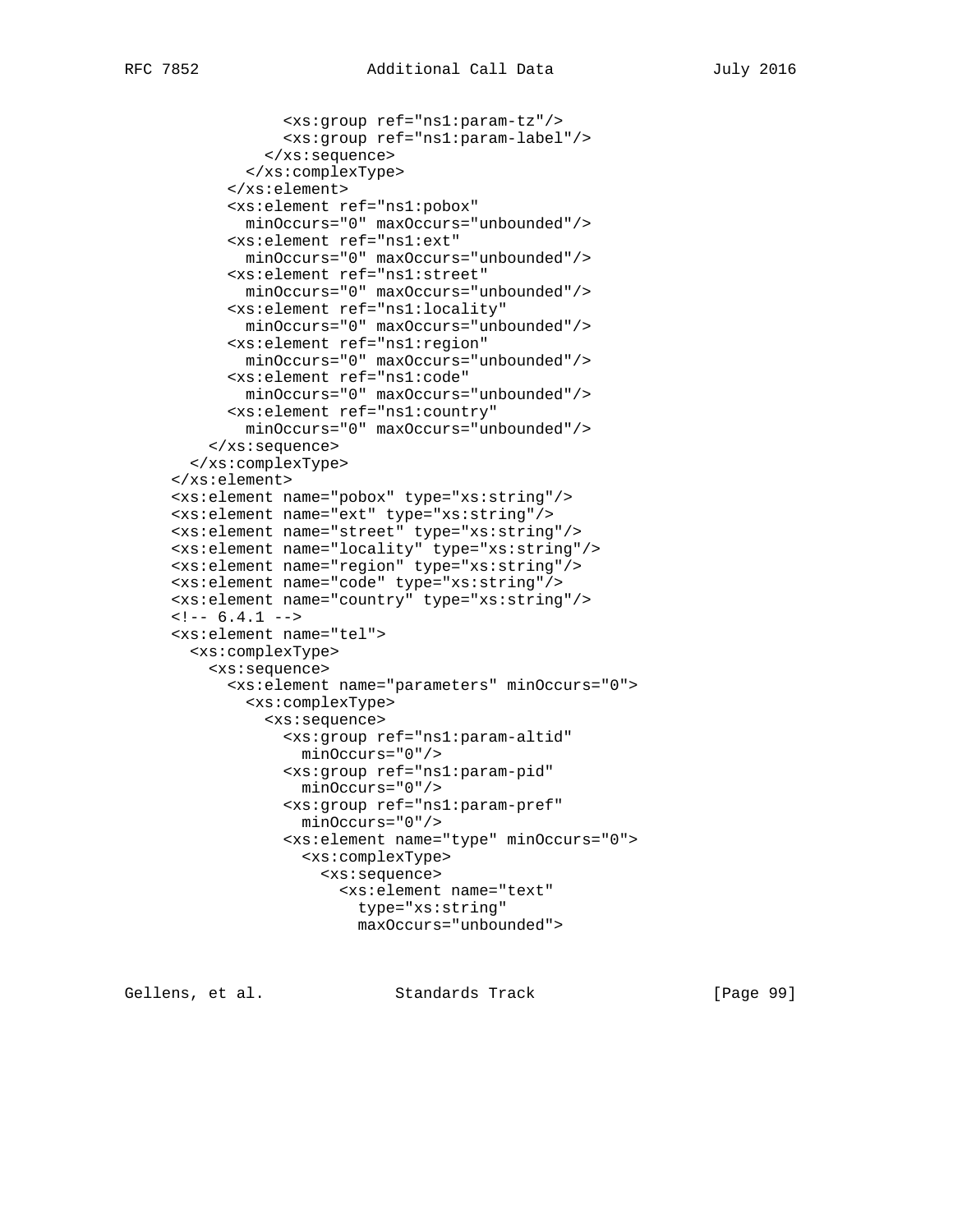```
 </xs:element>
                  </xs:sequence>
                </xs:complexType>
              </xs:element>
             <xs:group ref="ns1:param-mediatype"/>
           </xs:sequence>
         </xs:complexType>
       </xs:element>
       <xs:choice>
         <xs:element ref="ns1:text"/>
         <xs:element ref="ns1:uri"/>
       </xs:choice>
     </xs:sequence>
   </xs:complexType>
 </xs:element>
\leftarrow : -- 6.4.2 -->
 <xs:element name="email">
   <xs:complexType>
     <xs:sequence>
       <xs:element name="parameters" minOccurs="0">
         <xs:complexType>
           <xs:sequence>
             <xs:group ref="ns1:param-altid"/>
             <xs:group ref="ns1:param-pid"/>
             <xs:group ref="ns1:param-pref"/>
             <xs:group ref="ns1:param-type"/>
           </xs:sequence>
         </xs:complexType>
       </xs:element>
       <xs:element ref="ns1:text"/>
     </xs:sequence>
   </xs:complexType>
 </xs:element>
\leftarrow! -- 6.4.3 -->
 <xs:element name="impp">
   <xs:complexType>
     <xs:sequence>
       <xs:element name="parameters" minOccurs="0">
         <xs:complexType>
           <xs:sequence>
             <xs:group ref="ns1:param-altid"/>
             <xs:group ref="ns1:param-pid"/>
             <xs:group ref="ns1:param-pref"/>
             <xs:group ref="ns1:param-type"/>
             <xs:group ref="ns1:param-mediatype"/>
           </xs:sequence>
         </xs:complexType>
       </xs:element>
```
Gellens, et al. Standards Track [Page 100]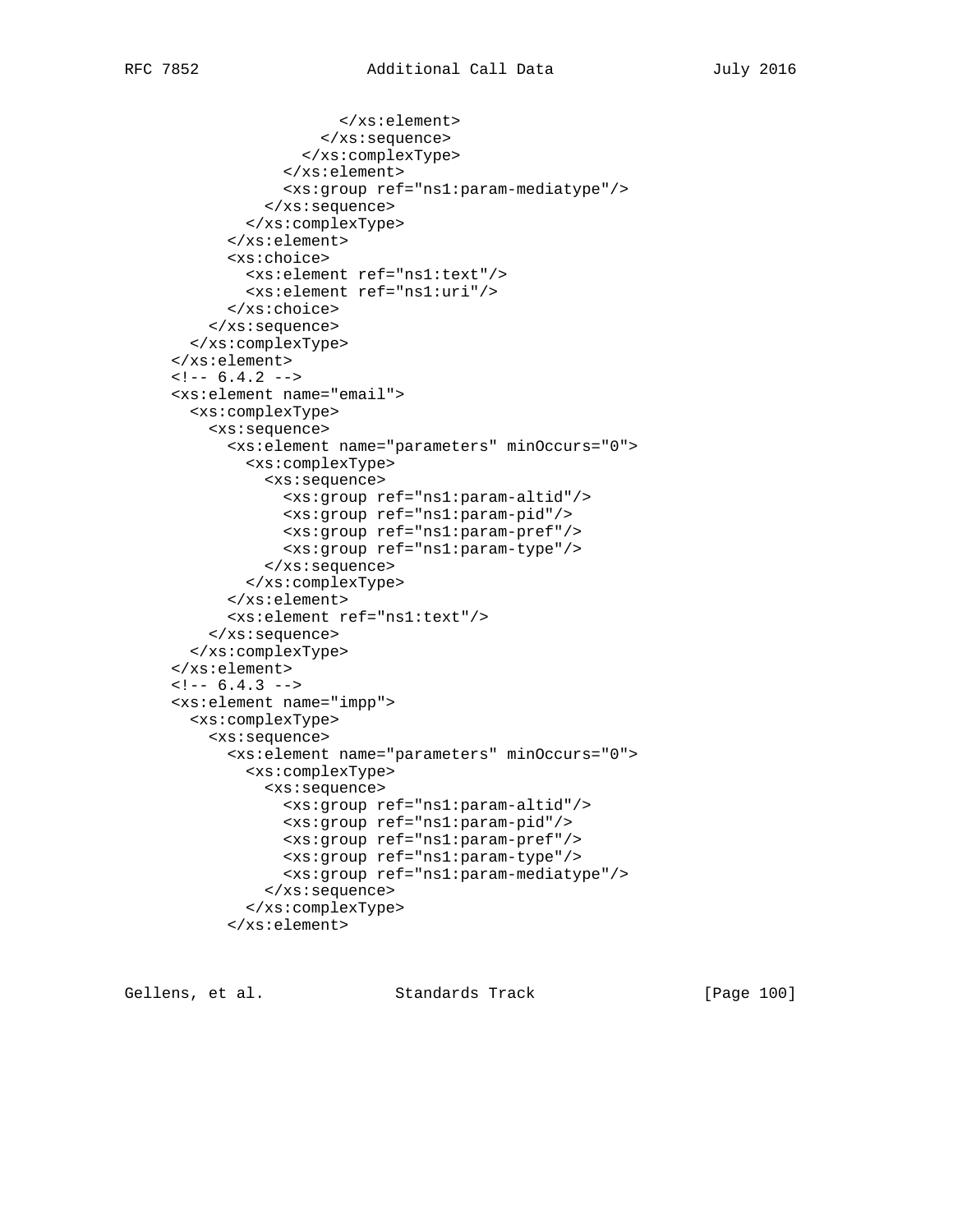```
 <xs:element ref="ns1:uri"/>
     </xs:sequence>
   </xs:complexType>
 </xs:element>
\leftarrow! -- 6.4.4 -->
 <xs:element name="lang">
   <xs:complexType>
     <xs:sequence>
       <xs:element name="parameters" minOccurs="0">
         <xs:complexType>
           <xs:sequence>
             <xs:group ref="ns1:param-altid"/>
             <xs:group ref="ns1:param-pid"/>
             <xs:group ref="ns1:param-pref"/>
             <xs:group ref="ns1:param-type"/>
           </xs:sequence>
         </xs:complexType>
       </xs:element>
       <xs:element ref="ns1:language-tag"/>
     </xs:sequence>
   </xs:complexType>
 </xs:element>
\leftarrow : -- 6.5.1 -->
 <xs:group name="property-tz">
   <xs:sequence>
     <xs:element name="tz">
       <xs:complexType>
         <xs:sequence>
           <xs:element name="parameters" minOccurs="0">
              <xs:complexType>
                <xs:sequence>
                  <xs:group ref="ns1:param-altid"/>
                  <xs:group ref="ns1:param-pid"/>
                  <xs:group ref="ns1:param-pref"/>
                  <xs:group ref="ns1:param-type"/>
                  <xs:group
                  ref="ns1:param-mediatype"/>
                </xs:sequence>
              </xs:complexType>
           </xs:element>
           <xs:choice>
             <xs:element ref="ns1:text"/>
             <xs:element ref="ns1:uri"/>
             <xs:element ref="ns1:utc-offset"/>
           </xs:choice>
         </xs:sequence>
       </xs:complexType>
     </xs:element>
```
Gellens, et al. Standards Track [Page 101]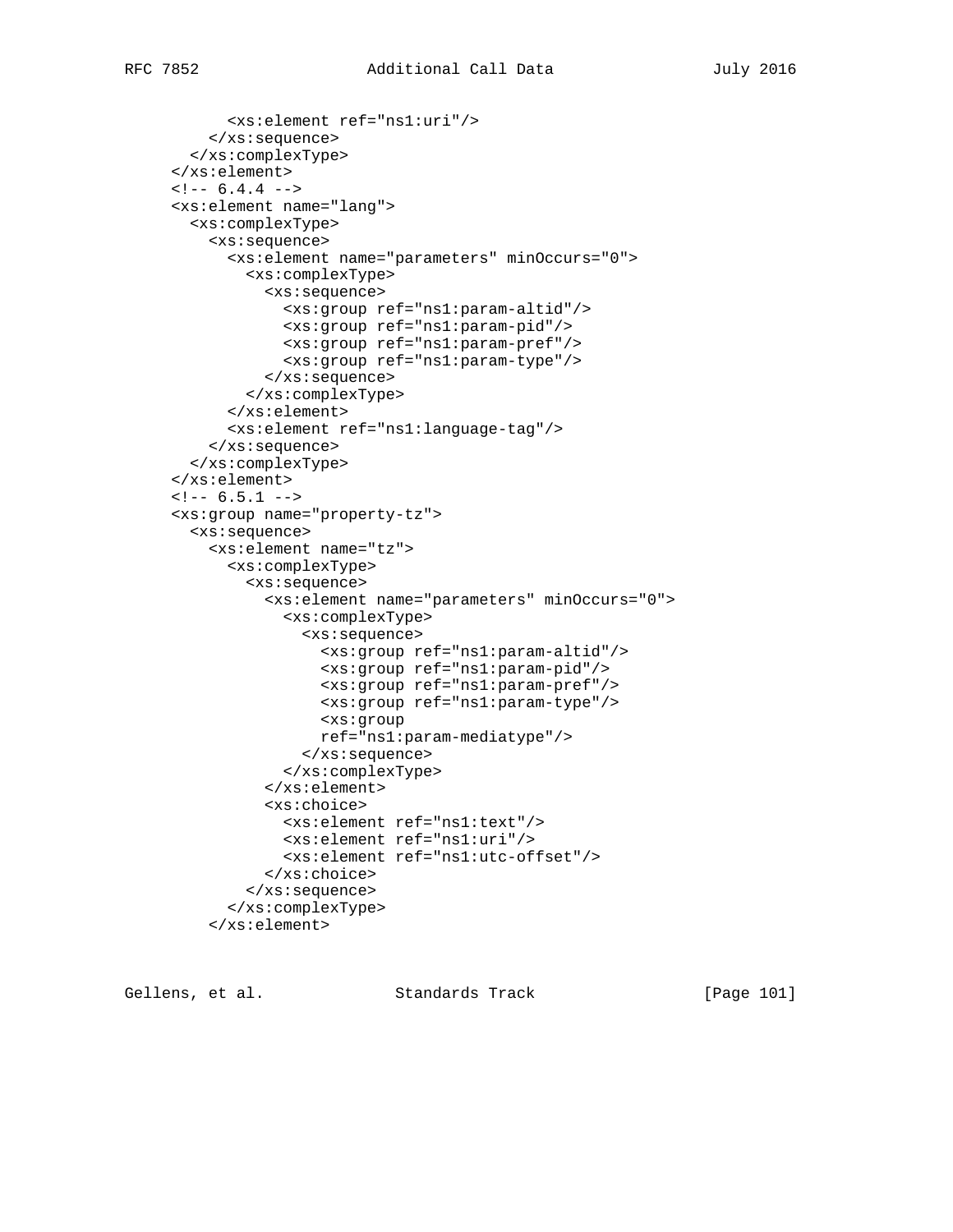```
 </xs:sequence>
 </xs:group>
\leftarrow : -- 6.5.2 -->
 <xs:group name="property-geo">
   <xs:sequence>
     <xs:element name="geo">
       <xs:complexType>
         <xs:sequence>
            <xs:element name="parameters" minOccurs="0">
              <xs:complexType>
                <xs:sequence>
                  <xs:group ref="ns1:param-altid"/>
                  <xs:group ref="ns1:param-pid"/>
                  <xs:group ref="ns1:param-pref"/>
                  <xs:group ref="ns1:param-type"/>
                  <xs:group
                  ref="ns1:param-mediatype"/>
                </xs:sequence>
              </xs:complexType>
            </xs:element>
            <xs:element ref="ns1:uri"/>
         </xs:sequence>
       </xs:complexType>
     </xs:element>
   </xs:sequence>
 </xs:group>
\leftarrow :-- 6.6.1 -->
 <xs:element name="title">
   <xs:complexType>
     <xs:sequence>
       <xs:element name="parameters" minOccurs="0">
         <xs:complexType>
            <xs:sequence>
             <xs:group ref="ns1:param-language"/>
              <xs:group ref="ns1:param-altid"/>
              <xs:group ref="ns1:param-pid"/>
              <xs:group ref="ns1:param-pref"/>
              <xs:group ref="ns1:param-type"/>
           </xs:sequence>
         </xs:complexType>
       </xs:element>
       <xs:element ref="ns1:text"/>
     </xs:sequence>
   </xs:complexType>
 </xs:element>
\leftarrow : -- 6.6.2 -->
 <xs:element name="role">
  <xs:complexType>
```
Gellens, et al. Standards Track [Page 102]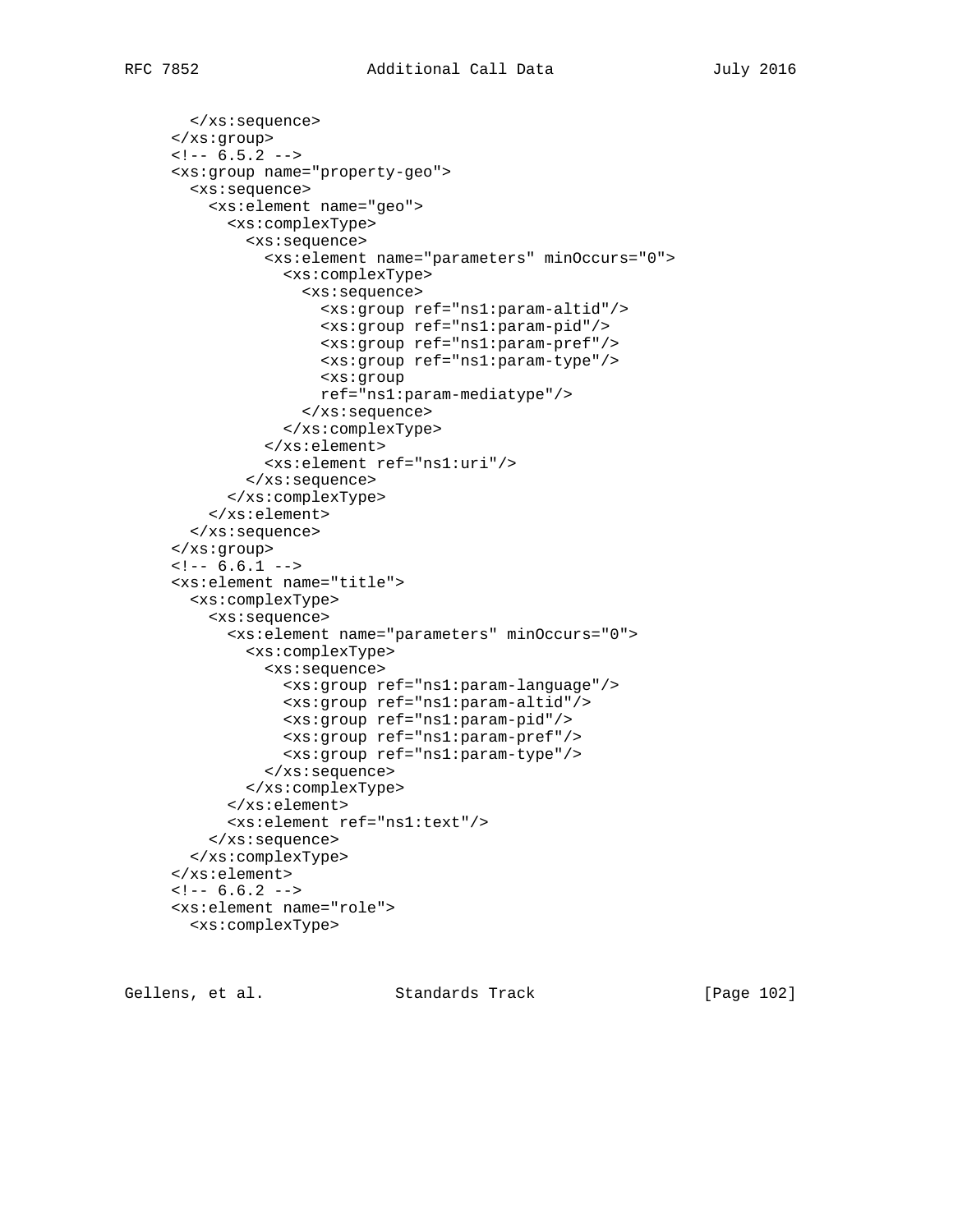```
 <xs:sequence>
       <xs:element name="parameters" minOccurs="0">
         <xs:complexType>
           <xs:sequence>
             <xs:group ref="ns1:param-language"/>
             <xs:group ref="ns1:param-altid"/>
             <xs:group ref="ns1:param-pid"/>
             <xs:group ref="ns1:param-pref"/>
             <xs:group ref="ns1:param-type"/>
           </xs:sequence>
         </xs:complexType>
       </xs:element>
       <xs:element ref="ns1:text"/>
     </xs:sequence>
   </xs:complexType>
 </xs:element>
\leftarrow! -- 6.6.3 -->
 <xs:element name="logo">
   <xs:complexType>
     <xs:sequence>
       <xs:element name="parameters" minOccurs="0">
         <xs:complexType>
           <xs:sequence>
             <xs:group ref="ns1:param-language"/>
             <xs:group ref="ns1:param-altid"/>
             <xs:group ref="ns1:param-pid"/>
             <xs:group ref="ns1:param-pref"/>
             <xs:group ref="ns1:param-type"/>
             <xs:group ref="ns1:param-mediatype"/>
           </xs:sequence>
         </xs:complexType>
       </xs:element>
       <xs:element ref="ns1:uri"/>
     </xs:sequence>
   </xs:complexType>
 </xs:element>
\leftarrow ! -- 6.6.4 -->
 <xs:element name="org">
   <xs:complexType>
     <xs:sequence>
       <xs:element name="parameters" minOccurs="0">
         <xs:complexType>
           <xs:sequence>
             <xs:group ref="ns1:param-language"/>
             <xs:group ref="ns1:param-altid"/>
             <xs:group ref="ns1:param-pid"/>
             <xs:group ref="ns1:param-pref"/>
             <xs:group ref="ns1:param-type"/>
```
Gellens, et al. Standards Track [Page 103]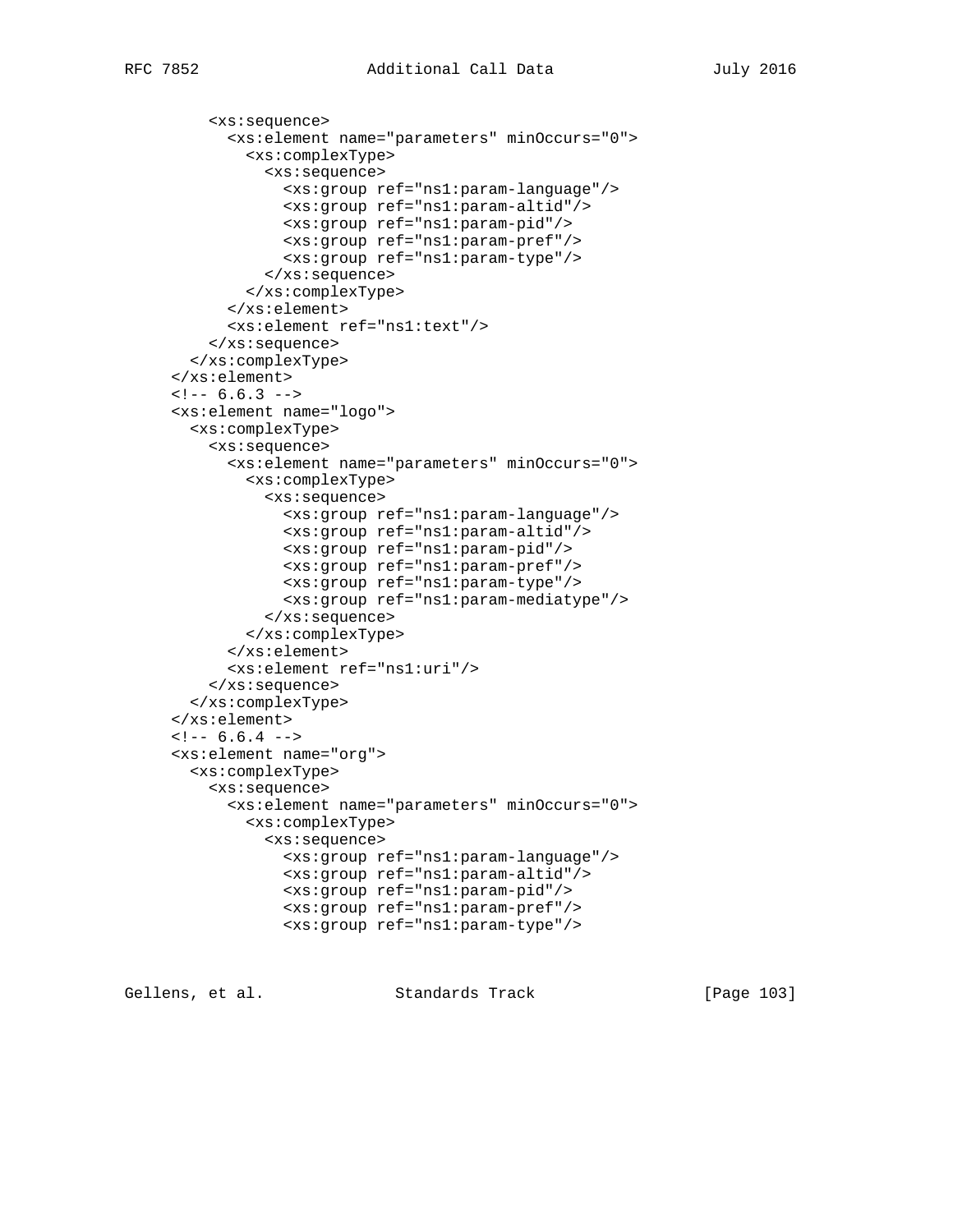```
 <xs:group ref="ns1:param-sort-as"/>
           </xs:sequence>
         </xs:complexType>
       </xs:element>
       <xs:group ref="ns1:value-text-list"/>
     </xs:sequence>
   </xs:complexType>
 </xs:element>
\leftarrow! -- 6.6.5 -->
 <xs:element name="member">
   <xs:complexType>
     <xs:sequence>
       <xs:element name="parameters" minOccurs="0">
         <xs:complexType>
           <xs:sequence>
             <xs:group ref="ns1:param-altid"/>
             <xs:group ref="ns1:param-pid"/>
             <xs:group ref="ns1:param-pref"/>
             <xs:group ref="ns1:param-mediatype"/>
           </xs:sequence>
         </xs:complexType>
       </xs:element>
       <xs:element ref="ns1:uri"/>
     </xs:sequence>
   </xs:complexType>
 </xs:element>
\leftarrow : -- 6.6.6 -->
 <xs:element name="related">
   <xs:complexType>
     <xs:sequence>
       <xs:element name="parameters" minOccurs="0">
         <xs:complexType>
           <xs:sequence>
             <xs:group ref="ns1:param-altid"/>
             <xs:group ref="ns1:param-pid"/>
             <xs:group ref="ns1:param-pref"/>
             <xs:element name="type" minOccurs="0">
                <xs:complexType>
                  <xs:sequence>
                    <xs:element name="text" maxOccurs="unbounded">
                      <xs:simpleType>
                        <xs:restriction base="xs:token">
                          <xs:enumeration value="work"/>
                          <xs:enumeration value="home"/>
                          <xs:enumeration value="contact"/>
                          <xs:enumeration value="acquaintance"/>
                          <xs:enumeration value="friend"/>
                          <xs:enumeration value="met"/>
```
Gellens, et al. Standards Track [Page 104]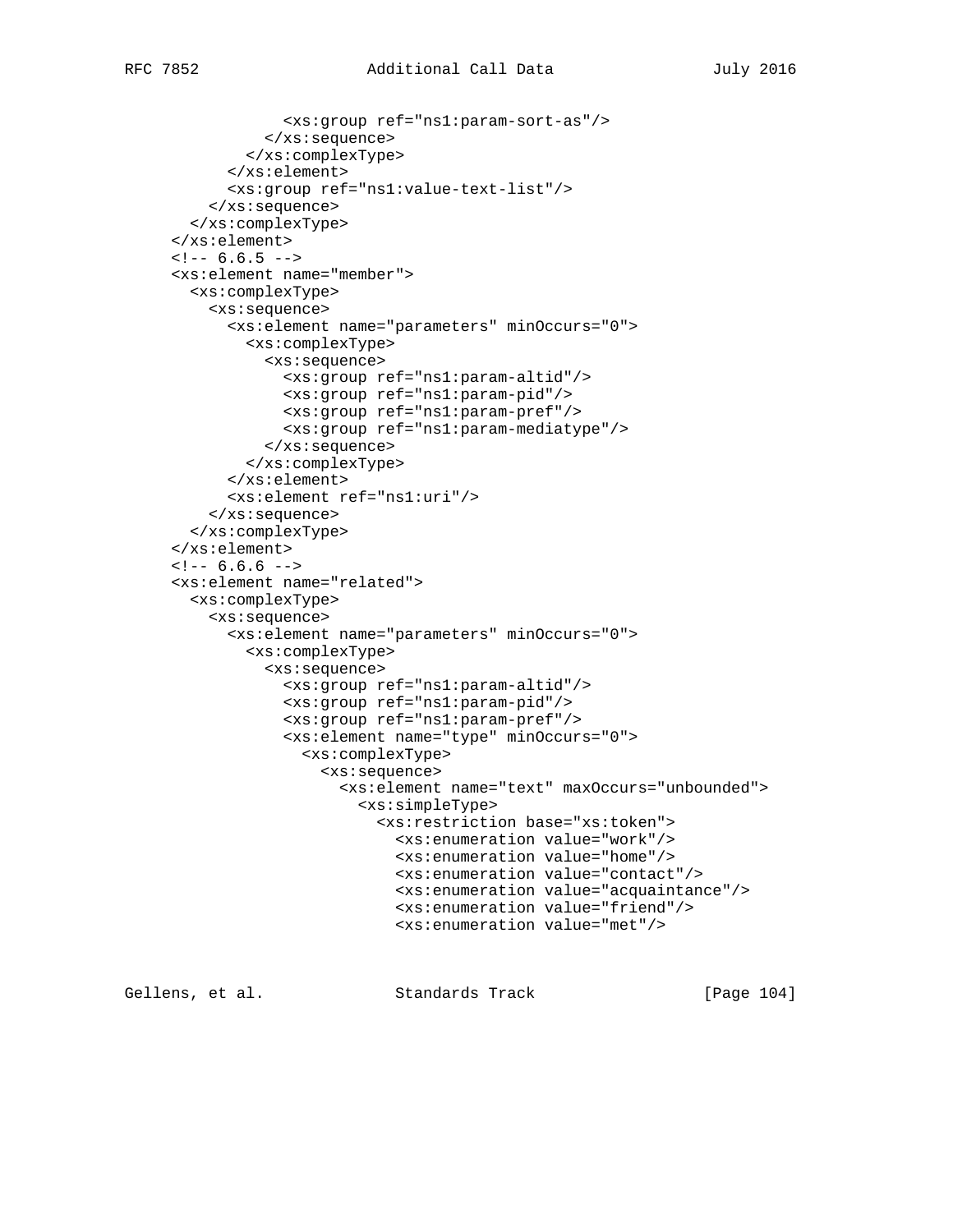```
 <xs:enumeration value="co-worker"/>
                          <xs:enumeration value="colleague"/>
                          <xs:enumeration value="co-resident"/>
                          <xs:enumeration value="neighbor"/>
                          <xs:enumeration value="child"/>
                          <xs:enumeration value="parent"/>
                          <xs:enumeration value="sibling"/>
                          <xs:enumeration value="spouse"/>
                          <xs:enumeration value="kin"/>
                          <xs:enumeration value="muse"/>
                          <xs:enumeration value="crush"/>
                          <xs:enumeration value="date"/>
                          <xs:enumeration value="sweetheart"/>
                          <xs:enumeration value="me"/>
                          <xs:enumeration value="agent"/>
                          <xs:enumeration value="emergency"/>
                        </xs:restriction>
                      </xs:simpleType>
                    </xs:element>
                  </xs:sequence>
               </xs:complexType>
             </xs:element>
             <xs:group ref="ns1:param-mediatype"/>
           </xs:sequence>
         </xs:complexType>
       </xs:element>
       <xs:choice>
         <xs:element ref="ns1:uri"/>
         <xs:element ref="ns1:text"/>
       </xs:choice>
     </xs:sequence>
   </xs:complexType>
 </xs:element>
\leftarrow : -- 6.7.1 -->
 <xs:element name="categories">
   <xs:complexType>
     <xs:sequence>
       <xs:element name="parameters" minOccurs="0">
         <xs:complexType>
           <xs:sequence>
             <xs:group ref="ns1:param-altid"/>
             <xs:group ref="ns1:param-pid"/>
             <xs:group ref="ns1:param-pref"/>
             <xs:group ref="ns1:param-type"/>
           </xs:sequence>
         </xs:complexType>
       </xs:element>
       <xs:group ref="ns1:value-text-list"/>
```
Gellens, et al. Standards Track [Page 105]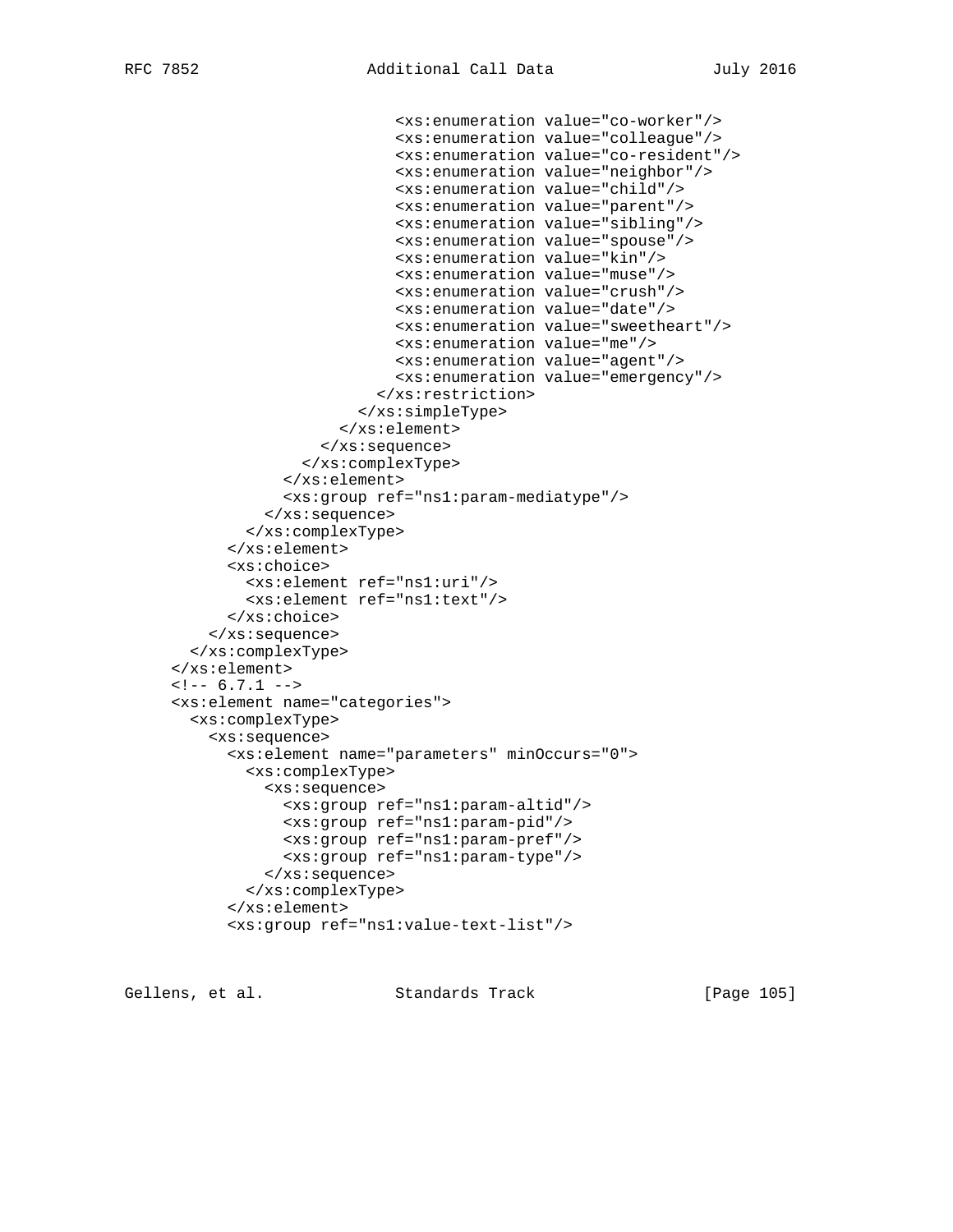```
 </xs:sequence>
   </xs:complexType>
 </xs:element>
\leftarrow : -- 6.7.2 -->
 <xs:element name="note">
   <xs:complexType>
     <xs:sequence>
       <xs:element name="parameters" minOccurs="0">
         <xs:complexType>
           <xs:sequence>
              <xs:group ref="ns1:param-language"/>
              <xs:group ref="ns1:param-altid"/>
              <xs:group ref="ns1:param-pid"/>
              <xs:group ref="ns1:param-pref"/>
              <xs:group ref="ns1:param-type"/>
           </xs:sequence>
         </xs:complexType>
       </xs:element>
       <xs:element ref="ns1:text"/>
     </xs:sequence>
   </xs:complexType>
 </xs:element>
\leftarrow! -- 6.7.3 -->
 <xs:element name="prodid">
   <xs:complexType>
     <xs:sequence>
       <xs:element ref="ns1:text"/>
     </xs:sequence>
   </xs:complexType>
 </xs:element>
\leftarrow! -- 6.7.4 -->
 <xs:element name="rev" type="ns1:value-timestamp"/>
\leftarrow! -- 6.7.5 -->
 <xs:element name="sound">
   <xs:complexType>
     <xs:sequence>
       <xs:element name="parameters" minOccurs="0">
         <xs:complexType>
            <xs:sequence>
             <xs:group ref="ns1:param-language"/>
              <xs:group ref="ns1:param-altid"/>
              <xs:group ref="ns1:param-pid"/>
              <xs:group ref="ns1:param-pref"/>
              <xs:group ref="ns1:param-type"/>
              <xs:group ref="ns1:param-mediatype"/>
           </xs:sequence>
         </xs:complexType>
       </xs:element>
```
Gellens, et al. Standards Track [Page 106]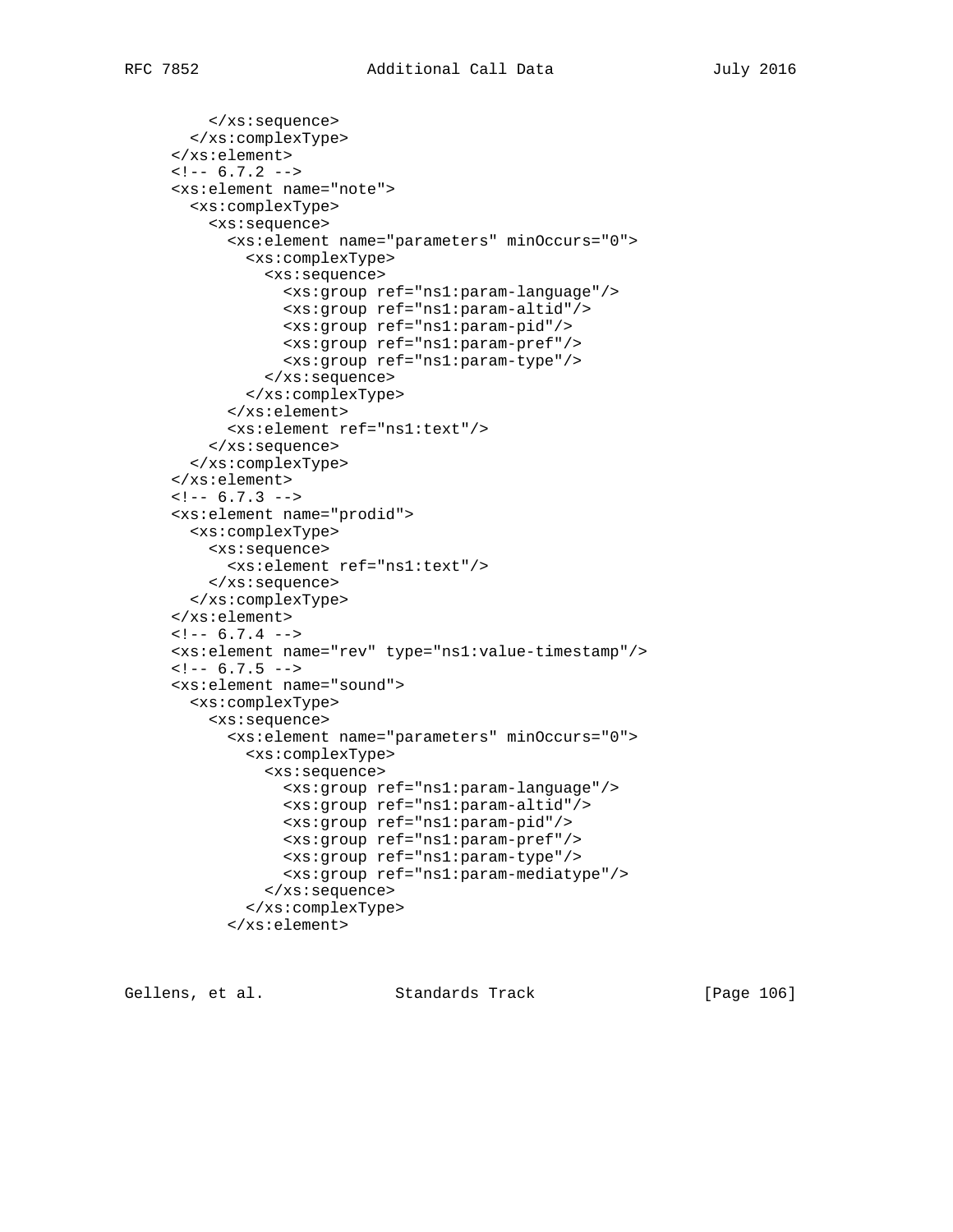```
 <xs:element ref="ns1:uri"/>
     </xs:sequence>
   </xs:complexType>
 </xs:element>
\leftarrow! -- 6.7.6 -->
 <xs:element name="uid">
   <xs:complexType>
     <xs:sequence>
       <xs:element ref="ns1:uri"/>
     </xs:sequence>
   </xs:complexType>
 </xs:element>
\leftarrow ! -- 6.7.7 -->
 <xs:element name="clientpidmap">
   <xs:complexType>
     <xs:sequence>
       <xs:element ref="ns1:sourceid"/>
       <xs:element ref="ns1:uri"/>
     </xs:sequence>
   </xs:complexType>
 </xs:element>
 <xs:element name="sourceid" type="xs:positiveInteger"/>
\leftarrow! -- 6.7.8 -->
 <xs:element name="url">
   <xs:complexType>
     <xs:sequence>
       <xs:element name="parameters" minOccurs="0">
         <xs:complexType>
            <xs:sequence>
              <xs:group ref="ns1:param-altid"/>
             <xs:group ref="ns1:param-pid"/>
             <xs:group ref="ns1:param-pref"/>
             <xs:group ref="ns1:param-type"/>
              <xs:group ref="ns1:param-mediatype"/>
            </xs:sequence>
         </xs:complexType>
       </xs:element>
       <xs:element ref="ns1:uri"/>
     </xs:sequence>
   </xs:complexType>
 </xs:element>
\leftarrow :-- 6.8.1 -->
 <xs:element name="key">
   <xs:complexType>
     <xs:sequence>
       <xs:element name="parameters" minOccurs="0">
         <xs:complexType>
```

```
 <xs:sequence>
```
Gellens, et al. Standards Track [Page 107]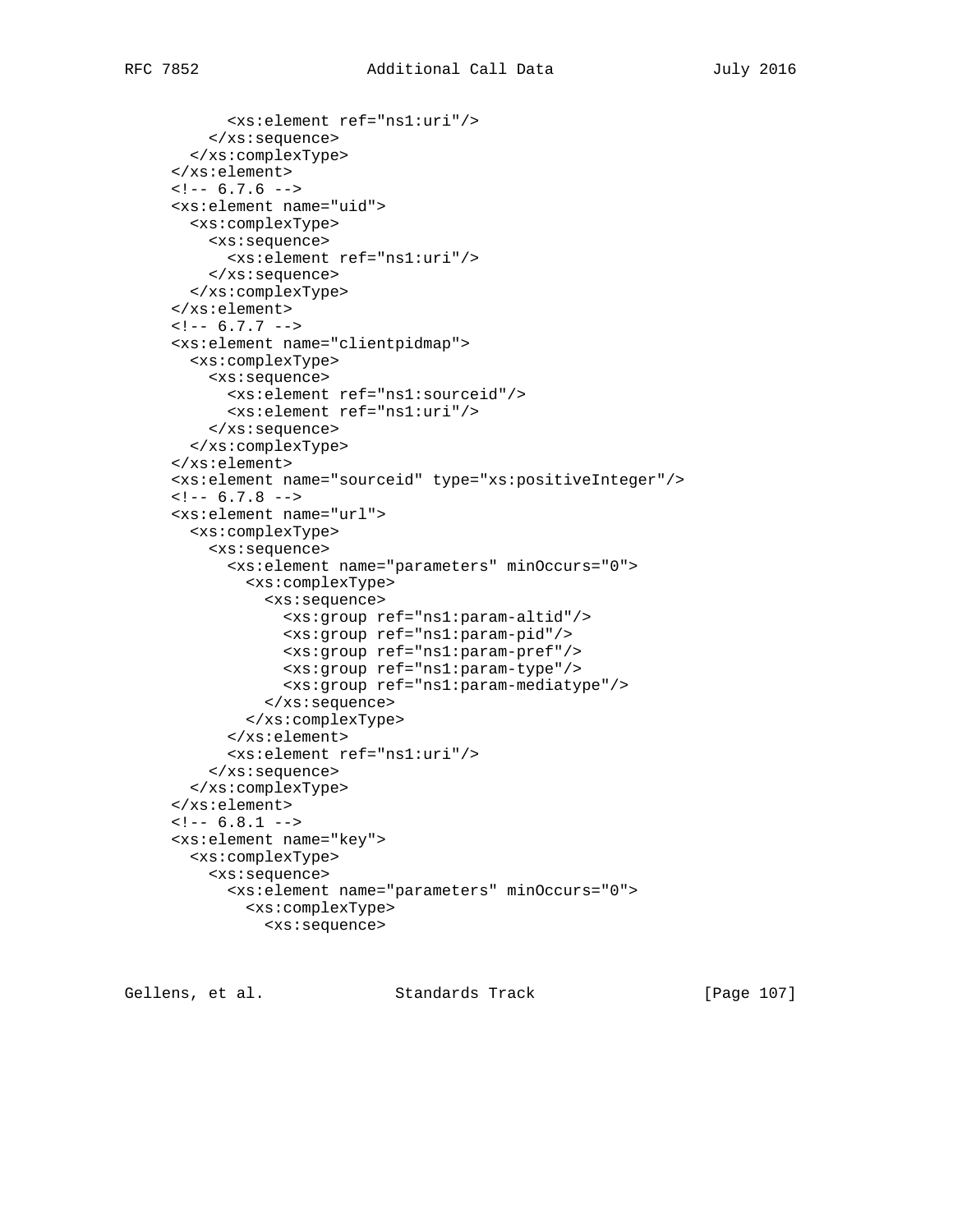```
 <xs:group ref="ns1:param-altid"/>
              <xs:group ref="ns1:param-pid"/>
             <xs:group ref="ns1:param-pref"/>
             <xs:group ref="ns1:param-type"/>
             <xs:group ref="ns1:param-mediatype"/>
           </xs:sequence>
         </xs:complexType>
       </xs:element>
       <xs:choice>
         <xs:element ref="ns1:uri"/>
         <xs:element ref="ns1:text"/>
       </xs:choice>
     </xs:sequence>
   </xs:complexType>
 </xs:element>
\leftarrow : -- 6.9.1 -->
 <xs:element name="fburl">
   <xs:complexType>
     <xs:sequence>
       <xs:element name="parameters" minOccurs="0">
         <xs:complexType>
           <xs:sequence>
             <xs:group ref="ns1:param-altid"/>
             <xs:group ref="ns1:param-pid"/>
             <xs:group ref="ns1:param-pref"/>
             <xs:group ref="ns1:param-type"/>
             <xs:group ref="ns1:param-mediatype"/>
           </xs:sequence>
         </xs:complexType>
       </xs:element>
       <xs:element ref="ns1:uri"/>
     </xs:sequence>
   </xs:complexType>
 </xs:element>
\leftarrow! -- 6.9.2 -->
 <xs:element name="caladruri">
   <xs:complexType>
     <xs:sequence>
       <xs:element name="parameters" minOccurs="0">
         <xs:complexType>
           <xs:sequence>
             <xs:group ref="ns1:param-altid"/>
             <xs:group ref="ns1:param-pid"/>
             <xs:group ref="ns1:param-pref"/>
             <xs:group ref="ns1:param-type"/>
             <xs:group ref="ns1:param-mediatype"/>
           </xs:sequence>
         </xs:complexType>
```
Gellens, et al. Standards Track [Page 108]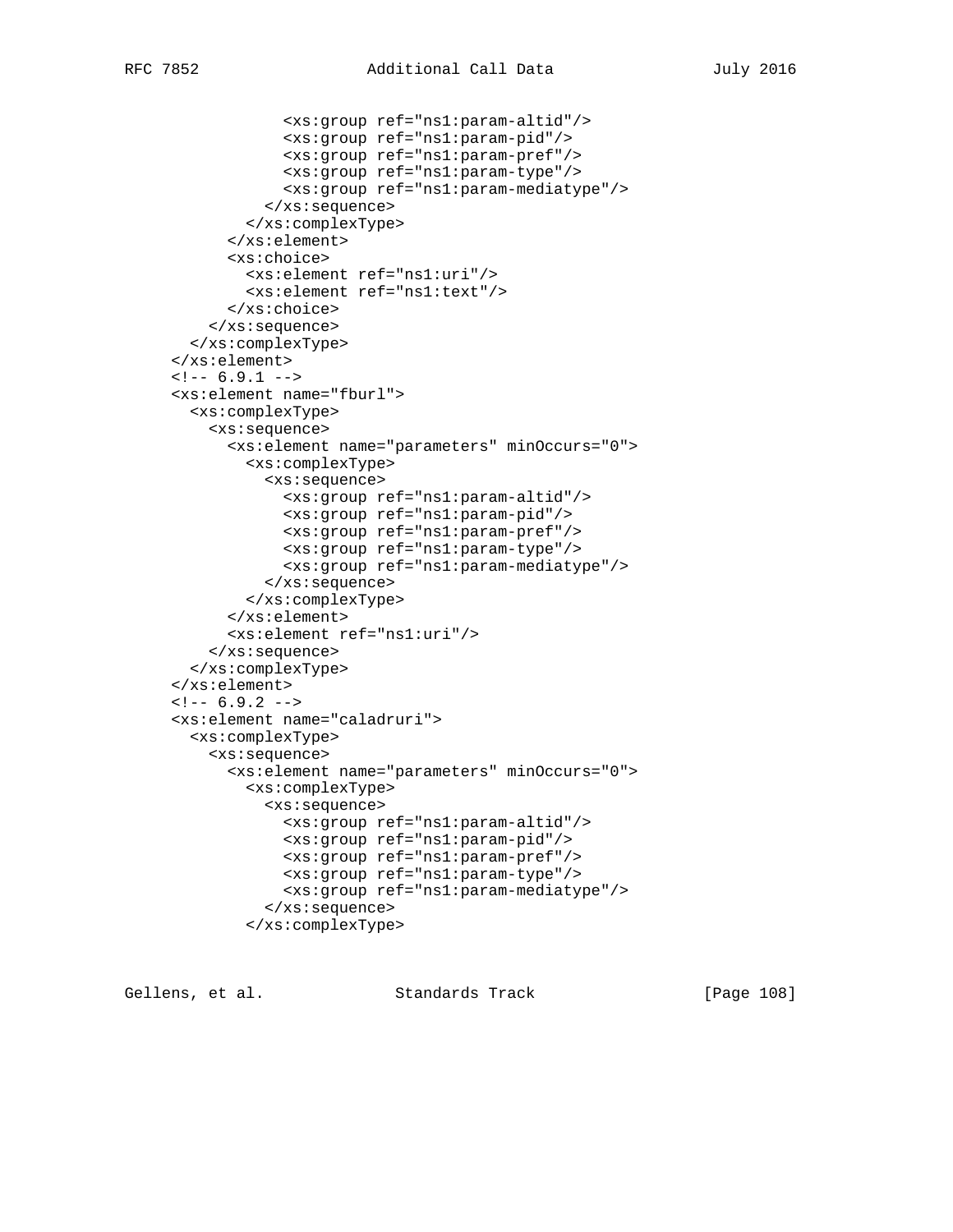```
 </xs:element>
       <xs:element ref="ns1:uri"/>
     </xs:sequence>
   </xs:complexType>
 </xs:element>
\leftarrow! -- 6.9.3 -->
 <xs:element name="caluri">
   <xs:complexType>
     <xs:sequence>
       <xs:element name="parameters" minOccurs="0">
         <xs:complexType>
           <xs:sequence>
             <xs:group ref="ns1:param-altid"/>
             <xs:group ref="ns1:param-pid"/>
             <xs:group ref="ns1:param-pref"/>
             <xs:group ref="ns1:param-type"/>
             <xs:group ref="ns1:param-mediatype"/>
           </xs:sequence>
         </xs:complexType>
       </xs:element>
       <xs:element ref="ns1:uri"/>
     </xs:sequence>
   </xs:complexType>
 </xs:element>
 <!-- Top-level grammar -->
 <xs:group name="property">
   <xs:sequence>
     <xs:element ref="ns1:adr" minOccurs="0"
       maxOccurs="unbounded"/>
     <xs:element ref="ns1:anniversary" minOccurs="0"
       maxOccurs="1"/>
     <xs:element ref="ns1:bday" minOccurs="0"
       maxOccurs="1"/>
     <xs:element ref="ns1:caladruri" minOccurs="0"
       maxOccurs="unbounded"/>
     <xs:element ref="ns1:caluri" minOccurs="0"
       maxOccurs="unbounded"/>
     <xs:element ref="ns1:categories" minOccurs="0"
       maxOccurs="unbounded"/>
     <xs:element ref="ns1:clientpidmap" minOccurs="0"
       maxOccurs="unbounded"/>
     <xs:element ref="ns1:email" minOccurs="0"
       maxOccurs="unbounded"/>
     <xs:element ref="ns1:fburl" minOccurs="0"
       maxOccurs="unbounded"/>
     <xs:element ref="ns1:fn" minOccurs="1"
       maxOccurs="unbounded"/>
     <xs:group ref="ns1:property-geo" minOccurs="0"
```
Gellens, et al. Standards Track [Page 109]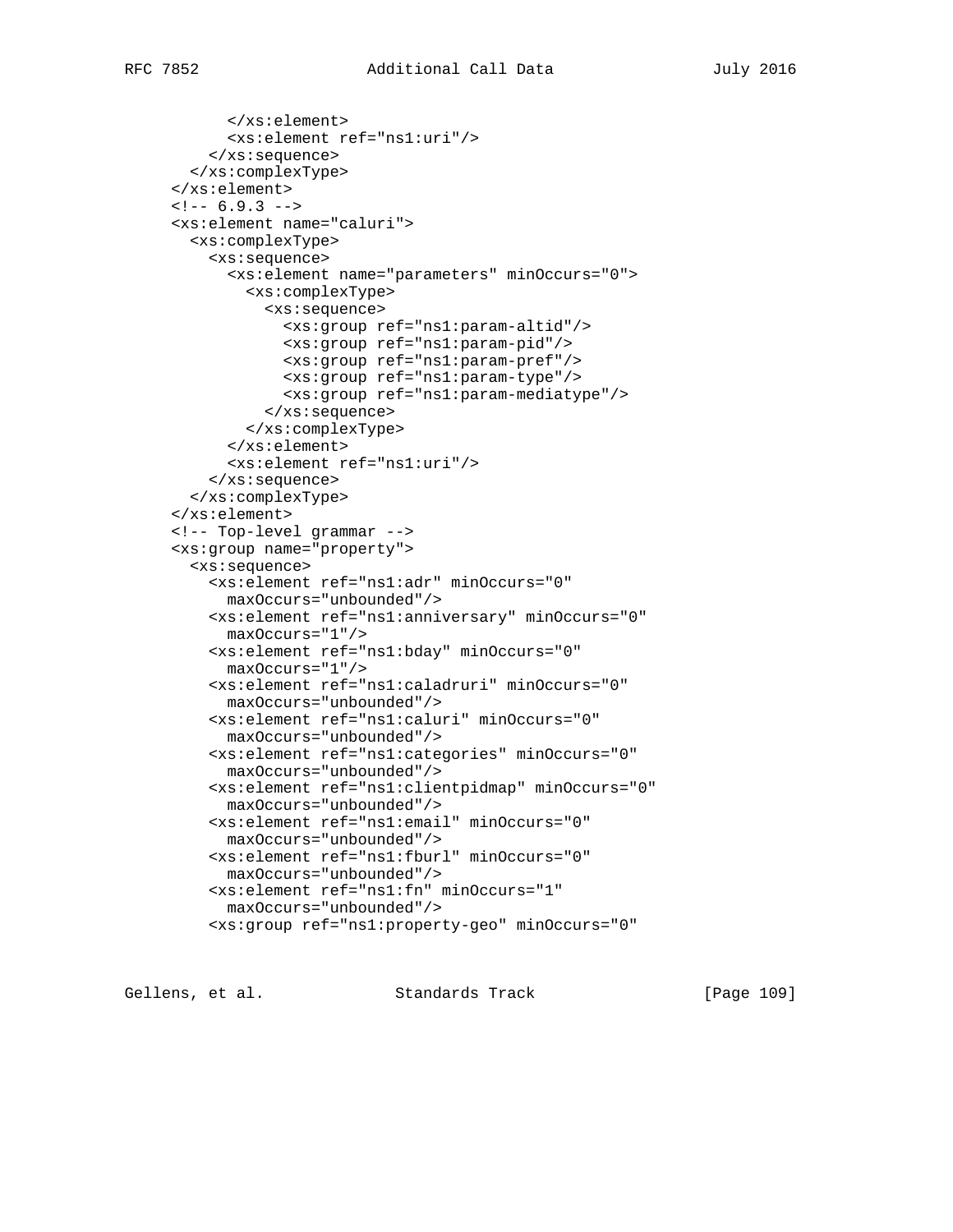```
 maxOccurs="unbounded"/>
   <xs:element ref="ns1:impp" minOccurs="0"
    maxOccurs="unbounded"/>
   <xs:element ref="ns1:key" minOccurs="0"
    maxOccurs="unbounded"/>
   <xs:element ref="ns1:kind" minOccurs="0"
    maxOccurs="1"/>
   <xs:element ref="ns1:lang" minOccurs="0"
    maxOccurs="unbounded"/>
  <xs:element ref="ns1:logo" minOccurs="0"
    maxOccurs="unbounded"/>
   <xs:element ref="ns1:member" minOccurs="0"
    maxOccurs="unbounded"/>
   <xs:element ref="ns1:n" minOccurs="0"
    maxOccurs="1"/>
  <xs:element ref="ns1:nickname" minOccurs="0"
    maxOccurs="unbounded"/>
  <xs:element ref="ns1:note" minOccurs="0"
    maxOccurs="unbounded"/>
   <xs:element ref="ns1:org" minOccurs="0"
    maxOccurs="unbounded"/>
   <xs:element ref="ns1:photo" minOccurs="0"
    maxOccurs="unbounded"/>
   <xs:element ref="ns1:prodid" minOccurs="0"
    maxOccurs="1"/>
   <xs:element ref="ns1:related" minOccurs="0"
    maxOccurs="unbounded"/>
   <xs:element ref="ns1:rev" minOccurs="0"
    maxOccurs="1"/>
   <xs:element ref="ns1:role" minOccurs="0"
    maxOccurs="unbounded"/>
   <xs:element ref="ns1:gender" minOccurs="0"
    maxOccurs="1"/>
   <xs:element ref="ns1:sound" minOccurs="0"
    maxOccurs="unbounded"/>
   <xs:element ref="ns1:source" minOccurs="0"
    maxOccurs="unbounded"/>
   <xs:element ref="ns1:tel" minOccurs="0"
    maxOccurs="unbounded"/>
  <xs:element ref="ns1:title" minOccurs="0"
    maxOccurs="unbounded"/>
  <xs:group ref="ns1:property-tz" minOccurs="0"
    maxOccurs="unbounded"/>
   <xs:element ref="ns1:uid" minOccurs="0"
    maxOccurs="1"/>
   <xs:element ref="ns1:url" minOccurs="0"
    maxOccurs="unbounded"/>
 </xs:sequence>
```
Gellens, et al. Standards Track [Page 110]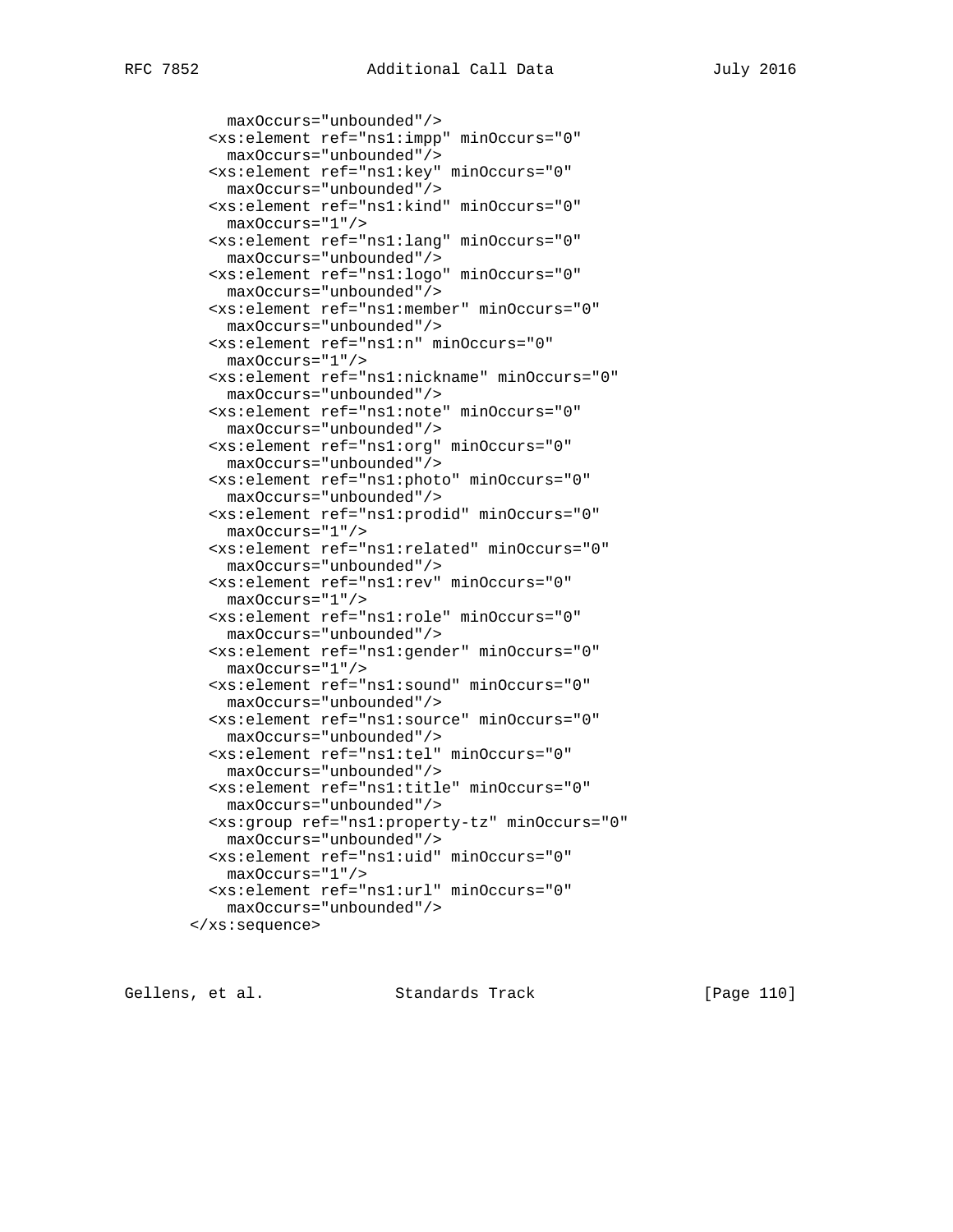```
 </xs:group>
   <xs:element name="vcards">
     <xs:complexType>
      <xs:sequence>
         <xs:element ref="ns1:vcard" maxOccurs="unbounded"/>
       </xs:sequence>
     </xs:complexType>
   </xs:element>
   <xs:complexType name="vcardType">
     <xs:sequence>
       <xs:group ref="ns1:property"/>
      <xs:element ref="ns1:group" minOccurs="0"
         maxOccurs="unbounded"/>
       <xs:any namespace="##other" processContents="lax"
         minOccurs="0" maxOccurs="unbounded"/>
     </xs:sequence>
   </xs:complexType>
   <xs:element name="vcard" type="ns1:vcardType"/>
   <xs:element name="group">
    <xs:complexType>
      <xs:group ref="ns1:property"/>
       <xs:attribute name="name" use="required"/>
    </xs:complexType>
   </xs:element>
 </xs:schema>
```
## Appendix B. XML Validation

 This document defines a number of XML schemas and contains various examples. Extracting the XML and validating the examples against the schemas can be challenging, especially due to the formatting limitations introduced by IETF RFCs. For those readers who copy the XML schemas and examples directly from this document, please consider that errors might be introduced due to line breaks and extra whitespaces in the regular expressions contained in the vCard schema in Appendix A. To validate the PIDF-LO from Figure 18, it is also necessary to consult the referenced RFCs and copy the schemas necessary for successful validation.

 The XML schemas found in this document include a 'SchemaLocation' attribute. Depending on the location of the downloaded schema files, you may need to adjust this schema location or configure your XML editor to point to the location.

 For the convenience of the reader, the schemas are available at [IANA-XML-Schemas], and the XML examples are available at the IETF ECRIT working group wiki page [ECRIT-WG-wiki].

Gellens, et al. Standards Track [Page 111]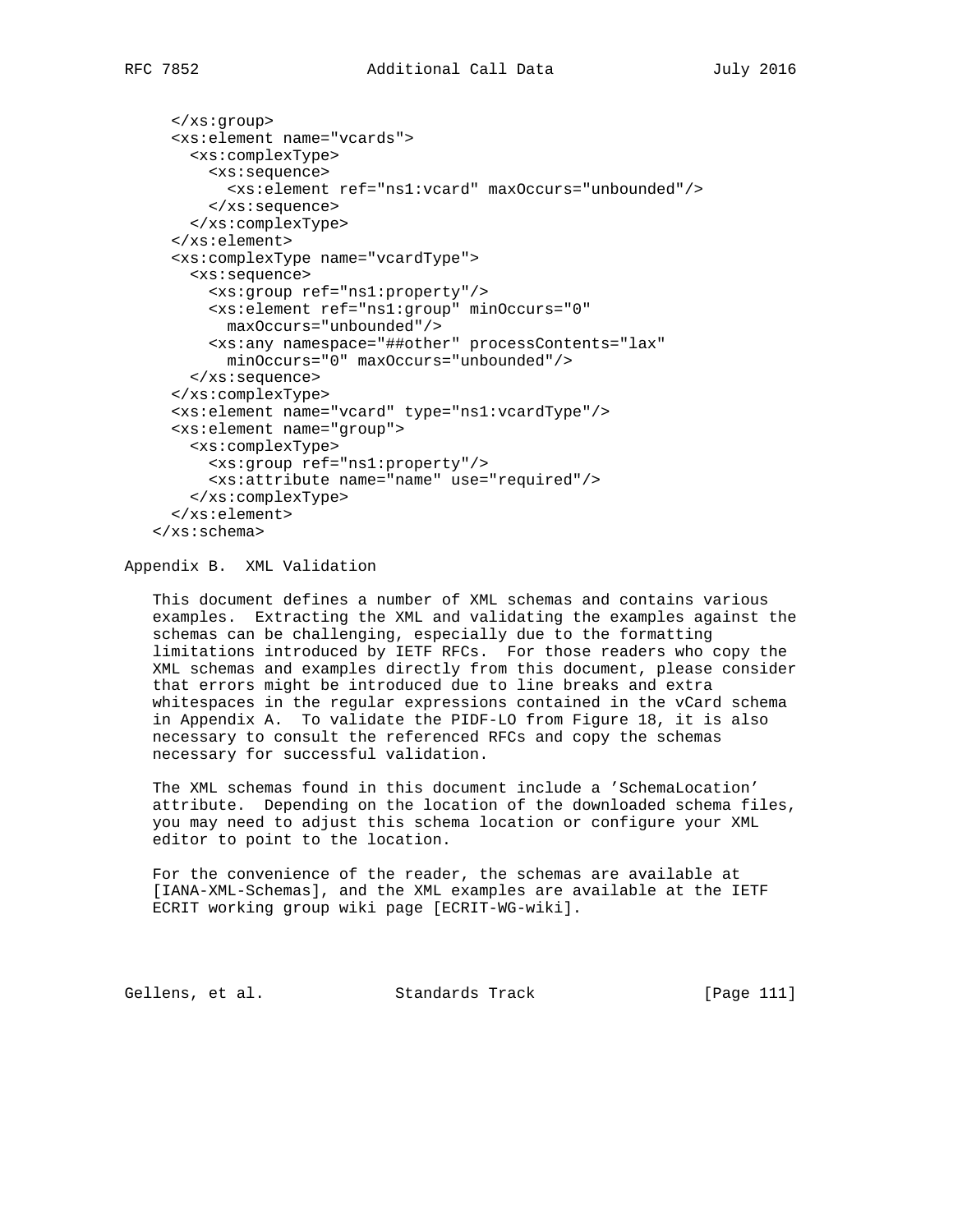## Acknowledgments

 This work was originally started in NENA and has benefited from a large number of participants involved in NENA standardization efforts, originally in the Long Term Definition working group, the Data Technical Committee, and most recently in the Additional Data working group. The authors are grateful for the initial work and extended comments provided by many NENA participants, including Delaine Arnold, Marc Berryman, Guy Caron, Brian Dupras, Mark Fletcher, James Leyerle, Kathy McMahon, Christian Militeau, Ira Pyles, Matt Serra, and Robert (Bob) Sherry. Amursana Khiyod, Robert Sherry, Frank Rahoi, Scott Ross, and Tom Klepetka provided valuable feedback regarding the vCard/xCard use in this specification.

 We would also like to thank Paul Kyzivat, Gunnar Hellstrom, Martin Thomson, Keith Drage, Laura Liess, Chris Santer, Barbara Stark, Chris Santer, Archie Cobbs, Magnus Nystrom, Stephen Farrell, Amanda Baber, Dan Banks, Andrew Newton, Philip Reichl, and Francis Dupont for their review comments. Alissa Cooper, Guy Caron, Ben Campbell, and Barry Leiba deserve special mention for their detailed and extensive review comments, which were very helpful and appreciated.